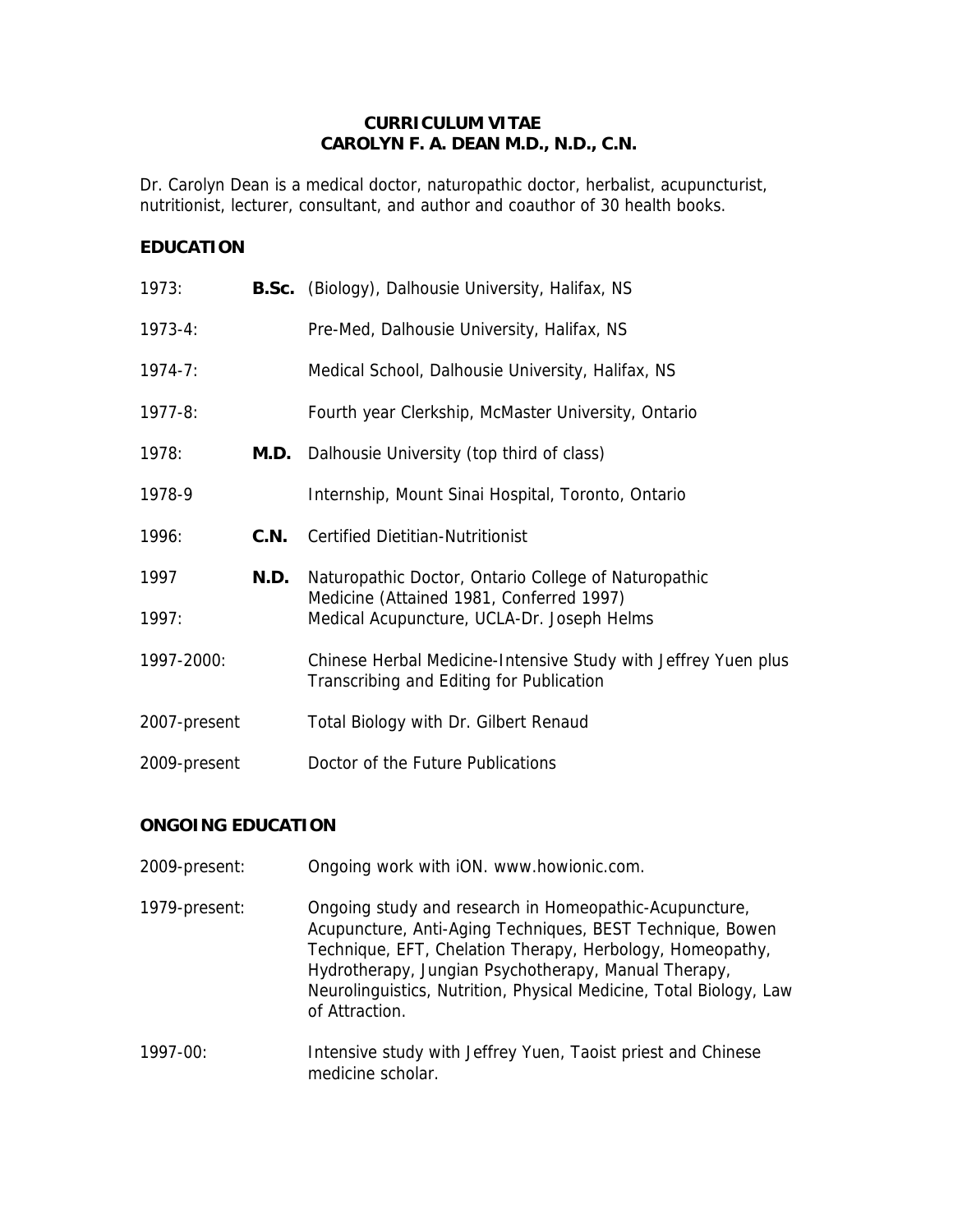| 1979-98: | Annual seminars by Jeffery Bland Ph.D. on Nutrition.                                                                                |
|----------|-------------------------------------------------------------------------------------------------------------------------------------|
| 1993:    | Apprenticeship with Dr. Walter Fischman in Chinese Herbal<br>Medicine, Acupuncture, Homeopathy and Preparation of MIHR<br>Formulas, |
| 1990:    | Trained in the MIHR Technique (Magnetically Influenced<br>Homeopathic Remedies)                                                     |

# **WORK EXPERIENCE**

| 2009-present | Doctor of the Future Publications                                                                                                       |
|--------------|-----------------------------------------------------------------------------------------------------------------------------------------|
| 2009-present | Medical Director The Nutritional Magnesium Association                                                                                  |
| 2006-present | Wellness Telephone Consulting Practice                                                                                                  |
| 2004-present | Medical Advisor to www.yeastconnection.com Featured on "Ask<br>An Expert" page.                                                         |
| 2004-present | Associate Editor Total Health for Longevity magazine.                                                                                   |
| 1999-present | Advisory Board for Natural Health magazine.                                                                                             |
| 2002-2006:   | Halo Works producing Halo Work Cleanse herbal tinctures and<br>Body Rejuvenation Cleanse Workshops.                                     |
| 1999-03      | Media Consultant and Spokesperson for Weider Publications,<br>Natural Health Magazine.                                                  |
| 1999-01      | Collaborating with Jeffrey Yuen, Chinese Scholar and Taoist Priest<br>on writing projects.                                              |
| 1998-present | Clinical Research Director of Holeopathic Pharmakeia, Ltd.                                                                              |
| 1995-98:     | Consultant for Corsello Centers on the MIHR (Magnetically<br>Influenced Homeopathic Remedies) modality through Whitson<br>Laboratories. |
| 1993-97:     | Research and Clinical Director of Whitson Laboratories-formulator<br>of herbal, cream and injectable homeopathic remedies.              |
| 1979-91:     | Self-employed as general practitioner in private practice.                                                                              |
| 1973-74:     | Part-time Research, Biology Dept., Dalhousie University.                                                                                |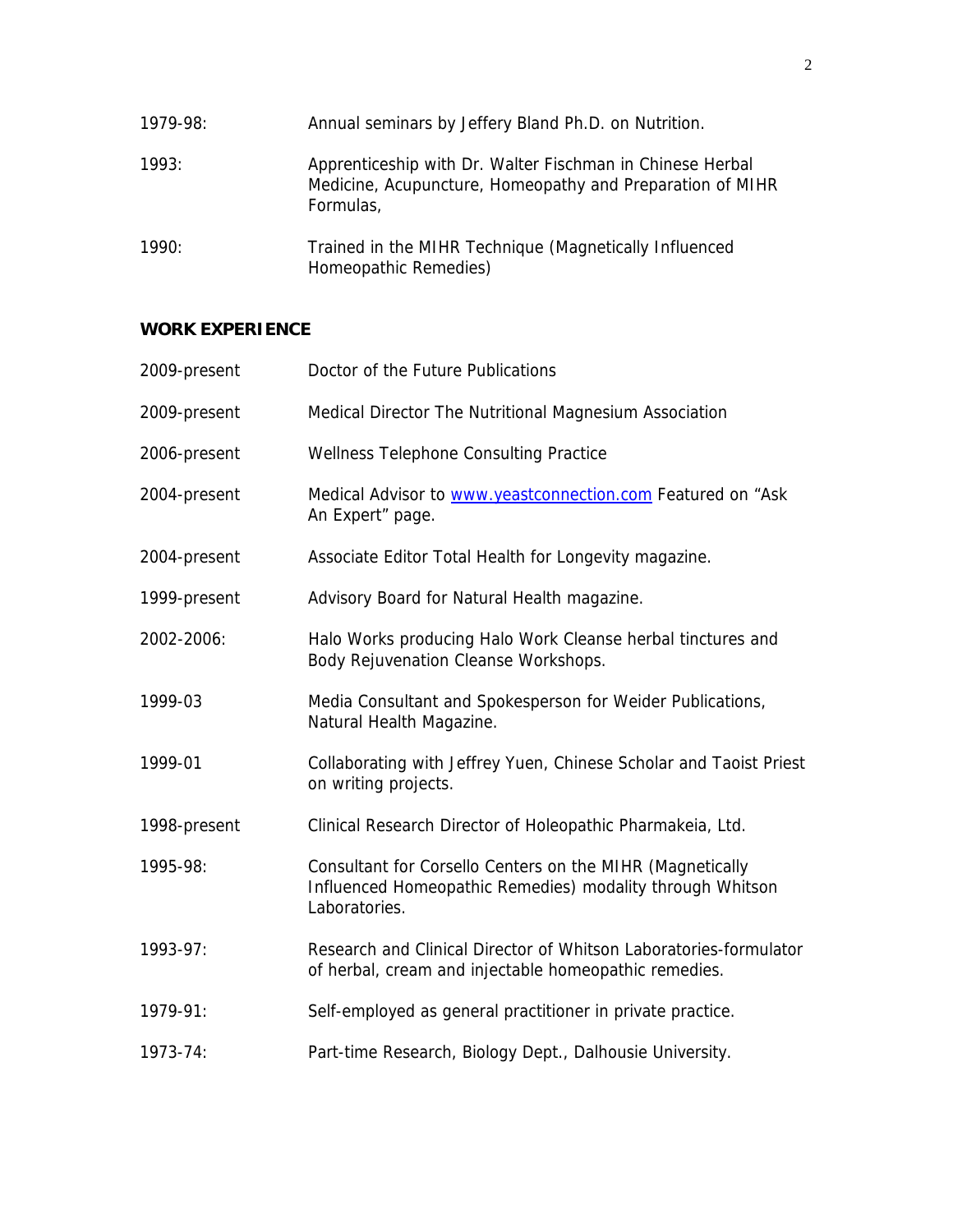1972: Lab Technician. Mobile Field Unit. Dept. of Environment, Nova Scotia.

## **APPOINTMENTS**

| 2008-present | Medical Director Nutritional Magnesium Association                                                                                 |
|--------------|------------------------------------------------------------------------------------------------------------------------------------|
| 2000-present | Board of Directors Marshall McLuhan Institute                                                                                      |
| 2000-2006    | Board of Governors Canadian College of Naturopathic Medicine.                                                                      |
| 1999-2007    | Children's Movement for Creative Education - Board of Directors                                                                    |
| 1998-2002    | Woman for a Safe Future - Board of Directors                                                                                       |
| 1998-2000    | New York Chiropractic College, Associate Professor, Post-Graduate<br>School                                                        |
| 1998-2000    | Member of the Canadian College of Naturopathic Medicine's<br>Renaissance in Health Care for the 21st Century Steering<br>Committee |
| 1996-2000    | American Medical Women's Association, Complementary Medicine<br><b>Task Force</b>                                                  |

## **ORGANIZATIONS** (past and present)

American Academy of Medical Acupuncture American Academy of AntiAging Medicine American Women's Medical Association Canadian Acupuncture Foundation Canadian Holistic Medical Association, Board of Directors Canadian College of Naturopathic Medicine, Board of Directors Canadian Orthopedic Medicine Association Canadian Schizophrenia Association Candida Research and Information Foundation, Board of Directors Children's Movement for Creative Education, Board of Directors DIVA Foundation, Board of Directors Elmwood Club Mount Sinai Hospital Associate Staff Ontario College of Naturopathic Medicine Ontario Medical Association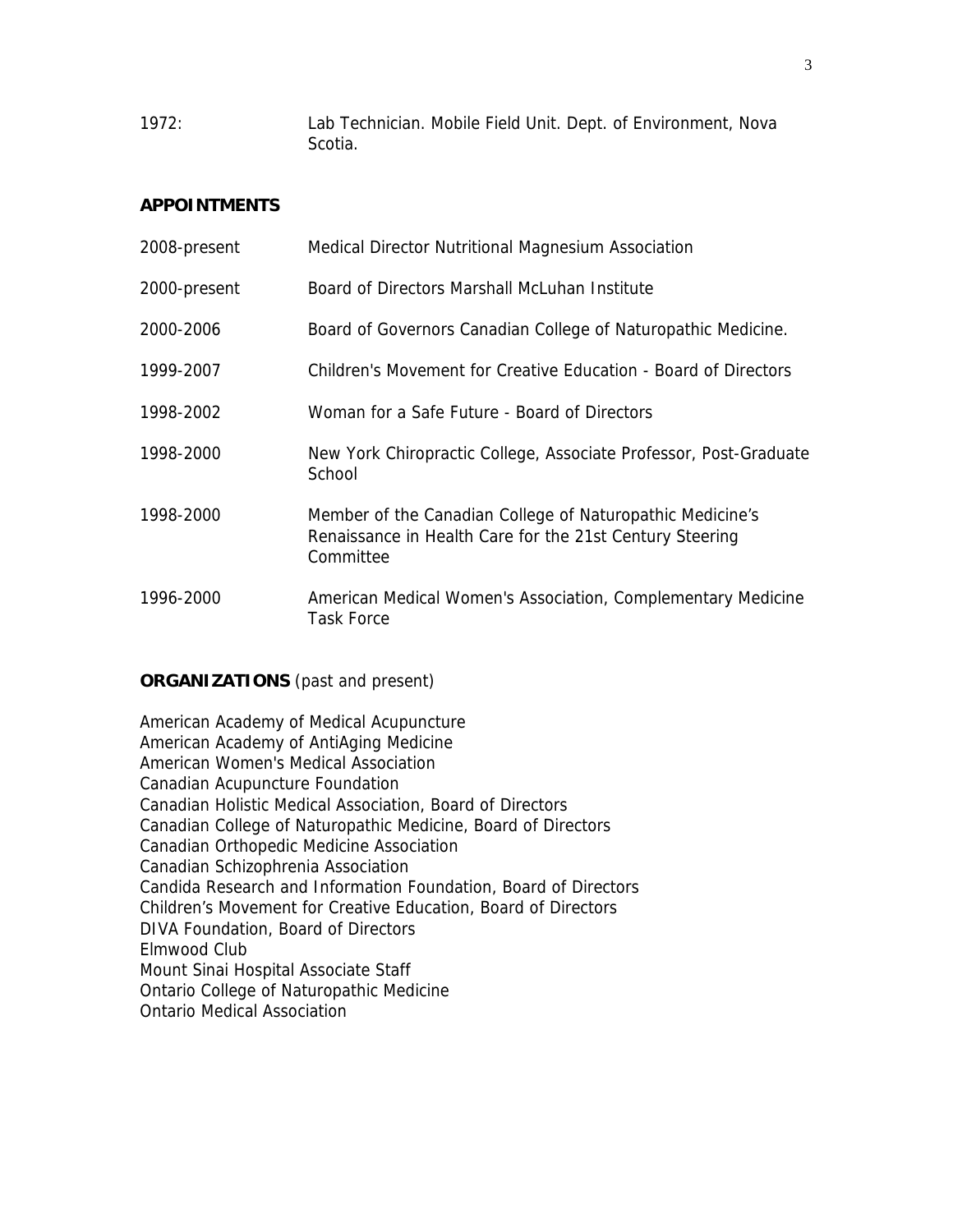### **BOOKS and PUBLICATIONS**

2011: Magnesium: The Missing Link A Better Nutrition Healthy Living Guide. Active Interest Media, Inc.

Foreword to *Become a Wellness Champion* by Pam Bartha.

Self Care for Life. Co-Author. F+W Media, Inc.

Best You Ever. Co-Author. F+W Media, Inc.

Foreword to The Vitamin Cure For Women's Health Problems by Helen Saul Case.

2010: How to Change Your Life with Magnesium eBook.

Future Health Now Encyclopedia eBook.

Kids' Health: A Doctor's Guide for Parents A Better Nutrition Healthy Living Guide. Active Interest Media, Inc.

Foreword to Naturally Well by Dr. Randall Hardy. Self Published.

2009: Future Health Now Online Wellness Program

Co-author "IBS Cookbook for Dummies" Wiley Publishers.

Quoted in Radiation Rescue by Dr. Kerry Crofton. iUniverse Publications.

365 Ways to Look- And Feel- Younger: Everyday Tips to Reduce Wrinkles, Improve Memory, Boost Libido, Build Muscles, and More! Co-author. Adams Media.

365 Ways to Boost Your Brain Power. Co-Author. F+W Media, Inc.

The Power of Persistence (chapter in) The Path of Least Resistance. Editor: Justin Sachs.

2008: Author of VidaCosta Good Health Encyclopaedia eBook.

Author of *Death by Modern Medicine: Seeking Safe Solutions* eBook.

2007: Author of The Magnesium Miracle Random House.

Co-Author of Solve It With Supplements Rodale Press.

Acknowledged and Quoted in *Hypoglycemia For Dummies* by Cheryl Chow, James Chow, M.D.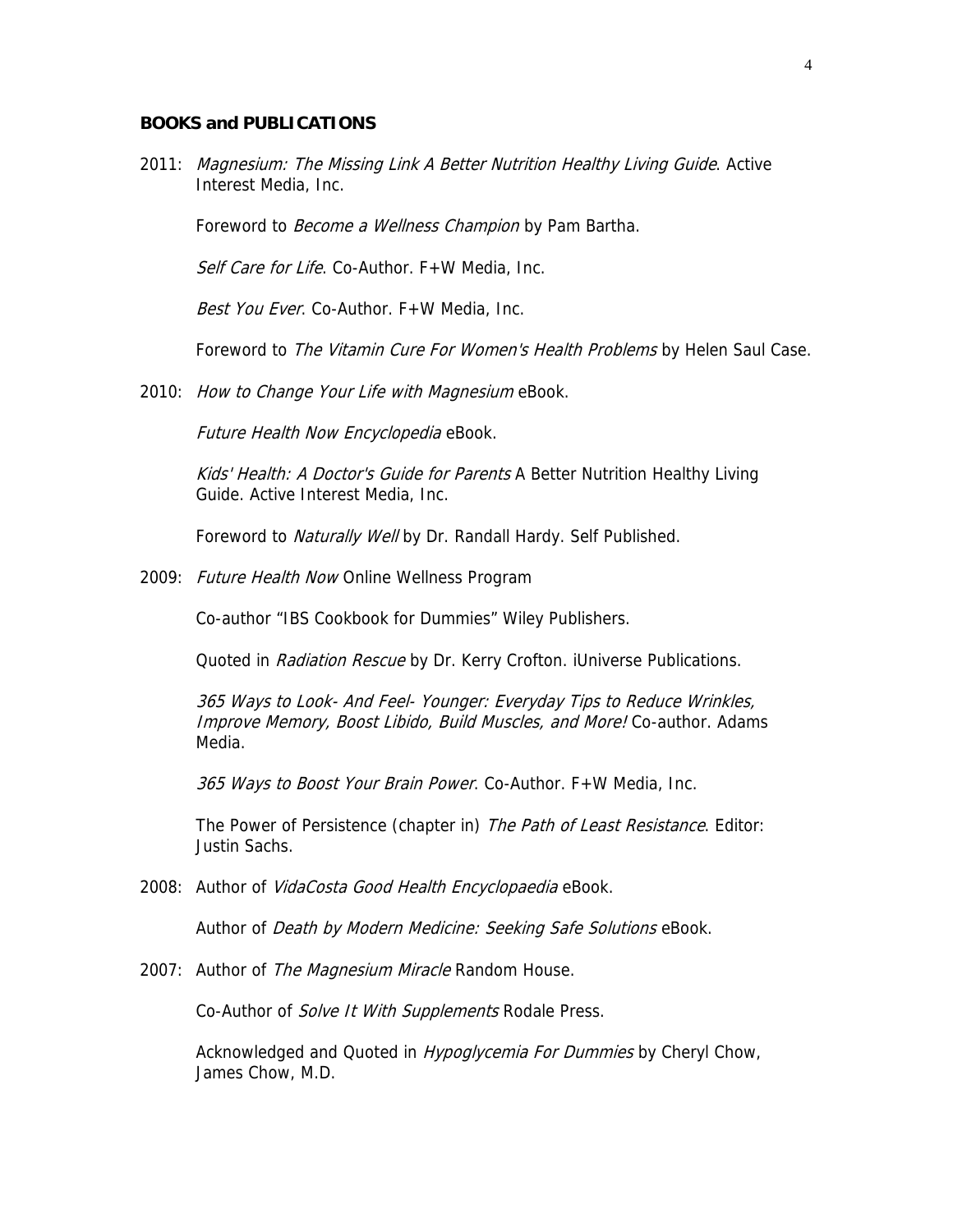Introduction to *Lutein and its Partner: Zeaxanthin*. People's Health Series.

2005: Co-Author The Complete Natural Medicine Guide to Women's Health Robert Rose Pub.

Co-Author IBS for DUMMIES Wiley.

Co-Author Yeast Connection and Women's Health Professional Books.

Author Hormone Balance Adams Media

Author Death by Modern Medicine Matrix Verite.

Contributing Author Stopping Inflammation: Relieving the Cause of Degenerative Diseases by Nancy Appleton, PhD.

2004: Author Everything Alzheimer's. Adams Media.

Editor and Introduction 1,801 Home Remedies: Trustworthy Treatments for Everyday Health Problems Reader's Digest.

Author Comprehensive Nutrient Review at [www.garynull.com](http://www.garynull.com/) Jan.

Featured in Women to Women by Christina Lessa. Rizzoli International.

2003: Author *The Miracle of Magnesium* Ballentine Books. New York, NY.

Author (Cancer Chapter and Brain chapter) in *Power Aging* by Gary Null.

Author *Death by Medicine* at [www.garynull.com](http://www.garynull.com/) Dec.

2002: Quoted in Natural Calm by Liz Shimer. Rodale Books.

Quoted in *Win the Sugar War* by Liz Shimer. Rodale Books.

Quoted in Mother Nature's Miracle Medicines by Liz Shimer. Rodale Books.

2001: Author Natural Prescriptions for Common Ailments Second Edition. Keats/McGraw Hill.

Contributor to: Ask the Experts: 2500 Great Hints and Smart Tips from the Pros. Reader's Digest.

2000: Author Yoga Chapter and Acupuncture Chapter in: Clinician's Complete Reference to Complementary & Alternative Medicine ed. Dr. Don Novey. Mosby, St. Louis, Missouri.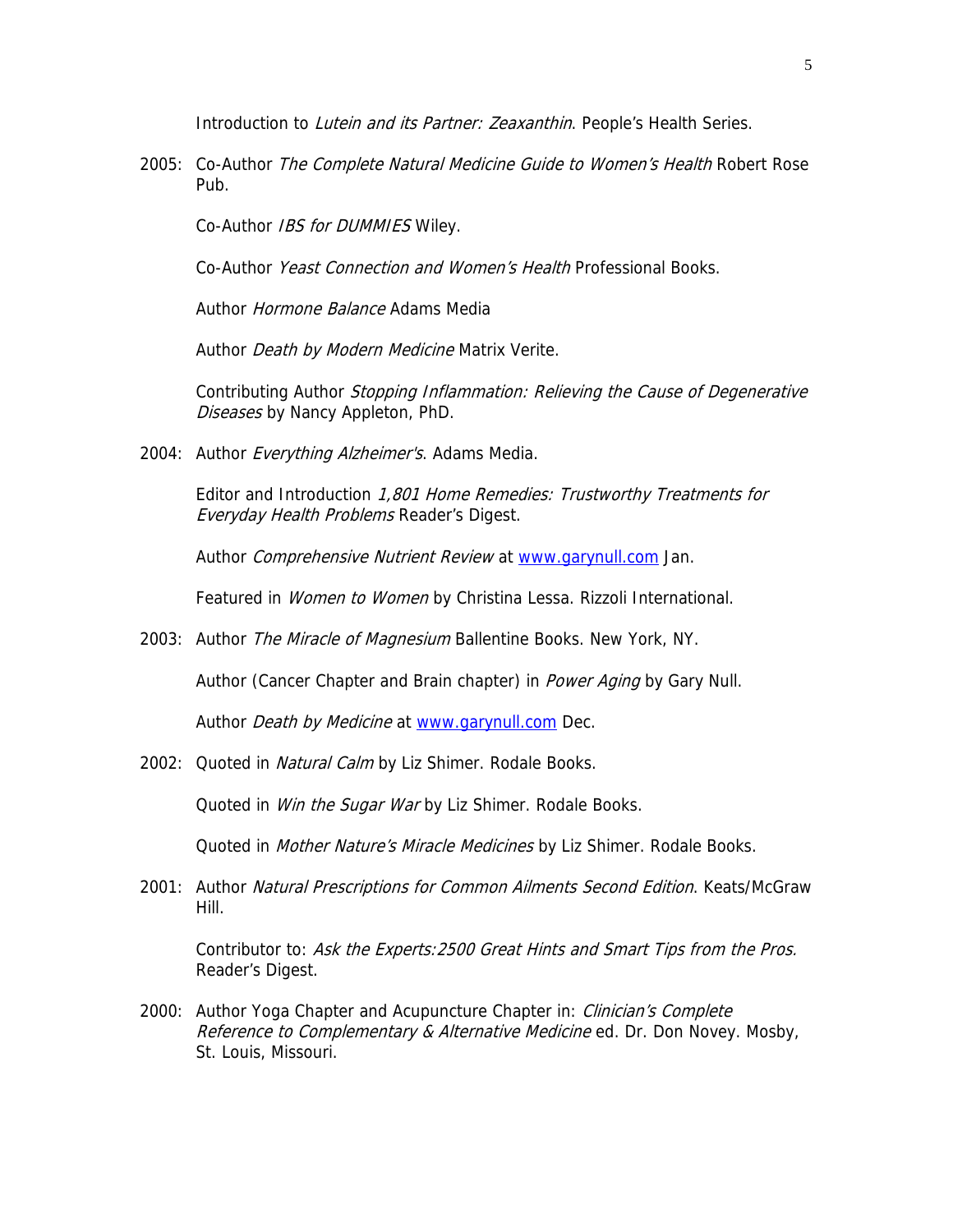Foreword to *Herbal Healing Secrets For Women* by Laurel Vukovic. Prentice Hall, NY.

Foreword to A Call to Women by Sat Durham Kaur. Quarry Press, Ontario.

Quoted in: Alternative Medicine Guide by Bill Gottlieb.

Featured in Women to Women by Christina Lessa. Rizzoli International.

1999: Author Homeopathic Remedies For Children's Common Ailments. Keats Publishing, New Cannan, CT.

Quoted in: Women's Health Series: Alternative Medicine Guide II. Edited by Burton Goldberg and Alternative Medicine Digest. Future Medicine Publishing, Inc. Tiburon, CA.

1998: Quoted in: Women's Health Series: Alternative Medicine Guide. Edited by Burton Goldberg and Alternative Medicine Digest. Future Medicine Publishing, Inc. Tiburon, CA.

Acknowledged and Quoted widely in: The Healthy Type A: Good News for Go-Getters by Kerry Crofton, PhD. Macmillan Canada, Toronto.

Quoted in Natural Treatment of Fibroid Tumors and Endometriosis: Effective Natural by Susan M. Lark.

- 1997: Forward to 12 Magic Healers by Lionel Rophe and Nigey Lennon. Keats Publishing, New Cannan, CT.
- 1996: Forward to *Free to Fly* by Judith Ratharty. New World Publishing, Halifax, Nova Scotia.

Acknowledged and Quoted in: *Breast Cancer? Breast Health!: The Wise Woman* Way by Susun Weed. Ash Tree Publishing. Woodstock, NY.

1995: Forward to Family Homeopathy by Paul Callinan. Keats Publishing, New Cannan, CT.

Author Menopause Naturally. Keats Publishing, New Cannan, CT.

1994: Author Dr. Dean's Natural Complementary Prescriptions for Common Ailments. Keats Publishing, New Cannan, CT.

Quoted in: Take Charge of Your Body by Dr. Carolyn DeMarco. The Well Woman Press. Winlaw, B.C.

1991: Author 2000 Cases of Candidiasis. Toronto: Perfect Pitch Editions.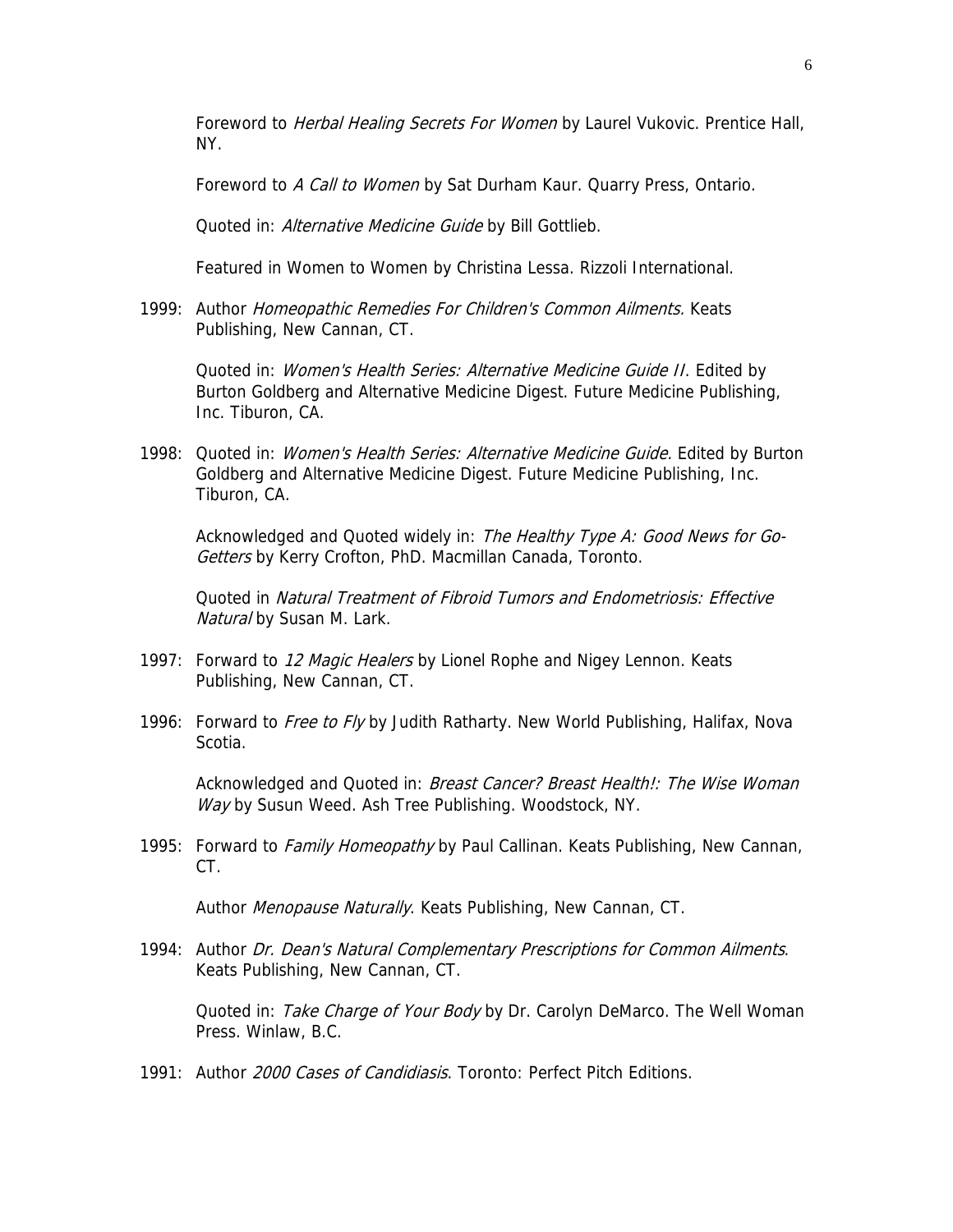- 1989: Author *When You Can't Reach The Doctor*. Toronto: Perfect Pitch Editions, Distributed by Alive Books.
- 1988: Foreword to *Naturally Well* by Dr. Randall Hardy, McClelland and Stewart.

#### **JOURNALS, INTERVIEWS AND FEATURED ARTICLES PRINT AND ONLINE**

2012: Quoted in ["Difference Between Magnesium Oxide & Magnesium Citrate.](http://www.ehow.com/facts_5911101_difference-magnesium-oxide-magnesium-citrate.html)" On eHow.com.

"The History of Influenza." Total Health Magazine. Jan 10.

Quoted in "Balance your Secret Fat-Loss Hormone." Oxygen Magazine. Jan 27.

Quoted in "Preventing Seasonal Affective Disorder." in American Cheerleader. Jan/Feb.

Quoted in "Natural Remedies: Special Health Issue". Hudson Valley Journal. Feb.

Quoted in: ["Bone and Joint Care Primer.](http://www.wholefoodsmagazine.com/supplements/features/bone-and-joint-care-primer)" Whole Foods Magazine. Feb.

Quoted in ["Magnesium: An Effective Holiday Stress Buster.](http://nutritionalmagnesium.org/articles/depression/346-magnesium-an-effective-holiday-stress-buster.html)" in Living Naturally Magazine.

Quoted in "Menopause Therapies." In Jewish Exponent Newspaper. Feb.

Quoted in "Top Kids' Supplements: The most important nutrients your child may be missing." Delicious Living. May.

[Dietary Magnesium and Stroke Prevention.](http://naturalmedicinejournal.com/article_content.asp?edition=1§ion=3&article=288) Natural Medicine Journal. Feb 6.

Quoted in ["Foods That Fight Allergies](http://www.everydayhealth.com/allergy-pictures/foods-that-fight-allergies.aspx)." Everyday Health. Feb 23.

"Healthy Snacks." In Good Health is Real Wealth. Newsletter for The JPT Wellness Circle. Mar.

"High Calcium – Low Magnesium Consumption Poses Health Risk, Says Dr. Carolyn Dean." Reuters. Mar 20.

"Healthy Snacks." In Good Health is Real Wealth. Newsletter for The JPT Wellness Circle. Mar.

Quoted in ["Supergreens](http://experiencelife.com/article/supergreens/)." In Experience Life Magazine April.

Quoted in ["5 Expert Tips for Dealing with Redness.](http://styleunited.com/TipsAndTrends/article/5-Expert-Tips-for-Dealing-with-Redness)" In StyleUnited.com. Apr./May.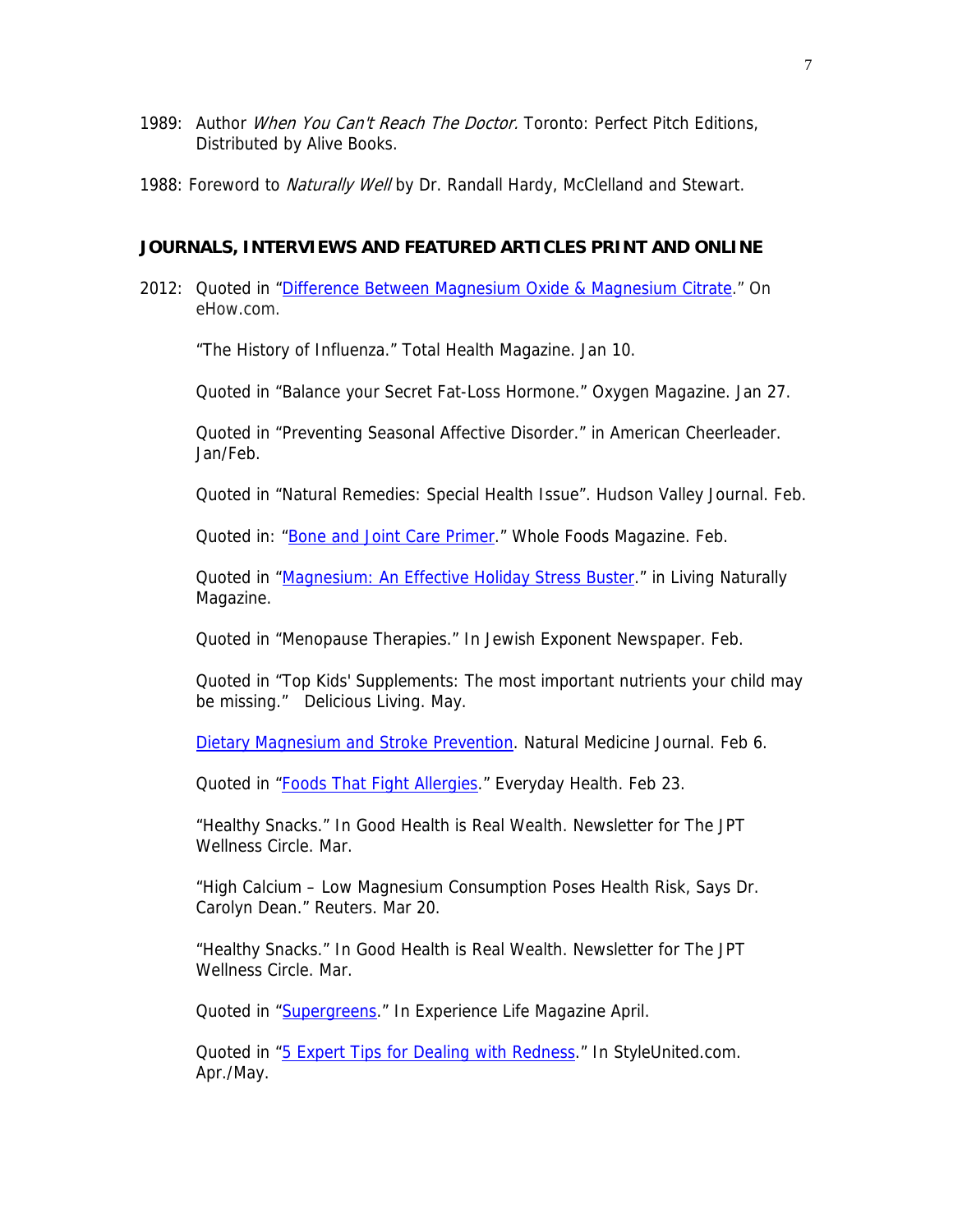Quoted in "Malady Makeover: Post-Cancer Parents." By Linda Melone in Energy Times. May.

"Calcium Intake Without Magnesium Is A Health Risk." Science of Supplements: Summer Edition. Vitamin Retailer. May.

"Quoted in [Magnesium's Many Heart Health Benefits.](http://www.wellnesstimes.com/articles/magnesium%E2%80%99s-many-heart-health-benefits) Wellness Times Online. May.

["Mammogram or Diagnostic Medical Thermography - Which One Do YOU](http://www.kathicaseypilates.com/index.cfm/19981/4600/mammogram_or_diagnostic_medical_thermography__which_one_do_you_choose)  [Choose](http://www.kathicaseypilates.com/index.cfm/19981/4600/mammogram_or_diagnostic_medical_thermography__which_one_do_you_choose)?" Guest Blog with Kathi Casey. May 17.

["Understanding Calcium Magnesium Ratios.](http://www.wellnesstimes.com/articles/understanding-calcium-magnesium-ratio)" for Wellness Times. May 24.

"Quoted in "[You're right: Chicago's traffic noise could be raising your blood](http://news.medill.northwestern.edu/chicago/news.aspx?id=206342&print=1)  [pressure](http://news.medill.northwestern.edu/chicago/news.aspx?id=206342&print=1)." in Medhill Reports. June

Quoted in ["Magnesium: Misunderstood Mineral.](http://www.betternutrition.com/magnesium-anxiety-insomnia-muscle-spasms-anxiety/supplements/checkout/1211)" Better Nutrition. June.

["Study Suggests Calcium a Heart Risk.](http://www.wholefoodsmagazine.com/news/breaking-news/study-suggests-calcium-heart-risk577894516)" Whole Foods Magazine. June 4.

Quoted in "Marvelous Magnesium: Long overshadowed by its symbiotic sister [calcium, this mineral's star is finally rising.](http://www.wholelifemagazine.com/blog/?p=3906)" By Katie Sandberg for Whole Life Times. June 5.

Quoted in ["Micronutrients Shown to Reduce Death rate and Increase Our Ability](http://caltonnutrition.com/article.aspx?pid=76)  [to Fight Fat.](http://caltonnutrition.com/article.aspx?pid=76)" by CaltonNutrition. June 19.

Quoted in ["The Magnificence of Magnesium](http://www.wellnesstimes.com/articles/magnificence-magnesium)." Wellness Times Online. July 2.

Quoted in ["Our Favorite Skin Care Tips](http://www.wellnesstimes.com/articles/our-favorite-skin-care-tips)." On Wellness Times. July 5.

Quoted in "Magnesium Releases Fat and Stress." FIRST For Women Magazine. July 7.

2011: Quoted in "Low Magnesium Linked to Alzheimer's." Remedies Magazine. Jan.

Quoted in ["How to Prevent and Treat Colds in Daycare or Preschool](http://www.ownadaycare.com/blog/how-to-prevent-and-treat-colds-in-daycare-or-preschool)" in Own a Daycare. Jan 3.

Quoted in ["The Dangers of Alcohol Drinks with Caffeine](http://www.lifescript.com/Body/Diet/Eat-well/FDA_Bans_Alcohol_Drinks_with_Caffeine.aspx)" on Lifescript online. Jan 26.

Quoted in ["Vitamins For Spider Vein Treatment](http://www.livestrong.com/article/372284-vitamins-for-spider-vein-treatment/)." At Lifestrong.com. Feb 2.

["Pharmacogenomics, The Next Frontier In Medicine?"](http://www.naturalnews.com/031287_pharmacogenomics_medicine.html) Naturalnews.com. Feb 11.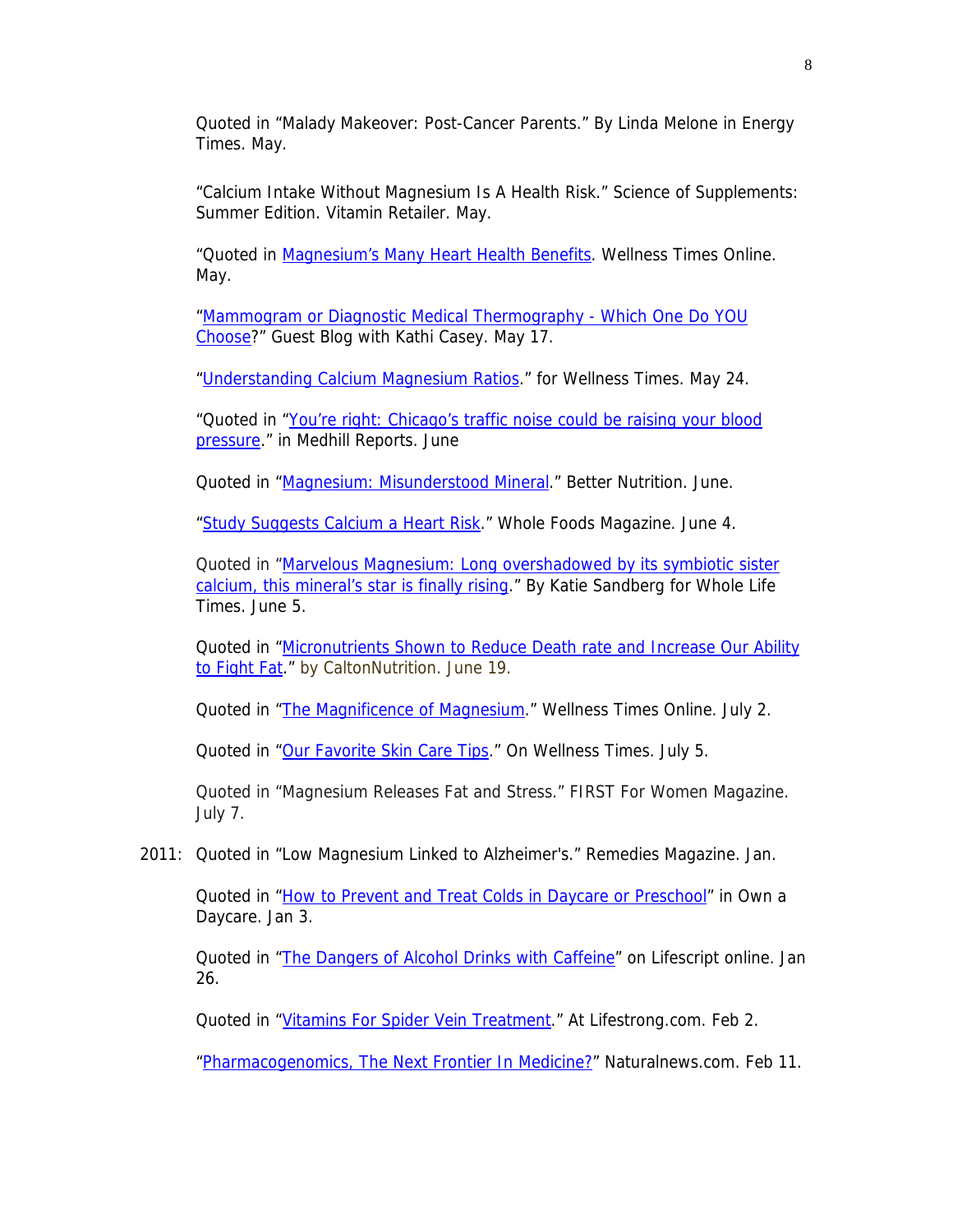["Rest Therapy.](http://www.examiner.com/natural-health-in-syracuse/rest-therapy)" Syracuse Natural Health Examiner. On the Howard Mandel News Service. Feb 12.

["Homeopathy for Children's Emotional Health."](http://www.naturalnews.com/031325_homeopathy_children.html) Naturalnews.com. Feb 14.

["Pain-for-Profit Industry Booming.](http://www.naturalnews.com/031333_pain_drugs.html)" Naturalnews.com. Feb 15.

["The Magnesium Chronicles](http://www.naturalnews.com/031387_magnesium_cures.html)." Naturalnews.com. Feb 18.

["Helping Someone in the Hospital.](http://www.naturalnews.com/031474_hospital_patients.html)" Naturalnews.com. Feb 24.

["Heartburn and the Heart.](http://www.naturalnews.com/031523_heartburn_heart_health.html)" Naturalnews.com. Feb 28.

["Association of Oral Magnesium with Type-2 Diabetes.](http://www.naturalmedicinejournal.com/article_content.asp?article=124)" In Abstracts & Commentary. Natural Medicine Journal. Mar 1.

["Blinded by Science.](http://www.naturalnews.com/031802_blinded_science.html)" Naturalnews.com. Mar 14.

"8 Recipes To Fight Aging: Vibrant Herbs Can Instantly Add Fabulous Flavor To Superfoods" The Herb Companion. Mar/Apr

["The Perpetual Search for a Hangover Remedy, Loading Up on Vitamins and](http://www.everydayhealth.com/mens-health-pictures/loading-up-on-vitamins-and-minerals.aspx)  [Minerals](http://www.everydayhealth.com/mens-health-pictures/loading-up-on-vitamins-and-minerals.aspx)." On Everyday Health. Apr.

"Magnesium for Migraines." Natural Rx Column Vegetarian Times. Apr.

["Selling Out Supplements](http://www.naturalnews.com/031996_dietary_supplements_industry.html)." Naturalnews.com. Apr 8.

["Yeast and Chronic Inflammation](http://www.naturalnews.com/032071_chronic_inflammation_yeast.html)." Naturalnews.com. Apr 14.

["Epidemic of Sleep Apnea](http://www.naturalnews.com/032084_sleep_apnea_epidemic.html)." Naturalnews.com. Apr 15.

["The Medical Monopoly: It's Not About Who's Right or Wrong But Who's On](http://www.naturalnews.com/032229_medical_monopoly_allopathic_medicine.html)  [Charge](http://www.naturalnews.com/032229_medical_monopoly_allopathic_medicine.html)." Naturalnews.com. Apr 29.

Quoted in: "Treating GERD Naturally." Natural Health Magazine Apr/May.

["Diagnostitis and the Power of Words.](http://www.naturalnews.com/032353_diagnostitis_disease_mongering.html)" Naturalnews.com. May 11.

Quoted in ["Foods That Are Muscle Relaxants.](http://www.livestrong.com/article/36825-foods-muscle-relaxants/)" On Lifestrong.com. May 12.

["Cancer Testing Outstrips Allopathic Treatments.](http://www.naturalnews.com/032374_cancer_testing.html)" Naturalnews.com. May 12.

Quoted in: [Natural Calm Wins 2011 Vity Award.](http://naturalvitality.com/news/natural-calm-wins-2011-vity-award/) May 16.

["Summer Skin Care Secrets Revealed](http://chicgalleria.com/2011/05/summer-skin-care-secrets-revealed/)." Chic Galleria. May 19.

Quoted in: ["Pregnant Pause](http://findarticles.com/p/articles/mi_m0NAH/is_5_41/ai_n57490325/)" Natural Health Magazine. June.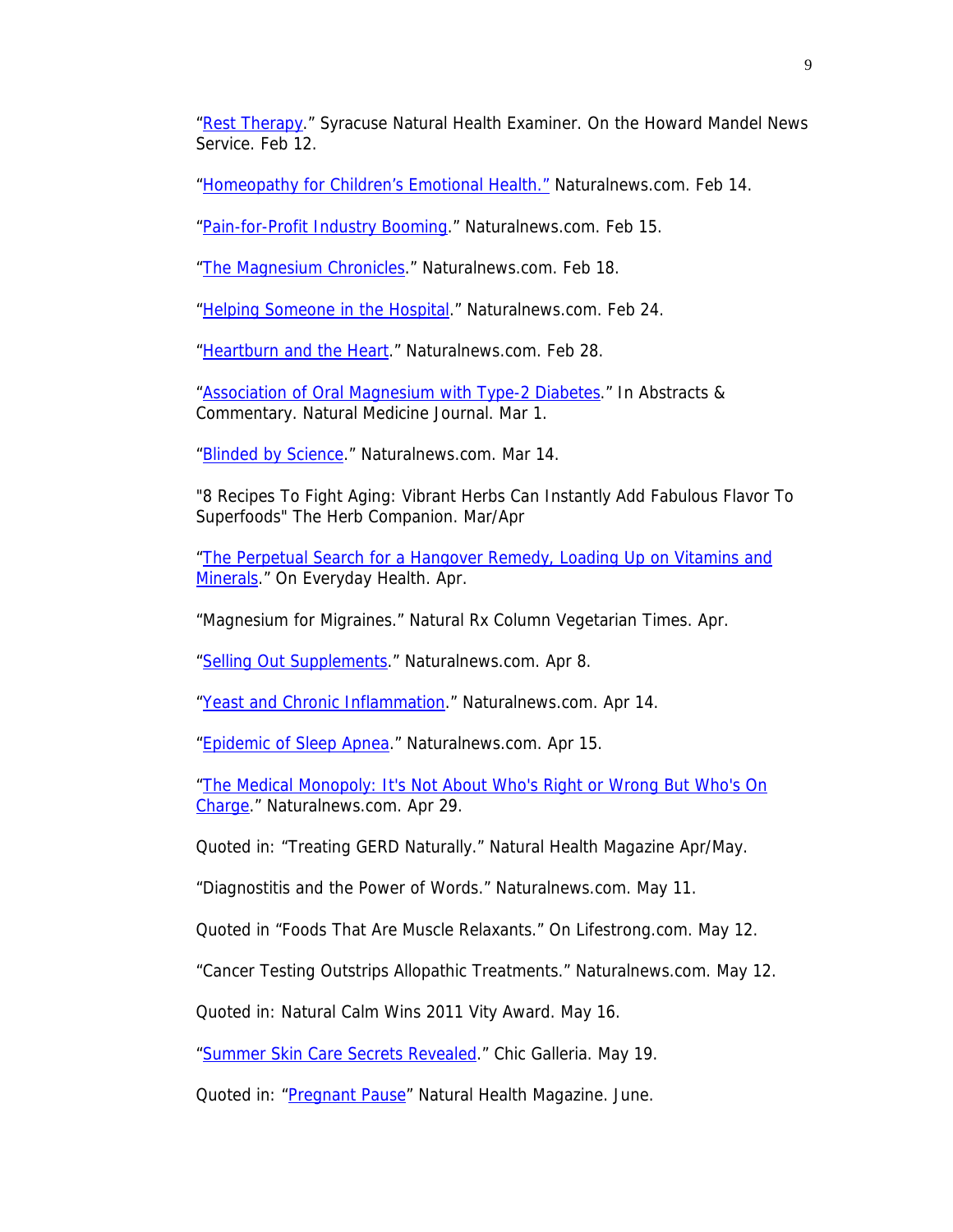Quoted in: ["8 Vices that are Good for You. Health Boosts disguised as Health](http://www.everydayhealth.com/healthy-living-pictures/8-vices-that-are-good-for-you.aspx#/slide-1)  [Busts](http://www.everydayhealth.com/healthy-living-pictures/8-vices-that-are-good-for-you.aspx#/slide-1)." On Everyday Health. June.

[What You Need to Know about Natural and Artificial Hormones](http://www.dietsinreview.com/diet_column/06/what-you-need-to-know-about-natural-and-artificial-hormones/) in Diet Review online. June.

["Vitamin D Activity, Magnesium Levels Linked](http://www.naturalproductsinsider.com/news/2011/06/vitamin-d-activity-magnesium-levels-linked.aspx)." Press Release NMA. June 24.

Quoted in, "Antibiotics Beat Cranberries at Fighting Urinary Tract Infections in [Study](http://consumer.healthday.com/Article.asp?AID=655182)." US News. July.

Quoted in: "Kids Supplement Guide." Natural Foods Merchandizer. July.

Quoted in: "Unconventional Ways to Boost Brain Power/Health." Your Health Magazine. July.

Quoted in ["How to Avoid 5 Health Travel Mistakes.](http://www.lifescript.com/Life/Timeout/Travel/How_to_Avoid_5_Health_Travel_Mistakes.aspx)" On Lifescript. July 1.

Quoted in ["Magnesium Orotate Vs. Magnesium Citrate.](http://www.livestrong.com/article/496936-magnesium-orotate-vs-magnesium-citrate/)" On Lifestrong.com. July 20.

Quoted in: ["13 Ways to Lose Belly Fat](http://www.lifescript.com/Food/Healthy_Eating_Guides/Weight_Loss/Articles/Ways_to_Lose_Belly_Fat.aspx)." On Lifescript online. July 21.

Quoted in ["Get an Effective Natural Insect Repellent.](http://www.lifescript.com/Health/Everyday-Care/Environment/Get_an_Effective_Natural_Insect_Repellent.aspx)" On Lifescript. July 30.

Quoted in, "Genetic Engineering in Paradise" in Organic Connections Update. July/Aug.

Quoted in ["What Is Magnesium Potassium Aspartate Good For?](http://www.livestrong.com/article/511244-what-is-magnesium-potassium-aspartate-good-for/)" On Lifestrong.com. Aug 8.

Quoted in ["5 Colors to Pile on Your Plate.](http://www.menslifetoday.com/worldnowweb/feature/health/wellness/eat_your_colors/index.html)" in Men's Life Today. Aug 25.

Quoted in "Heard by the Editor: Magnesium and Vitamin D" in Bottom Line Health. Sept.

"Mind Over Back Pain" reference article used in the LifePower Yoga Teacher Training Manual. Sept.

Quoted in ["Safe Dose For Adults of Magnesium Oxide](http://www.livestrong.com/article/534672-safe-dose-for-adults-of-magnesium-oxide/)." On Lifestrong.com. Sept 3.

["Calcium Supplementation Without a Proper Balance of Magnesium Can Increase](http://www.ereleases.com/pr/calcium-supplementation-proper-balance-magnesium-increase-risk-heart-attack-osteoporosis-kidney-stones-63617)  [Risk of Heart Attack, Osteoporosis and Kidney Stones](http://www.ereleases.com/pr/calcium-supplementation-proper-balance-magnesium-increase-risk-heart-attack-osteoporosis-kidney-stones-63617)." Nutritional Magnesium Association. Sept 13.

Quoted in, "The Tiredness Cure: Sinusitis and Yeast" First for Women Magazine.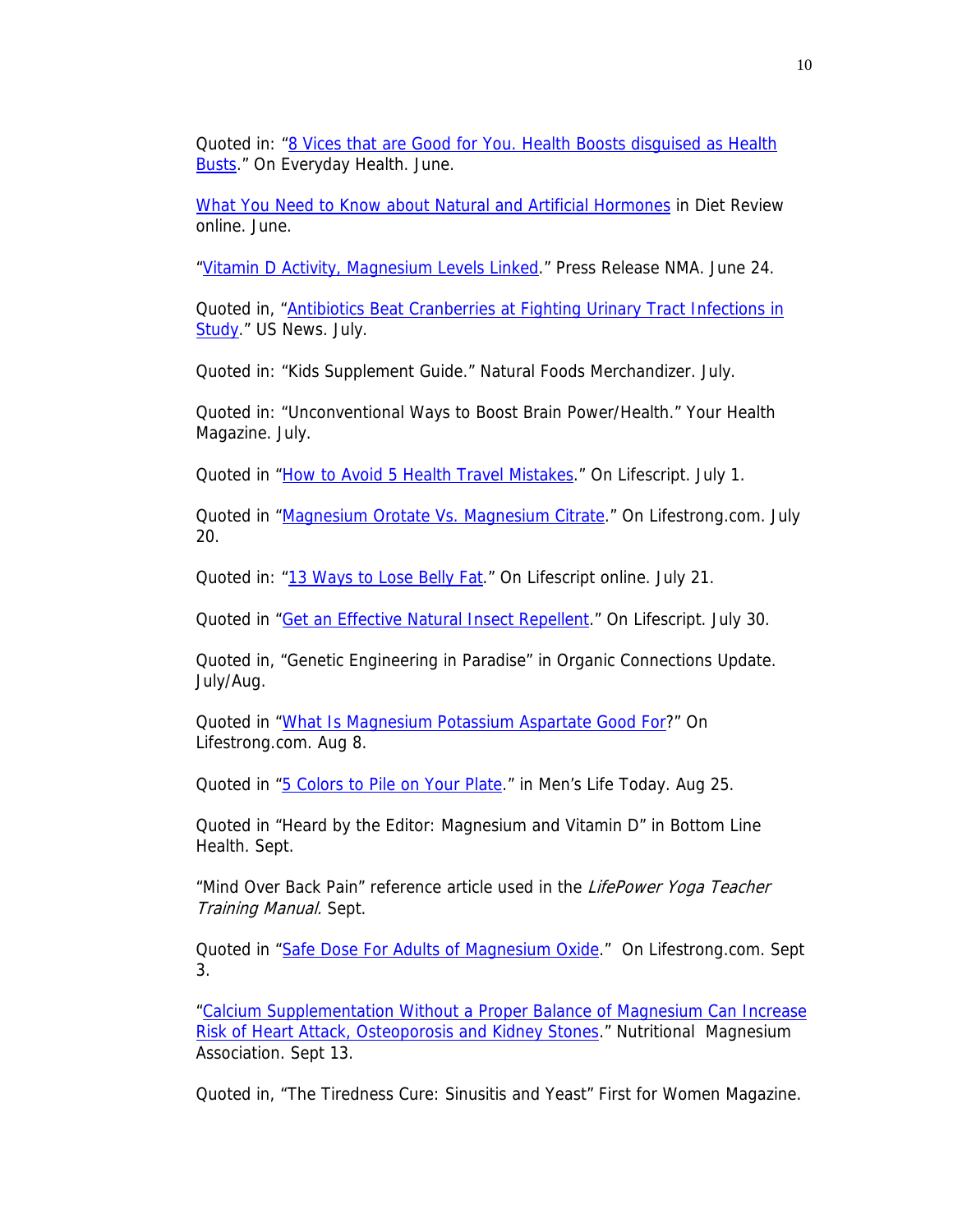Oct.

Quoted in "How to Stay Healthy" National Education Association's members site. Oct.

Quoted in ["Fitness for Health: Whittle your Work Weight](http://www.blueprintdaily.com/2011/10/fitness-friday-whittle-your-work-weight.html)." On BluePrint4health. Oct 7.

Reprint and Comment ["Treatment for Common Colds and Flus.](http://www.examiner.com/health-in-national/treatment-for-common-colds-and-flus)" Syracuse Natural Health Examiner. On the Howard Mandel News Service. Oct 15.

["Vitamins and Minerals Lower Risk of Mortality – Study Confirms.](http://www.prnewswire.com/news-releases/vitamins-and-minerals-lower-risk-of-mortality---study-confirms-132607998.html)" Press Release, PRNewsWire. Nutritional Magnesium Association. Oct 20.

Quoted in ["Way To Go: Overcoming Constipation."](http://experiencelife.com/article/overcoming-constipation/) in Experience Life (print and online) Nov.

Quoted in "News You'll Use about Nocturia." in FIRST for Women magazine. Nov.

Quoted in ["Detox The Body Of Radiation Naturally](http://www.naturallysavvy.com/health-wellness/detox-the-body-of-radiation-naturally)." in NaturallySavvy's newsletter.

Quoted in: ["Tightening the Diabetes Belt](http://www.riskandinsurance.com/story.jsp?storyId=533335307)." On Risk&Insurance.com.

2010: Ongoing interviews, and quotes in FIRST for Women and Women's World.

["The Magnesium Miracle.](http://www.bengreenfieldfitness.com/2009/08/podcast-episode-54-the-m)" Ben Greenfield Fitness. Podcast.

"Supplemental Knowledge" Natural Health Magazine. Feb.

Quoted in: ["Reduce High Cholesterol with Nutritional Magnesium.](http://www.wholefoodsmagazineonline.com/supplements/features/reduce-high-cholesterol-nutritional-magnesium)" In Whole Foods Magazine Online. Feb.

"Attack Symptoms Heart: Why Are So Many People Using These Internet Search [Words to Find Help](http://www.holisticnetworkexchange.com/articles/Article/Print/459.html)?" Feb 9.

"Freaking out? How to cope with anxiety" Lifescript.com. Mar.

Quoted in ["Homeopathic Remedies for Nausea](http://www.livestrong.com/article/109653-homeopathic-remedies-nausea/)." At Lifestrong.com. Apr 21.

Quoted in ["Herbal Treatments for Anxiety.](http://www.huffingtonpost.com/livestrongcom/herbal-treatments-for-anx_b_566659.html)" At Lifestrong.com reprinted Huffington Post. Apr 21.

Quoted in ["Magnesium Chloride Health Benefits](http://www.livestrong.com/article/111999-magnesium-chloride-health-benefits/)." On Lifestrong.com. Apr 25.

The New (Weight Loss) Math" Natural Health. Apr/May.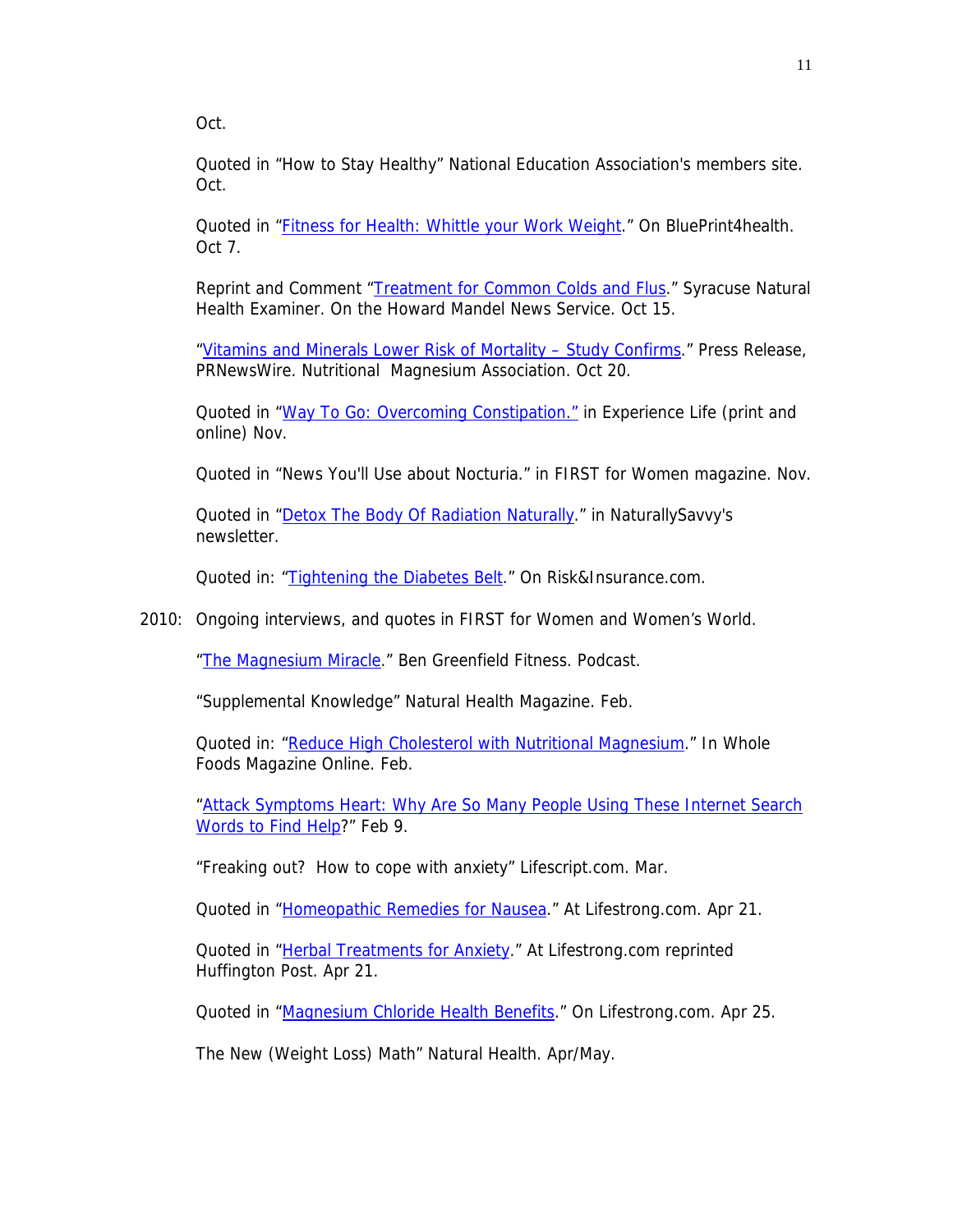Quoted in "*Magnesium Oil Health Benefits."* On Lifestrong.com. May 4.

["Effect of Oral Magnesium Supplementation on Asthma](http://naturalmedicinejournal.net/ac_may10_dean.shtml)." Natural Medicine Journal. May 10.

Quoted in "What is Magnesium Oil?" On Lifestrong. July 1.

Quoted in ["Best Home Remedies for Itchy Skin, Upset Stomach and More.](http://www.lifescript.com/Health/Alternative-Therapies/Natural-Remedies/14_Doctor-Recommended_Natural_Remedies.aspx%20%20http://www.livestrong.com/article/160875-what-is-magnesium-oil/)" on Lifescript. July 10.

["The Mighty Powers of Magnesium](http://naturalhealthdossier.com/2010/08/the-mighty-powers-of-magnesium/)." Natural Health Dossier. Aug 24.

["Is Your Diet Making You Depressed](http://www.everydayhealth.com/depression/is-your-diet-making-you-depressed.aspx)?" On Everyday Health. Sept.

"Shifting Attention in ADHD Treatments." Vitamin Retailer. Oct.

Reprint and Comment ["Can clay treat serious bacterial infections](http://www.examiner.com/natural-health-in-syracuse/can-clay-treat-serious-bacterial-infections)?" Syracuse Natural Health Examiner. On the Howard Mandel News Service. Oct 15.

"Kids' Health Matters." Remedies and Taste for Life magazines. Nov.

Quoted in: ["Hidden Health Hazards of the Holiday Season.](http://www.ivillage.com/hidden-health-hazards-holiday-season/4-b-292367)" On ivillage. Nov.

Quoted in: ["Hidden Health Hazards of the Holiday Season"](http://www.ivillage.com/hidden-health-hazards-holiday-season/4-b-292367). On ivillage. Nov.

Quoted in ["Vitamins to Help Your Lift Your Metabolism.](http://www.livestrong.com/article/312172-vitamins-to-help-you-lift-your-metabolism/)" On Lifestrong.com. Nov 19. http://www.livestrong.com/article/312172-vitamins-to-help-you-lift-yourmetabolism/

Quoted in: "Magnesium and Painful Neck Muscles." Livestrong.com. Nov 27.

Quoted in: "Magnesium and Painful Neck Muscles." Livestrong.com. Nov 27.

Quoted in: "Is Your Diet Making You Depressed?" www.everydayhealth.com. Dec.

Quoted in: ["Is Your Diet Making You Depressed?](http://www.everydayhealth.com/depression/is-your-diet-making-you-depressed.aspx)" www.everydayhealth.com. Dec.

"Magnesium and Green Drinks." FIRST for Women with Melissa Gotthardt. Dec.

Quoted in: "Is Your Diet Giving You the Blues?" www.planetgreen.com. Dec 2.

Quoted in: "Is Your Diet Giving You the Blues?" www.planetgreen.com. Dec 2.

Quoted in ["Magnesium Deficiency & Fatigue](http://www.livestrong.com/article/333372-magnesium-deficiency-fatigue/)." On Lifestrong.com. Dec 13.

Quoted in: ["Diabetes in Middle East a Growing Concern](http://www.dailyinfusion.com/diabetes-in-middle-east-a-growing-concern-alternative-clinic-opening-soon85625/)"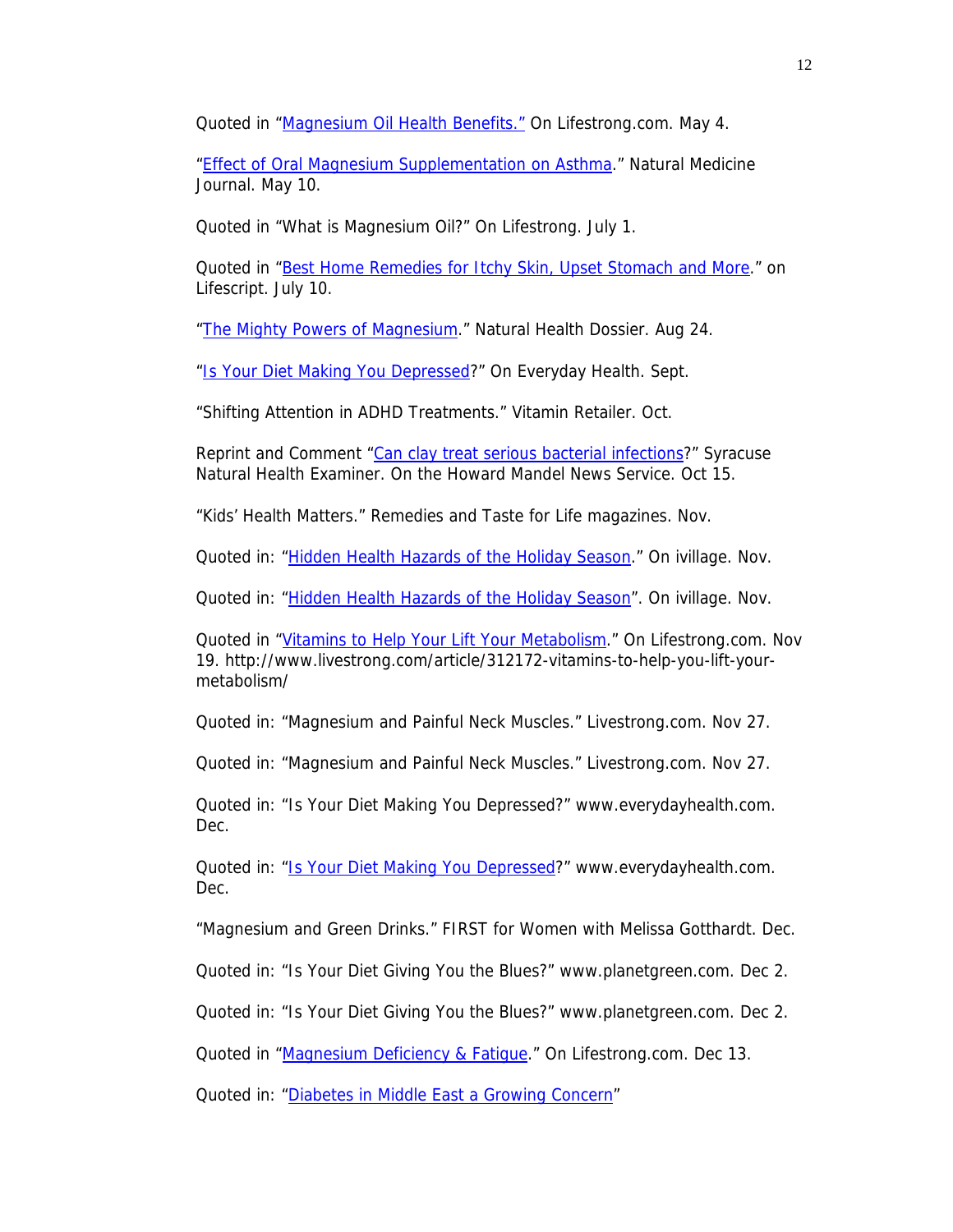Quoted in: ["The Magic of Magnesium: A Mighty Mineral Essential to Health](http://www.huffingtonpost.com/.../magnesium-calcium_b_509115.html)." Christiane Northrup, MD. The Huffington Post.

Quoted in: ["Is Your Medication Robbing You of Nutrients](http://www.naturalnews.com/026782_magnesium_food_adhd.html)?" Hyla Cass, M.D. The Huffington Post.

Quoted in: ["Magnesium Deficiency Linked to ADD and ADHD in Children](http://www.naturalnews.com/026782_magnesium_food_adhd.html)." Natural News.

Quoted in: "Easy Immune Health. Signs of Magnesium Deficiency are all around [you.](http://www.easy-immune-health.com/signs-of-magnesium-deficiency.html)"

["Colds Vs Allergies in Daycare](http://www.ownadaycare.com/blog/colds-vs-allergies-in-daycare%20%E2%80%93)." On Own A Day Care.

["The Difference Between Magnesium Oxide and Magnesium Citrate.](http://www.ehow.com/facts_5911101_difference-magnesium-oxide-magnesium%20citrate.html)" On E-How

[Community Contributor on Insider Health](http://www.insidershealth.com/community/contributor/.../85). Dr. Carolyn Dean for Nutritional Magnesium Association.

Quoted in: ["The Anti-Aging Diet Plan](http://www.dailyglow.com/articles/170/anti-aging-diet.html)." In The Daily Glow.

Quoted in: "Loading up on Vitamins and Minerals." On Every Day Health.

["Book Review: The Magnesium Miracle by Dr. Carolyn Dean.](http://www.livingthenourishedlife.com/2010/08/book-of-month-review-magnesium-miracle.html)" The Nourished Life.

Quoted in ["Migraines during pregnancy: Treatment and prevention tips.](http://pregnancyandbaby.sheknows.com/pregnancy/baby/Migraines-during-pregnancy--Treatment-and-prevention-tips-6520.htm)" On SheKnows.com.

["Guard Your Heart with Nutrition.](http://www.naturalproductsmarketplace.com/articles/2010/10/guard-your-heart-with-nutrition.aspx)" In Natural Products Marketplace Online.

["Book of the Month Review: The Magnesium Miracle.](http://www.sicklycat.com/2010/09/01/book-of-the-month-review-the-magnesium-miracle-by-dr-carolyn-dean/)" On Sickly Cat Online.

["Magnesium Can Help Fight Obesity and Promote Weight Loss.](http://www.curezone.com/forums/fm.asp?i=1636627)" On Cure Zone.

2009: Ongoing interviews, and quotes in FIRST for Women and Women's World.

"Delicious ways to lower your Bad Cholesterol" Women's World: Jan 19.

["Heart Disease Symptoms: Prevention Answers](http://www.divinecaroline.com/article/22178/67938-heart-disease-symptoms--prevention-answers)" On Divine Caroline.. Feb.

"Impulse Control Disorders" Therapy Times. Online Feb 10.

["The Magnesium Miracle - Book Review.](http://www.suite101.com/content/the-magnesium-miracle-book-review-a103370)" In HealthSuite 101. Mar 18.

Review of Everything Alzheimer's. Central Iowa Boomer, Volume 3, Number 2, Mar/Apr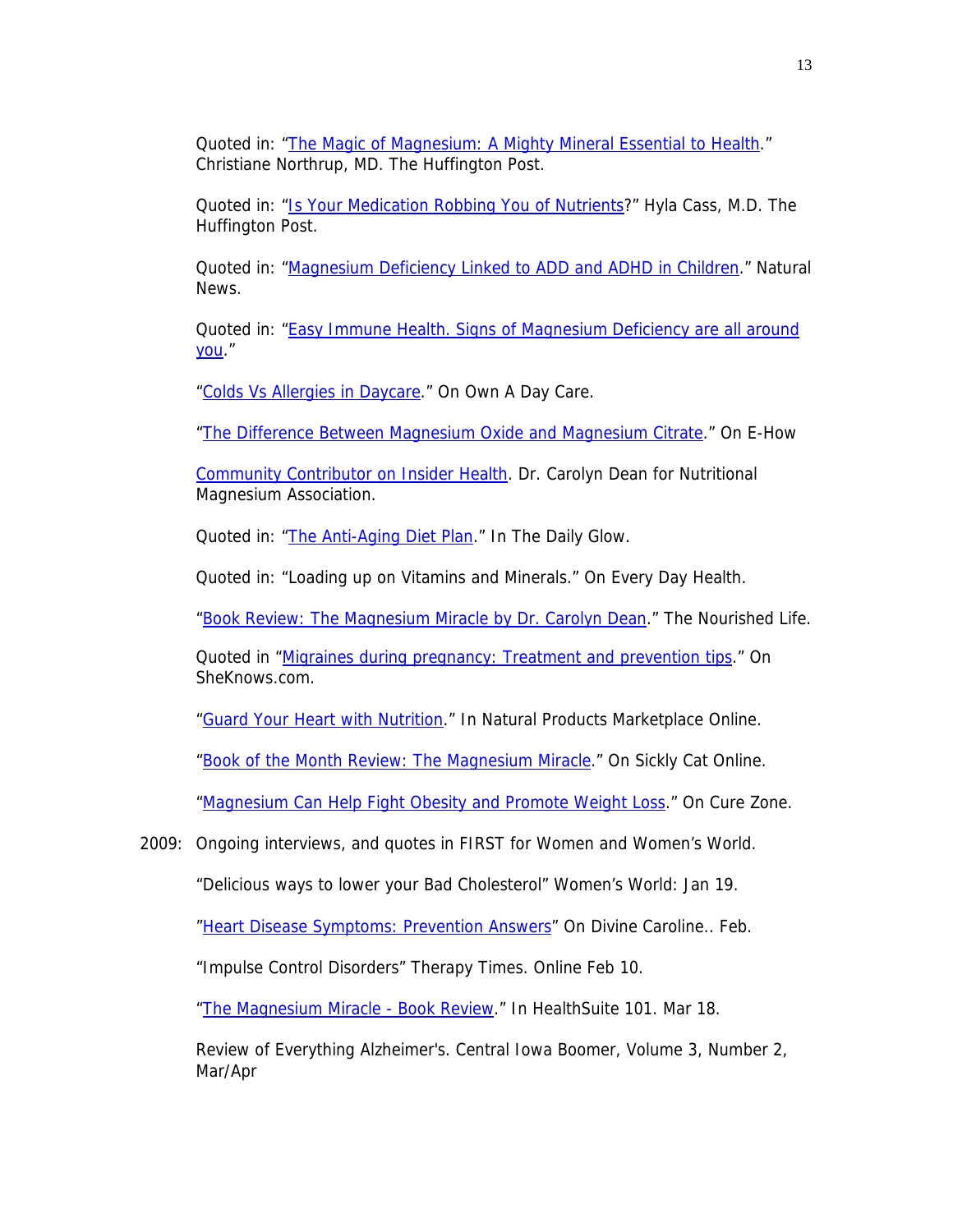"Burn Baby, Burn: GERD" in Max Sports and Fitness magazine, Apr.

"When Fatigue Become Chronic" in A Taste For Life. Apr.

"[What the Herbalist Ordered](http://www.pacificfreepress.com/news/1/4128-what-the-herbalist-ordered.html)" Written by Mickey Z. May 10.

"Attack Symptoms Heart: Why Are So Many People Using These Internet Search [Words to Find Help](http://www.selfgrowth.com/articles/Attack_Symptoms_Heart_Why_Are_So_Many_People_Using_These_Internet_Search_Words_to_Find_Help.html)?" Alternative Health Journal-online. May 11.

"Treating Chronic Fatigue" Alternative Health Journal-online. May 11.

"Private Confidence about Menopause". FIRST magazine. Aug 24.

"Healthy Supplements" Women's World, Aug 10.

Quoted in: ["Addressing attention deficit disorders with good nutrition: a top 10](http://www.examiner.com/holistic-health-in-omaha/addressing-attention-deficit-disorders-with-good-nutrition-a-top-10-list-of-easy-kid-foods)  [list of easy "kid" foods](http://www.examiner.com/holistic-health-in-omaha/addressing-attention-deficit-disorders-with-good-nutrition-a-top-10-list-of-easy-kid-foods)." On The Examiner.com. Aug 27.

"Health & Fitness, Snack Pack" BeautyNewsNYC.com Sept 1.

"Did 9/11 bring on heart arrhythmias: stress response may be altered with magnesium" Honolulu Examiner online. Sept 11.

["More on Magnesium Benefits.](http://www.frostillustrated.com/full.php?sid=6390)" Frost Illustrated. Oct.

"Female Tiredness" FIRST for Women Oct 5.

Quoted in ["Don't Get Sick at the Doctor's Office](http://www.rodale.com/preventing-flu)." On Rodale.com. Oct 5.

["Magnesium Deficiency PMT and Cramps](http://www.netmums.com/coffeehouse/lifestyle-8/health-sex-contraception-48/335583-magnesium-deficiency-pmt-cramps-etc.html)." On Netmums. Oct 29.

[Green Living and Prenatal Care: 10 Things You Need to Know To Ensure Your](http://www.bukisa.com/articles/189951_green-living-and-prenatal-care-10-things-you-need-to-know-to-ensure-your-baby-arrives-healthy-despite-the-toxic-world-around-us)  [Baby Arrives Healthy Despite the Toxic World Around Us](http://www.bukisa.com/articles/189951_green-living-and-prenatal-care-10-things-you-need-to-know-to-ensure-your-baby-arrives-healthy-despite-the-toxic-world-around-us)." On Bukisa. Nov 12, 2009.

Quoted in. "[The Anti-aging Diet Plan.](http://www.dailyglow.com/articles/170/anti-aging-diet.html%20http://www.netmums.com/coffeehouse/lifestyle-8/health-sex-contraception-48/335583-magnesium-deficiency-pmt-cramps-etc.html)" In The Daily Glow. Dec.

["Are you Afraid Your Doctor Will Get Mad At You?](http://www.wisewomantradition.com/empoweringwomen/2009/12/are-you-afraid-your-doctor-will-get-mad-at-you.html)" Wise Woman Wisdom. Dec 10.

Quoted in: ["The Miracle of Magnesium.](http://energyfanatics.com/2009/08/30/miracle-of-magnesium/)" On EnergyFanatics.com.

["Magnesium Nutrition Lowers Diabetes Risk](http://www.wholefoodsmagazineonline.com/supplements/news/magnesium-nutrition-lowers-diabetes-risk)." In Whole Foods Magazine Online.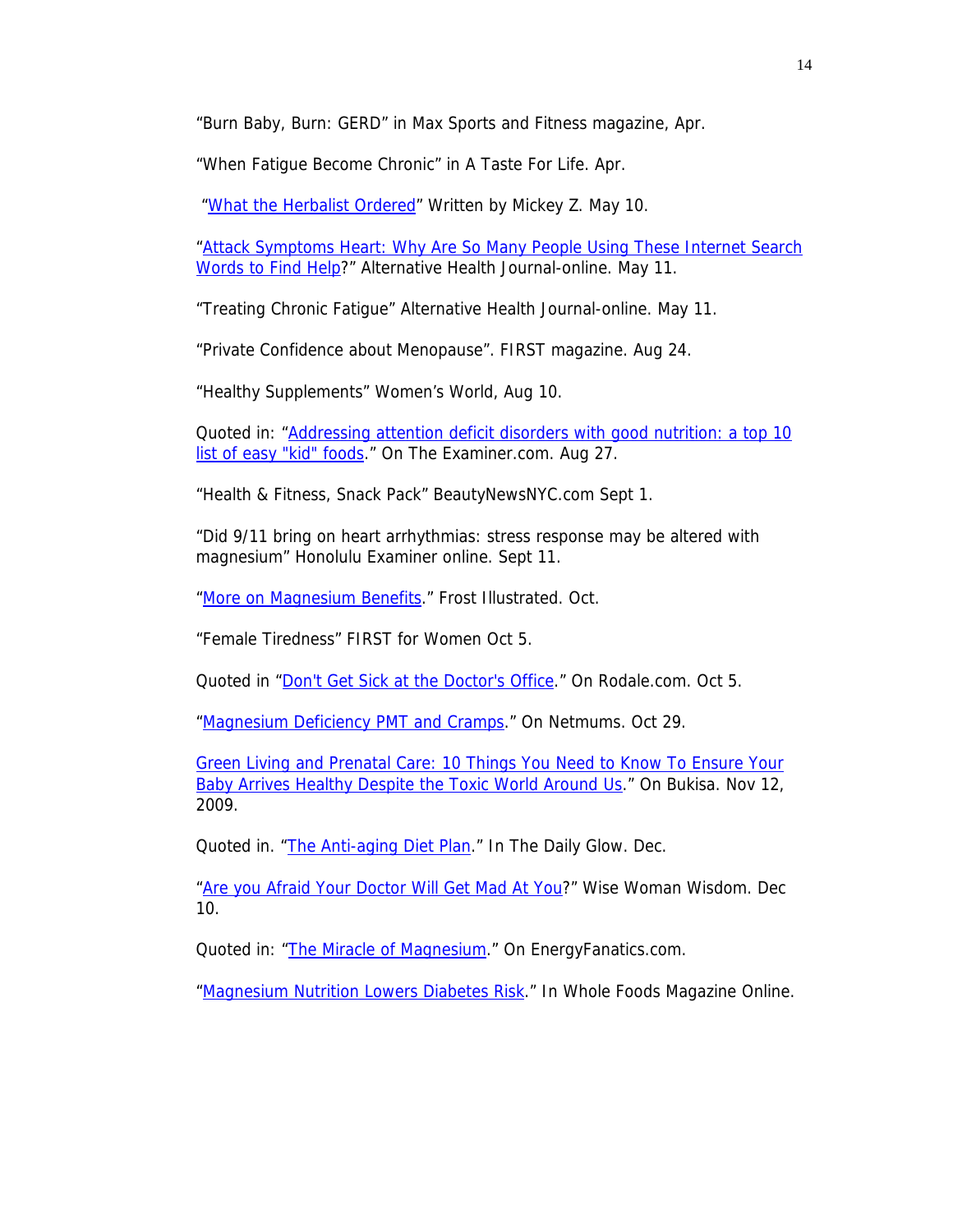2008: Ongoing interviews, and quotes in FIRST for Women and Women's World.

"Supplements" Clean Eating Magazine. Jan

"New Supplements" Delicious Living. Jan.

"Magnesium: The Nerve End Mineral." Washington Running Report. Jan/Feb

"Yeast" in FIRST for Women. Feb.

"Drug Cocktails Possibly Lead to Death" Guest Blog on [www.basilandspice.com.](http://www.basilandspice.com/) Feb 7.

"Is Yeast Making You Sick?" Guest Blog on [www.basilandspice.com.](http://www.basilandspice.com/) Feb 11.

"A Life Saving Mineral, Magnesium" Guest Blog on [www.basilandspice.com](http://www.basilandspice.com/). Feb 26.

"Supplement Superstars." Delicious Living. Mar.

"Measuring Up Magnesium" KIWI Magazine. Mar/Apr.

"Lyme looks like Aspartame Toxicity" FIRST for Women Apr 28.

"Can One Mineral Make You Healthier? Yes!" Women's World. Apr.

"Make Room for Magnesium" Natural Food. July/Aug.

"Yeast" Healing Garden Journal. [www.healinggarden.com.](http://www.healinggarden.com/) Nov.

"The Big 3 for Bone Health" Remedies magazine. Nov.

2007: Ongoing interviews, and quotes in FIRST for Women and Women's World.

Quoted in Better Health and Living Magazine Supplement. Feb.

"Magnesium and Exercise." Fit Body Special Issue Women's Fitness. Feb/Mar.

[Candida or Yeast Overgrowth. What it is and what it can do to your health](http://www.nutritionexpress.com/health+conditions/candida+yeast/). Nutrition Express. Mar.

"Ten Ways To Look and Feel Younger." Fitness Magazine. Apr.

"Heard by Our Editors" Bottom Line Personal. Apr 1.

Feature "Mistakes Even Experts Make" FIRST for Women Apr 17.

"The Bloom is off the Soy" Bottom Line Publications, website edition. May.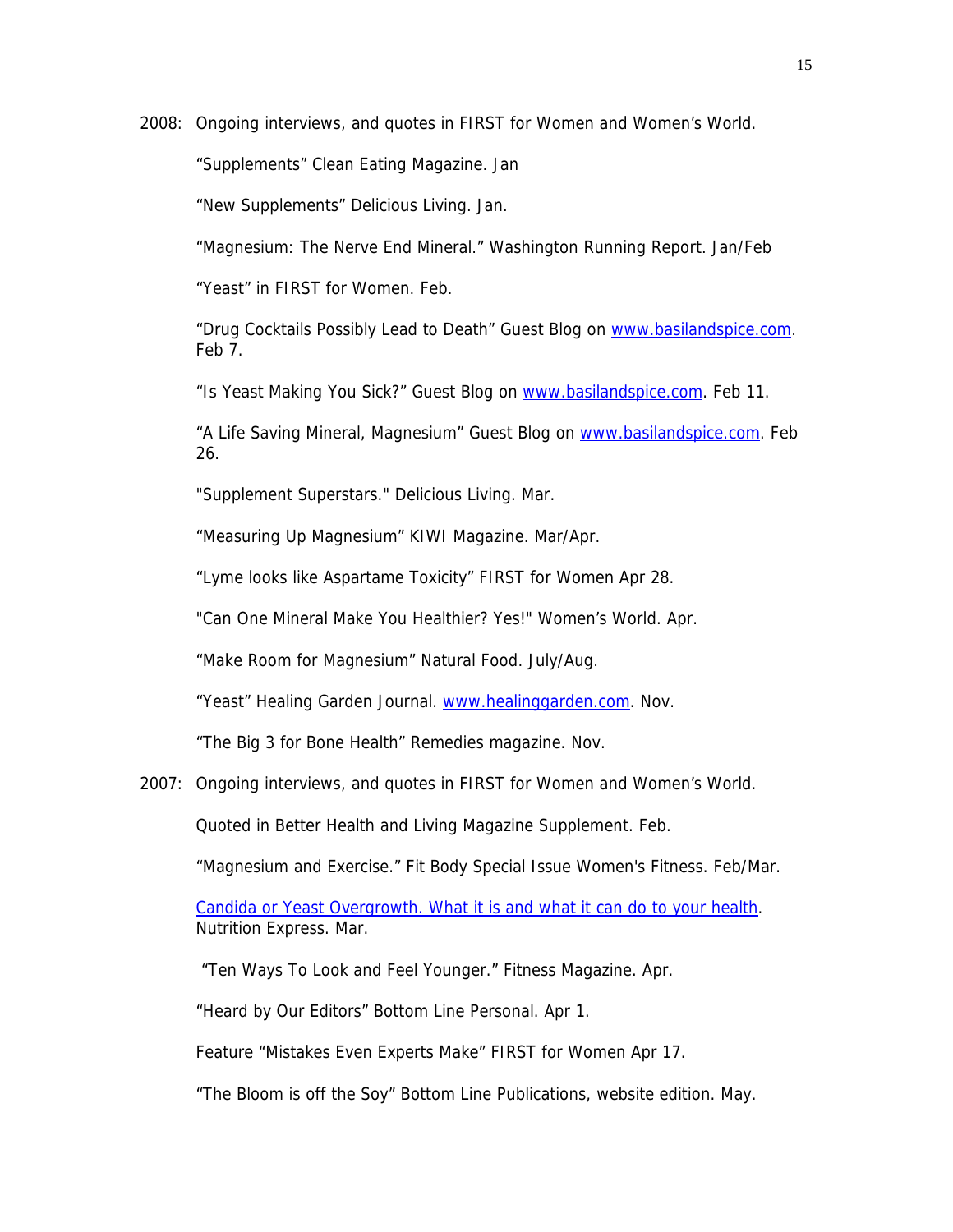"Breathing Techniques" FIRST for Women. May.

"Q&A on Incontinence." Natural Health Magazine. June

"Helping Hangovers." Dare Magazine, UK Edition. Nov.

"Children and Antibiotics" Clean Eating Magazine. Nov.

"Vitamins and Minerals." At [www.RevolutionHealth.com](http://www.revolutionhealth.com/). Dec.

2006: Ongoing column, interviews, and quotes in FIRST for Women.

"Join The Junk Food Ban in Arizona." NewsWithViews.com. Jan 5.

"The Good, Bad, and The Ugly Events of 2005." NewsWithViews.com. Jan 12.

"The Worst Crime of The 20th Century." NewsWithViews.com. Jan 19.

"Breaking The Health Care Codes." NewsWithViews.com. Jan 26.

Quoted in "Probiotics and Inulin" FIRST for Women. Feb.

Quoted in "Have a Happy Heart." Natural Health. Feb.

Quoted in "Preparing for Surgery" Daily Health News. Bottom Line Publications. Feb.

"More Action to Ban Aspartame in New Mexico." NewsWithViews.com. Feb 1.

"Death by Propaganda." NewsWithViews.com. Feb. 16.

Quoted in "Kitchen Cures" OK! Weekly. Feb 27.

Quoted in "Benefits of Yogurt" FIRST for Women. Mar.

Quoted in "Magnesium" by Jack Challem in Body & Soul. Mar.

Quoted in "Health and Healing" Natural Health Magazine. Mar.

Quoted in "Vaginal Odor SOS" FIRST for Women magazine. Mar.

Quoted in "Safety of Soy?" Daily Health News—Bottom Line Publication. Mar.

Quoted in "Are You Absorbing Nutrients?" FIRST for Women. Mar.

Quoted in "Doctor Suggests Yeast As a Problem. Wilkes Barre Times-Leader. Mar 21.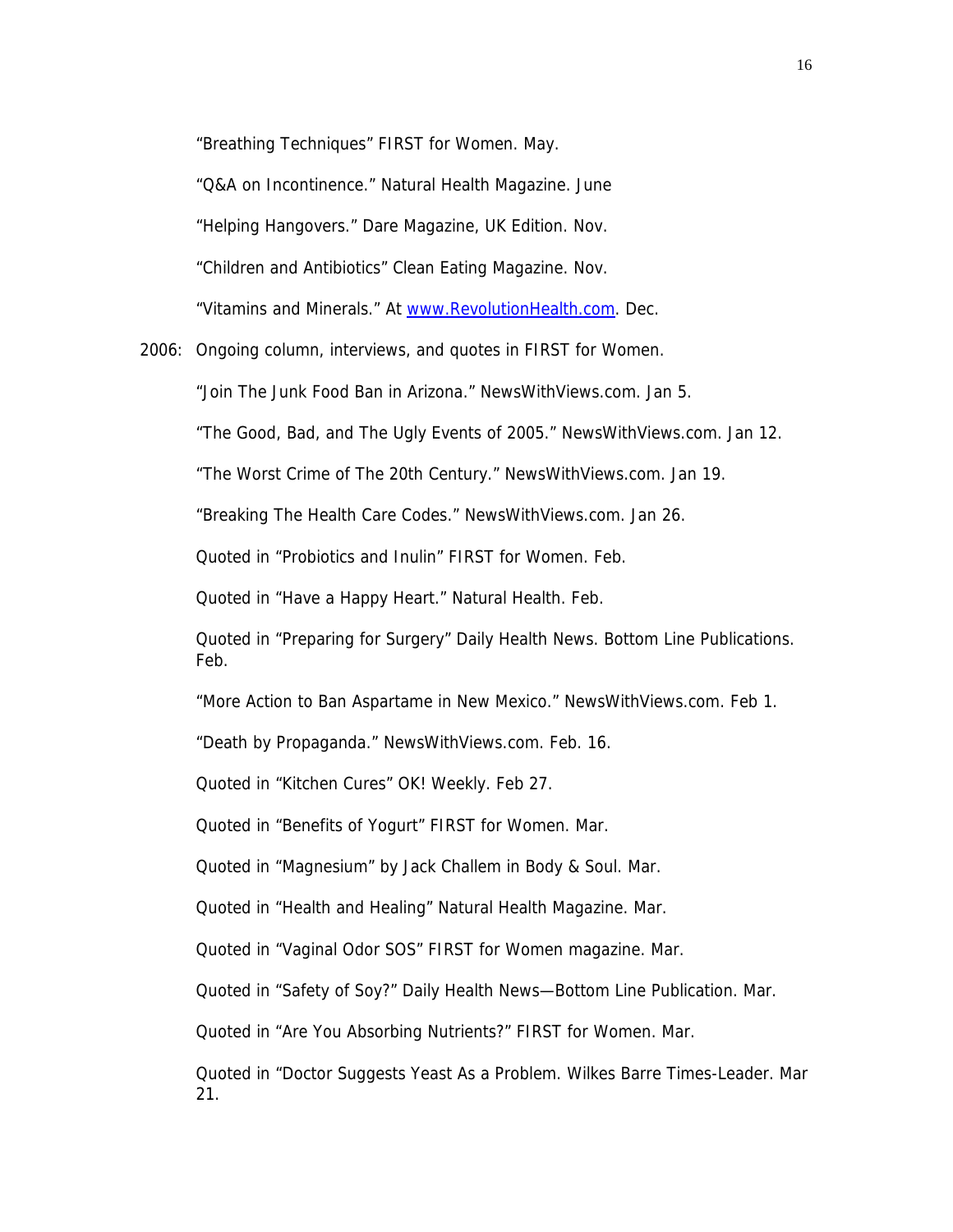Quoted in "Minerals 101: are you being robbed of these vital nutrients?" Natural Health. Mar.

Quoted in " Gas normal, author says; often treatable" Pioneer Press. Mar.

Quoted in "Clearing the air about flatulence." Belleville News-Democrat. Mar.

Quoted in "Clearing the air." Wilkes Barre Times-Leader. Mar.

Quoted in "Eat your Veggies" Women's World. Apr.

Quoted in "PMS Relief" OK! Magazine Apr. 17.

Quoted in "Constipation Cures" FIRST for Women. May.

Quoted in "How Eating Habits Affect Our Sleep" Women's World. May.

Quoted in "Heart Health" OnFitness Magazine. May.

Quoted in "Bowel Relief" Bottom Line Personal. May.

Quoted in "Sound Sleeping" Natural Health Magazine. May

Quoted in Ask the Doctor: Sugar and Magnesium By Franklin McCoy, M.D. Epoch Times New York. May 28

Quoted in "Cabinet Members: update, de-clutter, and reinvent your medicine chest with this list of must-have natural home remedies." Natural Health Magazine. June.

Quoted in "Healing Shingles" Alternative Medicine Magazine. June.

"Fertility Focus" VIVA Magazine. June/July.

Quoted in "Food Additives Don't Add Up" Delicious Living. July.

"Yeast and Weight Gain" Alive Magazine. Aug.

Quoted in "America gets over its gas pains: long taboo, flatulence is being discussed everywhere these days." Saturday Evening Post. Sept.

Quoted in "The Bloom is off the Soy" Bottom Line Publications. Sept.

2005: "Understanding and Stopping the Codex Conspiracy" Total Health Magazine. Jan.

Quoted in "Kitchen Cures" Women's Health and Fitness Magazine. June.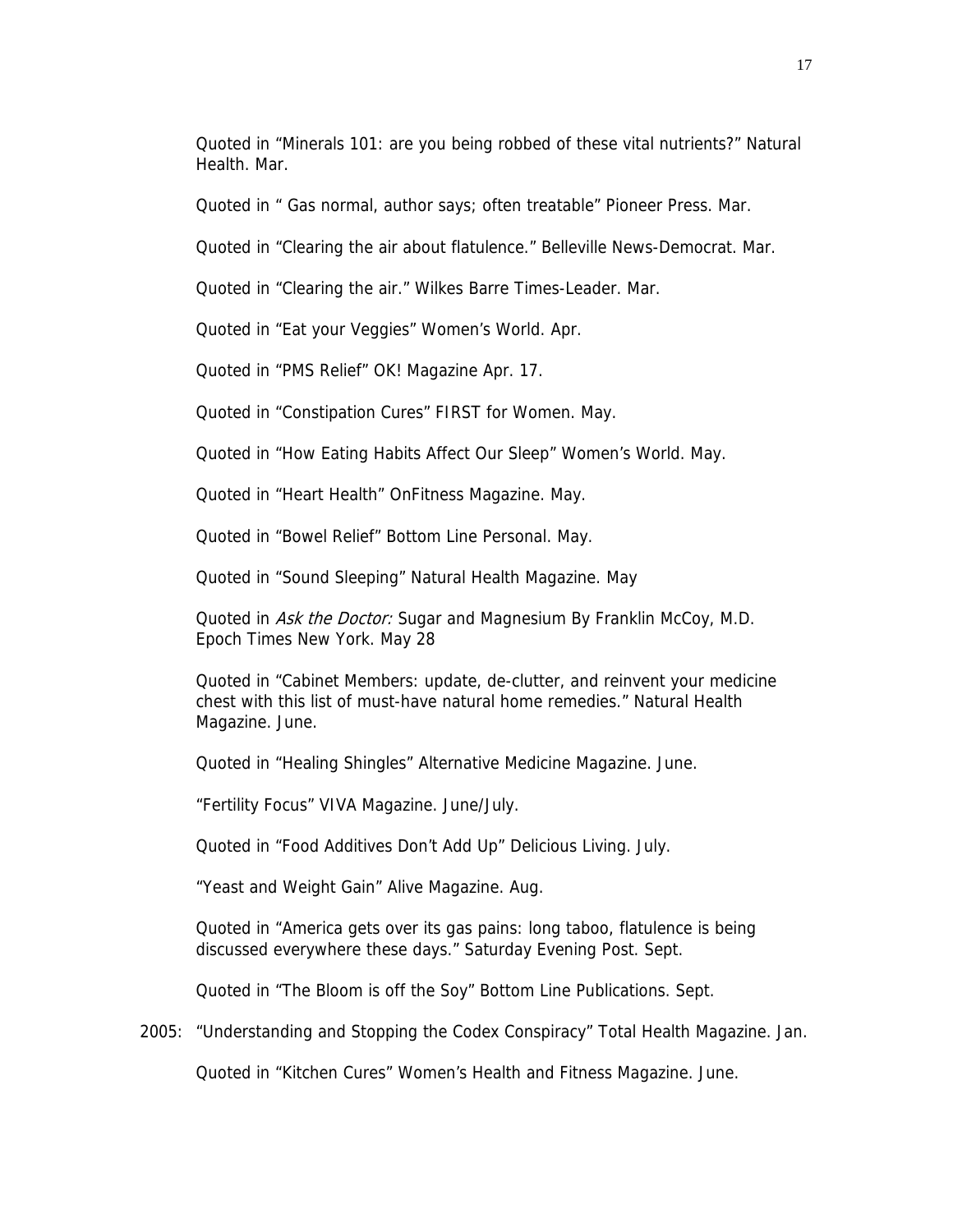"Kiss Your Vitamins Goodbye." NewsWithViews.com. June 19.

"Kiss Your Health Goodbye." NewsWithViews.com. July 23.

"Are These Sneaky Food Sensitivities Dragging You Down." First for Women. July 25.

"Lies Your Dentist is Forced to Tell You." NewsWithViews.com. July 28.

"Diabetics to be Tracked Down by Government Agents?" NewsWithViews. Aug 4.

"The Bitter Truth about Regulation of Sugar Substitutes." NewsWithViews.com. Aug 11.

"Dodge Monthly Belly Bulge". FIRST Magazine. Aug 15.

"How The Modern Medicine Monopoly Has Failed Us." NewsWithViews.com. Aug 18.

"Big Pharma's Pain-For-Profit Industry Booming Despite Vioxx" NewsWithViews.com. Aug 25.

"The Miracle of Magnesium" Suzanne Riss. Real Health Magazine. Sept.

"The Miracle of Magnesium" Prevention magazine. Sept.

"Screening For Cancer Costs Lives" NewsWithViews.com. Sept 2.

"Never Forget a Thing". FIRST Magazine. Sept 5.

"US Infectious Disease Policy Based on the Wrong Germ Theory" NewsWithViews.com. Sept 8.

"The Constant Gardner-Does Art Imitate Life? NewsWithViews.com. Sept 9.

"Are You Mad Enough to Become a Health Freedom Fighter?" NewsWithViews.com. Sept 22.

Quoted in "Magnesium" Healthsmart Today. Fall issue.

"Let's Break The Modern Medical Monopoly NOW! NewsWithViews.com.Sept 28.

Quoted in "Prescriptions cost more than pills." By Richard D. Quinn. Employee Benefit News. Oct.

"Welcome to the Disease-of-the-Month Club. NewsWithViews.com. Oct 7. "Big Pharma Just Bought Your Dog & Might Put You in Jail? NewsWithViews.com. Oct 13.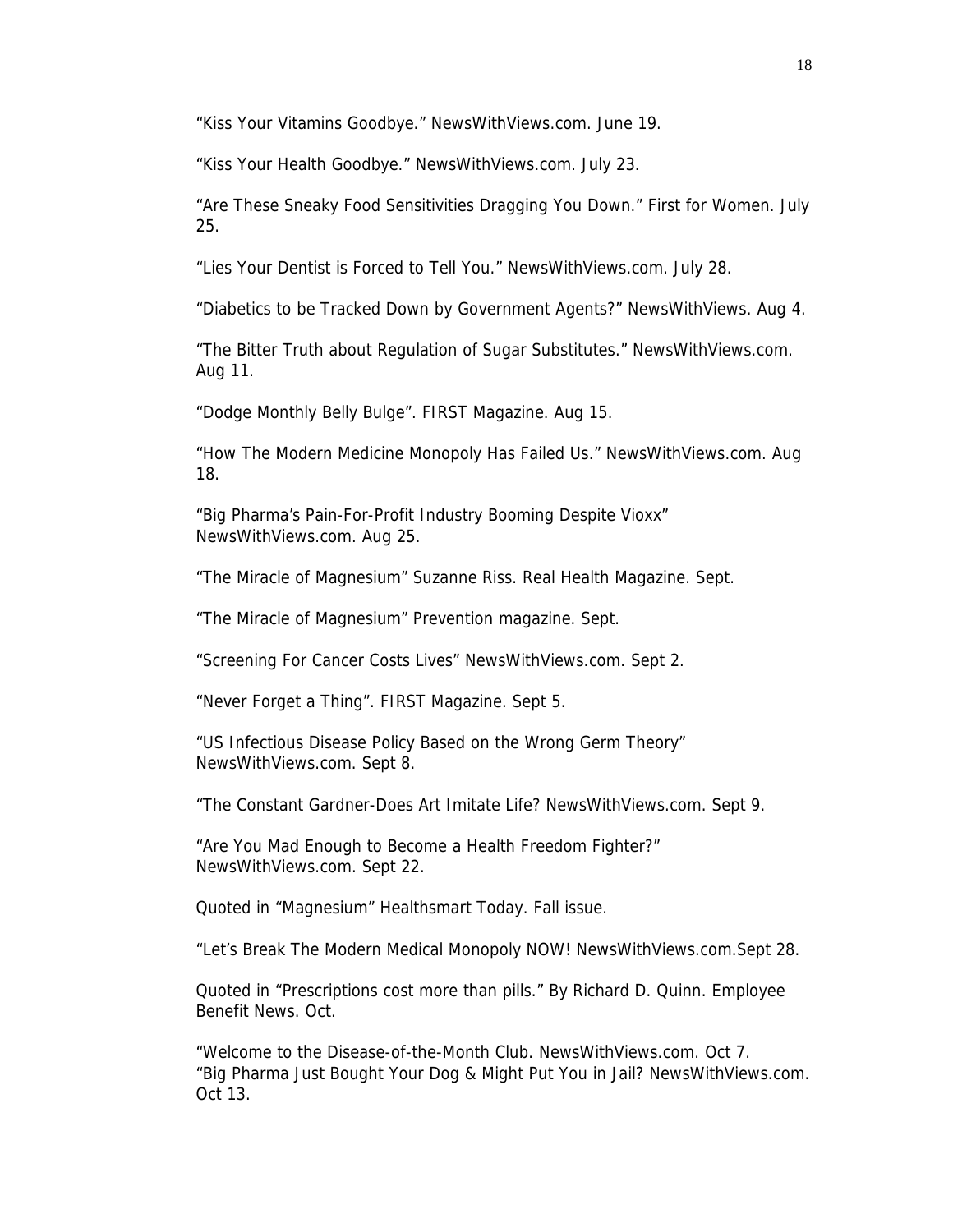"Don't Be a Big Pharma Victim-Use Common Sense." NewsWithViews.com. Oct 20.

"Senate Bill 1873 Bans Drug and Vaccine Damage Claims." NewsWithViews.com. Oct 27.

"Building Health Freedom from the Ground Up." NewsWithViews.com. Nov 3.

"A Call to Action to Protect Free Speech." NewsWithViews.com. Nov 7.

"Curing Alcoholism Naturally." NewsWithViews.com. Nov 17.

"Indians, Medicine Men And Thanksgiving." NewsWithViews.com. Nov 24.

Nature's Cures column in FIRST magazine Issue No. 48. Nov 26.

Quoted in "Intravenous vitamin C is selectively toxic to cancer cells. Townsend Letter for Doctors and Patients. Dec.

"How to Stop FDA Censorship Now!" NewsWithViews.com. Dec 1.

"The Cost of Having a Stroke is Highway Robbery." NewsWithViews.com. Dec 8.

"Modern Medicine's Need to Destroy Natural Healing Arts." NewsWithViews.com. Dec 12.

"Mistletoe - The Herb for All Seasons." NewsWithViews.com. Dec 22.

"Health Alert: Will NM be First State to Ban Aspartame?" NewsWithViews.com. Dec 28.

["The Miracle of Magnesium: The Essential Nutrient that Works Wonders for Your](http://www.positivehealth.com/review/the-miracle-of-magnesium-the-essential-nutrient-that-works-wonders-for-your-health-and-energy)  [Health and Energy.](http://www.positivehealth.com/review/the-miracle-of-magnesium-the-essential-nutrient-that-works-wonders-for-your-health-and-energy)" In Positive Health Online.

#### 2004: Quoted in ""Health Care for Her" by Victoria Freeman. Energy For Women. Jan.

"Death by Medicine" Life Extension. Jan.

"Magnesium on Muze" Muze.com. Jan 1.

"ADHD" in Vitality Magazine. Toronto, Feb.

Quoted in "Slash Your Risk of Diabetes in One Easy Move" Woman's World by Denise Mann. Mar.

Excerpt from "The Miracle of Magnesium" Vitality Magazine-Toronto. Apr.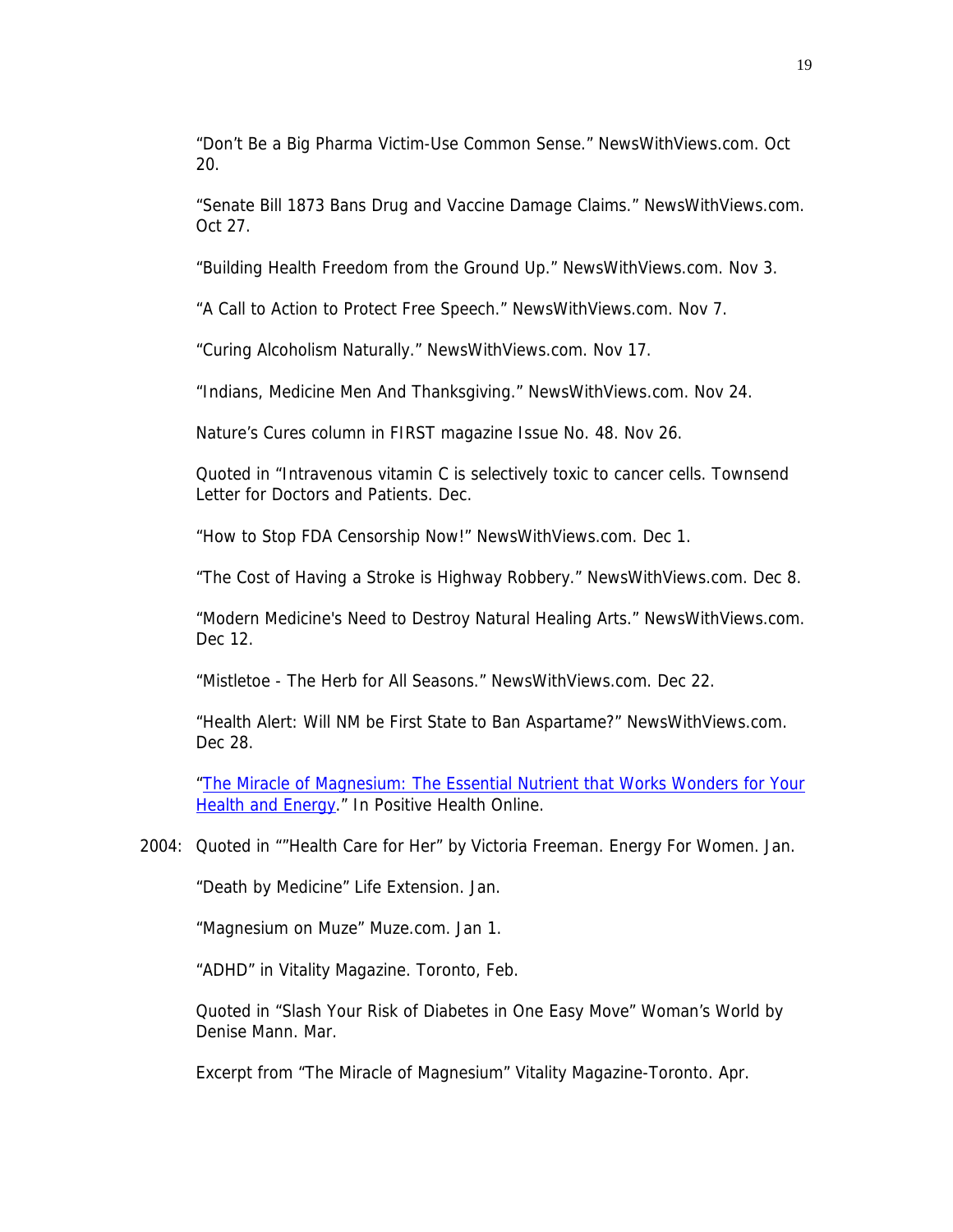Quoted in "Insomnia" Alternative Medicine Magazine. May.

Quoted in "Menstrual Blues" with Meg Lundstrom, Woman's World. May.

 Quoted in "Death by Medicine: New Paper Indicts American Medical System." Dynamic Chiropractic. June.

Quoted in "Can This Be Good for You?" In Touch Magazine. July 24.

Quoted in "The Silent Alarm" by Michael Tennesen Natural Health. July.

Quoted in "Herbo-olution: botanicals infiltrate the spa industry." Les Nouvelles Esthétiques, American Edition. Aug.

Death by Medicine. Nexus Magazine. Aug.

Quoted in "Aging Gracefully and Naturally." Denise Mann Web MD. Aug 11.

Quoted in "How-To Guide for a Healthier Body. Denise Mann. WebMD. Aug 16.

Interview in Crusador Magazine. Two Potent Killers; Sugar and Pharmaceuticals. Aug-Sept.

Quoted in "Treating Yeast." Women's World. Sept.

Quoted in "Hormones and Spirituality." First For Women. Sept.

Quoted in "Make one change: get more magnesium." Natural Health. Sept.

"Death by Medicine" Total Health Magazine. Nov.

2003: "Ask The Experts" Natural Health Magazine. (Ongoing monthly column with Andrew Weil, James Gordon etc.)

Quoted in "7 Experts' Best Advice for Staying Healthy." By Louisa Kasdon Sidell. Natural Health. Mar.

The Miracle of Magnesium – Book Review by Libby Ellis. Natural Health. Apr.

Ask The Experts – "A Natural Solution for Nosebleeds." Natural Health. Apr.

Ask The Experts-Calorie Counting and Weight Loss." Natural Health. May.

"Quoted in "Outwit 7 Hidden Energy Sappers. Natural Health. May.

"5 Steps to Fighting Fatigue." Alive magazine. May.

Quoted in "A Mind, Body, Diet Guide to Allergies" Fitness Magazine. June.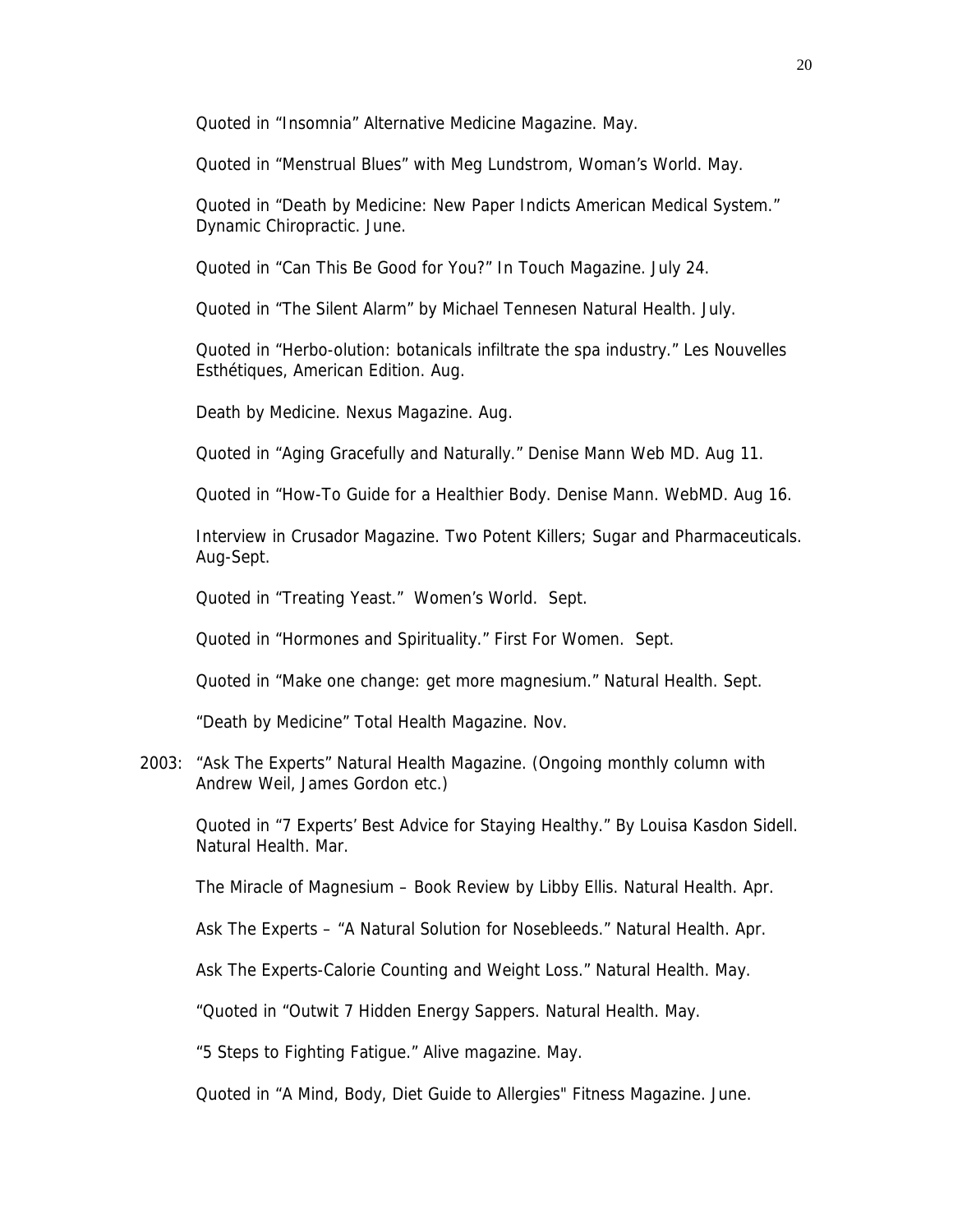Quoted in "The Health Benefit of Apples" Physical Magazine by Marilyn Dimartini. July.

Quoted in "Aging and Magnesium" WebMD. July.

Ask The Experts—"Sleeping Through the Night." Natural Health. July.

Quoted in "Detoxification" WebMD. Aug.

Ask The Experts - "Treat dust allergies naturally." Natural Health. Aug.

Quoted in "Magnesium" Alternative Medicine magazine. Sept.

Quoted in "Cost Less Cures for your Kids" First For Women # 40. Sept.

Ask The Experts, Is a new sugar substitute Splenda safe and natural?" Sept.

Quoted in "Women's Health" Health Products Business. Oct.

Ask The Experts Column. Natural Health. Oct.

Quoted in Netscape News. Foods That Give You That Sexy Feeling. Cynthia Yoder. Oct. 20.

"The Miracle of Magnesium." Total Health Magazine. Nov.

"The Yeast Connection: women at risk: an interview with Elizabeth Crook and Carolyn Dean, M.D., and N.D." Nutrition Health Review. Winter Issue.

#### 2002: Final months of "12 Months to Total Wellness Series" Natural Health magazine.

"Ask The Experts" Natural Health Magazine. (Ongoing monthly column with Andrew Weil, James Gordon).

"How to Stay Healthy for Good – 12 Months to Total Wellness." Natural Health. Jan.

Quoted in "How to Stay Well When Your Kids are Sick." Women's World Magazine. Jan.

"Broccoli and Bicycles." City Island Current. Mar.

Ask The Experts Column. Natural Health. Apr 2.

"Baby Sleeplessness." Mississauga News. Apr 24.

"Childhood Sleeping Problems." Calgary Sun, Apr 29.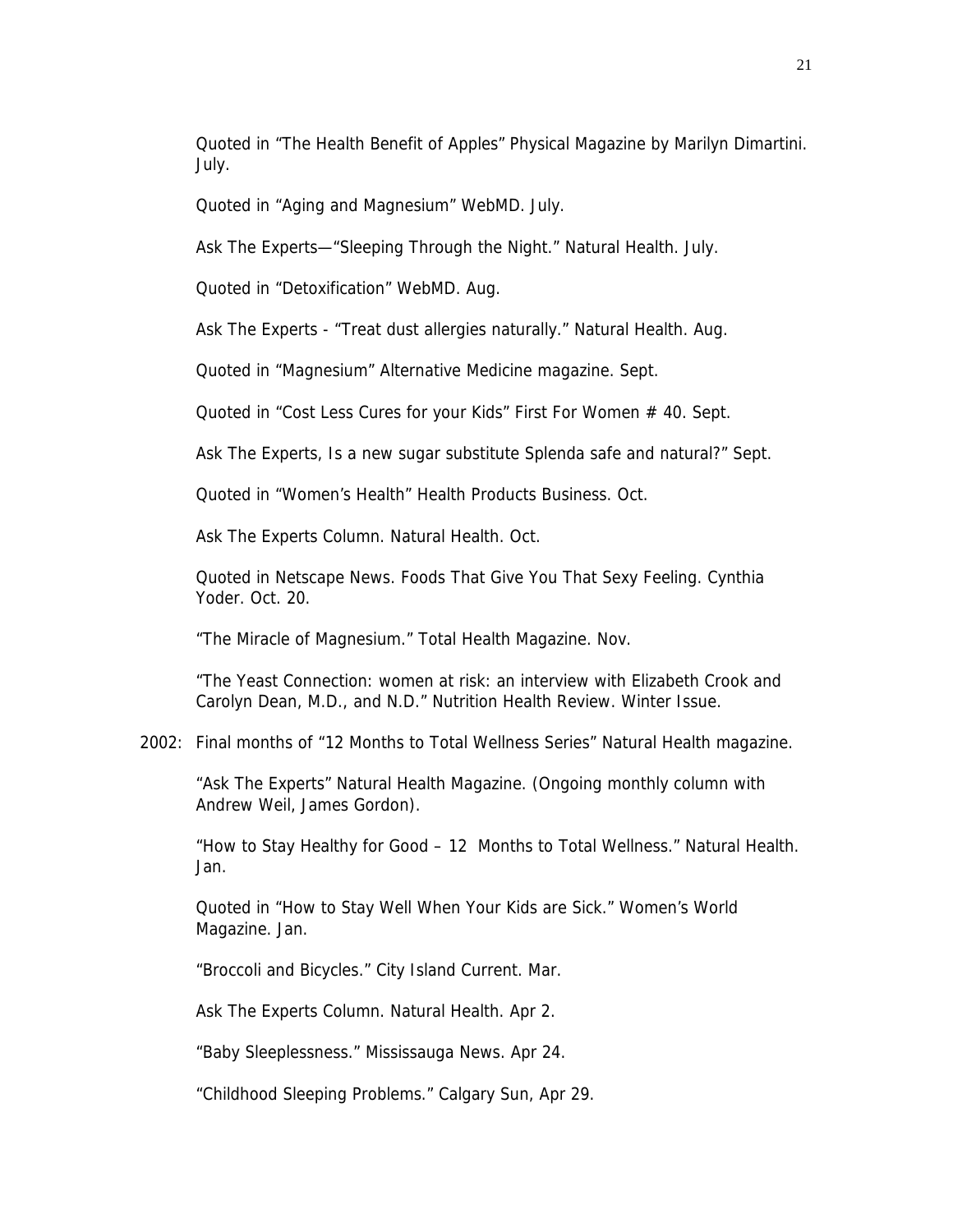"Why Eat Organic?" City Island Current. May.

"Baby Sleeping Disorders." Edmonton Sun, May 2.

Ask The Experts – "Kick Cigarettes Naturally." Natural Health. May 2.

"The Epidemic of Diabetes" City Island Current. June.

Quoted in "Kitchen Cures: Fitness Magazine, July.

Quoted in "Fighting the Cold War." Readers Digest Canada, July 24.

Ask The Experts Column. Natural Health. Aug.

Ask The Experts Column. Natural Health. Sept.

Quoted in "Children and ADHD." Big Apple Parent. Sept.

Ask The Experts – "Chewing Gum Side Effects." Natural Health. Oct.

Quoted in "Discovered: The Water Cure for Fatigue, Headaches, PMS and More!" Women's World, Dec 13.

2001: "12 Months to Total Wellness Series" Natural Health magazine.

"Ask The Experts" Natural Health Magazine. (Ongoing monthly column with Andrew Weil, James Gordon).

"When Your Nose is Runny." New York Post, p 46-47. Feb 20.

"12 Months to Total Wellness. Year long series in Natural Health magazine. March 2001-March 2002.

"Gesundheit Days: It's Springtime for Histamines." New York Post, p 53 Apr 24.

"Alternatives to Viagra." Bottom Line Personal. Aug.

Ask The Experts Column. Natural Health. Aug.

"Spend This Month Nurturing Your Spiritual Self – 12 Months to Total Wellness." Aug.

"Families for a Safe Food Supply" Common Ground Magazine, Sept.

"Families for a Safe Food Supply" Vitality Magazine, Sept.

Ask The Experts Column. Natural Health. Sept.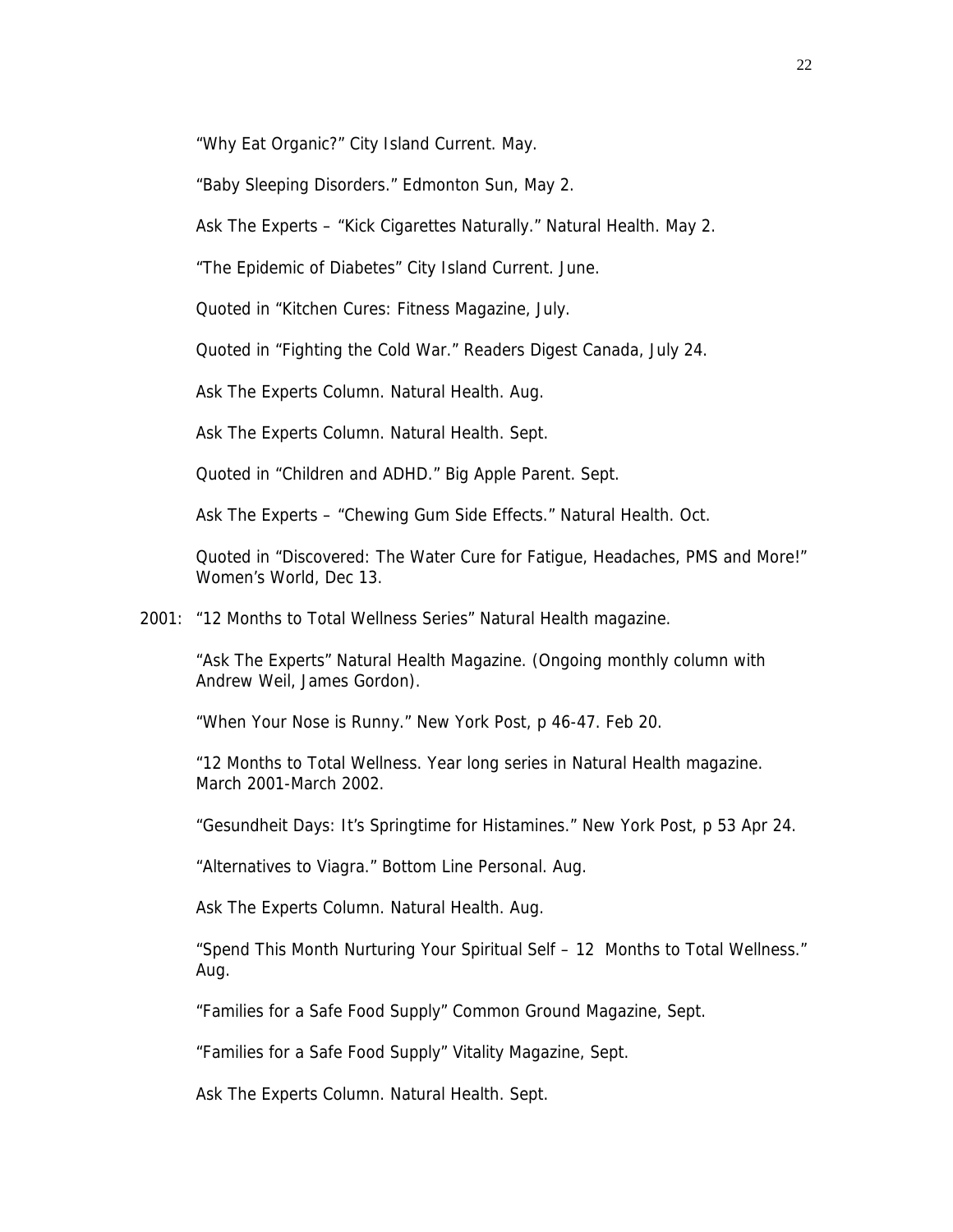"Give Yourself a Break From Stress with These Simple Solutions – 12 Months to Total Wellness." Oct.

"Dr. Dean's Prescription for Natural Flu Relief" Vitality Magazine, Nov.

Quoted in "Colds and Flus." Women's World Magazine, Nov.

Can You Overdose on Detoxing? Natural Health. Dec.

Ask The Experts Column. Natural Health. Dec.

"Stay Slim and Stress-Free During the Holiday Season – 12 Months to Total Wellness." Natural Health. Dec.

2000: "Ask The Experts" Natural Health Magazine. (Ongoing column with Andrew Weil).

Quoted in "Keep It Professional." By Joanne Cleaver. Home Office Computing. Oct.

"Holidays leave some home, sick; All that seasonal scrambling takes toll on immune system." Lifestyle Section. P F-1. The San Diego Union-Tribune. Nov 29.

1999: Ask The Experts" Natural Health Magazine. (Ongoing column with Andrew Weil).

Ask The Experts Column. Natural Health. Jan.

Ask The Experts Column. Natural Health. Mar.

"Fat Fight." Natural Health Magazine. Dr. Dean moderates debate between Drs. Dean Ornish and Robert Atkins. June.

"Natural Health Report." Inaugural issue of an 8-page Quarterly insert in Natural Health Magazine. Co-written and edited with Bill Thomson, Editor of Natural Health.

 "Natural Health Shopper." monthly newsletter in health food stores, reprints Dr. Dean's "Ask The Experts" column.

1998: "Maitake Mushroom." Great Life Magazine. Feb.

"Get A Great Night's Sleep." Great Life Magazine. May.

"Meet The Good Fats." Great Life Magazine. June.

"Meet The Essential Fats of Life." Let's Live British Edition July/Aug.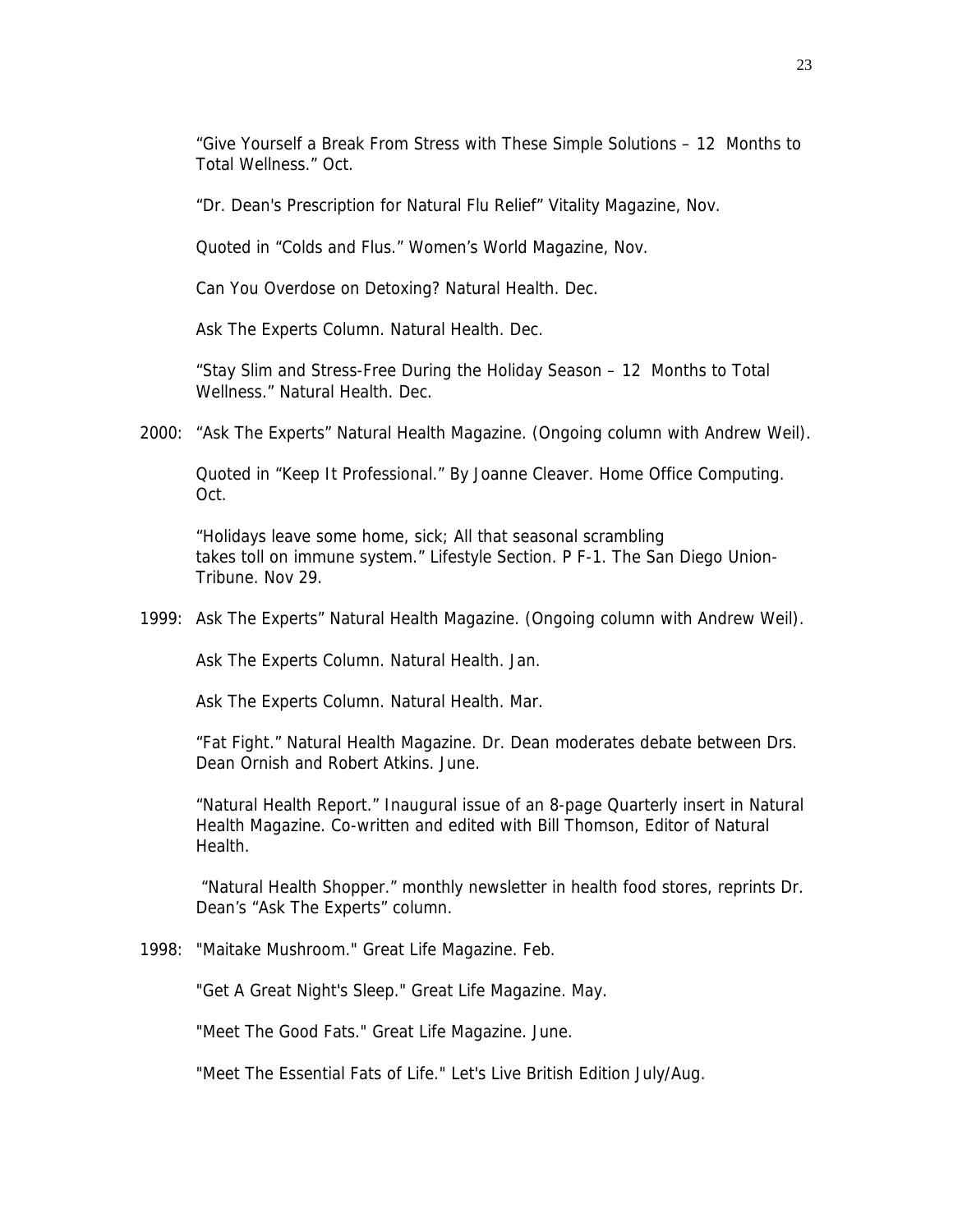"Ask Dr. Dean." Let's Live Nutrition Insights. Monthly Question and Answer Column.

"Ask The Experts" Natural Health Magazine. July/Aug, Dec, (Ongoing column) with James Gordon and Andrew Weil et al.

1997: "Ask Dr. Dean." Let's Live Nutrition Insights. Monthly Question and Answer Column.

"Natural Medicine Chest. The Parasite problem." Let's Live. Jan.

"Natural Medicine Chest. Headache-Free, Naturally." Let's Live Magazine. Feb.

"Natural Medicine Chest. Mind Over Back Pain." Let's Live Magazine. Mar.

"Natural Medicine Chest. Help for Hangovers." Let's Live Magazine. Dec.

1996: "Ask Dr. Dean." Let's Live Nutrition Insights. Monthly Question and Answer Column.

"Depression-It's Not All in Your Head." Let's Live. Dec.

- 1994-8: Column by Dr. Carolyn Dean. Natural Health and News, Keats Newsletter. Quarterly publication.
- 1991: "No Simple Solution. A Comment on Chronic Fatigue Syndrome." MacLean's Magazine (Feb 25) Letters.
- 1990: "Today's Health. Topic: Candidiasis." Health Watch Magazine, Shopper's Drug Mart. (Fall edition).
- 1987: "MD's and Patients Not Connecting in Yeast Controversy." Mar 24. "Is Yeast What Ails You." Verve Magazine (summer issue). Globe and Mail (Apr 25).

"Nutrition Key In Candidiasis." Ontario Medicine (June 1), p. 14.

"Candida Patients Celebrate First Break in Long Isolation." Toronto Star.

"Why Do You Feel So Crummy." Canadian Living Magazine (Feb. 20).

"Feature Interview." Canadian Doctor. Feb-Apr.

"Homeopathy an Approach to Health." Interview by Michael Roberts. Impulse Magazine (spring issue).

"Practical Treatment of Premenstrual Tension." In Treating the Female Patient, Vol. 1, No. 1. Toronto: Trimel Corporation.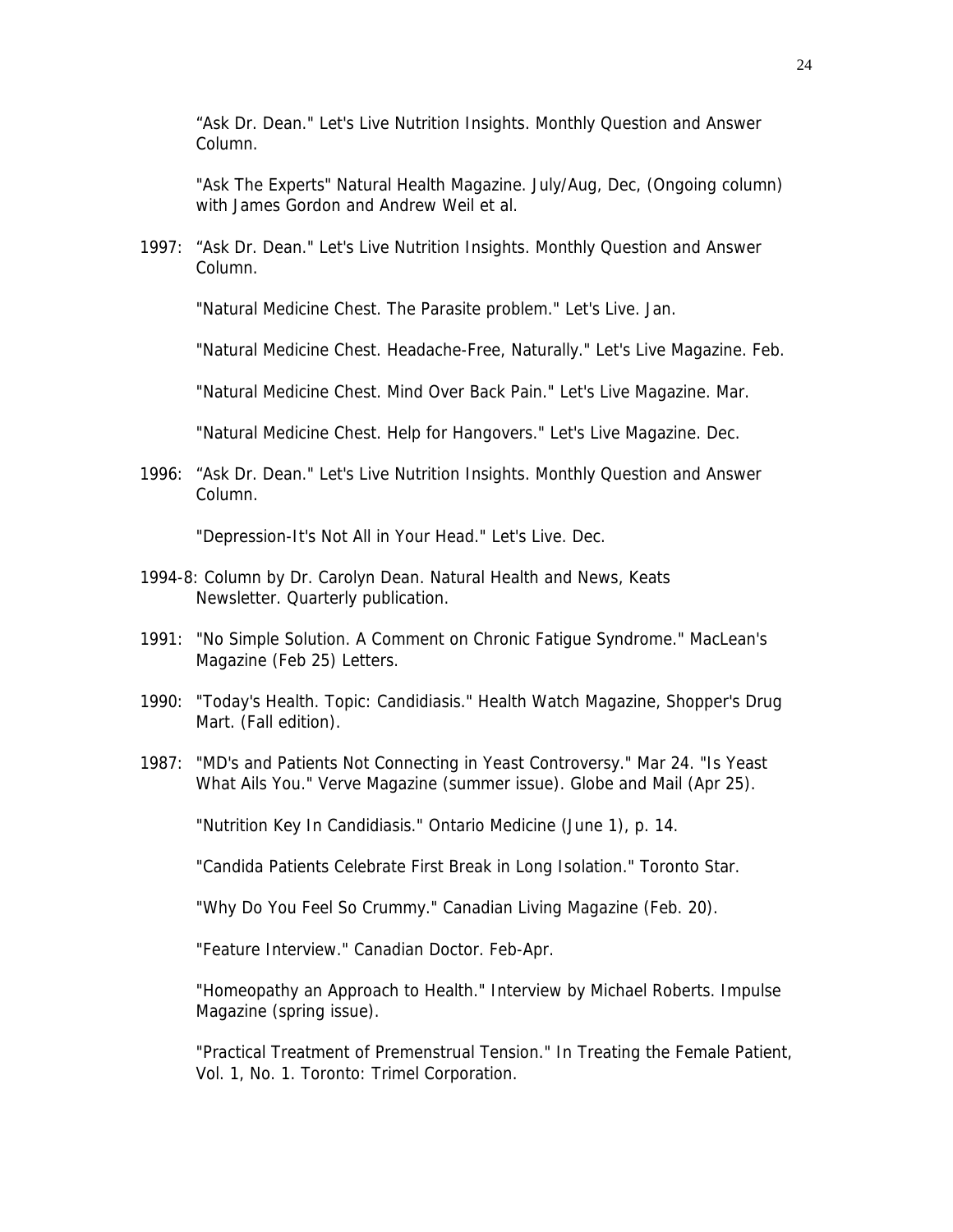1986: "Medical Management of Premenstrual Tension." Canadian Family Physician (Feb 1986).

 "The Printed Word." Canadian Medical Association Journal. Vol. 135 (Sept 15)

- 1985: "Pharmacology of Premenstrual Tension." Canadian Journal of Pharmacology (Feb 1985).
- 1976: "Hand Signals for the Blind." Dalhousie Medical School Quarterly (Christmas issue).

#### **TELEVISION**

2008: "VidaCosta Good Health Encyclopaedia" on Know the Cause with host Doug Kaufmam.

"Healthy Living" on Know the Cause with host Doug Kaufmam.

2007: "The Magnesium Miracle" on Know the Cause with host Doug Kaufman and guest Dr. Roby Mitchell. September.

 "Staying Healthy" on Know the Cause with host Doug Kaufman and guest Dr. Roby Mitchell. October.

 "Cholesterol and Diabetes" on Know the Cause with host Doug Kaufman and guest Dr. Roby Mitchell. November.

"The Magnesium Miracle" on Your Health with Dr. Becker. October

 "Magnesium and how vital it is to our health!" On The Women's Connection with Barrie Switzen. Manhattan Cable. Oct 9, Oct 27.

"Hormone Balance" on Your Health with Dr. Becker. November.

- 2006: Appeared in the documentary "Dying to Have Known" by Stephen Kroschel. "IBS for Dummies" on "OPEN" Bronx 12 TV with Bob Lee. Oct 2.
- 2005: CN8. The Yeast Epidemic. Seeking Solutions with Suzanne. Sept 25. CNN. Yeast Segment. Oct 31.

Appeared the in documentary "We Become Silent" by Kevin Miller.

The Yeast Connection and Women's Health. Bronx Talk TV. Dec 21.

2004: "Dangerous Supplements" CBC. The Ali and Jack show. Apr 10.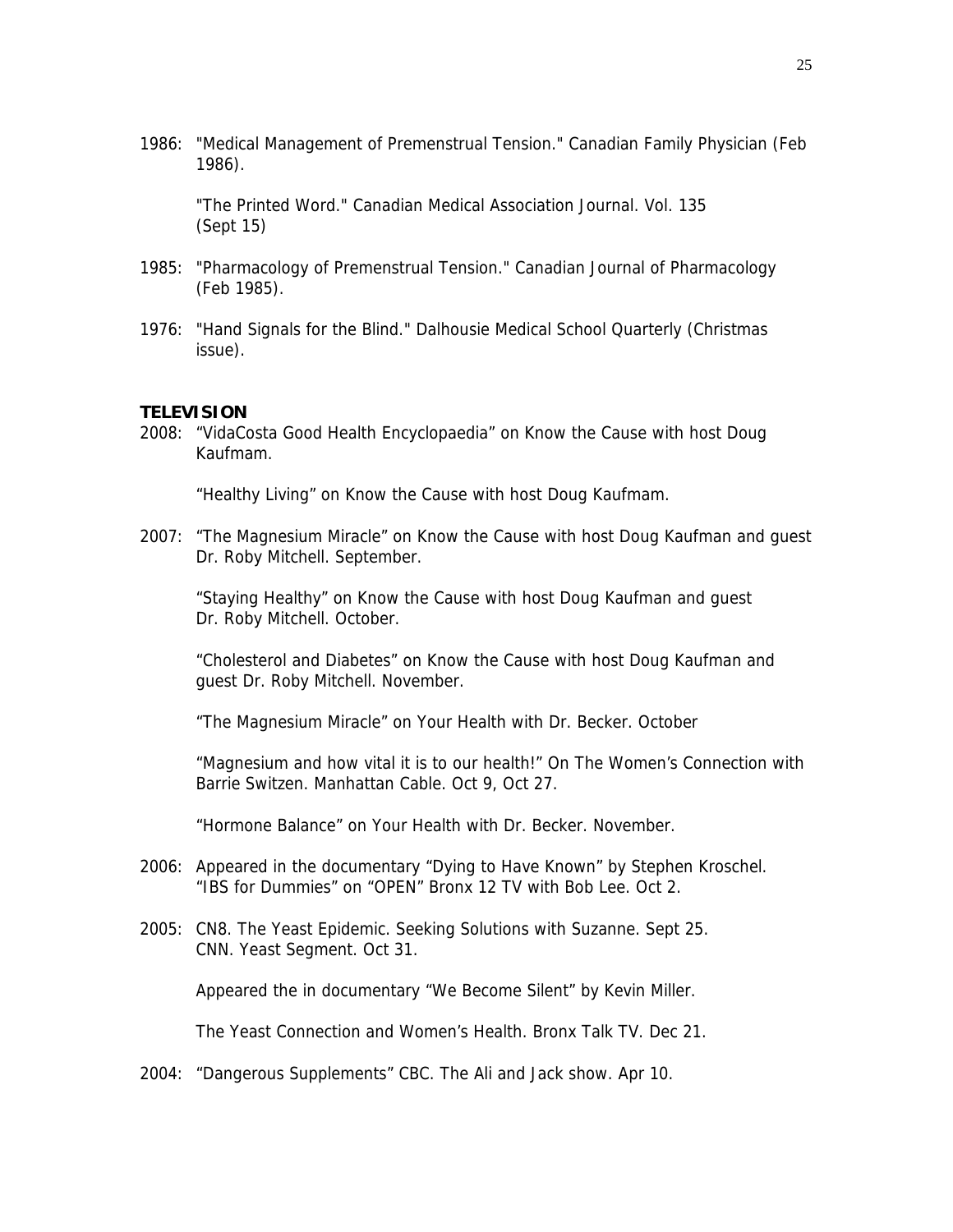2003: "Body Cleansing" ABC's The View. Jan 13.

"The Miracle of Magnesium" City TV CP-24. Jan 24.

"The Miracle of Magnesium" CN8 Live Call-In With Mary Amoroso. Apr 17.

"Kitchen Cures" ABC's The View. July 15.

"The Miracle of Magnesium" CN8, Wilmington. July 24.

2002: "Homeopathy for the Flu" Weekend Today in NY, WNBC with Dr. Ian Smith. Jan 12.

"Childhood Sleep Disorders." Canada AM, CTV. Apr 24.

 "Natural Solutions to Childhood Sleep Disorders." Rhonda London Live, CTS TV. Apr 24.

"Childhood Sleep Disorders." First Local, Rogers Cable 10. Apr 24.

"Childhood Hyperactivity." CH Morning, CH TV with Bob Cowen. Apr 25.

"Childhood Sleep Disorders." Roger's Daytime, Roger's TV. Apr 25.

 "Infant Teething Problems." Health Matters with Christine Crosbie, Global TV. Apr 25.

"Homeopathic Medicine for Children's Common Ailments." CITY TV News. Apr 26.

"Childhood Sleep Disorders." Big Breakfast, A-Channel, Calgary. May 1.

"Childhood Sleep Disorders." Morning News, Global TV, Calgary. May 1.

"The Baby Show." Noon News, CFCN TV, Calgary. May 1.

"Bratty Kids: Hyperactivity." HELP TV, Access TV Edmonton. May 2.

"Childhood Sleep Disorders." Big Breakfast, A-Channel, Edmonton. May 3.

"Childhood Sleep Disorders." Noon News, CFRN TV, Edmonton. May 3.

"Homeopathy for Childhood Disorders." Evening News, A-Channel. May 3.

"Childhood Sleep Disorders." The Edge, Shaw TV, Edmonton. May 4.

 "Food and Herbal Treatments for The Ladies." ABC's The View. June 17, rerun Aug 29. The View also repeats on A & E in the evening.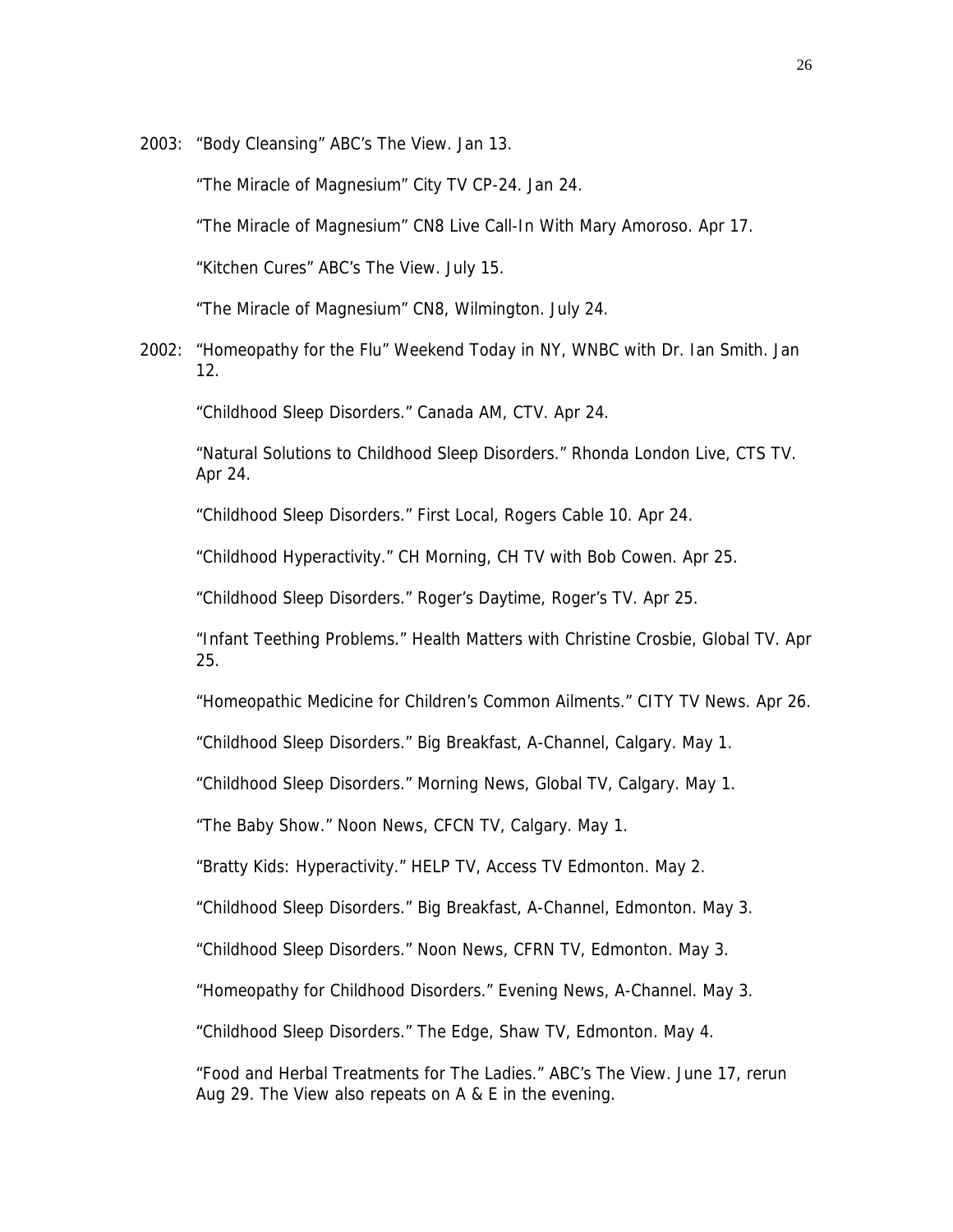2001: Jan 18 Media Tour.

"Fighting Flu the Natural Way." WXYZ/ABC, Detroit. WFMJ/NBC, Youngstown. WKJG/NBC, Fort Wayne. WRAL/CBS, Raleigh. WAFF/NBC, Huntsville. KXAN/NBC, Austin. KJCT/ABC, Grand Junction. KARE/NBC, Minneapolis. WMAR/ABC, Baltimore. WLNE/ABC, Providence. KXAS/NBC, Dallas. WROC/CBS, Rochester. WJBK/FOX, Detroit. WPTZ/NBC, Plattsburgh. KCTV/CBS, Kansas. KSTU/FOX, Salt Lake City. WFLD/FOX, Chicago. WYLE/WB, Sheffield, Atlanta.

"Spring Cleaning." CITY TV/CP 24, Toronto. Mar 21.

"Natural Prescriptions for Common Ailments" CITY TV/CP 24, Toronto June 25.

"Families for a Safe Food Supply." Breakfast TV, CITY TV, Sept 19.

"GMO Foods." Canada AM, Sept 26.

"Genetic Engineering." Rogers TV, Sept 26

"Natural Prescriptions." Rhonda London Live, Crossroads TV. Sept 27.

2000: "Herbal Do's & Don'ts." Weekend Today in NY. WNBC. Jan. 30.

"Skin Treatment and Coverups." The View. ABC. Feb 25.

"Alternative Medicine Debate." Fox News. Judith Regan Tonight. Mar 4.

"Internal Cleansing." The View. ABC. Mar 30.

"Alternatives for Pain." The Early Show, CBS. Apr 27.

"Vitamins for Vacation and Harmonizing Your Hotel Room." WNBC Weekend Today New York. June 2.

"Is Your Job Making You Sick?" WCBS. Channel 2. June 13

"Herb and Drug Interactions." Good Day New York. Fox 5. June 27.

"Herbal Remedies." Later Today. NBC. July 19.

"Job Stress." The Early Show. CBS. Aug 17.

"Alternative Remedies." Oxygen TV. Dec 11.

1999: "Eating For a Healthy Glow." Family Talk, New Jersey Cable. Mar 2. "Herbal Allergies." Good Day New York, Fox. Mar 8, Mar 9, Mar 14.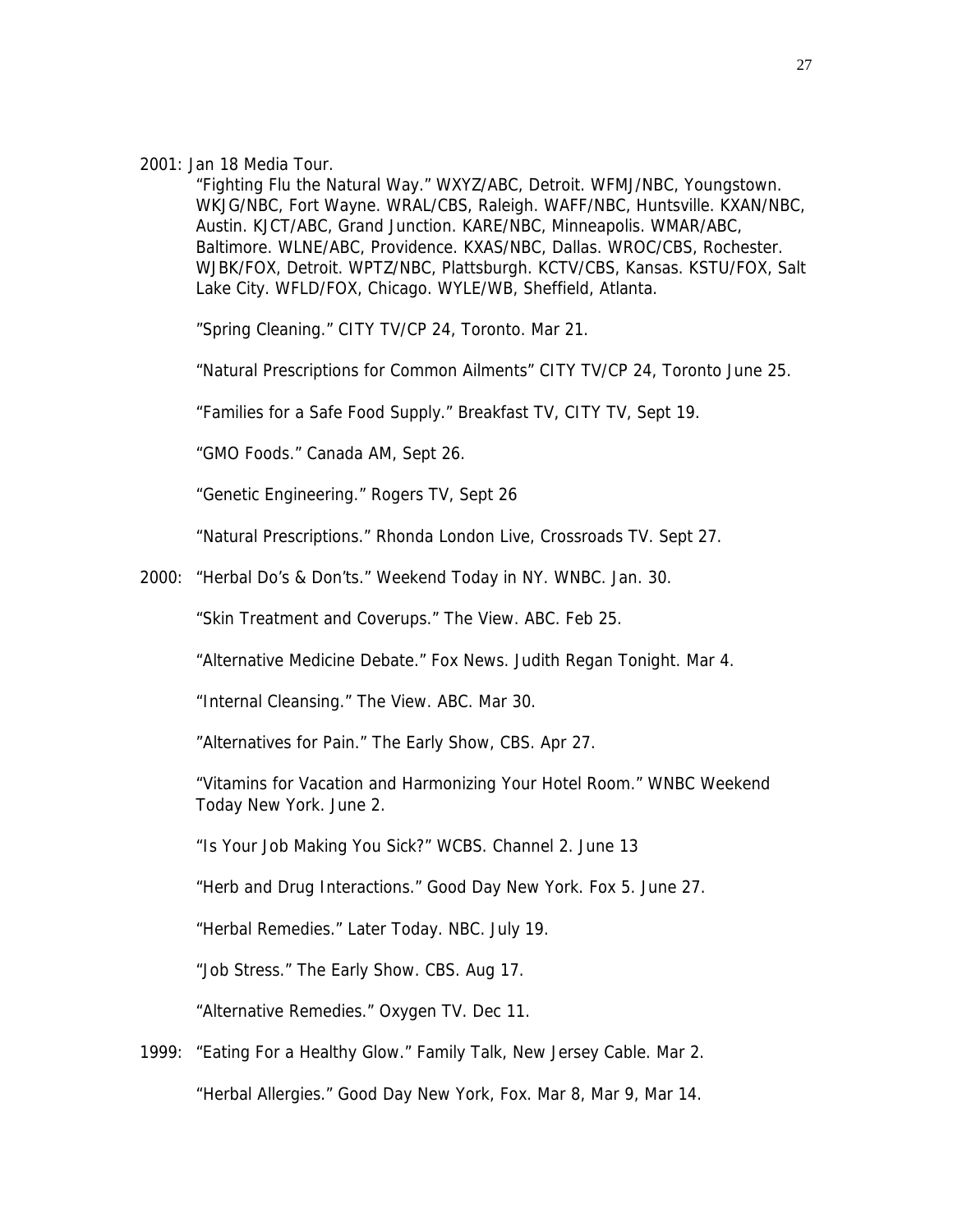"Herbs in Junk Food." Good Day New York, Fox. July 6.

"Science Supports the Beach." News 12 New Jersey. July 14.

"Hemorrhoids." The View. ABC. Oct 6.

"Talk Soup." E-TV. The View "Hemorrhoids." Oct 12.

"Contraception." The View. ABC. Oct 26.

"Talk Soup." E-TV. The View. "Contraception."

"Alternative Remedies for Colds and Flus." The View. ABC. Dec 15.

1996: "Allergies." Breakfast Time. FX TV. Jan 23.

"Headaches." Breakfast Time. FX TV. Jan 29.

"Sleepwalking." Breakfast Time FX TV. Feb 7.

"Children's Homeopathy." Morning Show. America's Talking. Feb 23.

"Asthma." Breakfast Time. FX TV. Feb 27.

"Stomach Ulcers." Breakfast Time. FX TV. Mar 1.

"Homeopathy." Robert Crayhorn's TV Hour. Mar 15.

"Children's Homeopathy." Kids These Days, Lifetime. June 24.

1995: "Intestinal Disease." Alive and Wellness, America's Talking. Jan.

"Natural Complementary Prescriptions for Common Ailments." Alive and Wellness. America's Talking. Mar 17.

"Children's Homeopathy." Alive and Wellness. America's Talking. Aug 31.

"Complementary Medicine." Our Generation. Channel 75. Nov 17.

1994: "Homeopathy." Alive and Wellness. America's Talking. Oct.

"Candidiasis." Alive and Wellness. America's Talking. Sept.

 "Natural Complementary Prescriptions for Common Ailments." Alive and Wellness. America's Talking. July 14.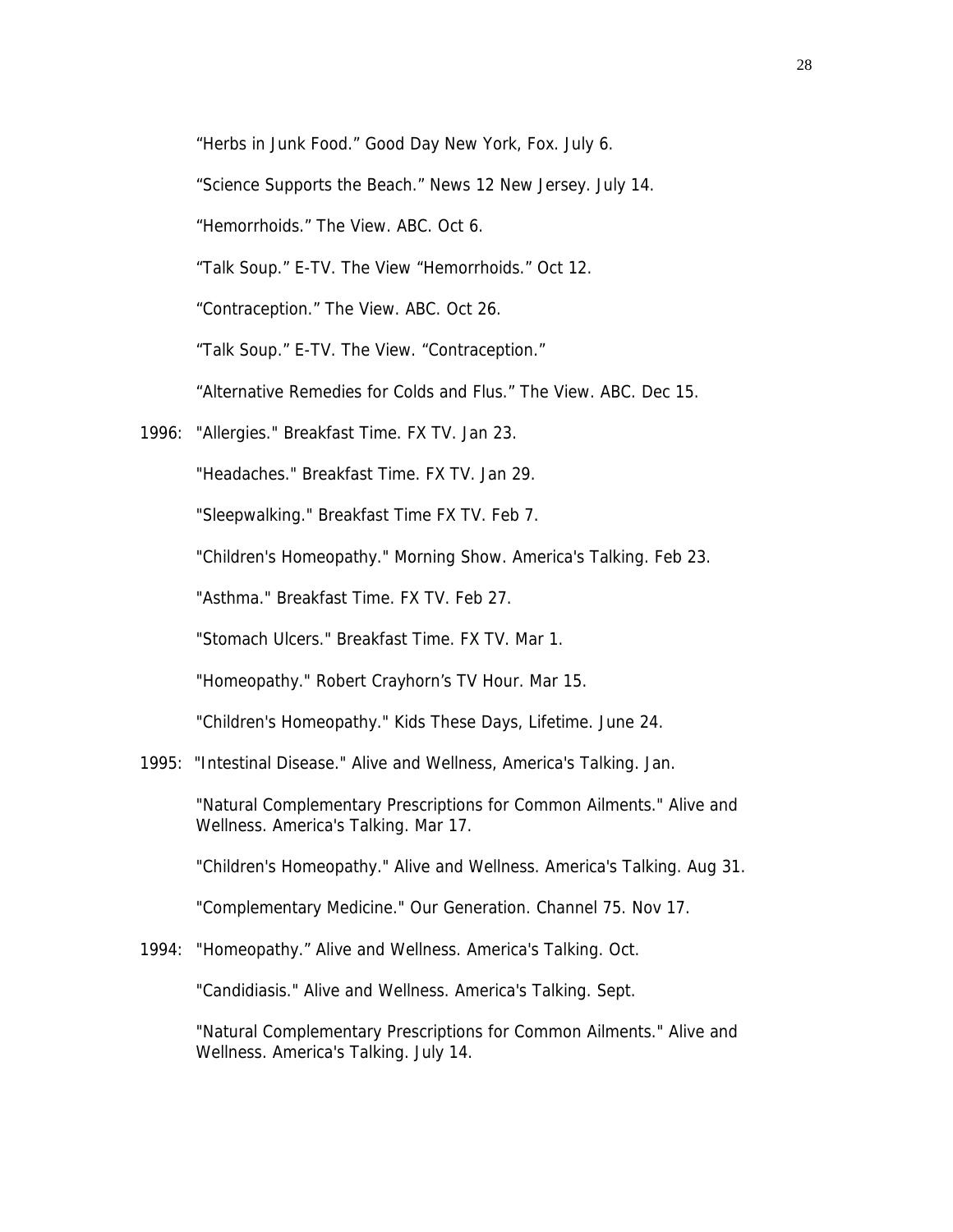1991: "Headaches." The Dini Petty Show. CFTO TV. Mar.

 "Questions and Answers." Medical questions from the public are answered. TVO Oct 18, Nov 8, Nov 22, Dec 13.

1990: "Herbal Medicine." The Dini Petty Show. CFTO TV. April 6.

"Candidiasis." The Dini Petty Show. CFTO TV. and PMS. Oct 25.

"Sugar." The Dini Petty Show. CFTO TV. Dec 11.

"Natural Medicine." Interview by Doris Epstein. The Doris Epstein Show. Scarboro Television. Dec 19.

- 1989: With Dr. William Crook and Dr. Zoltan Rona. "Candidiasis." Interview by Harry Brown. Speaking Out. TV Ontario. Oct.
- 1988: "Boosting The Immune System." Mid-day News and Information. CJCH TV. Halifax. June 17.

"Boosting The Immune System." It's Your Health. Halifax Cablevision. June.

1987: With Linda Bell of Bellwoods Clinic. "Health Issues." Health Here and Now. Newton Cable.

"Hypoglycemia and other Health issues." Health Here and Now. Newton Cable. With Maggie Burston and Sandy Wood. Health Here and Now. Newton Cable. Dec 9.

"Premenstrual Tension Special." CTV. Jan 26.

1986: With Dr. William Crook. "Candidiasis." Interview by Harry Brown. Speaking Out. TV Ontario. The station switchboard had 80,000 calls into the show that night.

## **RADIO, IPOD**

#### 2012:

"IBS for Dummies." on the Dr Don Radio Show KAAA - 1230 AM and 99.5 WYCD. Jan 6.

"Nutrition and Soil Depletion." With Lillian Brummet on Conscious Discussions Talk Radio. Jan 17.

[Dr. Dean's Books discussed on The Bomb Squad](http://www.unregularradio.com/) with Jay Ferguson. Jan 19.

["Homeopathy for ADHD](http://www.naturalnewsradio.com/Archive-RobertScottBell.asp)." on The Robert Scott Bell Show. Jan 24.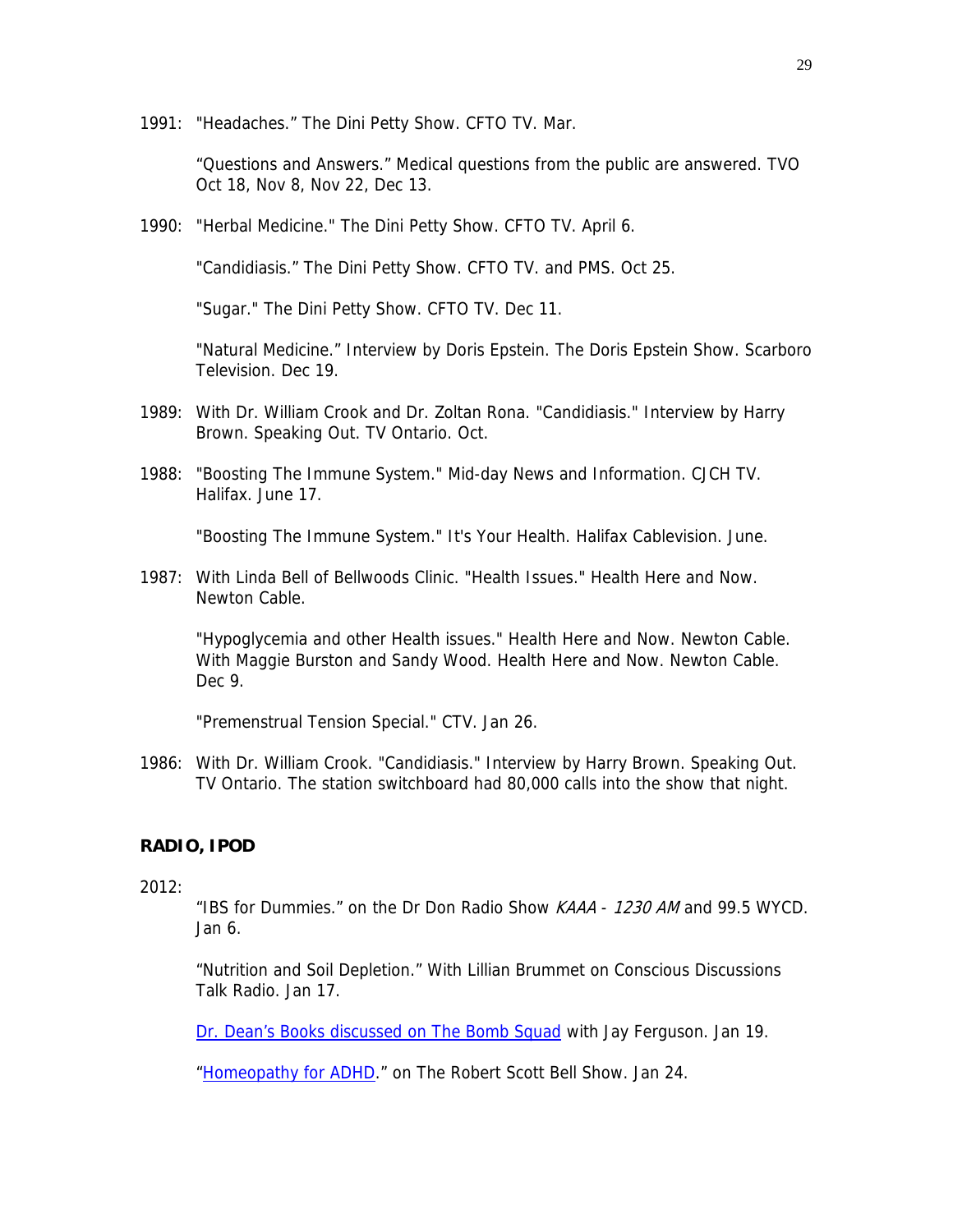["The Magnesium Miracle.](http://www.youtube.com/watch?v=pQuLvhQSPK0&feature=mfu_in_order&list=UL)" Turn On Your Inner Light with Debbie Mandel. Jan 30.

"365 Ways to Boost Your Brain Power" on the Dr Don Radio Show KAAA - 1230 AM and 99.5 WYCD. Jan 27.

["Taking Responsibility for Your Own Natural Remedies](http://www.naturalnewsradio.com/Archive-RobertScottBell.asp)." on The Robert Scott Bell Show. Feb 9.

**[Heart Health for Women.](http://w4wn.com/) With Carol Doyle and Kathi Casey on Living Better at** 50+. Feb 16.

"The Magnesium Miracle." On Let's Get Healthy with and The People's Pharmacy. Feb 29.

["The Magnesium Miracle.](http://theturnofthekarmicwheel.blogspot.com/2012/03/miracle-of-magnesium-with-guest-dr.html)" On Two Unsynchronized Souls with Monica Brinkman. Mar 15.

["The Magnesium Miracle.](http://theturnofthekarmicwheel.blogspot.com/2012/03/miracle-of-magnesium-with-guest-dr.html)" On Two Unsynchronized Souls with Monica Brinkman. Mar 15.

["Childhood Obesity](http://itunes.apple.com/us/podcast/diva-taunias-backstage-pass/id379142136)." On Backstage Pass with DivaTaunia. On BackStagePass Radio. Mar 19.

["Detox your Menopause](http://www.blogtalkradio.com/magnificentmenopause/2012/03/29/the-importance-of-detoxing-with-dr-carolyn-dean)." On Magnificent Menopause and Beyond with Carrie and Gail. Mar 29.

["Hormone Balance.](http://www.bullheadurgentcare.com/archives/playfiles/03192012p.html)" On The Dr. Don Show. KAAA - 1230 AM and 99.5 WYCD. Mar 19.

NMA PodCast Dialoque with Dr. Kathy Gruver, author of The Alternative Medicine Cabinet and her views on using magnesium in her practice. April 1.

["Taking Charge with the Magnesium Miracle.](http://www.blogtalkradio.com/middayconversations/2012/04/02/author-carolyn-dean-actor-nicoye-banks-on-conversations)" Conversations LIVE! With Cyrus Webb on www.blogtalkradio.com and 92.5 FM. Apr 2.

["The Magnesium Miracle.](http://www.willner.com/radiomp3.aspx) 2-hour show. Audience Q&A with Arnie Gitomer on The Willner Window, WOR Radio. Apr 8.

["The Magnesium Miracle.](http://www.blogtalkradio.com/positive-power-chat/2012/04/13/positve-power-chat-with-wendy-wagoner-cht-1#.T4eLqG8xy7E.email)" On Positive Power Chat with Wendy Wagoner. Apr 12.

"The Magnesium Miracle." On Diva Talk Radio with Kelli Claypool. Apr 18. http://www.blogtalkradio.com/divatalkradio/2012/04/18/the-diva-who-livesinside-of-you

NMA PodCast Dialoque with Huelyn Betts, cardiology technician and her views on the invasiveness of cardiac technology and lack of attention to magnesium. Apr 23.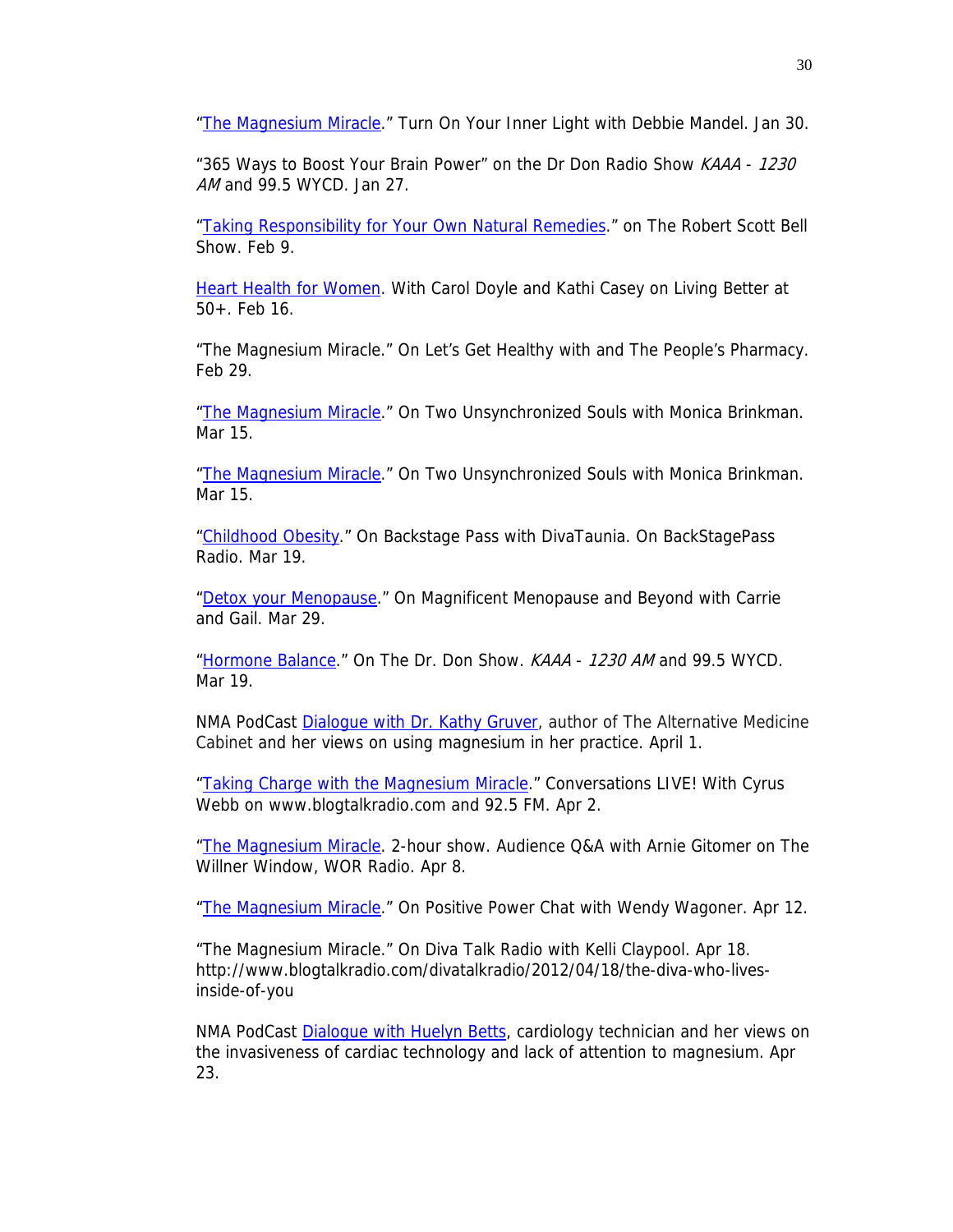"The Magnesium Miracle." On the Healthy Choices Radio Show KLBJ, Austin. Apr 28.

["The Magnesium Miracle."](http://trianglevarietyradio.com/) Triangle Variety Radio with Patrick Walters. May 4.

"The Magnesium Miracle." With Cary Nosler The Wide World of Health on KSTE. May 6.

NMA PodCast Dialogue with Kathleen Barnes about The Calcium Lie for the Nutritional Magnesium Association. May 10.

NMA PodCast Dialogue with Jacob Tietlebaum about the importance of magnesium for the Nutritional Magnesium Association. May 14.

["The Magnesium Miracle and Stress](http://webtalkradio.net/2012/06/04/healthy-alternatives-missing-magnesium-in-your-diet-can-have-a-profound-impact-on-your-health/)." On Healthy Alternatives with Dr. Jerry V. Teplitz. May 24.

"Death by Drug Companies from Death by Modern Medicine." On The Dr. Don Show. *KAAA* - 1230 AM and 99.5 WYCD. May 25.

["High Calcium Consumption Poses Health Risk.](http://www.blogtalkradio.com/thebodymindandspiritnetwork/2012/06/04/living-with-hope)" with Trudy Thomas on Living with Hope. BlogTalkRadio. June 4.

["Magnesium and Death by Modern Medicine at the Health Freedom Expo"](http://www.naturalnewsradio.com/Archive-RobertScottBell.asp) on The Robert Scott Bell Show. June 18.

["The Myriad Benefits of Magnesium](http://www.wellnesstimes.com/articles/myriad-health-benefits-magnesium)." Audio Interview with Karolyn Gazella of Wellness Times. June 28.

"Sleep Disorders And Sleep Therapy." On Wellness for the REAL World: The Dr. Veronica Radio Show. July 10, 12

"Free-For-All Discussion." With Eben Rey on Project Next. KPFK. July 12.

2011: Ongoing Wednesday radio shows on Achieve Radio with iON and Bob Neveritt. 9am PST. www.achieveradio.com.

["Yeast Connection and Women's Health](http://www.drhotze.com/Resource-Library/Audio-Video/Yeast-Overgrowth-with-Dr--Carolyn-Dean.aspx)" Hotze Health and Wellness Radio Hour. Jan 17.

 "The Magnesium Miracle" On the Sharon Kleyne Hour: The Power of Water. World Talk Radio. Jan 31.

[Preventing Cancer](http://www.fitfan4fun.com/FitFan4Fun/Shira_Joins_Web_Talk_Radio.html). On Eat, Exercise and Live with Shira Litwick archived on Matrix Meditation. Jan 31.

"Death by Modern Medicine" On Winning At Life with Phillis Sax Pilvinis on KKNT 960. Feb 6.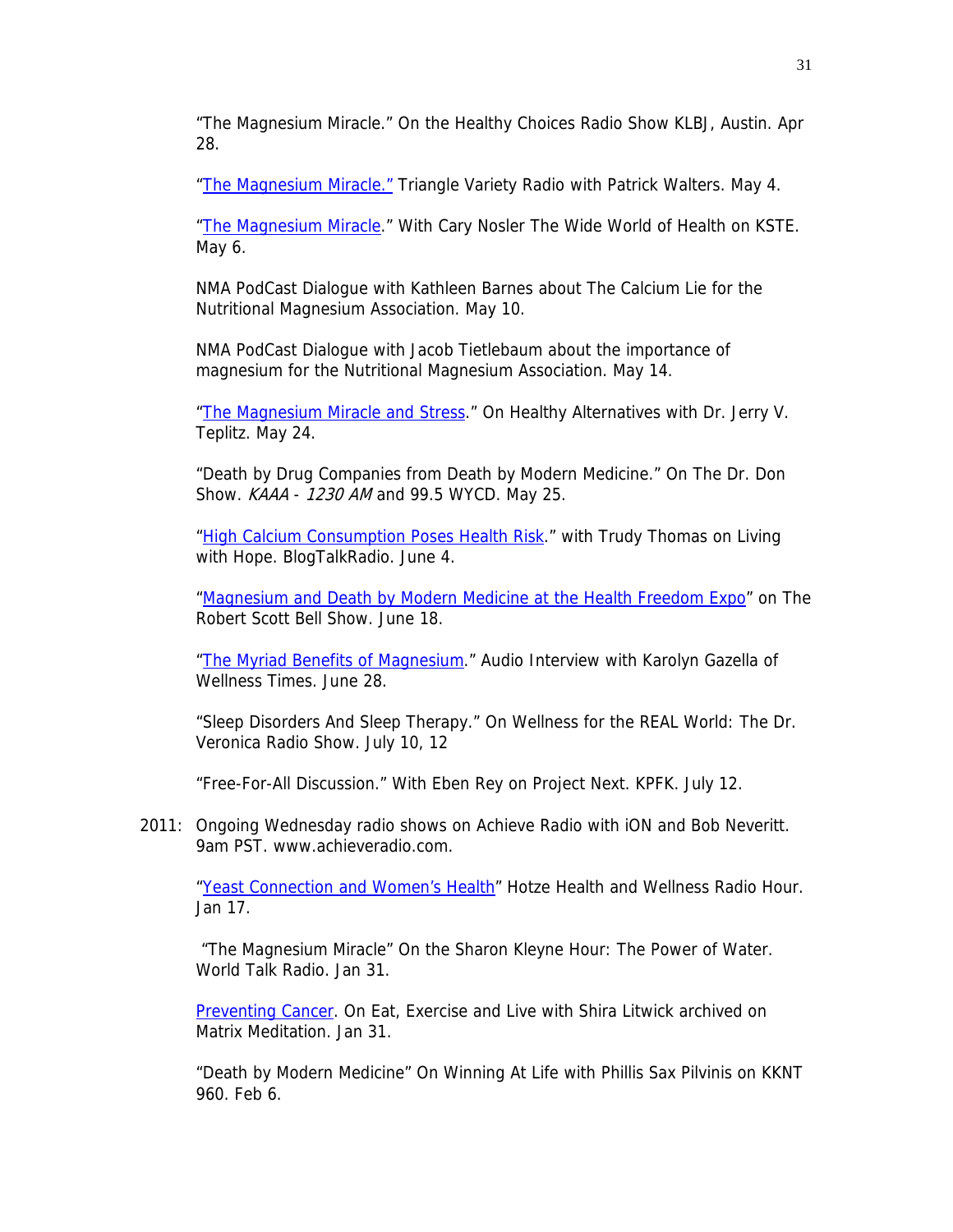["The Magnesium Miracle.](http://webtalkradio.net/2011/02/21/controversy-civility-and-compromise-%E2%80%93-magnesium-miracle/)" On Controversy, Civility and Compromise Radio Show with Dr Rose. Feb 8.

 "The Yeast Connection" on Feel Free In The O.C. Radio with Nancy Ferrari. Feb 10.

["Death by Modern Medicine.](http://www.naturalnewsradio.com/Archive-RobertScottBell.asp)" On The Robert Scott Bell Show. Feb 16.

"The Magnesium Miracle" on Personal Best with Kristin Tews WKRS 1220am. Feb 24.

["Helping Someone in the Hospital.](http://www.naturalnewsradio.com/Archive-RobertScottBell)" On The Robert Scott Bell Show. Mar 8.

["Interview with Dr. Carolyn Dean"](http://www.lookhealthy.org/interview-with-doctor-carolyn-dean/) on Look Healthy. Mar 22.

"Helping People with ADHD." Wellness for the Real World with Dr. Veronica on blogtalkradio. Mar 29.

["Yeast and Hormones](http://www.blogtalkradio.com/nancytferrari/2011/04/04/womens-health-with-dr-carolyn-dean)." Feel Free In The O.C. Radio with Nancy Ferrari. Apr 4.

["Early detection and treatment of cancer](http://www.naturalnewsradio.com/Archive-RobertScottBell.asp)." On The Robert Scott Bell Show. Apr 13.

["Gastro Intestinal Health.](http://www.fitfan4fun.com/FitFan4Fun/Shira_Joins_Web_Talk_Radio.html)" On Eat, Exercise and Live with Shira Litwick archived on Matrix Media. Mar 7.

["Women's Health](http://www.blogtalkradio.com/nancytferrari/2011/04/04/womens-health-with-dr-carolyn-dean)." on Feel Free In The O.C. Radio with Nancy Ferrari. Apr 4.

["Uncensored Natural Health Blog](http://blogtalkradio.com/hollischapmanshow)." With Hollis Chapman Radio Show. May 20.

["Natural Medicine with Dr. Dean](http://www.thekovacsperspective.com/)." On The Kovacs Perspective. May 25.

"The Importance of Magnesium" on Natural News Radio with Robert Scott Bell. June 8.

["The Missing Link to Total Health](http://www.annabanks.com/living-fully-after-40-radio/radio-show-archives)." With host Anna D. Banks on Blogtalk radio. June 27.

"Healing Revolution Friday" on Natural News Radio with Robert Scott Bell. July 22.

"Natural Medicine Natural Health" on Natural News Radio with Robert Scott Bell. Aug 19.

"The Magnesium Miracle." Illuminations Radio: Healthy Food for the Mind, Body and Soul with Tamara. Aug 20. [www.blogtalkradio.com/illuminations](http://www.blogtalkradio.com/illuminations)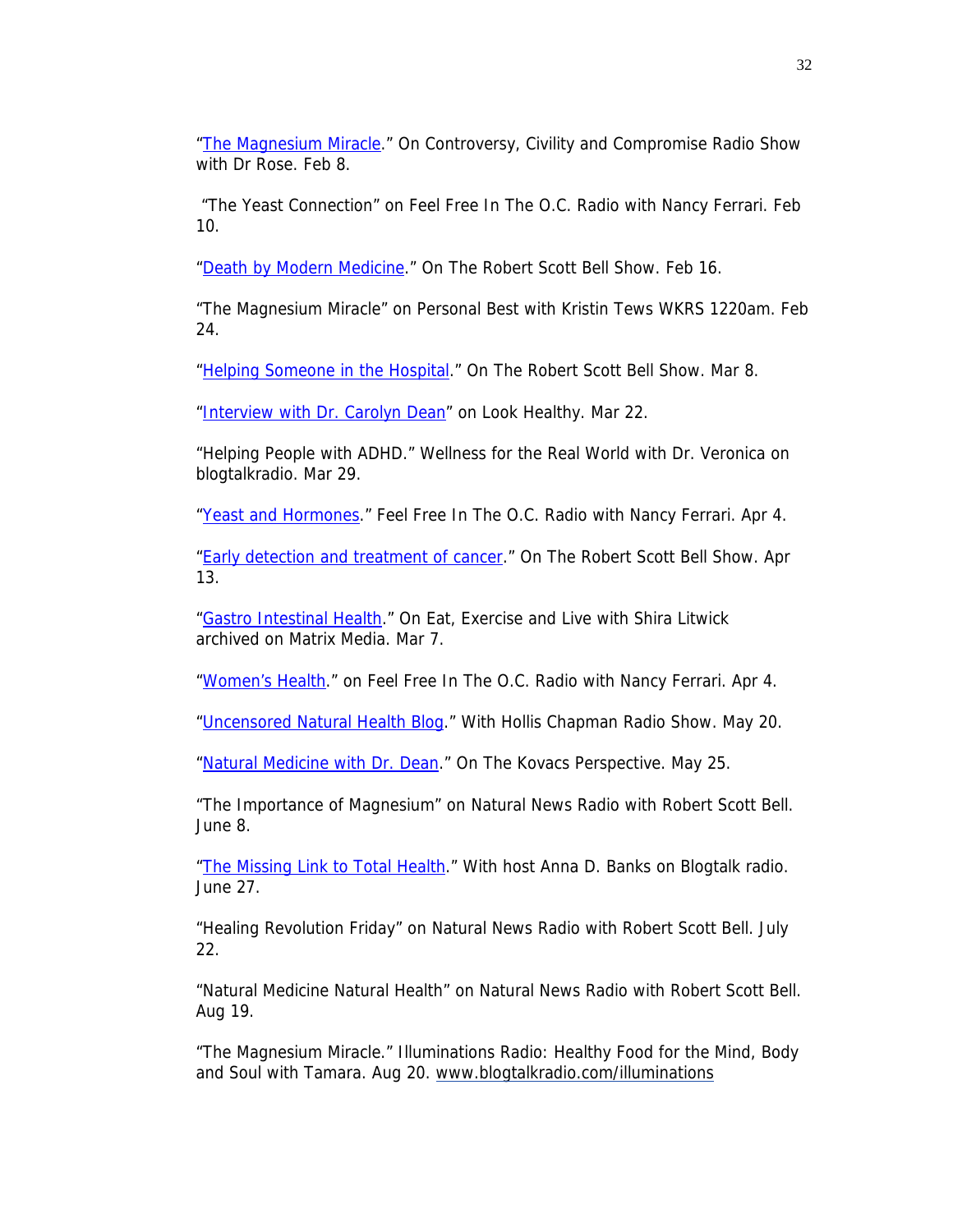["Magnificent Magnesium Part I"](http://www.blogtalkradio.com/magnificentmenopause/2011/09/08/magnesium-deficiency-and-your-menopause-symptoms) Interview on Magnificent Menopause and Beyond Radio with Gail Edgell and Carrie Pierce. Sept 8.

["The Magnesium Miracle"](http://loudcaster.com/channels/581-the1essence-radio) on Let's Talk Books" with The1Essence Radio. Sept.

["Magnificent Magnesium Part II](http://www.blogtalkradio.com/magnificentmenopause/2011/10/13/magnesium-deficiency-menopause-part-2-wdr-carolyn-dean)" Interview on Magnificent Menopause and Beyond Radio with Gail Edgell and Carrie Pierce. Oct 13.

["Staying Healthy](http://www.otshowonline.com/page21.php)." Interview on OT Radio Show with Ollie Tansimore III. Oct 14

"Magnesium, Detox and Yeast." The Power of Natural Healing Radio on Voice of America with Howard Strauss. Oct 24.

"The Magnesium Miracle." on the Dr Don Radio Show KAAA - 1230 AM and 99.5 WYCD. Nov 4.

"Starvation and Nourishing the Planet." Online with Andrea, A Global Multi-Dimensional Program. Nov 7.

"The Magnesium Miracle" with Dean Piper on The Adventures of PipeMan on The Intertainment Network. W4CY Radio. [www.w4cy.com.](http://www.w4cy.com/) Dec 27

2010: Ongoing Wednesday radio shows on Achieve Radio with iON and Bob Neveritt. 9am PST. www.achieveradio.com.

"Yeast Connection and Women's Health. Hotze Radio Show with Dr. David Sheridan. Jan 25.

 "Death by Modern Medicine" iPod interview with Ben Greenfield of www.bengreenfieldfitness.com. Feb.

["The Magnesium Miracle.](http://www.healthradio.net/show/insiders-healthradio/Health-Radio-Shows/Insider%27s-HealthRadio/The-Miracle-of-Magnesium-43361/details)" on Healthradio.net with Danika Quinn. Nov 4.

["Naturopathic versus Allopathic Medicine](http://www.voiceamerica.com/voiceamerica/vshow.aspx?sid=1752)." FitFan4Fun with Shira Litwack. Voice America. Nov 18.

["Reflex Sympathetic Dystrophy: Life after Diagnosis](http://www.blogtalkradio.com/thebodymindandspiritnetwork)" Dec 8.

[The Future of Medicine with Dr. Carolyn Dean.](http://www.womensradio.com/episodes/The-Future-of-Medicine-with-Dr.-Carolyn-Dean/5504.html) Article on Women's Radio.

[Nutritional Magnesium Association](http://www.ihealthtube.com/aspx/contributors.aspx?sp=147) on iHealthTube.com

2009: Ongoing Wednesday radio shows on Achieve Radio with iON and Bob Neveritt. 9am PST. www.achieveradio.com.

"Hormone Balance" on Science, Health, and Healing with Dr. Majid Ali, WBAI, NY. Jan 13.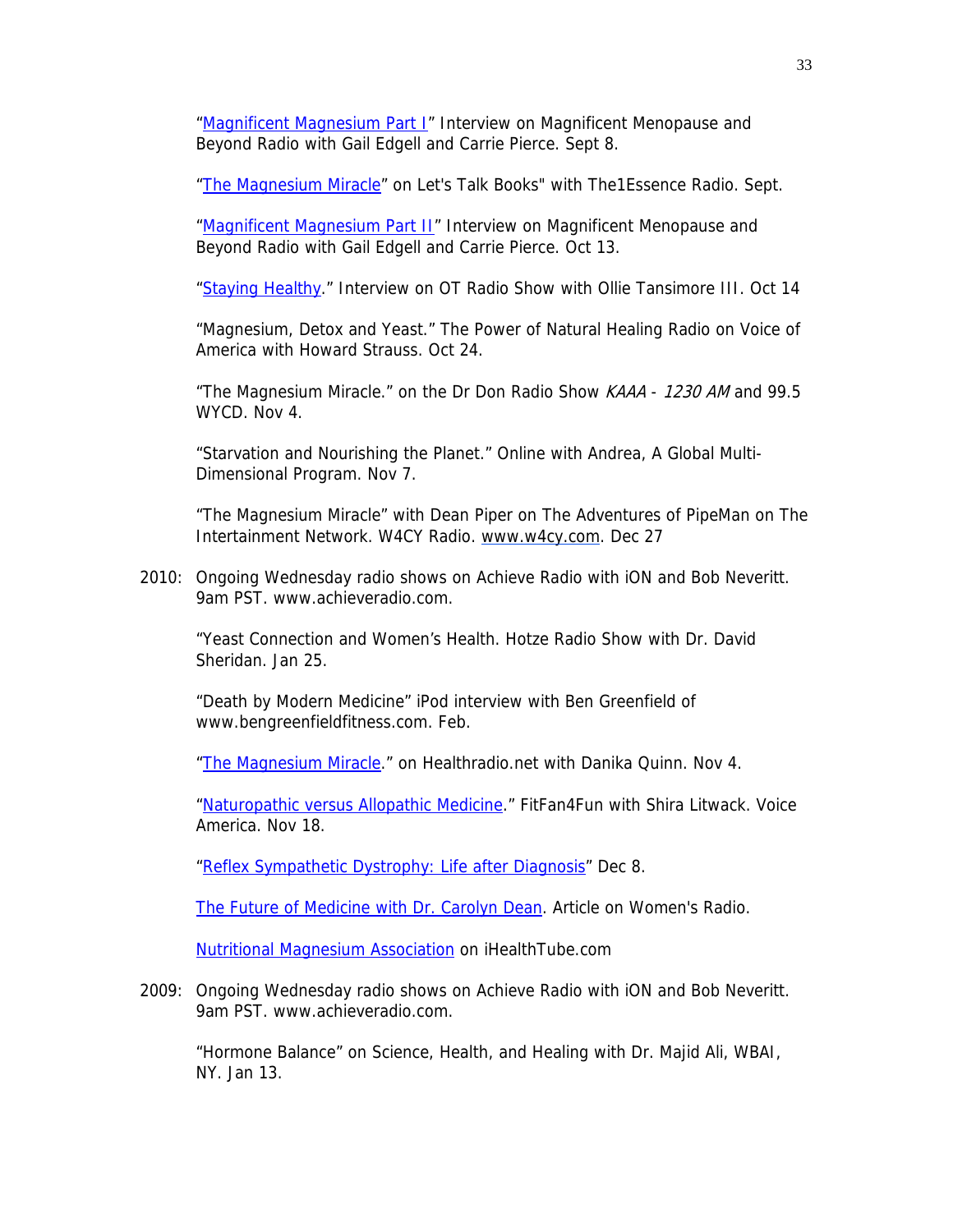"Keen on Quinoa: A Healthy Grain for Toddlers That's Making a Comeback." by Donna Smith On Toddlers Today. Feb 20.

Guest Host of Chemical Free Living on ContactTalkRadio.com with guest Dr. Roby Mitchell. May 11.

"Death by Modern Medicine" with Bruce and Marianne Curtis. Truth and Freedom. Progressive Radio Network. June 12.

["The Magnesium Miracle"](http://www.bengreenfieldfitness.com/2009/08/podcast-episode-54-the-m) iPod interview with Ben Greenfield. Aug.

"The Magnesium Miracle" with host Eva Herr on Infinite Consciousness. bbsradio.com. Aug 2.

"Future Health Now and EFT" with Christine Wheeler on Chemical Free Living. Aug 17.

"Future Health Now" with Bruce and Marianne Curtis. Truth and Freedom. Progressive Radio Network. Aug 21

"Future Health Now" with Lyle Hurd and John Barson. Total Health Radio Aug 25.

"Yeast Connection and Women's Health" on KPFK Radio on Page 2 Pantry with host Niki Gulucci. [www.kpfk.org.](http://www.kpfk.org/) Aug 28.

"The Magnesium Miracle. on KPFK Radio on Page 2 Pantry with host Niki Gulucci. [www.kpfk.org.](http://www.kpfk.org/) Sept 18.

"The Magnesium Miracle and Anxiety with Dr. Nita Vallens. KPFK. Sept 22.

"How Yeast Affects Us" on KPFK Radio on Page 2 Pantry with host Niki Gulucci. [www.kpfk.org.](http://www.kpfk.org/) Sept 25.

Future Health Now! with Dr. Bill Deagle, Nutrimedical Report, [www.gcnlive.com](http://www.rbnlive.com/) Nov 10.

["Naturopathic versus Allopathic Medicine](http://www.voiceamerica.com/voiceamerica/vshow.aspx?sid=1752)." FitFan4Fun with Shira Litwack. Voice America. Nov 18.

2008: "Death by Medicine and The Magnesium Miracle" on Sound Health with Sharry Edwards. [www.bbs.org](http://www.bbs.org/). Jan 13.

"VidaCosta Good Health Encyclopaedia" Chemical Free Living on Achieveradio.com with Cynthia Drasler on Feb 4.

"Death by Modern Medicine" on Harmony Health with host Lateefah Wooten. [www.harmonyhealthworld.com](http://www.harmonyhealthworld.com/) Listen Live: www.wchb1200.com Feb 9.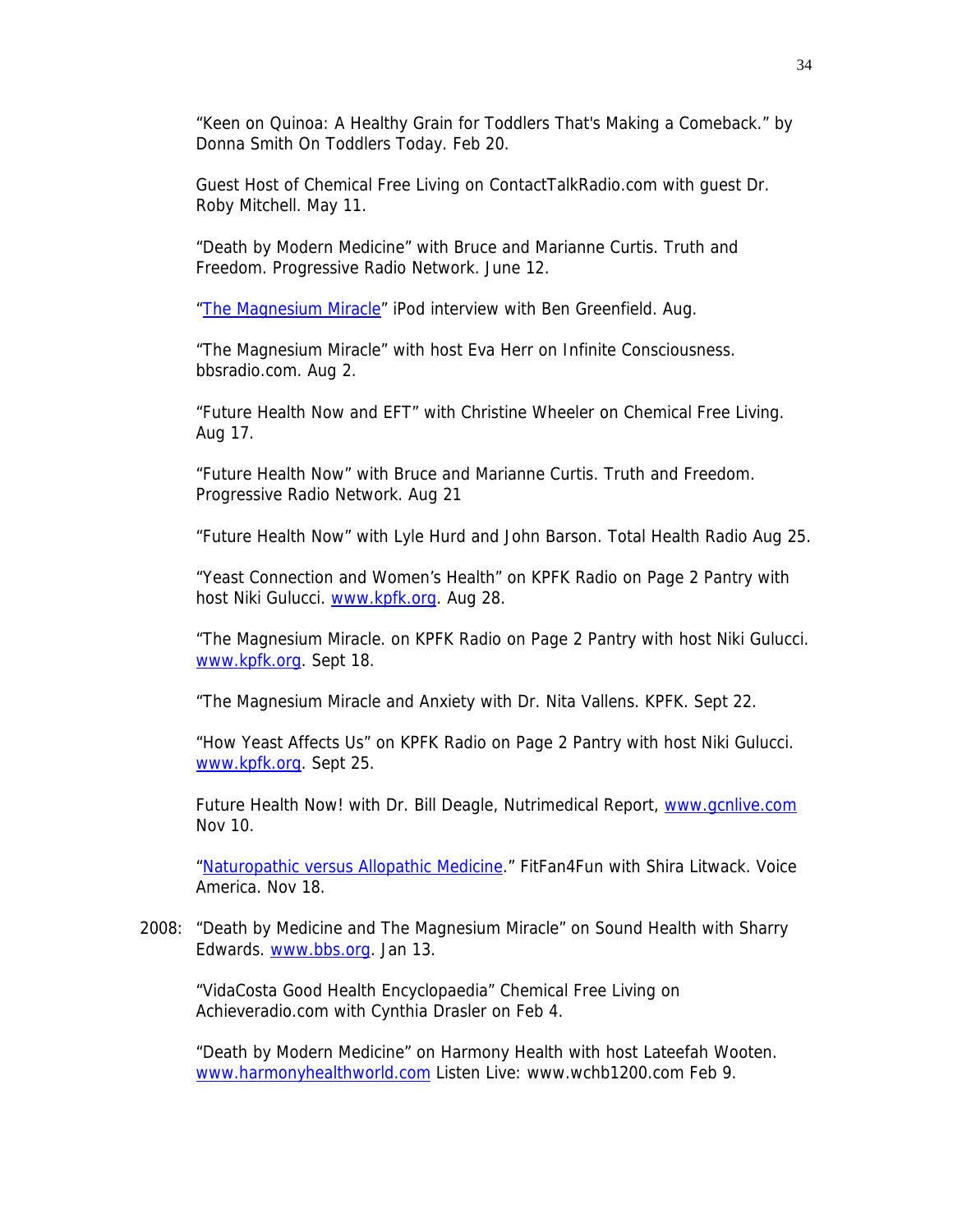"Magnesium for Your Heart". On Progressive Radio Network www.prncomm.net with Ron and Darryl Feb 14

"Death by Sugar" with Frankie Boyer on WBIX 1060am in Boston & on wbixonline.com. Feb 15.

"Yeast Gone Wild" Dr. Hotze's Health and Wellness Solutions on KSEV Radio AM 700. [www.ksevradio.com](http://www.ksevradio.com/). Mar 3.

"Magnesium for Your Heart". On Progressive Radio Network www.prncomm.net with Ron and Darryl. Mar 6.

"VidaCosta Spa el Puente" with Frankie Boyer on WBIX 1060am live from Expo West. Mar 14.

"The Magnesium Miracle" The Lynne Russell Show. CFRB Apr 19.

"Mother's Day Health". On Progressive Radio Network www.prncomm.net with Ron and Darryl. May 8.

"Living a Healthy Life" on Progressive Radio Network www.prncomm.net with Ron and Darryl. May 15.

"The Importance of Magnesium" with Janet Jacks on Just for the Health of It. Hamilton, Ontario. May 24.

"The Miracle of Magnesium" on Healthy Living Naturally. Ask the Professionals AM 740. June 1.

"IBS for Dummies" Feel Right Nutrition Today with host Katherine Kenwell Cich. KB1520.com. June 21.

"Total Biology" on Chemical Free Living on Achieveradio.com with Cynthia Drasler. Sept 22.

"The Yeast Connection and Women's Health" on KPFK Radio on Page 2 Pantry with host Niki Gulucci. Listen Live [www.kpfk.org](http://www.kpfk.org/). Oct 3.

"IBS for Dummies" on KPFK Radio on Page 2 Pantry with host Niki Guluchi. Listen Live [www.kpfk.org](http://www.kpfk.org/). Oct 31.

"The Magnesium Miracle" on KPFK Radio on Page 2 Pantry with host Niki Gulucci. Listen Live [www.kpfk.org](http://www.kpfk.org/). Nov 7.

"Death by Modern Medicine" on Lighting the Fires of Liberty hosted by Michael Badnarik ([www.gcnlive.com\)](http://www.gcnlive.com/) Nov 17.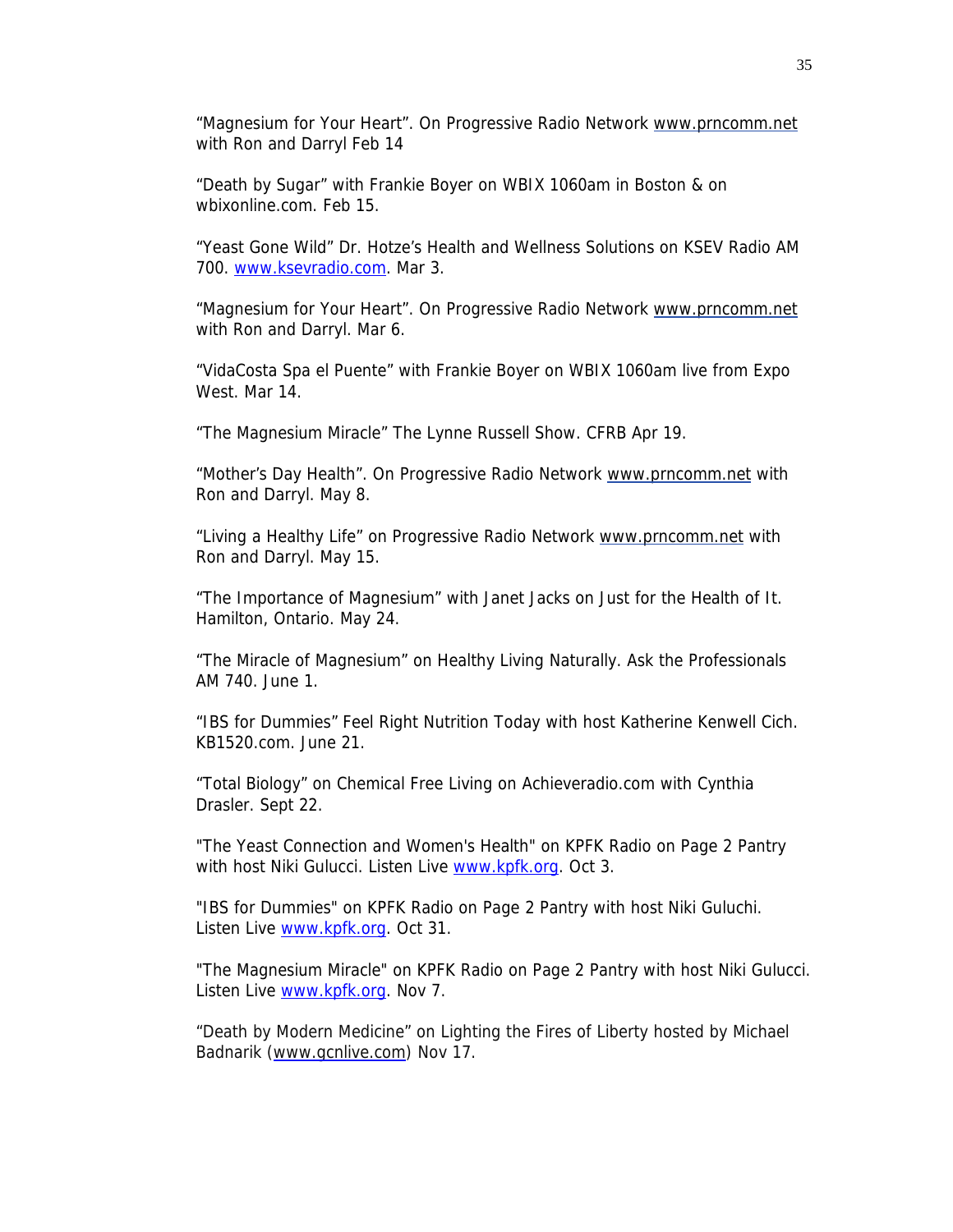"The Yeast Connection and Women's Health" on Feel-Rite Nutrition with Katherine Kenwell Cich. Nov 22.

"Healing Therapies" with Dr. Bill Deagle, Nutrimedical Report, [www.gcnlive.com](http://www.rbnlive.com/) Dec 4.

"Healing Therapies" with Dr. Bill Deagle, Nutrimedical Report, [www.gcnlive.com](http://www.rbnlive.com/) Dec 11.

 "VidaCosta Health Clinic" Total Health Radio with hosts John Barson and Lyle Hurd. Dec 16.

"Cancer Increase." with Dr. Bill Deagle, Nutrimedical Report, [www.gcnlive.com](http://www.rbnlive.com/) Dec 29.

2007: "The Magnesium Miracle" on Science, Health, and Healing with Dr. Majid Ali. WBAI, NY. Jan 2.

"The Magnesium Miracle" with Dr. Alan Pressman. WWRL 1600 AM, Air America. Jan 5.

 "The Magnesium Miracle" with Dr. Alan Pressman on [www.airamerica.com.](http://www.airamerica.com/) Jan 6.

"The Magnesium Miracle" with Dr. Ronald Hoffman. WOR-AM, New York. Jan 9.

"The Magnesium Miracle" with Robert Scott Bell on RSBell.com. Jan 10.

"The Magnesium Miracle" with Fred Hoffman on KCPS Radio, Iowa. Jan 11.

"The Magnesium Miracle" with Jim Brogan on Well Preserved. WNOX Syndicated. Jan 14.

"The Magnesium Miracle" with Joyce & Dave on [www.thepowerhour.com](http://www.thepowerhour.com/). Jan 25.

"The Magnesium Miracle" with Jim Coleman on A Chef's Table. NPR. WHYY-FM. Jan 25.

 "The Magnesium Miracle" on The Wide World of Health with host Cary Nozler. KSTE-AM. 650. Sacramento. Jan 28.

"Clinical Pearls" with host Dr. Bill Deagle on Nutrimedical Report. [www.rbnlive.com.](http://www.rbnlive.com/) Jan 29.

"The Magnesium Miracle" on CRN Digital Talk syndicated AM radio. Feb 6.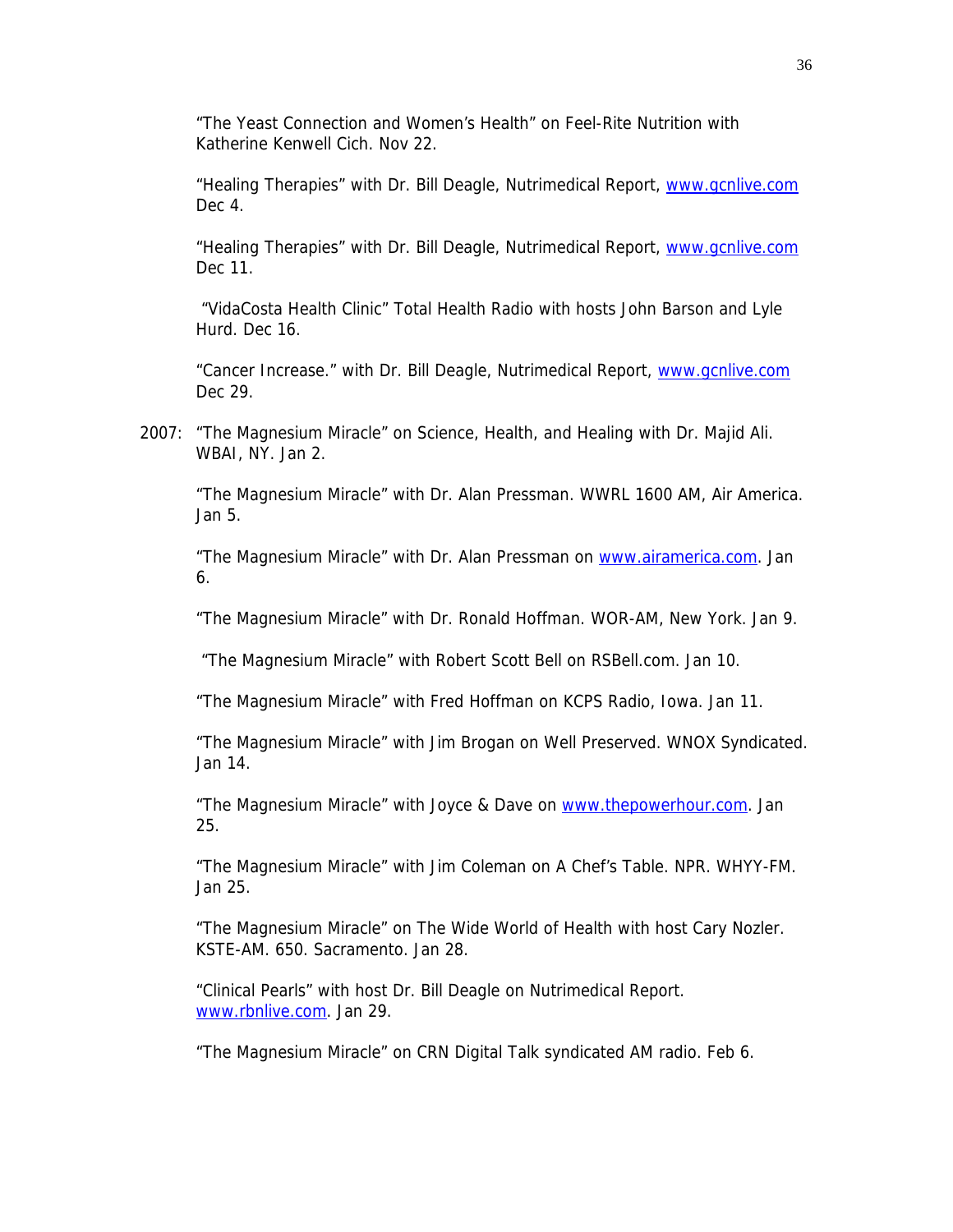"The Magnesium Miracle" on The Robert Scott Bell Show [www.rsbell.com](http://www.rsbell.com/). Feb 11.

"The Magnesium Miracle" with host Frankie Boyer on WBIX 1060am in Boston and [wbixonline.com](http://www.wbixonline.com/) Feb 12.

"The Magnesium Miracle" with host Frankie Boyer on WBNW 1120am in Boston and [lifestyletalkradio.com](http://www.lifestyletalkradio.com/). Feb 12.

"The Magnesium Miracle" The Wealth of Health Nutrition Hour WKID News Radio 590 with Bill and Dasha. Feb 13.

"The Magnesium Miracle" with Ed and Linda on [www.talkstarradio.com](http://www.talkstarradio.com/). Feb 17. "Hormone Balance" on Science, Health, and Healing with Dr. Majid Ali. WBAI, NY. Feb 20.

"The Magnesium Miracle" with Jesse Dylan on [www.tglshow.com](http://www.tglshow.com/). Feb 23.

 "Yeast Gone Wild" On NaturTyme's Nutritional Insights, with Host Wendy Meyerson. 570 WSYR. Feb 25.

"The Magnesium Miracle" on Free Forum with Bob Salter. 66 WFAN AM. [www.wfan.com](http://www.wfan.com/). Mar 4.

"The Magnesium Miracle" On Keeping Fit with Dr. Fitt with host Dr. Roby Mitchell at [www.kingdomkeys.org](http://www.kingdomkeys.org/). Mar 6.

"The Magnesium Miracle" Total Health Radio with hosts John Barson and Lyle Hurd. Mar 29.

"Death by Medicine and The Magnesium Miracle" on Sound Health with Sharry Edwards. [www.bbs.org](http://www.bbs.org/). Apr 1.

"Magnesium and Yeast" [www.thatradio.com.](http://www.thatradio.com/) Apr 10.

"The Magnesium Miracle" on CHRY FM, 105.5. Toronto. Apr 12.

"Stages of Health" Live Teleconference with Chicken Soup for the Soul Supplements. Host Richard Enlow. May 16.

"Death by Medicine" with Iyapo Ngina on "Colonialism is Bad for Your Health" Archived on [www.uhururadio.com.](http://www.uhururadio.com/) May 20.

"Stages of Health" with Dr. Bill Deagle on Genesis Network [www.gcnlive.com.](http://www.gcnlive.com/) May 22.

"Minerals and Magnesium" with Iyapo Ngina on "Colonialism is Bad for Your Health" Archived on [www.uhururadio.com.](http://www.uhururadio.com/) June 24.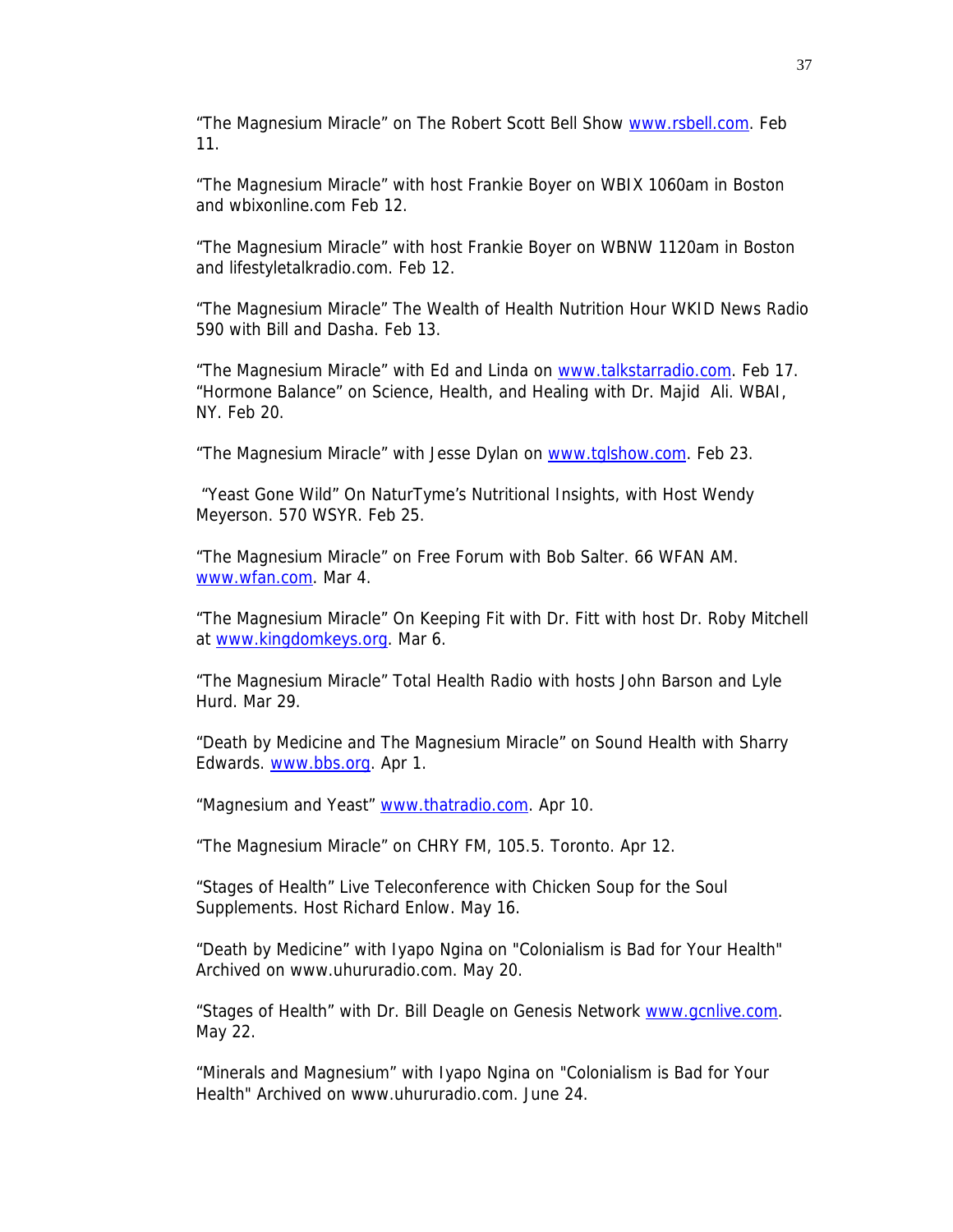"Nutrition 101" Total Health Radio with hosts Lyle Hurd and John Barson. July 17.

"Wellness 101" on Talk Radio 1370 Austin with Bill Swail www.talkradio1370am. July 21.

"Death by Modern Medicine." Dr. Hotze's Health and Wellness Solutions on KSEV Radio AM 700. [www.ksevradio.com](http://www.ksevradio.com/) July 27.

"The Magnesium Miracle". with Joyce Riley on The Power Hour. [www.thepowerhour.com](http://www.thepowerhour.com/). Sept 5.

"Hormone Balance" Joyce Riley on The Power Hour [www.thepowerhour.com](http://www.thepowerhour.com/). Sept 19.

"Staying Healthy" SUPER HEALTH on SuperTalk WKY - 930 AM with Show Hosts: Kyle Drew and Mickey O'Neill and Elissa Meininger Sept 22.

"Stop the Prescription Trap" SUPER HEALTH on SuperTalk WKY - 930 AM with Show Hosts: Kyle Drew and Mickey O'Neill and Elissa Meininger. Oct 6,7.

"Avoiding Medications' Health and Fitness Radio with Dan Solloway on. KOKC 1520AM. Oct 7.

"Autism" Health and Fitness Radio with Dan Solloway. Oct 14.

"Autism Can Be Treated" SUPER HEALTH on SuperTalk WKY - 930 AM with Show Hosts: Kyle Drew and Mickey O'Neill and Elissa Meininger. Oct 13,14.

"Yeast and Inflammation" with Dr. David Sheradin. Dr. Hotze's Health and Wellness Solutions on KSEV Radio AM 700. [www.ksevradio.com](http://www.ksevradio.com/) Oct 16.

"The Yeast Connection" Dr. Hotze's Health and Wellness Solutions on KSEV Radio AM 700. [www.ksevradio.com](http://www.ksevradio.com/) Oct 16.

"IBS for Dummies" with Joyce Riley on The Power Hour [www.thepowerhour.com](http://www.thepowerhour.com/). Oct 17.

"Phone Consults, The New House Call" with host Frankie Boyer on the Frankie Boyer show. WBIX 1060am in Boston & on wbixonline.com. Oct 22.

 "The Magnesium Miracle" with Dr. Fitness and the Fat Guy on 710 WGSR Atlanta. Oct 22.

"Hormone Balance" with Joyce Riley on [www.thepowerhour.com](http://www.thepowerhour.com/). Oct 31.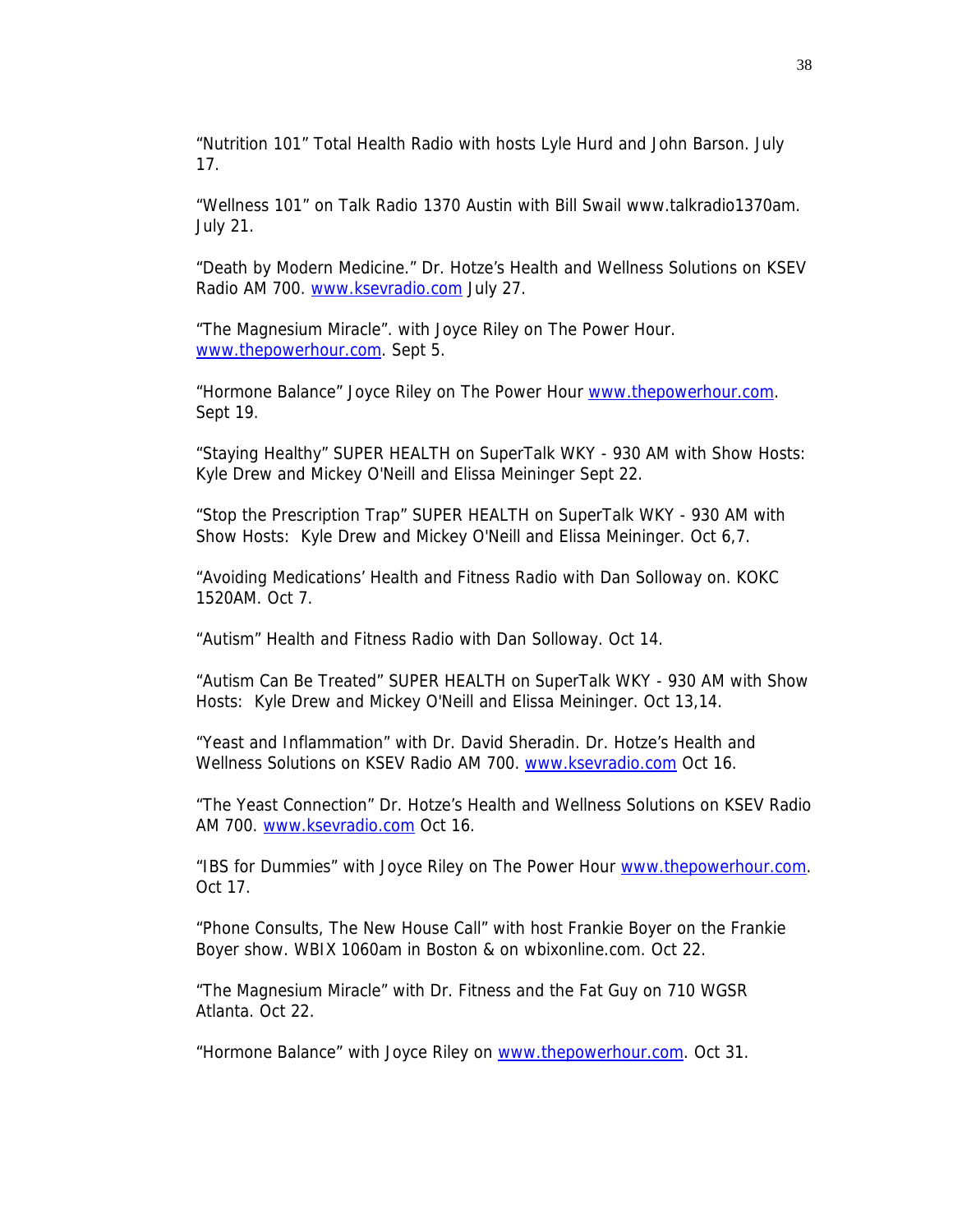"The Magnesium Miracle" with Dr. Donald Ellsworth on Dr. Hotze's Health and Wellness Solutions, KSEV Radio AM 700. [www.ksevradio.com](http://www.ksevradio.com/). Nov 1.

"The Magnesium Miracle" on Sound Health with Sharry Edwards. [www.bbs.org.](http://www.bbs.org/) Nov 11.

"Living Healthy" with Joyce Riley on The Power Hour [www.thepowerhour.com](http://www.thepowerhour.com/). Nov 14.

 "How to Talk to Your Doctor " with Joyce Riley on The Power Hour [www.thepowerhour.com](http://www.thepowerhour.com/). Nov 28.

 "IBS with Dummies " with Joyce Riley on The Power Hour [www.thepowerhour.com](http://www.thepowerhour.com/). Dec 12.

2006: "Thyroid, Disease of the Month." Dr. Hotze's Health and Wellness Solutions on KSEV Radio AM 700. [www.ksevradio.com](http://www.ksevradio.com/) Jan 6.

"Banning Aspartame in New Mexico." The Robert Scott Bell Show at rsbell.com. Jan 8.

"Fighting Flus" with Frankie Boyer on the Frankie Boyer Show. WROL 950AM. Boston. Jan 17.

"IBS for DUMMIES" with Frankie Boyer on the Frankie Boyer Show. WROL 950AM. Boston. Jan 30.

"The Yeast Connection and Women's Health" Keeping Fit with Dr. Fitt; host Dr. Roby Mitchell on [www.kindomkeys.org.](http://www.kindomkeys.org/) Feb 14.

"Rejuvenation" with Britt Elders on [www.healthyliving.net](http://www.healthyliving.net/). Feb 20. "The Yeast Connection and Women's Health" The Frankie Boyer Show. [www.frankieboyer.com.](http://www.frankieboyer.com/) Feb 21.

"Three Hours with Dr. Dean." Live at the New York CAM conference. The Robert Scott Bell Show at rsbell.com with 92 stations across America. Mar 6.

"IBS for DUMMIES." The Wealth of Health Nutrition Hour WKID News Radio 590 with Bill and Dasha. Mar 7.

"The Yeast Connection and Women's Health." On Sound Health with Cheri Lawson NPR-WUMB 88.5FM. Mar 8.

"Lupus and the Yeast Connection." With Christine Summers. CFCO 630 Radio. Mar 13.

"The Yeast Connection and Women's Health." With Frankie Boyer. WROL 950AM. Boston. Mar 13.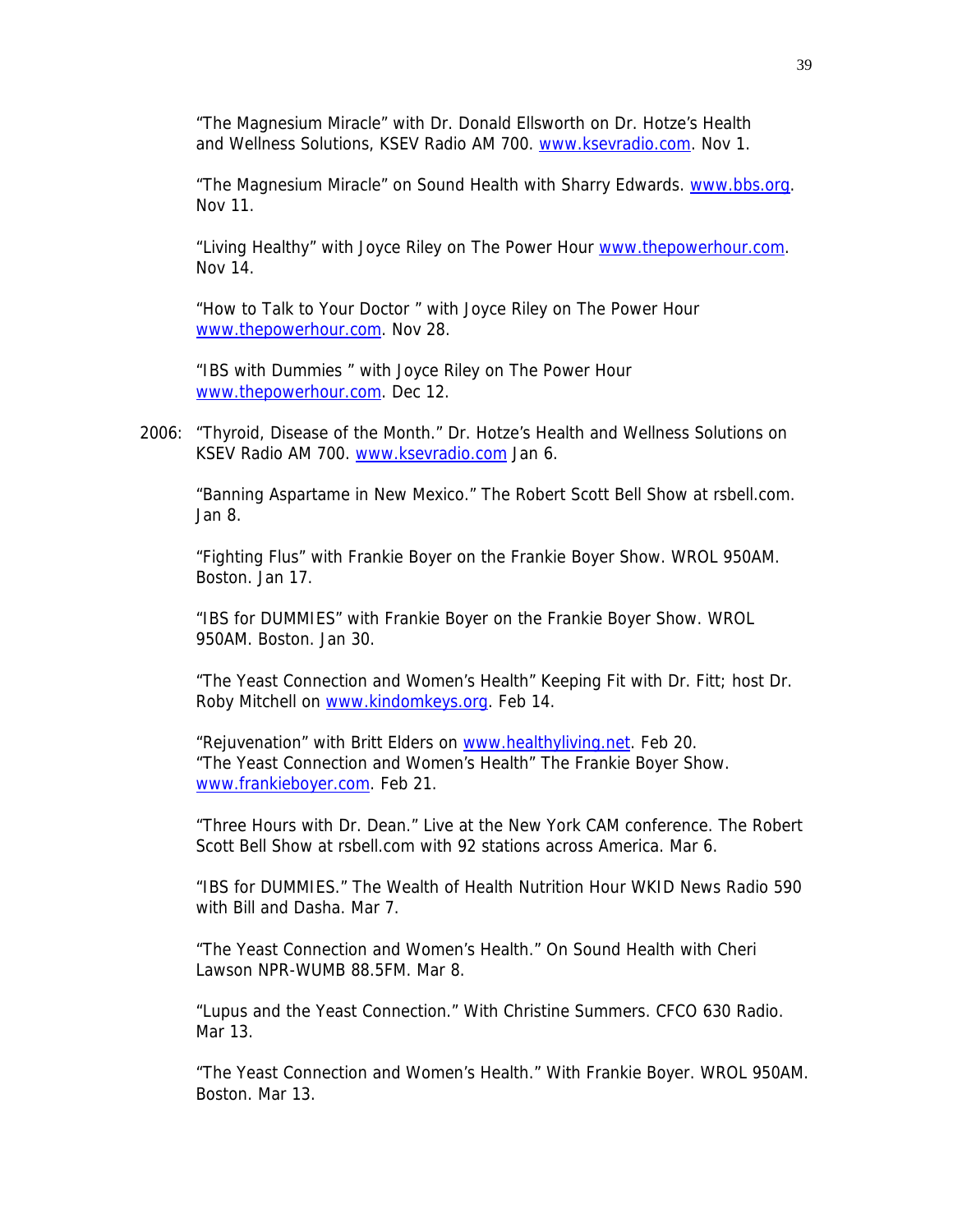"Supplements and the Yeast Connection" with Dr. Bill Deagle on Genesis Network. Mar 21.

"Death by Modern Medicine". Chemical Free Living on Achieveradio.com with Cynthia Drasler on Apr. 10.

"Death by Modern Medicine." Radio Liberty at www.radioliberty.com with Dr. Stanley Monteith. Apr. 19.

"The Miracle of Magnesium." Radio Liberty at www.radioliberty.com with Dr. Stanley Monteith. Apr. 21.

"Yeast and Mold" with Dr. Bill Deagle and Dr. Ari Vojdano on Genesis Network. Mar 23.

"IBS for DUMMIES" with Dr. Bill Deagle on Genesis Network. Apr 25.

"The Yeast Connection and Women's Health." With Christine Summers. CFCO 630 Radio. May 9.

"The Miracle of Magnesium" with Janet Jacks on Just for the Health of It. Hamilton, Ontario. May 13.

"Hormone Balance" BodyTalk with Christine Summers on healthradionetwork.com. May 13.

"Yeast, IBS, and Probiotics" with Glenn Brooks on KRXA540.com. May 13.

"Living Yeast-Free" on the Frankie Boyer Show. [www.frankieboyer.com](http://www.frankieboyer.com/). May 22.

"The Yeast Connection and Women's Health" with Frankie Boyer on Dr. Hotze's Health and Wellness Solutions. CNN 650 Radio News. May 30.

"Modern Medicine and Magnesium" Dr. Hotze's Health and Wellness Solutions on CNN 650 Radio News. May 31.

"The Miracle of Magnesium" with Bob Salter on Free Forum WFNY New York. June 4.

"The Yeast Connection and Women's Health" The Wealth of Health Nutrition Hour WKID News Radio 590 with Bill and Dasha. June 6.

"How to Stay Well" with Dr. Bill Deagle at www.nutrimedical.com. June 22.

"Drug Side Effects". With Dr. Stanley Monteith and Donald Davidson. Streaming Live on KSCO.com. June 24.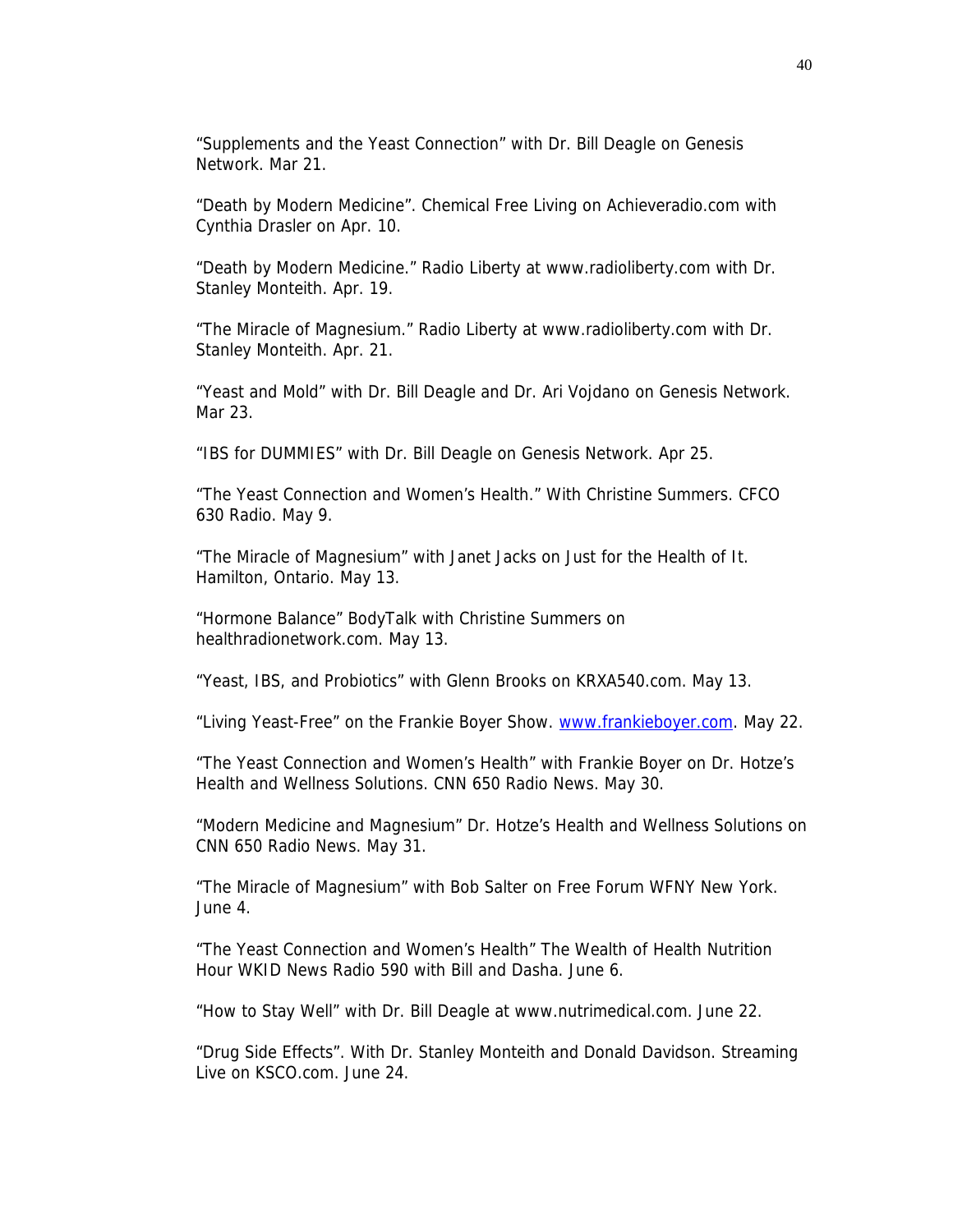"Codex, pH, and Toxins". Free Range Thought with Robert Longstreet and Frank Allen. WKNY 1490 AM from Kingston, NY. On [www.freerangethought.com](http://www.freerangethought.com/). June 25.

"The Miracle of Magnesium". Healthy Living with a Twist: The Good Life with Jesse Dylan. Sirius 114. [www.lime.com](http://www.lime.com/). June 27.

"The Miracle of Magnesium" Radio Liberty at www.radioliberty.com with Dr. Stanley Monteith. June 29.

"Living a Healthy Life" The Woodstock Roundtable with host Doug Grunther and guest Joan Apter on WDST-FM, Woodstock. July 16.

"Death by Modern Medicine" with host Brit Elders on www.shirleymaclaine.com . July 16.

"The Yeast Connection". Dr. Hotze's Health and Wellness Solutions on KSEV Radio AM 700. [www.ksevradio.com](http://www.ksevradio.com/) July 18.

"Healing Therapies". With Dr. Bill Deagle on [www.rbnlive.com](http://www.rbnlive.com/). Aug 8.

"Yeast and Inflammation". With Jeff Rense on [www.rense.com](http://www.rense.com/). Aug 14.

"Living a Healthy Life" The Woodstock Roundtable with host Doug Grunther on WDST-FM, Woodstock. Aug 20.

"Hormone Balance". The Wealth of Health Nutrition Hour WKID News Radio 590 with Bill and Dasha. Aug 29.

"IBS for DUMMIES", Here's to Your Good Health with Dr. Harris Straytner. Sept 2.

"The Stages of Health" on Well Preserved with Jack Keeter. KNUU Los Vegas. Sept 16.

"The Yeast Connection and Women's Health" With Dr. Hotze on Health and Wellness Solutions, KSEV Radio AM 700. [www.ksevradio.com.](http://www.ksevradio.com/) Sept 19.

"The Stages of Health. On Well Preserved with Jim Brogan. WNOX Knoxville. Sept 24

"The Miracle of Magnesium" with Sherrill Sellman ND on What Women Must Know. Progressive Radio Network. Oct 16.

"The Stages of Healthy Living" On Sound Health with Cheri Lawson. WMUB-NPR. 88.5 FM. Oct 18.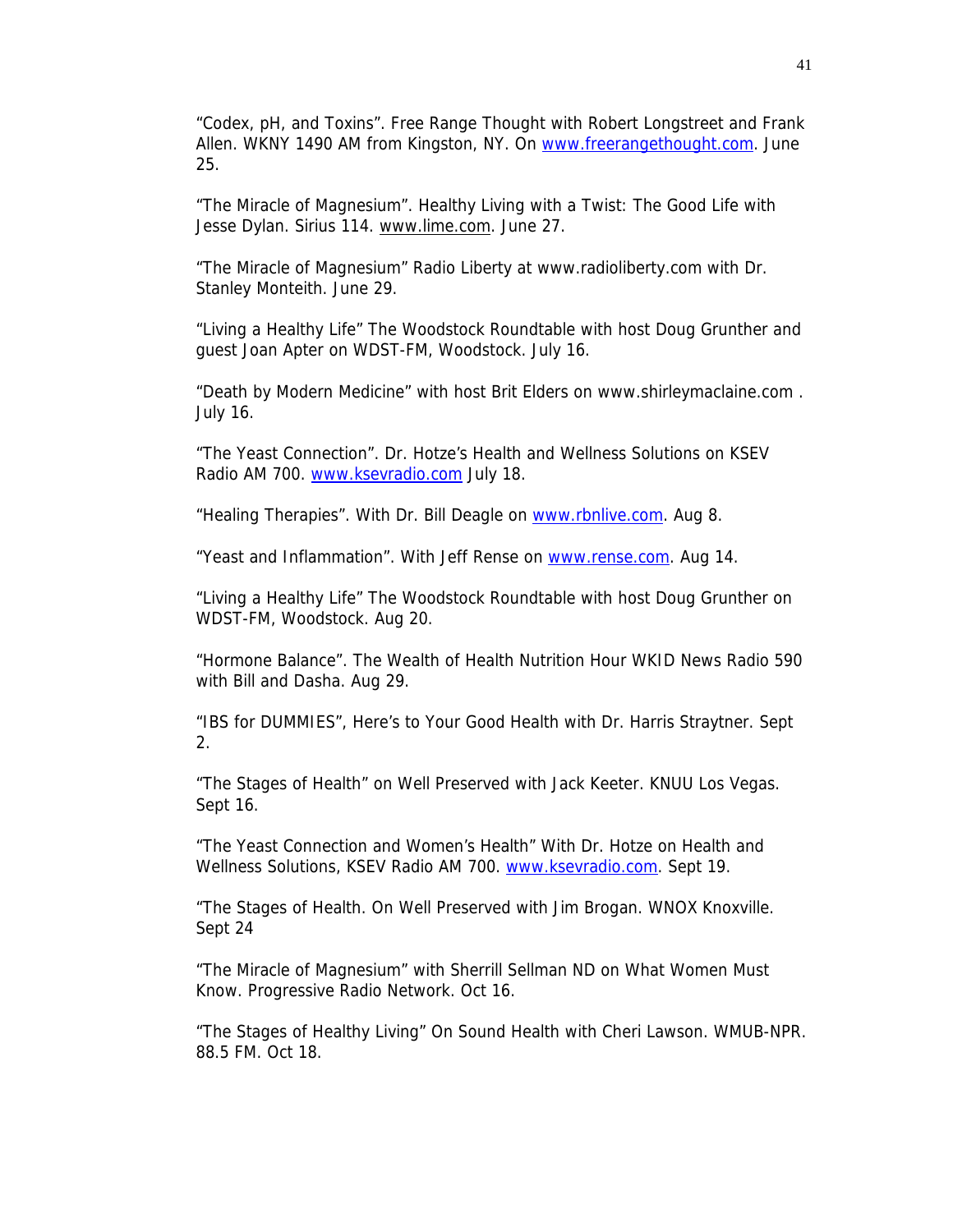"The Yeast Connection and Women's Health." On NaturTyme's Nutritional Insights, with Host Wendy Meyerson. 570 WSYR. Nov 12.

"Magnesium and Medicine" Dr. Hotze's Health and Wellness Solutions on KSEV Radio AM 700. [www.ksevradio.com](http://www.ksevradio.com/). Dec 7.

"Yeast, IBS, and Hormone Balance" with the Natural Nurse on The Progressive Radio Network. Dec 11.

"Hormone Balance" with the Natural Nurse, Ellen Kamhi on WUSB, 90.1 FM, simulcast [www.wusb.org](http://www.wusb.org/) Long Island with Ellen Kamhi. Dec 12.

"Healing Therapies" with Dr. Bill Deagle on Nutrimedical Report on [www.rbnlive.com](http://www.rbnlive.com/) Dec 14.

"Yeast, Weight, and Inflammation" The Wealth of Health Nutrition Hour WKID News Radio 590 with Bill and Dasha. Dec 20.

"Yeast, Toxicity, and AutoImmune Disease" on Herbally Yours with Ellen Kamhi PhD. 90.3FM WHPC, Long Island. Dec 22.

"The Magnesium Miracle" with Debra Ray on [www.healthytalkradio.com.](http://www.healthytalkradio.com/) Dec 28.

"The Magnesium Miracle" The Woodstock Roundtable with host Doug Grunther on WDST-FM, Woodstock, NY. Dec 31.

2005: Weekly Show: Building Organic Bodies. With Carolyn Dean, Delia Quigley, and Bob Neveritt. [www.homegrownradionj.com](http://www.homegrownradionj.com/). From Jan 2 and every Sunday from 7-9pm until June 2005.

"The Yeast Connection." The Debra Ray Show. Jan 5.

"Death by Modern Medicine." The Wealth of Health Nutrition Hour WKID News Radio 590 with Bill and Dasha. Jan 11.

"Death by Modern Medicine." The Frankie Boyer Show. Mar 14.

"Death by Modern Medicine." Eye on the Future Radio. Mar 14.

"Death by Modern Medicine." Women's World on CHOI Radio. York University. Mar 30.

"Death by Modern Medicine." CFRO-FM. With Croft Woodruff. Mar 30.

"Health Update." The Frankie Boyer Show. May 4.

"The Miracle of Magnesium" Dan Whitely on WWCR Christian Broadcast Radio Essential Wellness Health Ministry Hour at 5.070. May 20.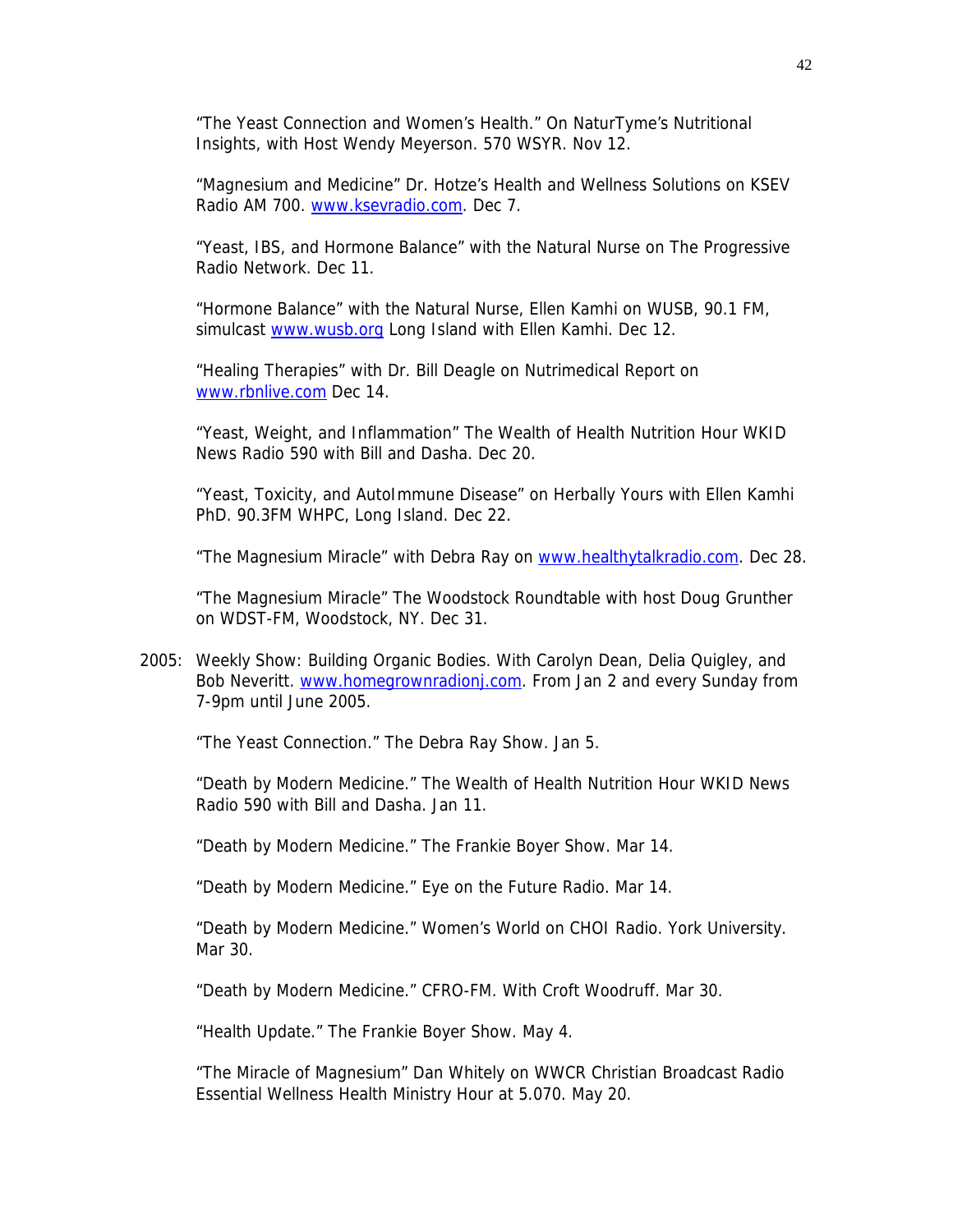"Death by Modern Medicine." The Robert Scott Bell Show at rsbell.com. May 22.

"Codex" with Lisa Garr on Aware KPFK 90.7. May 26.

"Codex" with Robert Scott Bell. June 19.

"Codex" with Bill Meyer on The Morning Show with Bill Meyer, KMED Medford, OR. June 20.

"Codex" with Frankie Boyer on the Frankie Boyer Show. WROL 950AM. Boston. June 22.

"We Become Silent" SUPER HEALTH on SuperTalk WKY - 930 AM with Show Hosts: Kyle Drew and Mickey O'Neill and the Meininger Minute with Elissa Meininger. June 25.

"We Become Silent" with Ilona June 25.

"We Become Silent" with Dr. Bob Martin on News Talk 550, KFYI. June 25.

"We Become Silent" The Bill Meyer Show, 1440 KMED. June 27.

"Codex Update" on Lookin' Out For You with Delia Quigley, Dr. Carolyn Dean and Bob Neveritt. WNIT New Jersey. 9-10am. June 29.

"Codex and Free Trade" with Terri on Autism One Radio. www.autismone.or/radio. July 1,

 "Codex-A Report from Rome" on The Robert Scott Bell Show at www.rsbell.com. July 10.

"Codex and Its Implications" The Dr. Bill and Terrance Show, with Bill Thurston. [www.ktym.com](http://www.ktym.com/). July 26.

"The Price Pottenger Foundation and Sally Fallon" on Lookin Out for You on WNTI, New Jersey and streaming on [www.wnti.org](http://www.wnti.org/) with Dr. Carolyn Dean and Delia Quigley. July 27.

"The Miracle of Magnesium" The Peter Gillham Health Show with Dr. Pascal at [www.tantalkk1340.com](http://www.tantalkk1340.com/) in Clearwater Florida. July 29.

"Dr. Carolyn Dean's Books" Life Issues with Randy Featherstone. KPJS Jacksonville Texas. Aug 1.

"Medical Intuitive-Lee Rossano" on Lookin Out for You on WNTI, New Jersey and streaming on [www.wnti.org](http://www.wnti.org/) with Dr. Carolyn Dean and Delia Quigley. Aug 3.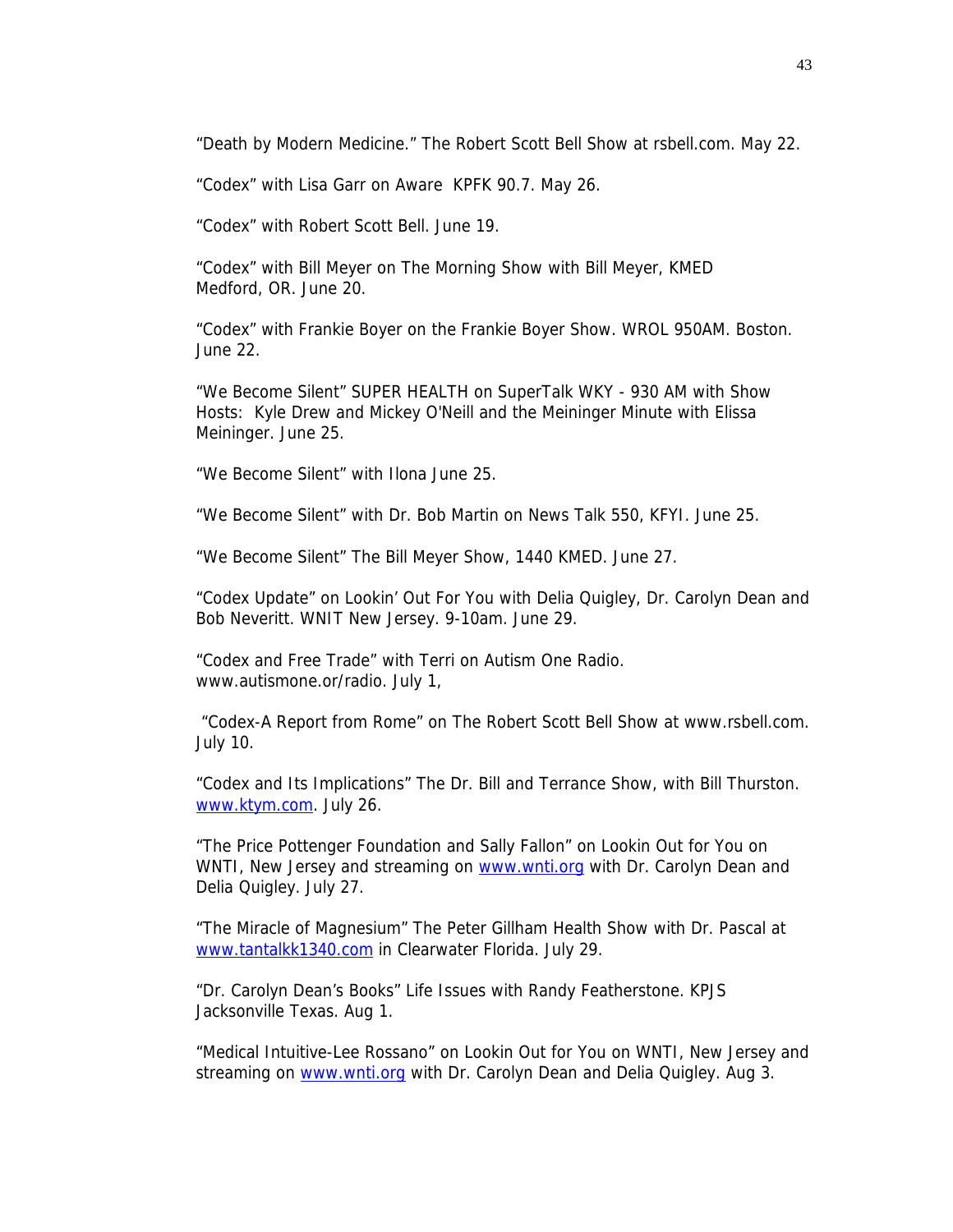"Death by Modern Medicine." Radio Liberty at www.radioliberty.com with Dr. Stanley Monteith. Aug 9.

"Doctors Without Borders and Action against Hunger" on Lookin Out for You on WNTI, New Jersey and streaming on [www.wnti.org](http://www.wnti.org/) with Dr. Carolyn Dean and Delia Quigley. Aug 10.

"The Best Of" a repeat broadcast with Dr. Carolyn Dean on The Robert Scott Bell Show at www.rsbell.com. Aug 14.

"Death by Modern Medicine" on Radio Liberty at www.radioliberty.com with Dr. Stanley Monteith. Aug 16.

"The Fluoride Debate and Dr. Paul Connett" on Lookin' Out for You on WNTI, New Jersey and streaming on [www.wnti.org](http://www.wnti.org/) with Dr. Carolyn Dean and Delia Quigley. Aug 17.

"The Miracle of Magnesium" on Radio Liberty at www.radioliberty.com with Dr. Stanley Monteith. Aug 22.

"Vaccines and Health", The Wealth of Health Nutrition Hour WKID News Radio 590 with Bill and Dasha. Aug 23.

"Excitotoxins and Degenerative Diseases" on Lookin' Out for You on WNTI, New Jersey and streaming on [www.wnti.org](http://www.wnti.org/) with Dr. Carolyn Dean and Delia Quigley. Aug 24.

"Death by Modern Medicine" on Radio Liberty at www.radioliberty.com with Dr. Stanley Monteith. Aug 30.

"Wrapping Up the Month" on Lookin' Out for You on WNTI, New Jersey and streaming on [www.wnti.org](http://www.wnti.org/) with Dr. Carolyn Dean and Delia Quigley. Aug 31.

"Feeding Your Child's Brain" Interviews with criminologist Dr. Stephen Schoenthaler and ex-parole officer Barbara Reed Stitt on Lookin' Out for You on WNTI, New Jersey and streaming on [www.wnti.org](http://www.wnti.org/) with Dr. Carolyn Dean and Delia Quigley. Sept 7.

"Selling Sickness" Interview with Dr.Abby Lippman on Lookin' Out for You on WNTI, New Jersey and streaming on [www.wnti.org](http://www.wnti.org/) with Dr. Carolyn Dean and Delia Quigley. Sept 14.

"Genesis Farm: A Convergence of Religion" Interviews with Sister Miriam MacGillis and Reverend Fletcher Harper on Lookin' Out for You on WNTI, New Jersey and streaming on [www.wnti.org](http://www.wnti.org/) with Dr. Carolyn Dean and Delia Quigley. Sept 21.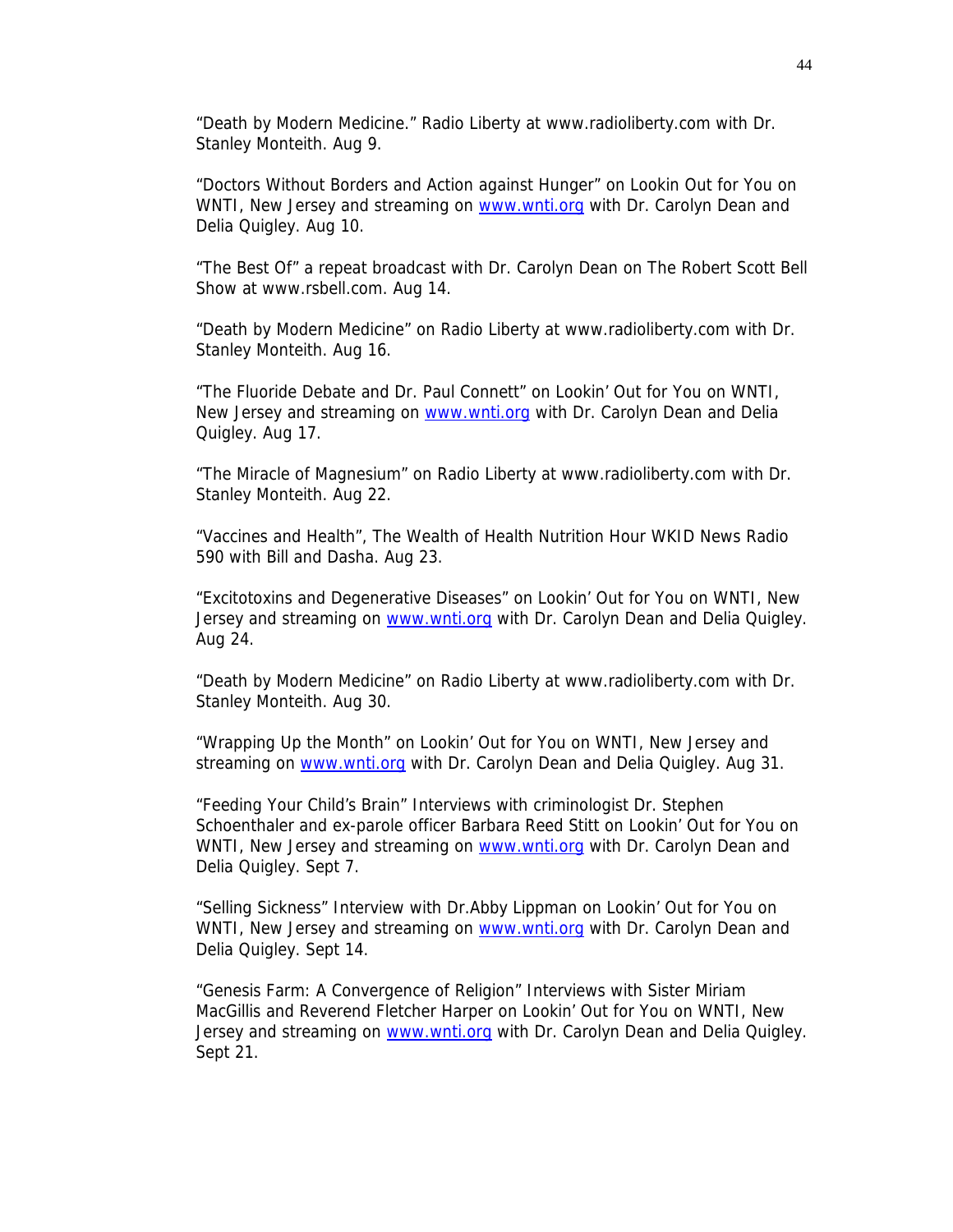"Death by Modern Medicine" with Bill Meyer on The Morning Show with Bill Meyer, KMED, 1440 AM. Medford, OR. Sept 21.

"Death by Modern Medicine" with Dr. Bill Deagle on Nutrimedical. Genesis Communications. www.gnc.com Sept 22.

"The Yeast Connection and Women's Health" on Our Healthy Family. Icicle networks on Sirius. Oct 3.

"Hormone Balance" with Dr. Bill Deagle on Nutrimedical. Genesis Communications [www.gcn.com](http://www.gcn.com/) Oct 13.

"Death by Modern Medicine" with Jeff Rense on the Jeff Rense Show www.rense.com. Nov 2.

"Yeast Connection and Women's Health" with Jeff Rense on the Jeff Rense Show. www.rense.com. Nov 14. "The Yeast Connection and Women's Health" with Dr. David Sheridan. Dr. Hotze's Health and Wellness Solutions on KSEV Radio AM 700. [www.ksevradio.com](http://www.ksevradio.com/). Dec 28.

2004: Natural Health Radio. WWRL. Weekly broadcasts, Wednesday mornings. New York. Jan-Aug.

Weekly: Lookin' Out For You on WNTI. With Carolyn Dean, Delia Quigley from April 20, every Wed morning from 9-10am until October 5.

"The Miracle of Magnesium" The Frankie Boyer Show. Syndicated. May 20.

"The Yeast Connection." The Frankie Boyer Show. Syndicated. June 8

"Death by Medicine" on The Healthy Living Show with Croft Woodroff. Vancouver, Canada. June 2.

"The Miracle of Magnesium, on Health Talk with Dr. Ron Hoffman, WOR. July 1, rebroadcast Sept 3.

"Death by Medicine." Your Healthy Family. Icicle networks on Sirius. Aug 27.

"Codex Alimentarius" Your Healthy Family. Icicle networks on Sirius. Sept 28.

"Your Healthy Home." Your Healthy Family. Icicle networks on Sirius. Oct 27.

2003: Natural Health Radio. WWRL. Co-host. Weekly broadcasts, Wed. mornings. Sept-Dec.

"The Miracle of Magnesium," Food For Thought, 91.9 with Delia Quigley. Jan 2.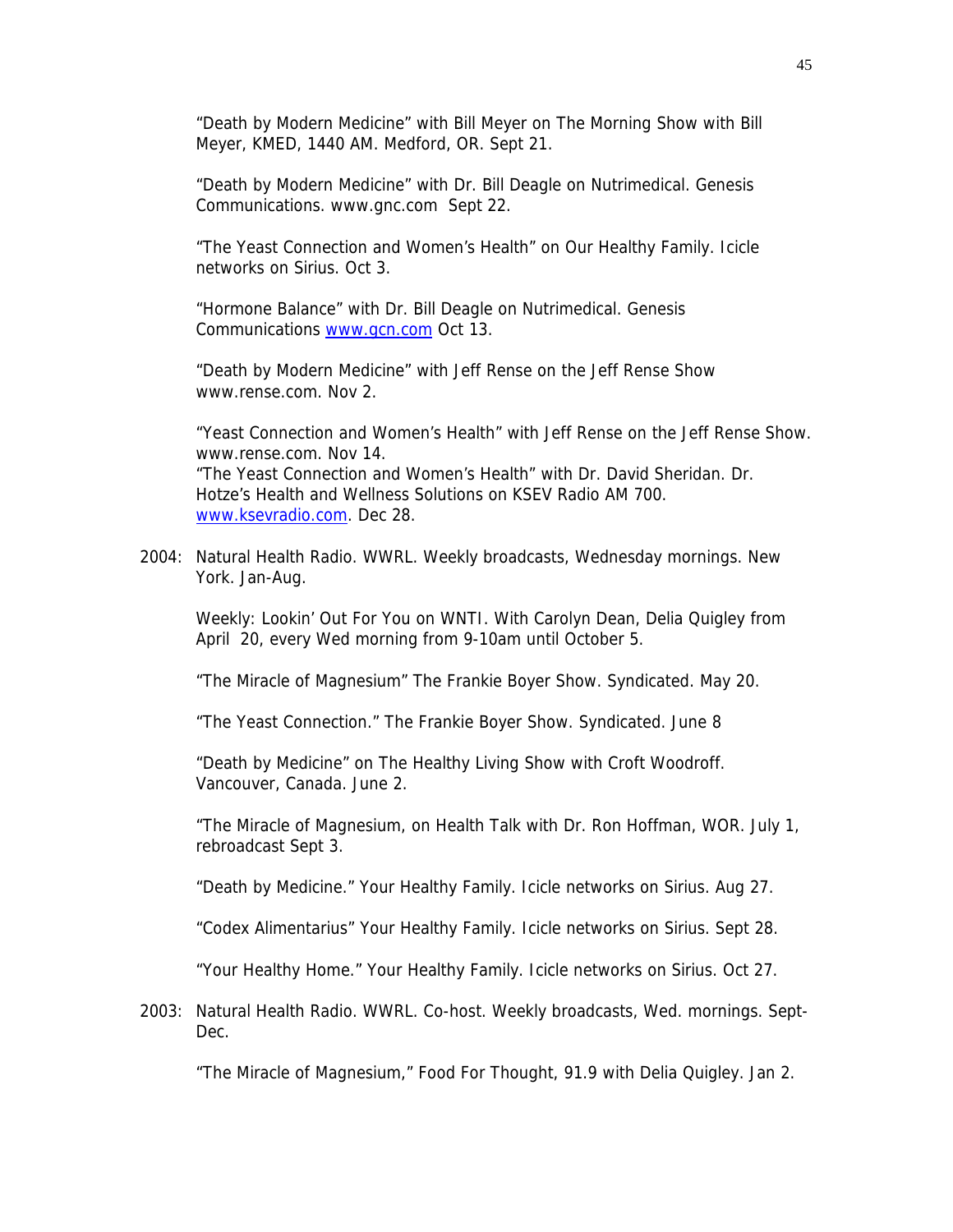"The Miracle of Magnesium," Natural Living with Gary Null. WBAI-FM, New York. Jan 6.

"The Miracle of Magnesium," Journey to Wellness KCMJ-AM with Marci Lacey and Dickson Ward. Jan 19.

"The Miracle of Magnesium," Kansas City Concerns. KYYS with Allene Martin. Jan 19.

"The Miracle of Magnesium," Levenworth Today, KQRC with Allene Martin. Jan 26.

"Cleansing and Magnesium," The Business of Being Healthy. WBIX-1060AM with Frankie Boyer. Jan 28.

"The Miracle of Magnesium," The Danielle Show. Syndicated and at [www.daniellelin.com.](http://www.daniellelin.com/) Feb. 1

"Cleansing and Magnesium", on Healthy Talk Radio, The Deborah Ray Show in Florida with 60 syndicates. [www.healthytalkradio.com](http://www.healthytalkradio.com/) Feb 5.

"The Miracle of Magnesium", Here's to Your Good Health with Dr. Harris Straytner. Feb 8.

"Magnesium, Hormones, and Health", The Wealth of Health Nutrition Hour WKID News Radio 590 with Bill and Dasha. Mar 4.

"The Miracle of Magnesium", Lunch Talk with Jamie Ross. CFOS 560. Owen Sound Ontario, Mar 10.

"The Miracle of Magnesium", Herbally Yours with Ellen Kamhi PhD. 90.3FM WHPC, Long Island. Mar 25.

"More on Magnesium," The Business of Being Healthy. WBIX-1060AM with Frankie Boyer. Apr 4.

"More on Cleansing and Magnesium," The Business of Being Healthy. WBIX-1060AM with Frankie Boyer. Apr 6.

"SARS" Food For Thought, 91.9 with Delia Quigley. Apr 10.

"Nosebleeds and SARS" on Healthy Talk Radio, The Deborah Ray Show in Florida with 60 syndicates. [www.healthytalkradio.com](http://www.healthytalkradio.com/) Apr 16.

"Why Aren't We Healthy?" with Eben Rey "Radio Alchymy" [www.radioalchymy.com](http://www.radioalchymy.com/) KPFK, Los Angeles. Apr 17.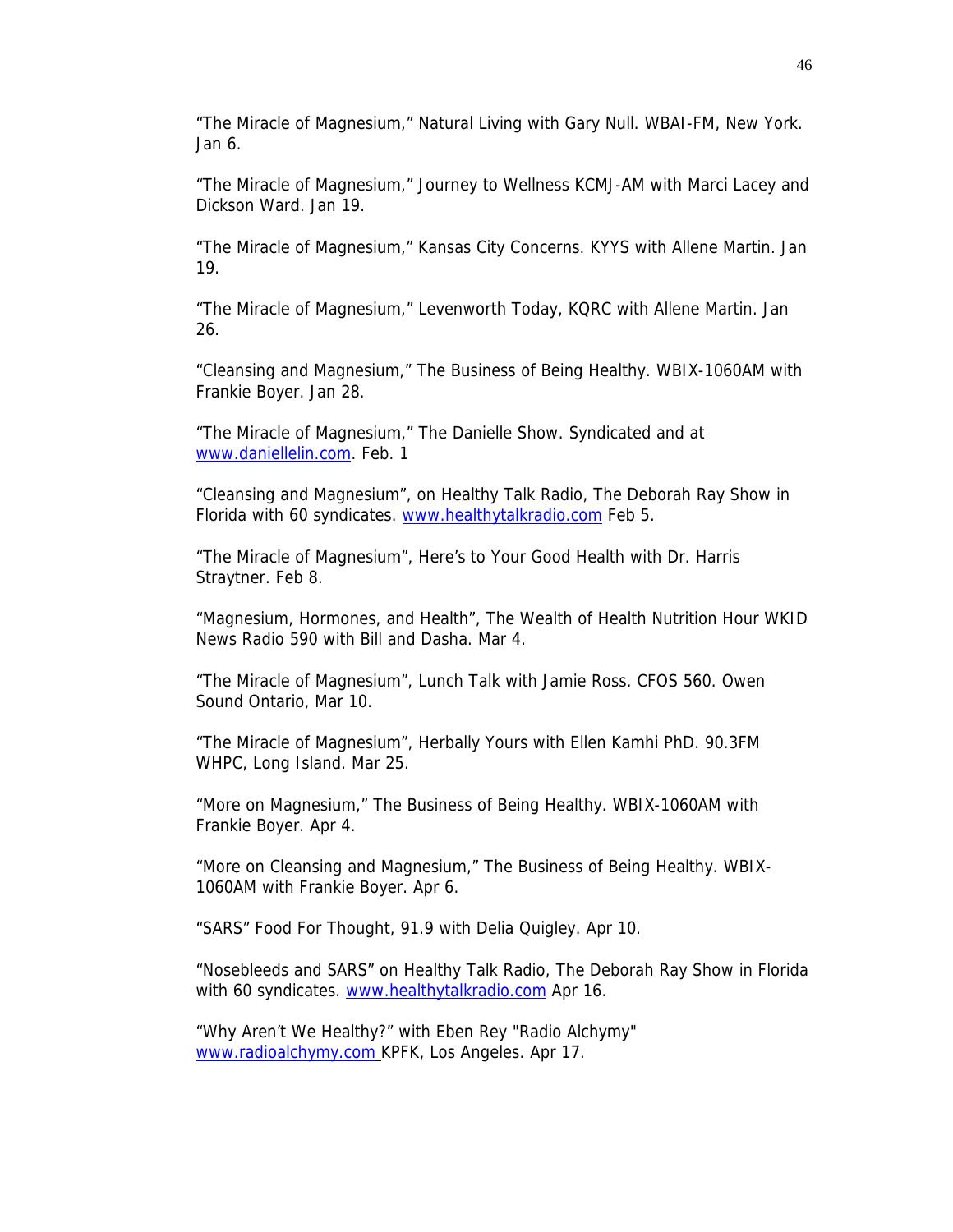"Magnesium and Cleansing" WUSB, 90.1 FM, simulcast [www.wusb.org](http://www.wusb.org/) Long Island with Ellen Kamhi. June 6.

"The Miracle of Magnesium with Dr. Shawn Benzinger. July 25. Co-host of Natural Health Radio. WWRL. New York. Weekly broadcasts, Wed. mornings. Aug.

"Are We Still Toxic? The Anniversary of Sept. 11<sup>th</sup>." Eben Rey "Radio Alchymy" [www.radioalchymy.com](http://www.radioalchymy.com/) KPFK, Los Angeles. Sept. 10.

"Iatrogenic Medicine with Dr. Shawn Benzinger. Oct. 4.

2002: "You've Got Flu." 980 KRUZ Radio. Seabrooke Hour with Dan Seabrooke. Jan 6.

"Heavy Metal Toxicity." Food For Thought, 91.9 with Delia Quigley. Jan 10.

"Natural flu treatments." CKLW Radio on the Lynn Martin Hour. Feb 13.

"Alternatives in Medicine." CINT Radio, Saskatoon, Sask. John Gormley Live. Feb 27.

"Fasting, Farms, and Food." Food For Thought, 91.9 with Delia Quigley. Apr 10.

 "Children's Health." CFRB Radio. The Health Show—open line hour with Christina Cherneskey. Apr 28.

"Childhood Sleep Disorders." EZ Rock Radio with Jane Garey. May 1.

"Natural Prescriptions for Common Ailments." QR-77 with Dave Arnold. May 1.

"Codex Alimentarus, Vaccinations, Chemical Toxicity." Food For Thought, 91.9 with Delia Quigley. June 13.

"How to Stay Healthy." on Healthy Talk Radio, The Deborah Ray Show in Florida with 60 syndicates. [www.healthytalkradio.com](http://www.healthytalkradio.com/) Aug 14.

"MS and Auto-immune Disease." on Healthy Talk Radio, The Deborah Ray Show in Florida with 60 syndicates. [www.healthytalkradio.com](http://www.healthytalkradio.com/) Aug 30.

"HRT, BMD testing." Food For Thought, 91.9 with Delia Quigley. Sept 12.

"The Body Rejuvenation Cleanse." Here's to Your Good Health WFAS AM 1230 with Dr. Harris Straytner Sept 21.

"Body Cleansing." on Healthy Talk Radio, The Deborah Ray Show in Florida with 60 syndicates. [www.healthytalkradio.com](http://www.healthytalkradio.com/) Oct 2.

"Body Cleansing." Food For Thought, 91.9 with Delia Quigley, Oct 3.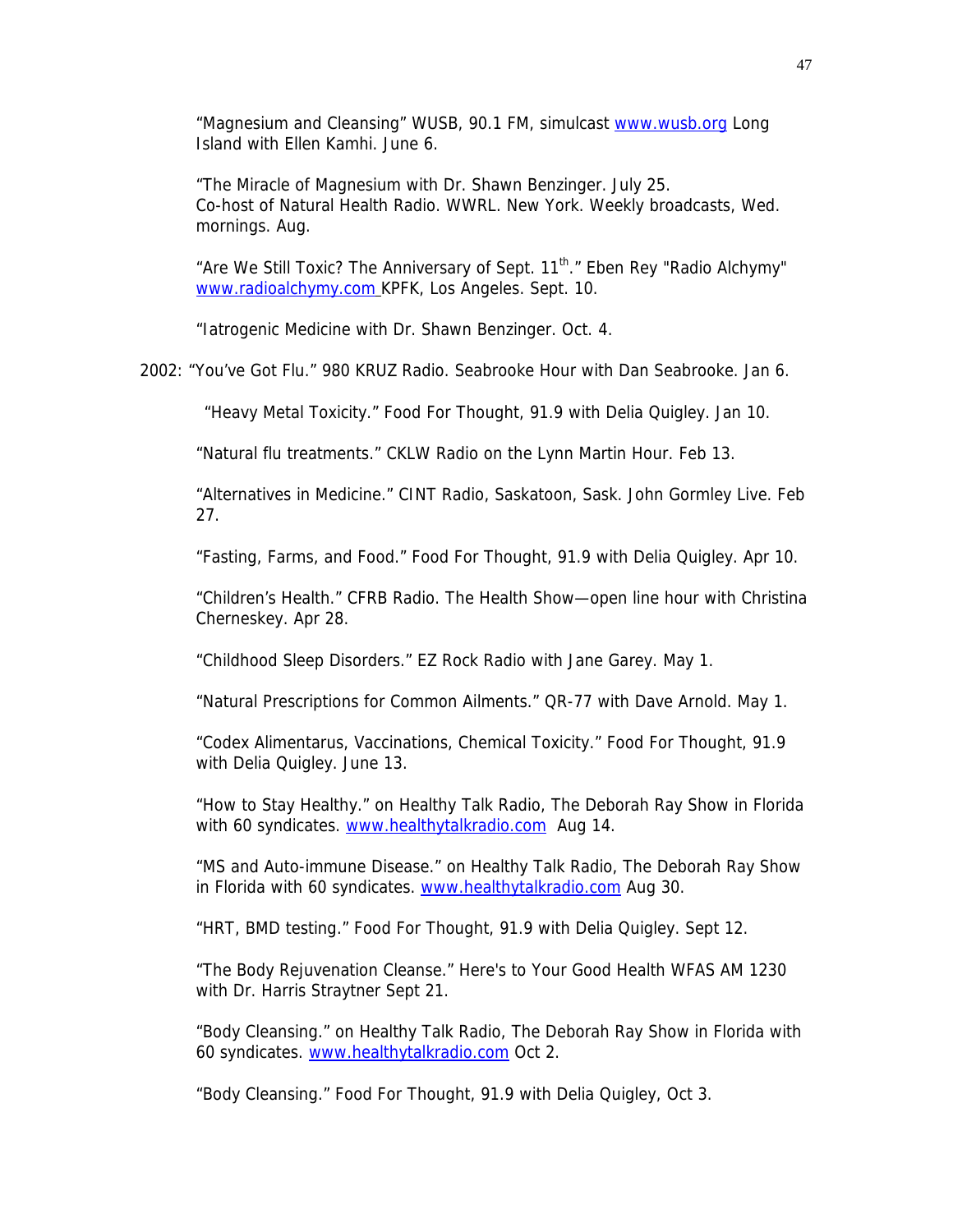"Cold and Flu Season," Natural Living with Gary Null. WBAI-FM, New York. Oct 28.

"Depression, Fact or Fiction." Food For Thought, 91.9 with Delia Quigley, Nov 14.

"The Miracle of Magnesium," The Business of Being Healthy: Weekend Health Seminar WBIX-1060AM with Frankie Boyer. Dec 29.

2001: Jan 17 Media Tour.

"Fighting Flu Naturally." WJBR-FM, Philadelphia with Valeria Mack. WBVP-AM, Pittsburgh with John Nuzzo. Media Networks, Baltimore with Jill Powell. WALK-FM, New York with Donna Vaughn. WFMD-AM/WFRE-FM, Washington with Loretta Gaines. Bloomberg Network and 64 affiliates with Rebecca Morris. Shadow Broadcasting and 6 affiliates with Tom Mongeli. KILT-FM,/KIKK-FM, Houston with Pat Hernandez. WTOP-AM/FM, Washington with Diane Kepley. Metro Networks and 12 affiliates with Gary Cohen.

"Fighting Flu Naturally." WCKG-AM, Chicago with Chira Citro. Jan 15.

"Fighting Flu Naturally." WNOE-FM, New Orleans with Ray Romero. Jan 30.

"Fighting Flu Naturally." KTRH, Houston with Tracee Evans. Feb 15.

"Fighting Flu Naturally." WNIC, Detroit with Dave Lockheart. Feb 15.

"Twelve Months to Total Wellness" on Food For Thought, 91.9 with Delia Quigley. Mar 15.

"12 Months to Total Wellness" on Natural Alternatives, WUSB, 90.1 FM, simulcast [www.wusb.org](http://www.wusb.org/) Long Island with Ellen Kamhi. Mar 27.

"Women's Health" the Wealth of Health Nutrition Hour, WKID News Radio 590 with Bill and Dasha. Apr 17.

"Chemicals and Cancer" on Food For Thought, 91.9 with Delia Quigley. May 17.

"Natural Prescriptions for Common Ailments" on Natural Alternatives, WUSB, 90.1 FM, simulcast [www.wusb.org](http://www.wusb.org/) Long Island with Ellen Kamhi. May 18.

"Chemicals in the Home" on Food For Thought, 91.9 with Delia Quigley. July 12.

"Treatment for Down Syndrome" on Food For Thought, 91.9 with Delia Quigley. Aug 30.

"Families for a Safe Food Supply." Randy Taylor Show, CFRB. Sept 25.

"Families for a Safe Food Supply." CKGE (Oshawa) with Mark Orton, Sept 26.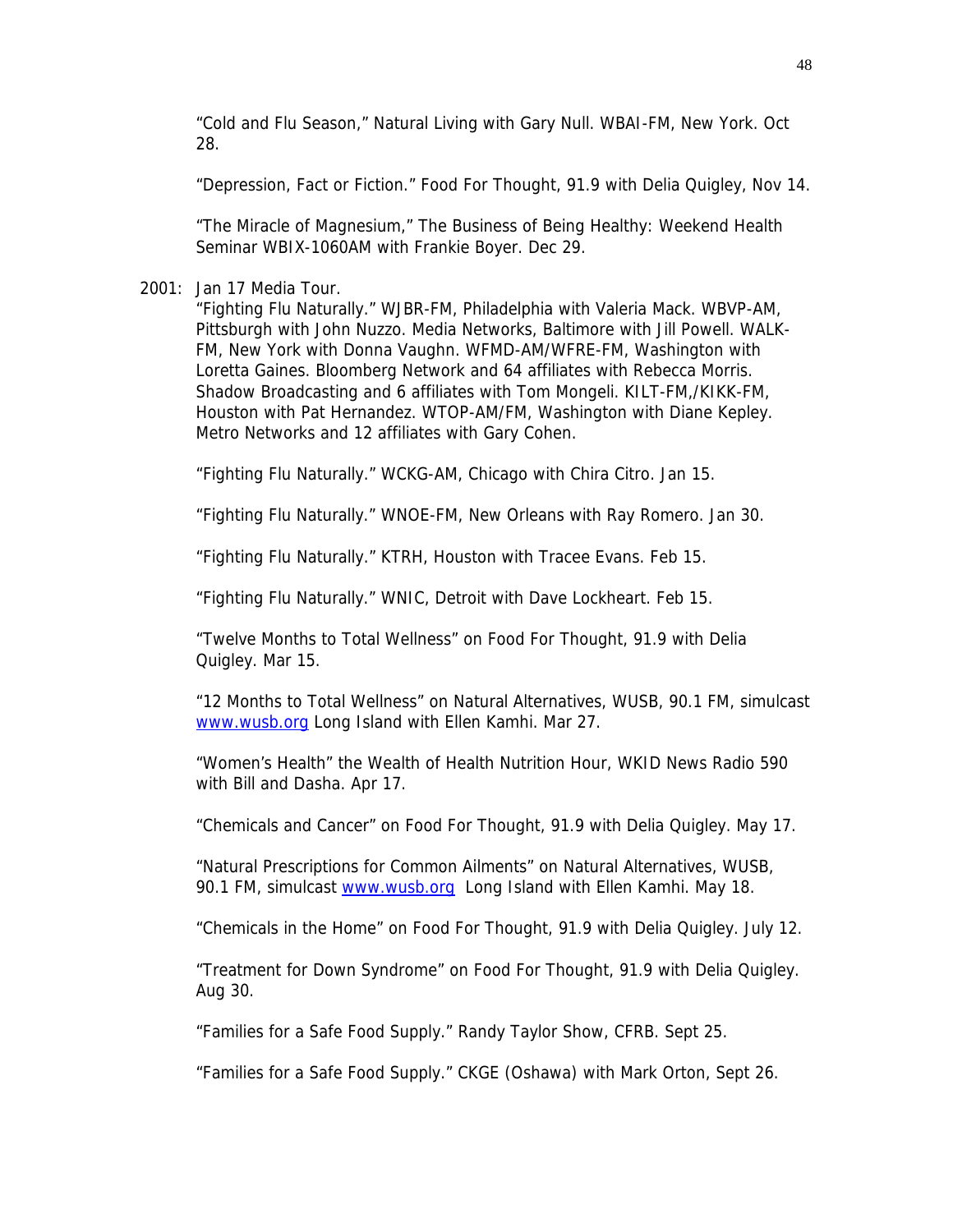"Families for a Safe Food Supply." The Shalom Hour. CHIN-FM, Toronto. Oct 1.

"Should Everyone have the Flu Vaccine" The Ken Van Lith Show, CKGL Radio, Kitchener, Ontario. Oct 15.

"Should Everyone have the Flu Vaccine" CKTB Radio, St. Catharines, Ontario, Niagra at Noon with Tim Denis & laurie Walsh. Oct 23.

"Should Everyone have the Flu Vaccine" CINT Radio, Saskatoon, Sask. John Gormley Live. Oct 24.

"Should Everyone have the Flu Vaccine" CJRW Radio, Summerside, Ont. Let's Chat with Ken Kingston. Oct 26.

"Should Everyone have the Flu Vaccine" VOCM Radio, St. John's Nfld. The Bill Rowe Show. Oct 29.

"Should Everyone have the Flu Vaccine" CHOC Radio, Sarnia, Ont. Talk Back with Sue Storr. Oct 29.

"Natural Flu Treatments" CFJR Radio. Brockville, Ont., with Bruce Wylie, Oct 30.

"Should Everyone have the Flu Vaccine" CKOV Radio, Kelowna, BC, with Dave Pears. Oct 30.

"Should Everyone have the Flu Vaccine" CKNX Radio, Orillia, Ont., Heartbeat with Heather Thompson. Nov 1.

"Should Everyone have the Flu Vaccine" CKLQ Radio, Brandon, Man. Feedback with Bill Turner. Nov 2.

"Natural Flu Treatments" CIXX Radio, London, Ont., Straight Talk with Bill Paul. Nov 6.

"Should Everyone have the Flu Vaccine" CBC Radio Syndication, Debra Irvine, Producer: Saint John (NB), Halifax, Toronto, Sudbury, Winnipeg, Calgary, Vancouver and Whitehorse. Nov 7.

"Natural Flu Treatments" CKNX Radio, Wingham, Ont., with Bryan Allen. Nov 8.

"Natural Prescriptions for Common Ailments" CFOS Radio, Owen Sound, Ont., Hearth & Health with Claudia Staines. Nov 26.

"Natural Flu Treatments" CKWR Radio, Waterloo, Ont., with John Maciel. Nov 26.

"Natural Flu Treatments" CKLW Radio, Windsor, Ont., with Lynn Martin. Dec 12.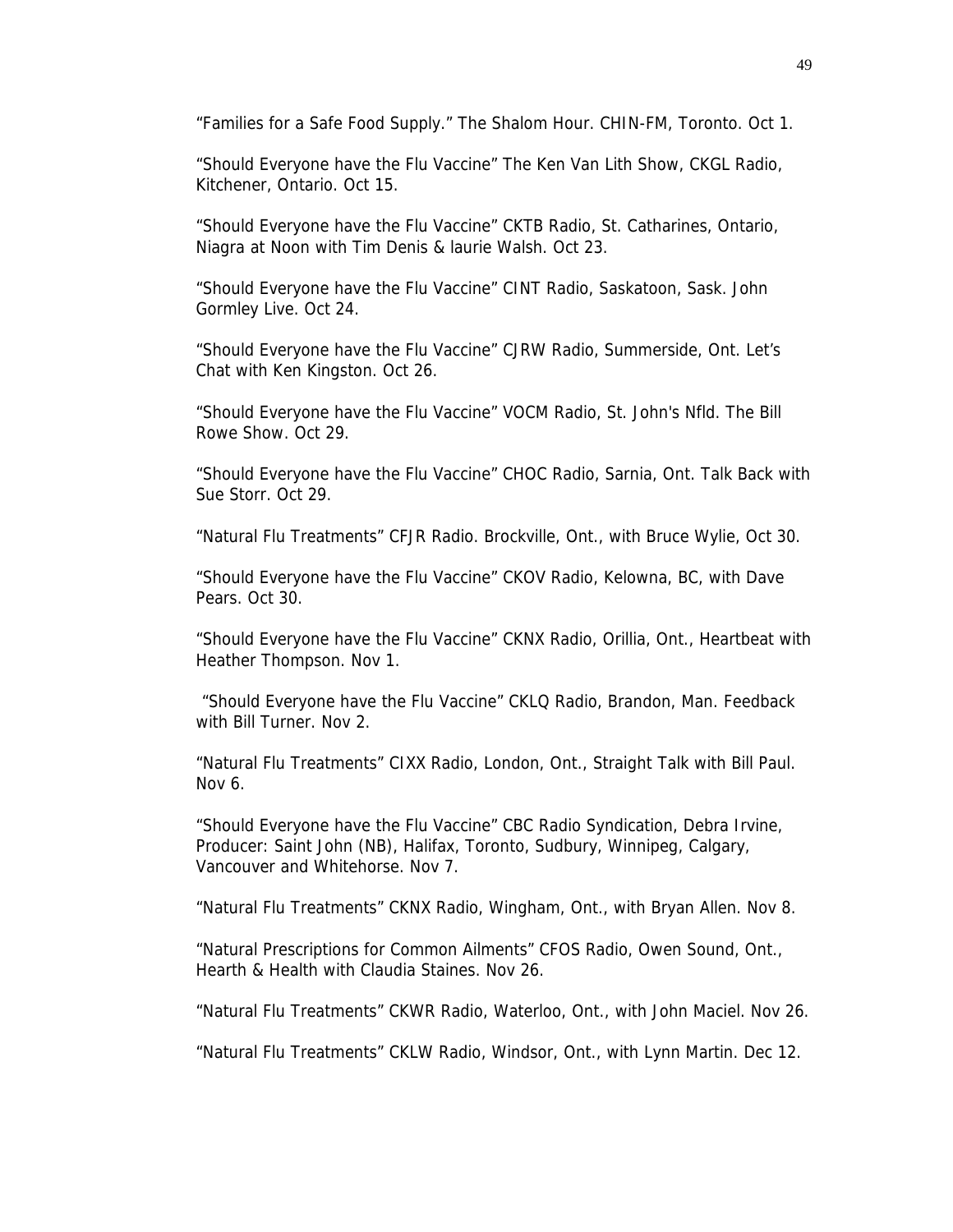"Natural Approach to the Flu" Natural Living with Gary Null. WBAI-FM, New York. Dec 7.

"Natural Approach to the Flu" Here's to Your Good Health with Dr. Harris Straytner. WFAS-AM, New York. Dec 8.

"Natural Approach to the Flu" Nationally syndicated Radio Health Journal with Reed Pence Dec 10.

"Natural Approach to the Flu" The Business of Being Healthy with Frankie Boyer. WBIX-AM, Boston. Dec 12.

2000: "Premarin and Female Hormones" Food for Thought, 91.9 with Delia Quigley. Feb 17.

"Health Care in Ontario" CHIN FM Toronto. Feb 21.

"The Diet Dilemma" CHIN FM Toronto. Mar 6, Mar 23, Apr 3.

"Mosquito Control Measures" Am News Talk, News Radio, Singapore. May 1.

"Autism and ADD" CHIN FM, Toronto. May 1.

"Air Pollution and Health" Food for Thought, 91.9 with Delia Quigley. May 18.

"A Fresh Approach" Food for Thought, 91.9 with Delia Quigley. July 13.

"A Fresh Approach Revisited" Food for Thought, 91.9 with Delia Quigley. Sept.

"Colds and Flus" Bloomberg Radio and affiliates. Oct 6.

"Treating Colds and Flus Naturally. WIN 1010, New York. Oct 12.

"Colds and Flus" The Fred Hoffman Show, KCPS, Burlington, IA, Dec 5.

1999: "Spring Detoxification." March 18. Food For Thought, 91.9 with Delia Quigley. "Chinese Food Therapy." May 13. Food For Thought, 91.9 with Delia Quigley. "Summer Ailments." Food For Thought, 91.9 with Delia Quigley. July 8. "Pesticides Spraying of NYC." Food For Thought, 91.9 with Delia Quigley. Oct 7. "The Trouble With Pesticides." The Gary Null Show. WBAI New York Oct 4. "Whole Life Expo-Call In." The Shalom Hour. CHIN-FM, Toronto. Nov 22. "Health Q & A Phone In" Biopulse Hour. KFNX 1100. Phoenix. Dec 10.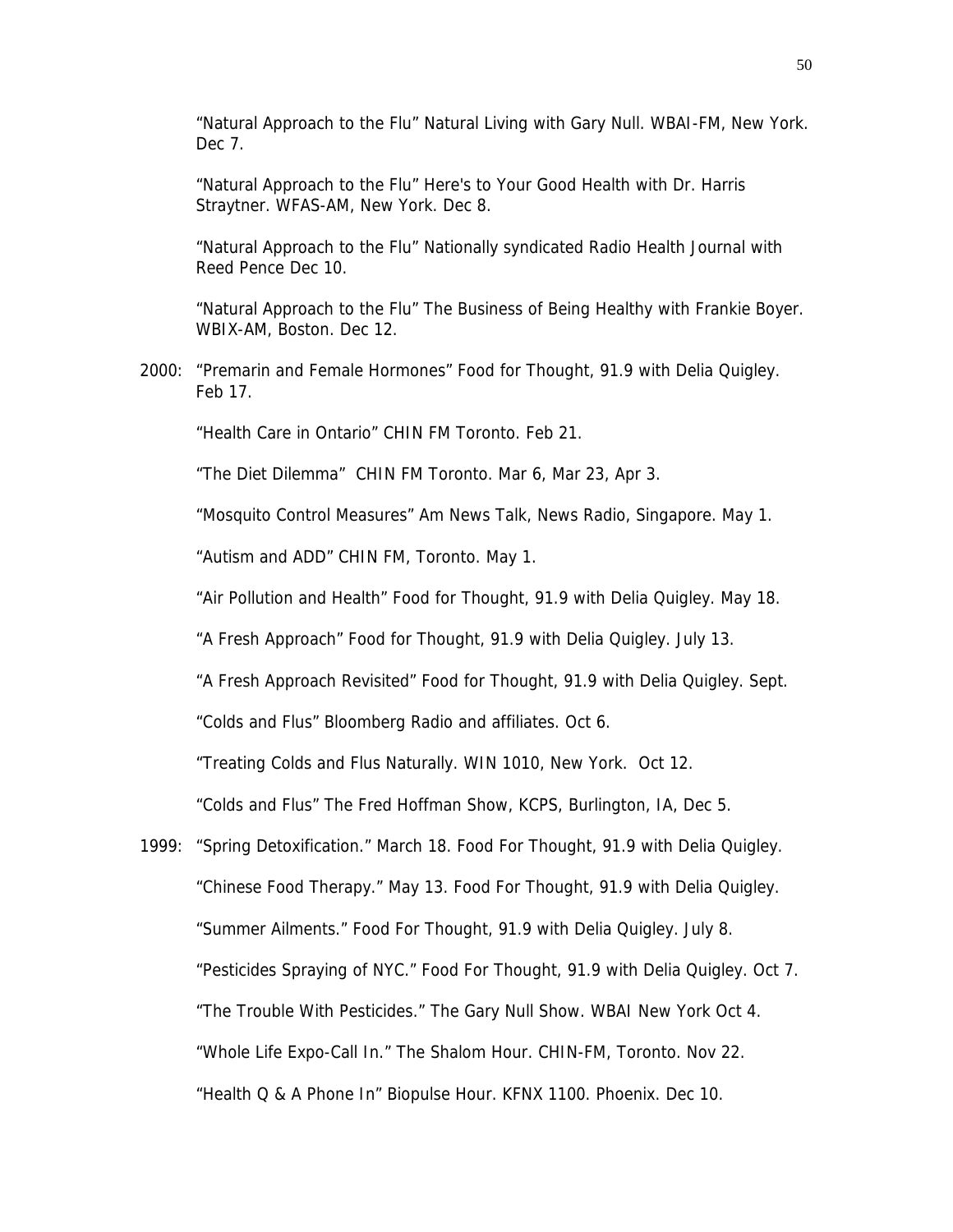"Health Q & A Phone In" Biopulse Hour. KFNX 1100. Phoenix. Dec 17.

"Health Q & A Phone In" Biopulse Hour. KFNX 1100. Phoenix. Dec 24.

- 1998: Ongoing interviews on Food For Thought, 91.9 with Delia Quigley. Complementary medicine topics including: Menopause, Candidiasis, Detoxification, Herbology, Nutrition, Obesity, ADHD. Thursdays 9am. Ongoing topics presented on RBC New York. Sundays, 7am.
- 1997: "Natural Prescriptions for Common Ailments." Just for the Health of It. WNN 980AM, Florida. Feb 28.

"Parasites and Other Uninvited Guests" Guest Host on Dr. Corsello's Radio Show, A Second Opinion. WOR. New York. July 19.

"Homeopathic First Aid." with Dr. Mitchell Ghen in Miami Beach. Interviewed by Jerusalem Public Radio. Sept 18.

"Complementary Natural Prescriptions." Food For Thought with Delia Quigley. 91.9. Nov 13.

"Menopause Naturally." Food For Thought with Delia Quigley. 91.9. Nov 20.

1996: "Children's Homeopathy." Health Quest. WEEG, Green Bay. Jan 21.

"Menopause Naturally." Interview by Dr. Robert Atkins. Dr. Robert Atkins Radio Show. New York. Mar 12.

"Complementary Natural Prescriptions." Interview by Dr. Joel Wallach. The Wellness Hour. Nuline Radio Network. June 12.

"Menopause Naturally." Interview by Willette Monk. Women's Wellness Hour. Madison, WI. July 7.

"Children's Homeopathy." Interview by Ann Louise Gittleman. July 15.

"Menopause Naturally." Health Quest. WEEG, Green Bay. July 21.

1995: "The Immune System." Interview. C-l00 Radio. Apr 21

"Complementary Natural Prescriptions for Common Ailments." The Gary Null Show. WBAI New York. Apr 14.

"Natural Prescriptions for Common Ailments." Interviewed by Dr. Corsello on A Second Opinion New York. Apr 29.

"Children's Homeopathy." The Gary Null Show. WBAI. Aug 25.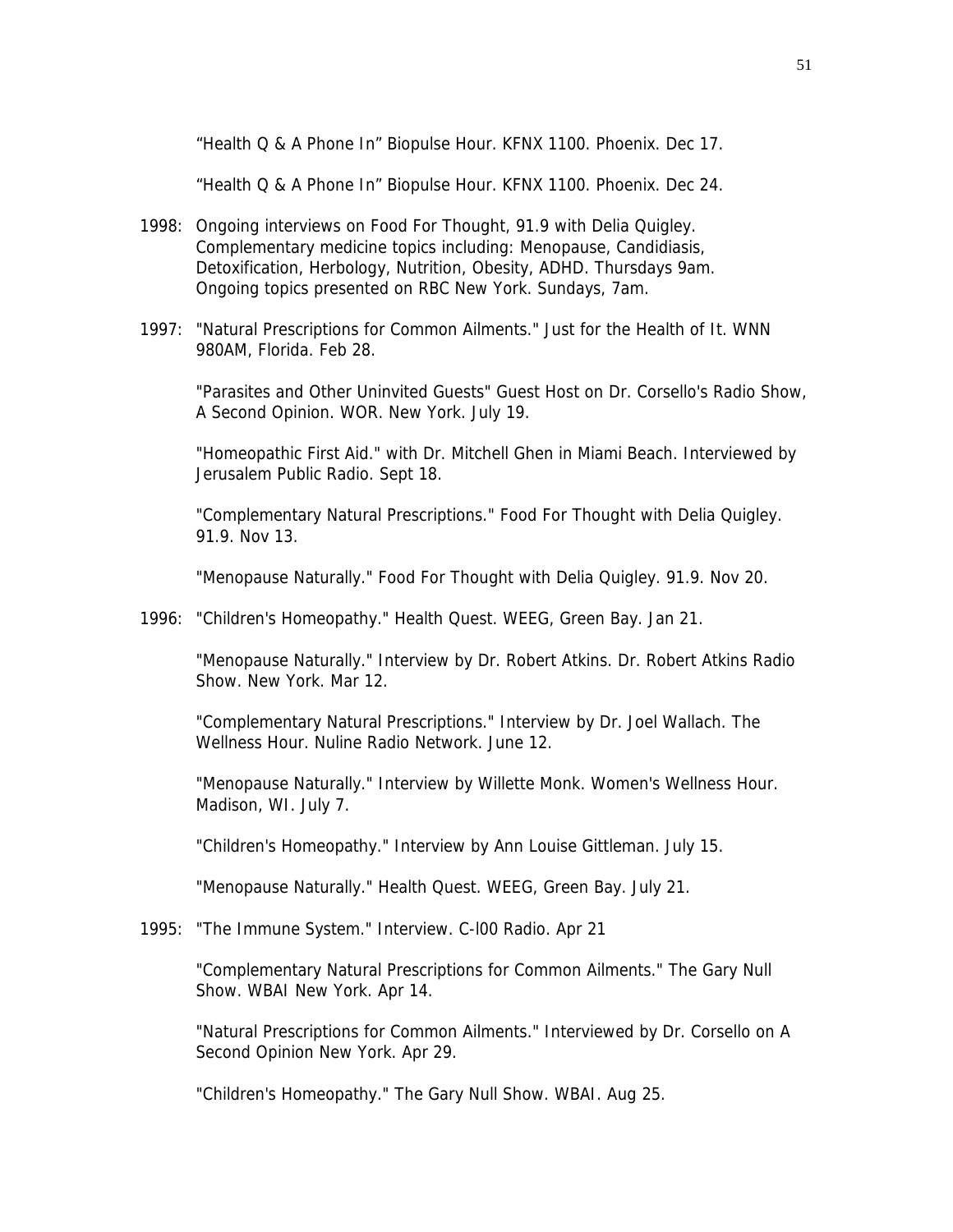"Natural Prescriptions for Common Ailments." Interview by Ellen Kamhi. Natural Alternatives. Health Radio Network Long Island. Aug 25.

"Children's Homeopathy." The Gary Null Show. WBAI. Aug 28.

"Natural Health Breakthroughs. "Guest Host on Dr. Corsello's Radio Show, A Second Opinion. New York. Oct 28.

1988: "Premenstrual Tension." The Andy Barry Show. CJRT. Halifax. Apr 11

"The Immune System." Interview. CFDR. Dartmouth.

"The Immune System." Information Morning. CBC. Halifax. Apr 21.

1987: "Candidiasis." CKO. Halifax. May.

"Candidiasis." The Andy Barry Show. CJRT. Halifax. May.

l986: "Candidiasis." Interview with Peter Gzowski. Morningside. CBC. Nov 26.

# **2012: Doctor of the Future Blog Posts**

["More Magnesium in 2012.](http://drcarolyndean.com/2012/01/magnesium-in-2012/) Blog Post. Jan 4.

["Get off the Couch, Potato!"](http://drcarolyndean.com/2012/01/get-off-the-couch-potato/) Blog Post. Jan 9.

- ["\\$9.00 or \\$5,699 Weight Loss Cure!"](http://drcarolyndean.com/2012/01/9-99-or-5699-weight-loss-cure/) Blog Post. Jan 16.
- ["Why Wait for Weight Loss](http://drcarolyndean.com/2012/01/4307/)?" Blog Post. Jan 17.
- ["Keep Kids Off Drugs](http://drcarolyndean.com/2012/01/keep-kids-off-drugs/)." Blog Post. Jan 21.

["Magnesium for Asthma: Canine & Human](http://drcarolyndean.com/2012/01/magnesium-for-asthma-canine-and-human/). Blog Post. Jan 25.

["Curing the Autism Stats.](http://drcarolyndean.com/2012/01/curing-the-autism-stats/)" Blog Post. Jan 30.

["Organize Your Wisdom](http://drcarolyndean.com/2012/01/organize-your-wisdom/)." Blog Post. Jan 31.

["Magnesium and Whales](http://drcarolyndean.com/2012/02/magnesium-and-whales/)." Blog Post. Feb 2.

["Thyroid Confusion](http://drcarolyndean.com/2012/02/thyroid-confusion/)." Blog Post. Feb 6.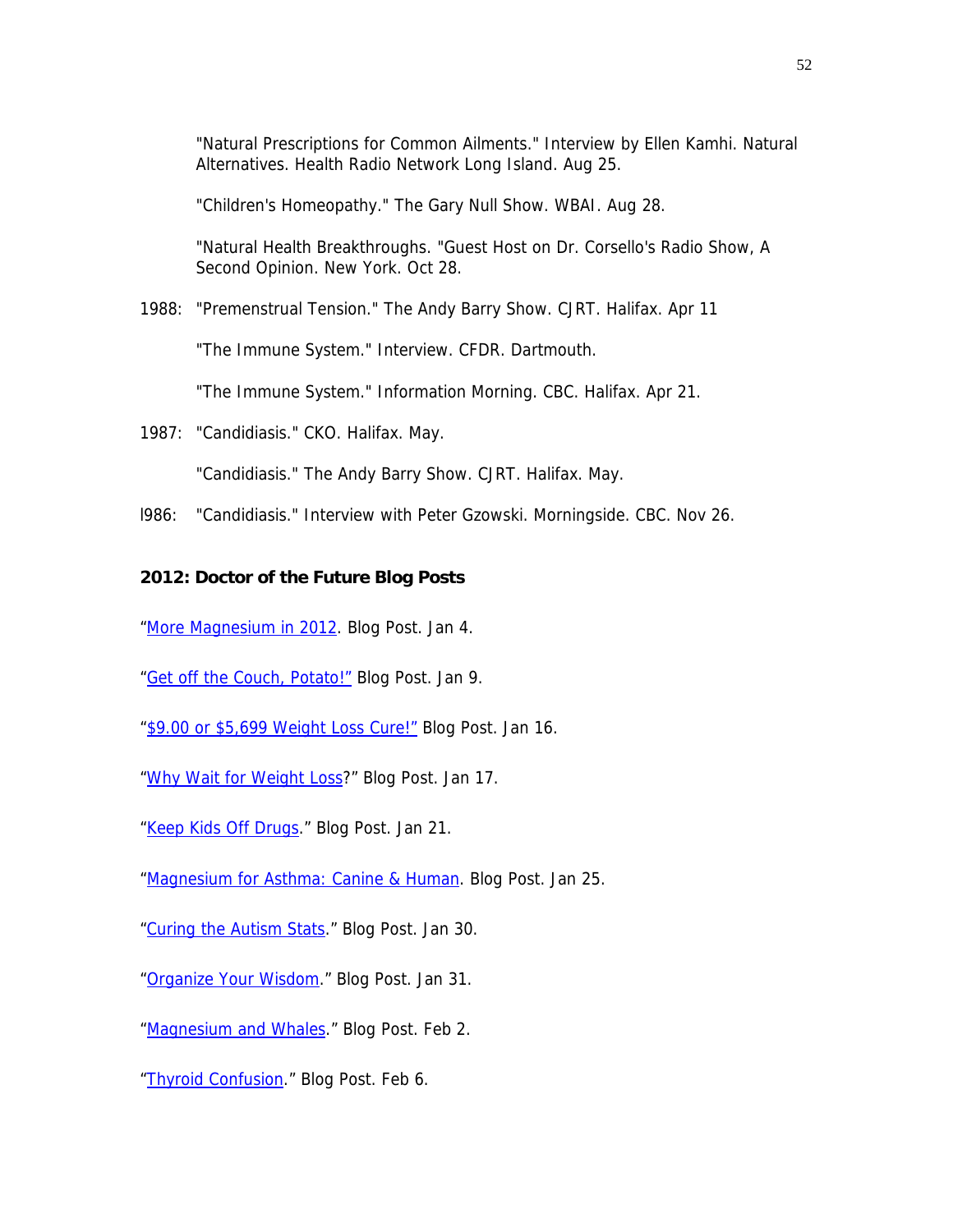["Con-Clue-Shuns of Science](http://drcarolyndean.com/2012/02/con-clue-shuns-of-science/)." Blog Post. Feb 9.

- ["The Heart of the Matter.](http://drcarolyndean.com/2012/02/the-heart-of-the-matter/)" Blog Post. Feb 13.
- ["A Breast Cancer Message from Dr. Roby Mitchell](http://drcarolyndean.com/2012/02/a-breast-cancer-message-from-dr-roby-mitchell/)." Blog Post. Feb 15.
- ["Create the Disease and Offer the Cure.](http://drcarolyndean.com/2012/02/create-the-disease-and-offer-the-cure/)" Blog Post. Feb 22.

["Magnesium Research Is Solid](http://drcarolyndean.com/2012/02/magnesium-research-is-solid/)." Blog Post. Feb 28.

- ["Magnesium & The Menses.](http://drcarolyndean.com/2012/03/magnesium-the-menses/)" Blog Post. Mar 14.
- ["RnA Drops: It's the RNA Not the DNA!"](http://drcarolyndean.com/2012/03/rna-drops-its-the-rna-not-the-dna-stupid/) Blog Post. Mar 19.
- ["Diagnostic Medical Thermography.](http://drcarolyndean.com/2012/03/diagnostic-medical-thermography/)" Blog Post. Mar 23.
- ["Nude Food Clothed In Minerals](http://drcarolyndean.com/2012/03/nude-food-clothed-in-minerals/)." Blog Post. Mar 25.
- ["An Anti-Vaccination Rant.](http://drcarolyndean.com/2012/04/an-anti-vaccination-rant/)" Blog Post. Apr 4.
- ["The Magnesium Wars](http://drcarolyndean.com/2012/04/the-magnesium-wars/)." Blog Post. Apr 6.
- ["Silent Sinusitis](http://drcarolyndean.com/2012/04/silent-sinusitis/)." Blog Post. Apr 9.
- ["Magnesium & Cancer](http://drcarolyndean.com/2012/04/magnesium-cancer/)." Blog Post. Apr 18.
- ["Supplements for Kids](http://drcarolyndean.com/2012/04/supplements-for-kids/)." Blog Post. Apr 25.
- ["What's A Good Protein Powder](http://drcarolyndean.com/2012/04/whats-a-good-protein-powder/)?" Blog Post. Apr 28.
- ["Fine Tune Your Health Program.](http://drcarolyndean.com/2012/05/fine-tune-your-health-program/)" Blog Post. May 7.
- ["Death by Sugar.](http://drcarolyndean.com/2012/05/death-by-sugar/)" Blog Post. May 9.
- ["Magnesium for Mother's Day](http://drcarolyndean.com/2012/05/magnesium-for-mothers-day/)." Blog Post. May 13.
- ["Low Cost Health Practices.](http://drcarolyndean.com/2012/05/low-cost-health-practices/)" Blog Post. May 15.
- ["Magnesium for Pseudogout, MS, Gingivitis and Teeth](http://drcarolyndean.com/2012/05/magnesium-for-pseudogout-ms-gingivitis-and-teeth/)." Blog Post May 23.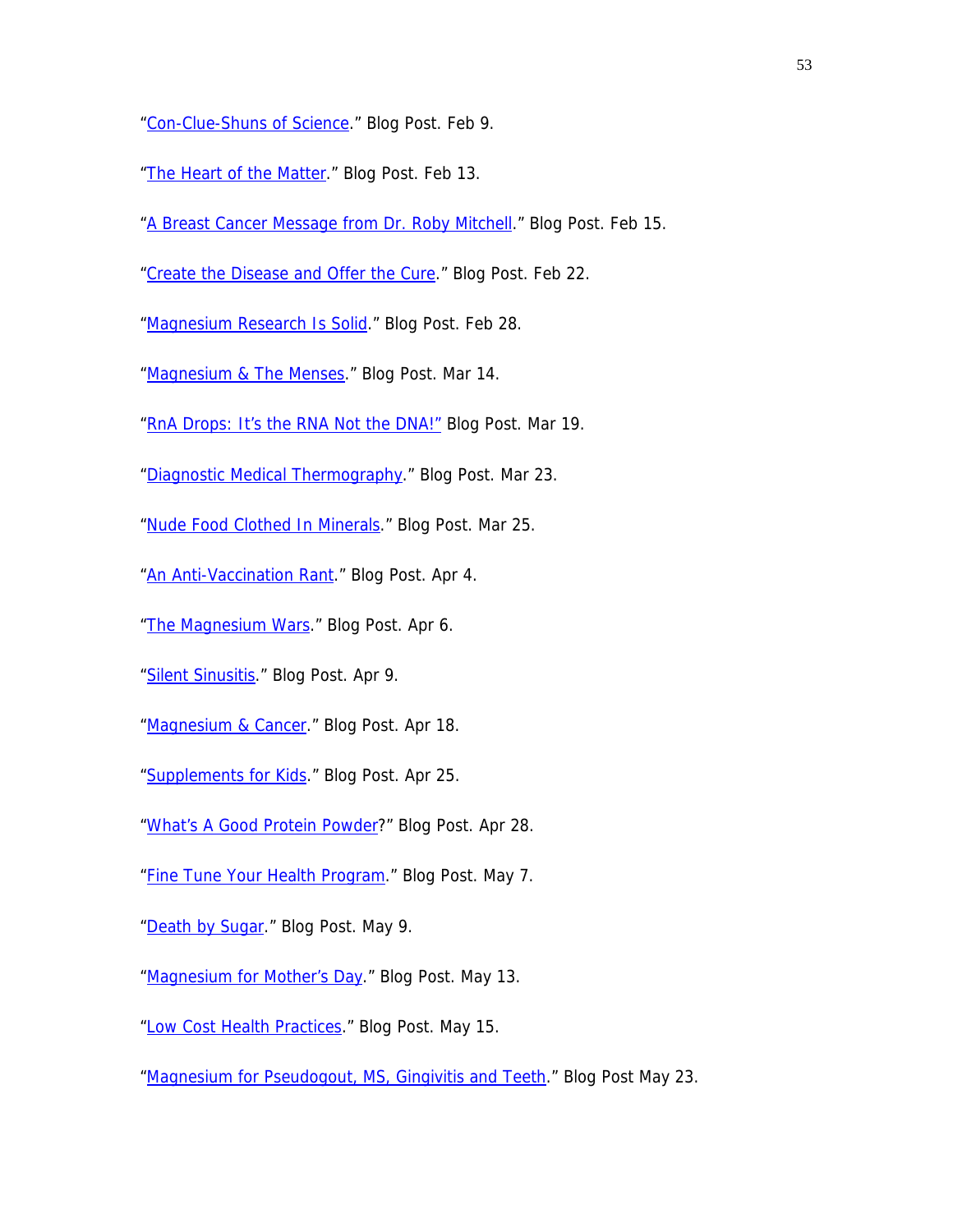["The Calcium Lie](http://drcarolyndean.com/2012/05/the-calcium-lie/)." Blog Post. May 28.

["RnA Drops Tribute Show.](http://drcarolyndean.com/2012/06/rna-drops-tribute-show/)" Blog Post June 1.

["Being Body Sensitive](http://drcarolyndean.com/2012/06/being-body-sensitive/)." Blog Post. June 3.

["Hiatal Hernia Self Massage.](http://drcarolyndean.com/2012/06/healing-hiatal-hernia-with-massage/)" Blog Post. June 5.

["The Health Freedom Movement:](http://drcarolyndean.com/2012/06/the-health-freedom-movement/) Alive & Well." Blog Post. June 10.

["Fighting off the Madness & Standing up for Hope](http://drcarolyndean.com/2012/06/fighting-off-the-madness-standing-up-for-hope/)." Blog Post. June 22.

["Free NaturalNews Healing Summit 2012](http://drcarolyndean.com/2012/06/naturalnews-healing-summit-2012/). Blog Post. June 26.

["NaturalNews Healing Summit June 29, 30, July 1, 2012.](http://drcarolyndean.com/2012/06/naturalnews-healing-summit-june-29-30-july-1-2012/)" Blog Post. June 28

["The Solution for Dehydration.](http://drcarolyndean.com/2012/07/the-solution-for-dehydration/)" Blog Post. July 1.

["Water, Sea Salt and Magnesium](http://drcarolyndean.com/2012/07/water-sea-salt-and-magnesium/)." Blog Post. July 3.

["Magnesium, For All-Purpose Healing.](http://drcarolyndean.com/2012/07/magnesium-for-all-purpose-healing/) Blog Post. July 5.

["Power Your Mind with EMPowerplus](http://drcarolyndean.com/2012/07/power-your-mind-with-empowerplus/)." Blog Post. July 10.

# **2011: Doctor of the Future Blog Posts**

["Keep on Detoxing.](http://drcarolyndean.com/2011/01/keep-on-detoxing/)" Blog Post. Jan 11.

["Yeast and Your Thyroid](http://drcarolyndean.com/2011/01/yeast-and-your-thyroid/)." Blog Post. Jan 16.

["Nailbed Infection and Clay](http://drcarolyndean.com/2011/01/nailbed-infection-and-clay/)." Blog Post. Jan 21.

["Magnesium Recommendations.](http://drcarolyndean.com/2011/01/magnesium-recommendations/)" Blog Post. Jan 27.

["Glutamates in Magnesium Chelates](http://drcarolyndean.com/2011/01/glutamates-in-magnesium-chelates/)." Blog Post. Jan 31.

["Magnesium, Cancer and Yeast in the Media](http://drcarolyndean.com/2011/02/magnesium-cancer-and-yeast-in-the-media/)." Blog Post. Feb 5.

["Lying Down Therapy](http://drcarolyndean.com/2011/02/lying-down-therapy-2/)." Blog Post. Feb 11.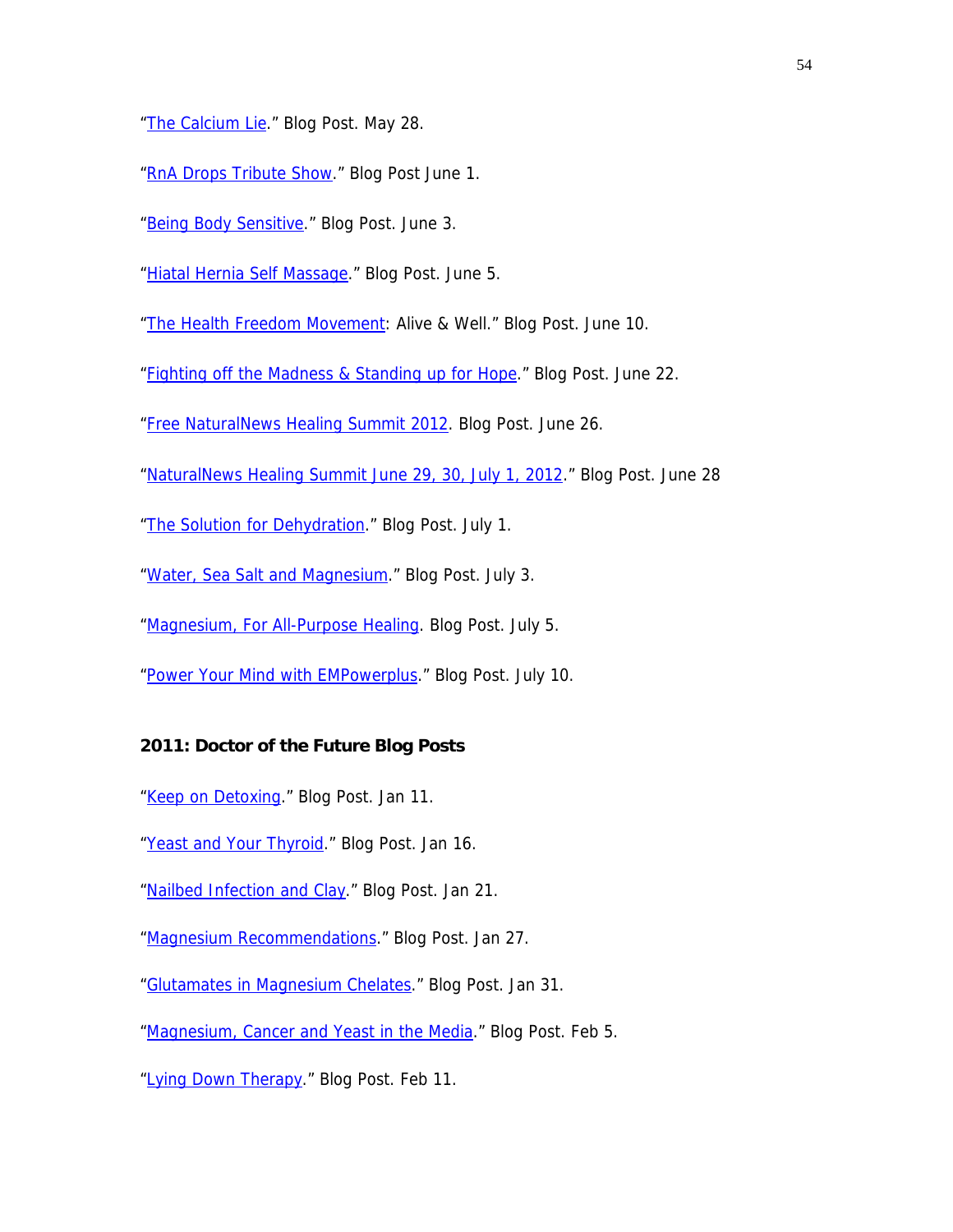["Herding Snails.](http://drcarolyndean.com/2011/02/herding-snails/)" Blog Post. Feb 14.

["Take More Magnesium](http://drcarolyndean.com/2011/02/take-more-magnesium/)." Blog Post. Feb 18.

["Magnesium, Estrogen and Vitamin D](http://drcarolyndean.com/2011/02/magnesium-estrogen-and-vitamin-d/)." Blog Post. Feb 20.

"**Articles** on NaturalNews.com." Blog Post. Feb 22.

["Sprained Ankle Remedies](http://drcarolyndean.com/2011/03/sprained-ankle-remedies/)." Blog Post. Mar 4.

["Bioidentical Hormones Are Safe.](http://drcarolyndean.com/2011/03/bioidentical-hormones-are-safe/)" Blog Post. Mar 6.

["Blinded by Science.](http://drcarolyndean.com/2011/03/blinded-by-science/)" Blog Post.Mar 9.

["Radiation Therapies](http://drcarolyndean.com/2011/03/radiation-therapies/)." Blog Post. Mar 16.

["World Detox Day, March 22, 2011](http://drcarolyndean.com/2011/03/world-detox-day-march-22-2011/)." Blog Post. Mar 18.

["Healthy Desserts and Detox](http://drcarolyndean.com/2011/03/healthy-desserts-and-detox/)." Blog Post. Mar 22.

["Good Food Goes Bad](http://drcarolyndean.com/2011/03/good-food-goes-bad/)." Blog Post. Mar 29.

["Join Future Health Now](http://drcarolyndean.com/2011/04/join-future-health-now/)!" Blog Post. Apr 4.

["Magnesium Miracle Reviews.](http://drcarolyndean.com/2011/04/magnesium-miracle-reviews/)" Blog Post. Apr 6.

["April 2011 Media Update.](http://drcarolyndean.com/2011/04/april-2011-media-update/)" Blog Post. Apr 13.

["Alternatives for Disease and Radiation.](http://drcarolyndean.com/2011/04/alternatives-for-disease-and-radiation/)" Blog Post. Apr 25.

["Diagnostic Ultrasound](http://drcarolyndean.com/2011/05/diagnostic-ultrasound/)." Blog Post. May 5

["Overcoming Smoking Addiction](http://drcarolyndean.com/2011/05/overcoming-smoking-addiction/)." Blog Post. May 8.

["Facebook Prayers.](http://drcarolyndean.com/2011/05/facebook-prayers/)" Blog Post. May 11.

["Squirrelling away Magnesium.](http://drcarolyndean.com/2011/05/squirrelling-away-magnesium/)" Blog Post. May 13.

["Mastering Miracles](http://drcarolyndean.com/2011/05/mastering-miracles/)." Blog Post. May 15.

["Too Toxic to Detox!](http://drcarolyndean.com/2011/05/too-toxic-to-detox/)" Blog Post. May 19.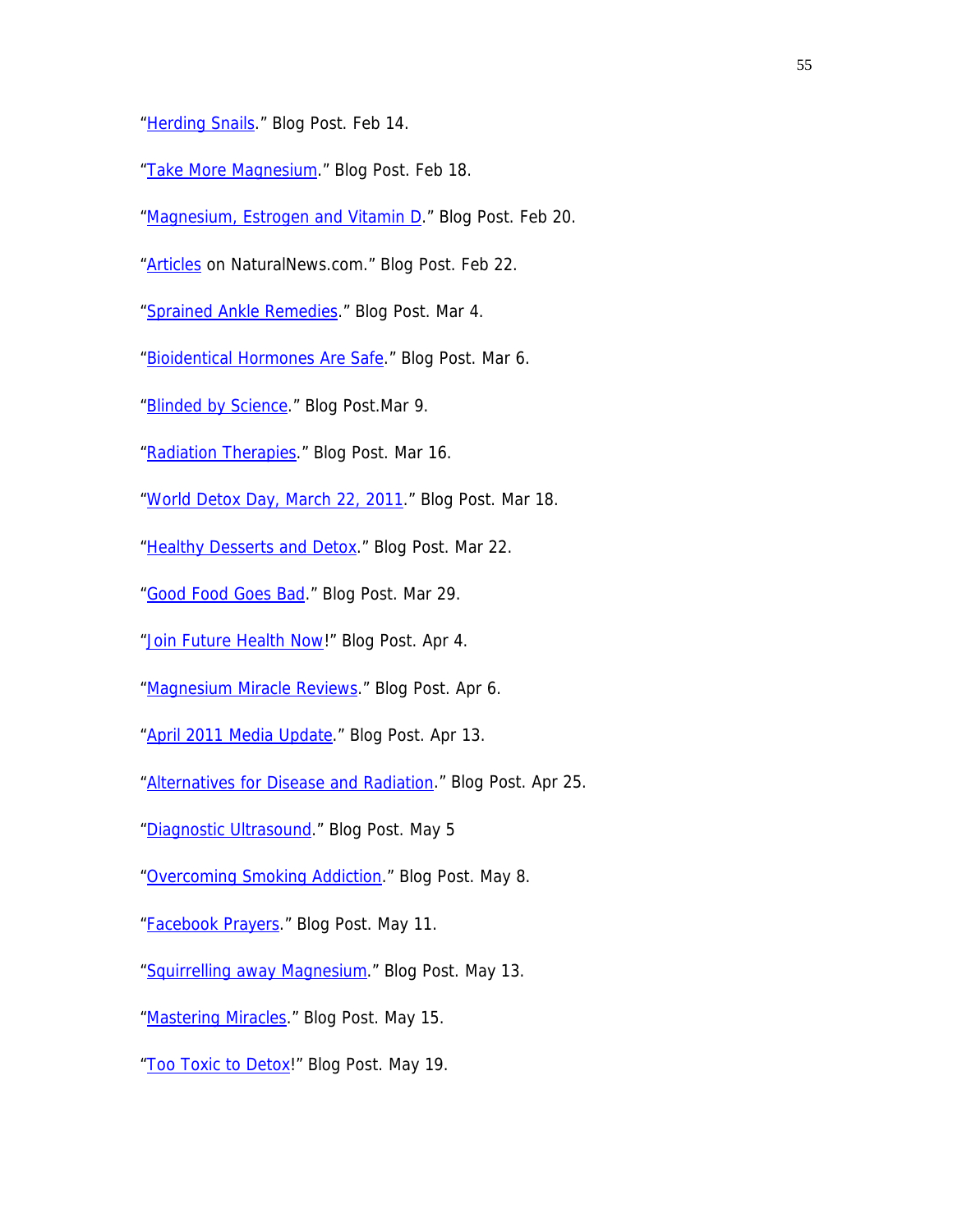- ["Treating Eczema Naturally.](http://drcarolyndean.com/2011/05/treating-eczema-naturally/)" Blog Post. May 24.
- ["Psyllium Seed Lowers Cholesterol](http://drcarolyndean.com/2011/05/psyllium-seed-lowers-cholesterol/)." Blog Post. May 27.
- ["Shifting Shingles.](http://drcarolyndean.com/2011/05/shifting-shingles/)" Blog Post. May 29.
- ["Frozana Update.](http://drcarolyndean.com/2011/06/frozana-update/)" Blog Post. June 1.

["Don't Forget About Magnesium.](http://drcarolyndean.com/2011/06/3377/)" Blog Post. June 7.

["Take 5 TBSP of Coconut Oil and Call Me In the Morning](http://drcarolyndean.com/2011/06/take-5-tbsp-of-coconut-oil-and-call-me-in-the-morning/)." Blog Post. June 10.

["Take Soil-Based Probiotics and Eat Dirt](http://drcarolyndean.com/2011/06/take-soil-based-probiotics-and-eat-dirt/)." Blog Post. June 20.

["Healthy Strategies for Asthma and Eczema](http://drcarolyndean.com/2011/06/healthy-strategies-for-asthma-and-eczema/)." Blog Post. June 25.

["The Virtues of Coconut Oil.](http://drcarolyndean.com/2011/06/the-virtues-of-coconut-oil/)" Blog Post. June 30.

["Medical Mysteries Solved with Magnesium](http://drcarolyndean.com/2011/07/medical-mysteries-solved-with-magnesium/)." Blog Post. July 3.

["Hamburgers and Coconut Milk.](http://drcarolyndean.com/2011/07/hamburgers-and-coconut-milk/)" Blog Post. July 4.

["Taking Iodine for Your Thyroid.](http://drcarolyndean.com/2011/07/taking-iodine-for-your-thyroid/)" Blog Post. July 7.

- ["Preventing & Treating Strokes and TIAs.](http://drcarolyndean.com/2011/07/preventing-treating-strokes-tias/)" Blog Post. July 12.
- ["Making the Nightshades Less Deadly.](http://drcarolyndean.com/2011/07/3498/)" Blog Post. July 15.

["Settling Seizures](http://drcarolyndean.com/2011/07/settling-seizures/)." Blog Post. July 21.

["Prescript Assist for Dogs, Cats & Squirrels](http://drcarolyndean.com/2011/07/prescript-assist-for-dogs-cats-squirrels/)." Blog Post. July 27.

["Magnesium for Horses & Humans.](http://drcarolyndean.com/2011/07/magnesium-for-horses-humans/)" Blog Post. July 29.

["Magnesium & Arthritis.](http://drcarolyndean.com/2011/08/magnesium-arthritis/)" Blog Post. Aug 5.

["Magnesium & Water.](http://drcarolyndean.com/2011/08/magnesium-water/)" Blog Post. Aug 8.

["Clay and Magnesium for Osteoarthritis](http://drcarolyndean.com/2011/08/clay-and-magnesium-for-osteoarthritis/)." Blog Post. Aug 16.

["Curing Colitis with the SCD Diet](http://drcarolyndean.com/2011/08/curing-colitis-with-the-scd-diet/)." Blog Post. Aug 24.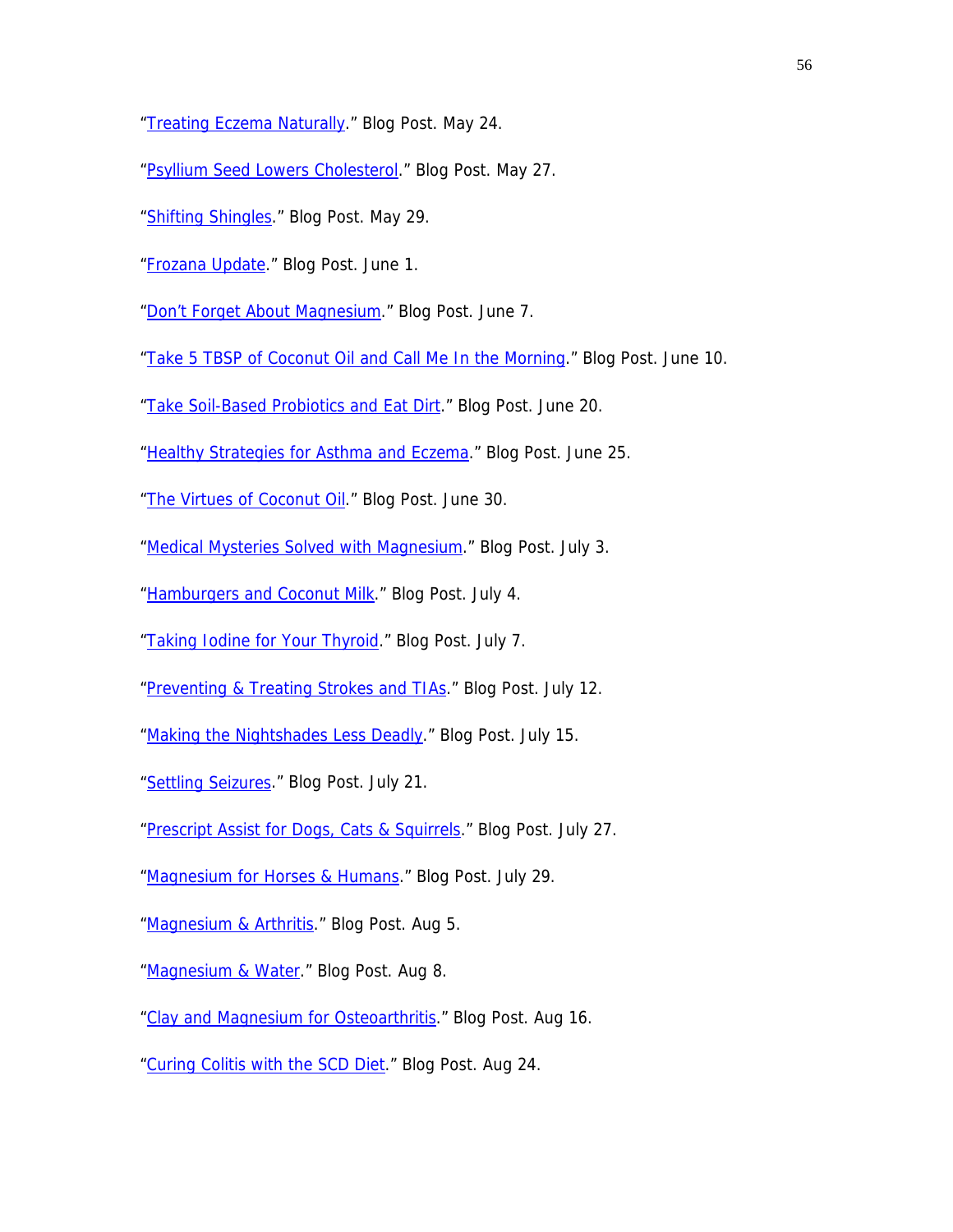["Consumer Reports Disses Magnesium](http://drcarolyndean.com/2011/08/consumer-reports-disses-magnesium/)." Blog Post. Aug 27.

["Healing Back Pain Naturally](http://drcarolyndean.com/2011/09/healing-back-pain-naturally/)." Blog Post. Sept 2.

["Questions about Water Quality](http://drcarolyndean.com/2011/09/questions-about-water-quality/)." Blog Post. Sept 3.

["Join the Back Pain Teleseminar](http://drcarolyndean.com/2011/09/join-the-back-pain-teleseminar/)." Blog Post. Sept 5.

["Eat Dirt, It's Organic!](http://drcarolyndean.com/2011/09/eat-dirt-it%E2%80%99s-organic/)" Blog Post. Sept 7.

["Drugs versus Magnesium](http://drcarolyndean.com/2011/09/drugs-versus-magnesium/)." Blog Post. Sept 10.

["Beneficial Mucus Elimination \(BME\) Weight Loss Cure!](http://drcarolyndean.com/2011/09/beneficial-mucus-elimination-bme-weight-loss-cure/)" Blog Post. Sept 13.

["It's All About Lifestyle](http://drcarolyndean.com/2011/09/it%E2%80%99s-all-about-lifestyle/)." Blog Post. Sept 15.

["Medicalizing Sleeplessness](http://drcarolyndean.com/2011/09/medicalizing-sleeplessness/)." Blog Post. Sept 17.

["Fallout from the Flu.](http://drcarolyndean.com/2011/09/fallout-from-the-flu/)" Blog Post. Sept 21.

["Healing with Herbs](http://drcarolyndean.com/2011/09/healing-with-herbs/)." Blog Post. Sept 23.

["Healthy Snacking.](http://drcarolyndean.com/2011/09/healthy-snacking/)" Blog Post. Sept 26.

["Too Much Medicine.](http://drcarolyndean.com/2011/09/too-much-medicine/)" Blog Post. Sept 28.

["Detoxing Menopause.](http://drcarolyndean.com/2011/09/detoxing-menopause/)" Blog Post. Sept 30.

["Treating Colds and Flus](http://drcarolyndean.com/2011/10/treating-colds-and-flus/)." Blog Post. Oct 6.

["Bad News Travels Fast](http://drcarolyndean.com/2011/10/bad-news-travels-fast/)!" Blog Post. Oct 12.

["In Support of Supplements.](http://drcarolyndean.com/2011/10/in-support-of-supplements/)" Blog Post. Oct 14.

["Preventing the Spread of Colds and Flus"](http://drcarolyndean.com/2011/10/preventing-the-spread-of-colds-and-flus/) Blog Post. Oct 15.

["Magnesium Review on Amazon](http://drcarolyndean.com/2011/10/magnesium-review-on-amazon/)." Blog Post. Oct 20.

["Bad Medicine, Good Medicine](http://drcarolyndean.com/2011/10/3863/)." Blog Post. Oct 24.

["20% Off Magnesium's Little Helpers](http://drcarolyndean.com/2011/10/20-off-magnesium%e2%80%99s-little-helpers/)." Blog Post. Oct 28.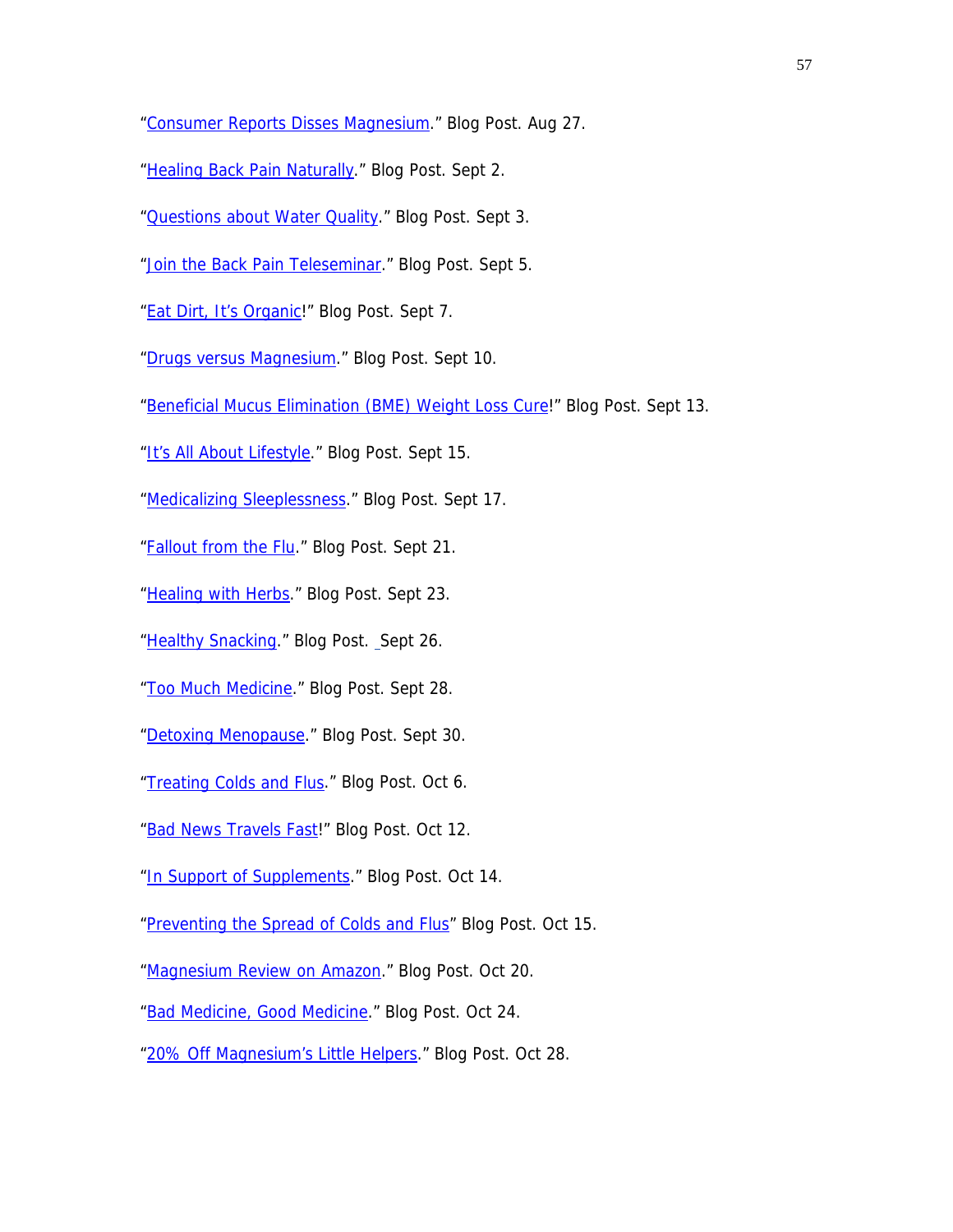["Magnesium the Vindicatable Mineral.](http://drcarolyndean.com/2011/11/magnesium-the-vindicatable-mineral/)" Blog Post. Nov 1.

["The Bugs Won!"](http://drcarolyndean.com/2011/11/the-bugs-won/) Blog Post. Nov 4.

["Managing Menopause.](http://drcarolyndean.com/2011/11/managing-menopause/)" Blog Post. Nov 9.

["Just Take Your Magnesium.](http://drcarolyndean.com/2011/11/just-take-your-magnesium/)" Blog Post. Nov 16.

["Don't Listen to the Media](http://drcarolyndean.com/2011/11/don%E2%80%99t-listen-to-the-media/)." Blog Post. Nov 18.

["End Your Sugar Cravings](http://drcarolyndean.com/2011/11/end-your-sugar-cravings/)." Blog Post. Nov 25.

["First Do No Harm.](http://drcarolyndean.com/2011/12/first-do-no-harm/)" Blog Post. Dec 2.

["Wellness Is At Hand.](http://drcarolyndean.com/2011/12/wellness-is-at-hand/)" Blog Post. Dec 6.

["Healthy Holiday Presents](http://drcarolyndean.com/2011/12/healthy-holiday-presents/)." Blog Post. Dec 8.

["Coffee Cancels Magnesium](http://drcarolyndean.com/2011/12/coffee-cancels-magnesium/)." Blog Post. Dec 11.

["Miracles for the Holidays.](http://drcarolyndean.com/2011/12/miracles-for-the-holidays/)" Blog Post. Dec 13.

"Time for a Coffee...Enema." Blog Post. Dec 18.

["Jazz Up Your Clay Baths](http://drcarolyndean.com/2011/12/jazz-up-your-clay-baths/)." Blog Post. Dec 23.

["Tools For An Uplisting New Year.](http://drcarolyndean.com/2011/12/tools-for-an-uplifting-new-year/)" Blog Post. Dec 29.

#### **2010: Doctor of the Future Blog Posts**

["My Top 12 Wellness Predictions for 2010 \(Part 1\).](http://drcarolyndean.com/2010/01/my-top-12-wellness-predictions-for-2010-part-1/)" Blog Post. Jan 4.

["The Tomato Sauce Did It](http://drcarolyndean.com/2010/01/the-tomato-sauce-did-it/)." Blog Post. Jan 6.

["My Top 12 Wellness Predictions for 2010 \(Part 2\)](http://drcarolyndean.com/2010/01/my-top-12-wellness-predictions-for-2010-part-2/)." Blog Post. Jan 8.

["My Top 12 Wellness Predictions for 2010 \(Part 3\)](http://drcarolyndean.com/2010/01/my-top-12-wellness-predictions-for-2010-part-3/)." Blog Post. Jan 13.

["2010 – The Year Without Orange Juice?](http://drcarolyndean.com/2010/01/2010-%E2%80%93-the-year-without-orange-juice/)" Jan 16.

["How the Island from LOST Cured Rose of Cancer.](http://drcarolyndean.com/2010/01/how-the-island-from-lost-cured-rose-of-cancer)" Jan 19.

["Is Milk Good For You?](http://drcarolyndean.com/2010/01/dietary-dogmatism/)" Blog Post. Jan 21.

["Reflections on the H1N1 Hysteria of 2009](http://drcarolyndean.com/2010/01/reflections-on-the-h1n1-hysteria-of-2009/)." Blog Post. Jan 23.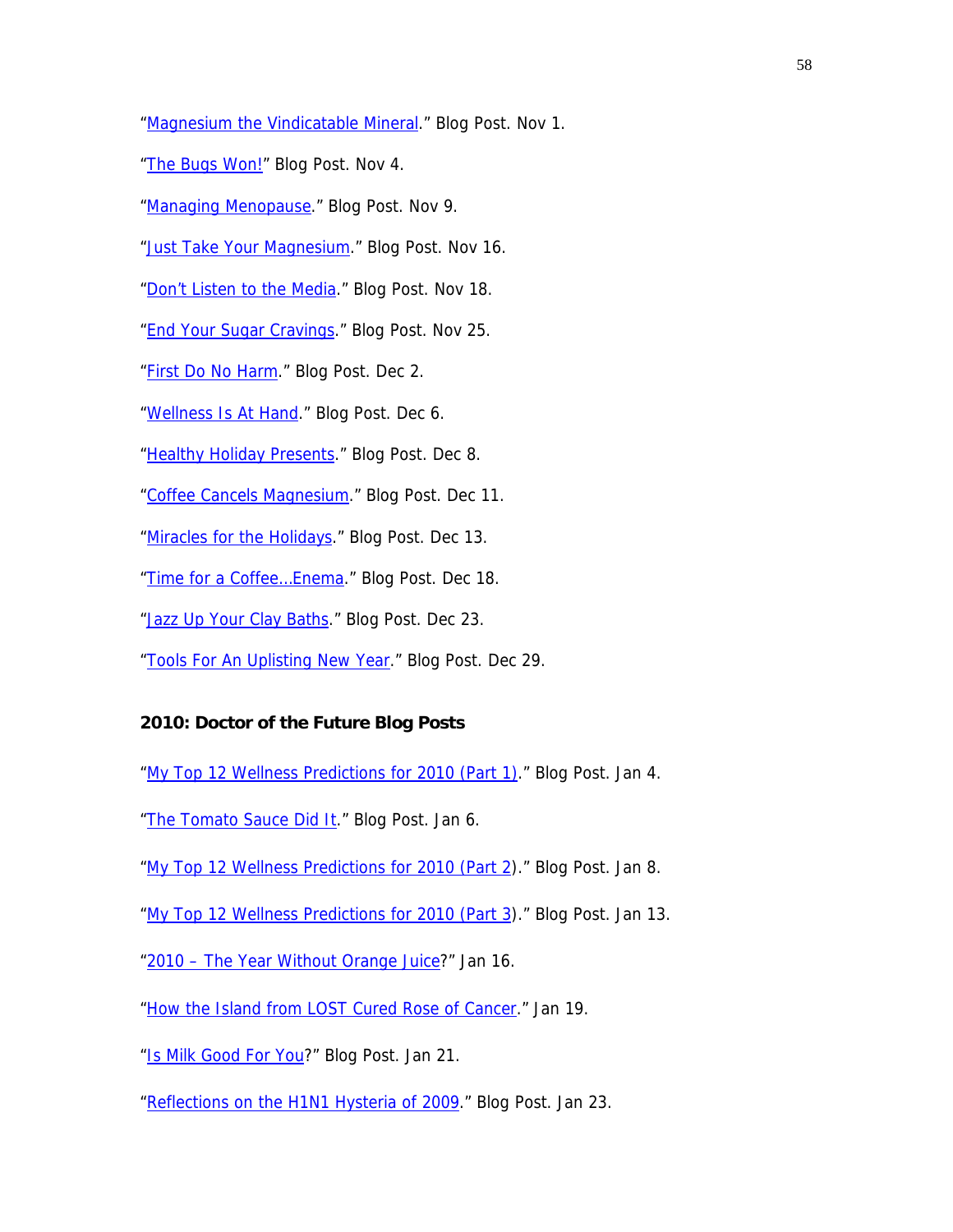["How John Locke Went from Paraplegic to Boar Hunter.](http://drcarolyndean.com/2010/01/how-john-locke-went-from-paraplegic-to-boar-hunter/)" Blog Post. Jan 26.

- ["Madagascar Motivation.](http://drcarolyndean.com/2010/01/madagascar-motivation/)" Blog Post. Jan 30.
- ["LOST Flashbacks and EFT](http://drcarolyndean.com/2010/02/lost-flashbacks-and-eft/)." Blog Post. Feb 2.
- ["5 Food Poisoning Remedies.](http://drcarolyndean.com/2010/02/5-food-poisoning-remedies/)" Feb 11.

["Nightcaps, Sleeping Drugs and Magnesium.](http://drcarolyndean.com/2010/02/nightcaps-sleeping-drugs-and-magnesium/)" Blog Post. Feb 18.

["Big Pharma Defectors](http://drcarolyndean.com/2010/02/big-pharma-defectors-2/)." Blog Post. Feb 20.

["2010 World Tapping Summit](http://drcarolyndean.com/2010/02/2010-world-tapping-summit/)." Blog Post. Feb 21.

["Who Says Cell Phones Are So Dangerous, Anyways.](http://drcarolyndean.com/2010/02/who-says-cell-phones-are-so-dangerous-anyways/)" Blog Post. Feb 23.

["Four Ways to Stop Magnesium from Causing Diarrhea](http://drcarolyndean.com/2010/02/four-ways-to-stop-magnesium-from-causing-diarrhea/)." Blog Post. Feb 24.

["Why Avandia-Style Drugs Can't Cure High Blood Sugar.](http://drcarolyndean.com/2010/02/why-avandia-style-drugs-cant-cure-high-blood-sugar/)" Blog Post. Feb 25.

["Under-the-Radar Television Propaganda](http://drcarolyndean.com/2010/02/under-the-radar-television-propaganda/)." Blog Post. Feb 26.

["Does Fruit Spike Your Blood Sugar and Cause Diabetes?](http://drcarolyndean.com/2010/02/should-you-eat-fruit-before-or-after-a-meal/)" Blog Post. Feb 27.

["Experience the Healing Vibrations of LOST's Island in Your Own Backyard.](http://drcarolyndean.com/2010/03/experience-the-healing-vibrations-of-losts-island-in-your-own-backyard/)" Mar 2.

["Why the TV News Loves Tsunamis](http://drcarolyndean.com/2010/03/why-the-tv-news-loves-tsunamis/)." Blog Post. Mar 3.

["The Proof is in the Pooh: Why Healthy Bowel Movements Reflect a Healthy Lifestyle.](http://drcarolyndean.com/2010/03/the-proof-is-in-the-pooh/)" Blog Post. Mar 4.

["Easy Orgasms: An Unexpected Side Effect of Magnesium.](http://drcarolyndean.com/2010/03/easy-orgasms-an-unexpected-side-effect-of-magnesium/)Blog Post. Mar 5.

["Sleep, Bowel Movements and That Warring Tribe Across the River](http://drcarolyndean.com/2010/03/sleep-bowel-movements-and-that-warring-tribe-across-the-river/)." Blog Post. Mar 6.

["I've Left Hawaii.](http://drcarolyndean.com/2010/03/ive-left-hawaii/)" Blog Post. Mar 12.

["When I Was a Teen Supplement Companies Didn't Exist](http://drcarolyndean.com/2010/03/when-i-was-a-little-girl-there-were-no-supplement-companies/)." Blog Post. Mar 18.

["How Daylight Savings Time Can Help You Sleep Deeper](http://drcarolyndean.com/2010/03/how-daylight-savings-time-can-help-you-sleep-deeper/)." Blog Post. Mar 19.

["Helping Out My Mucous Membranes](http://drcarolyndean.com/2010/03/helping-out-my-mucous-membranes/)." Blog Post. [M](http://drcarolyndean.com/2010/03/helping-out-my-mucous-membranes/)ar 20.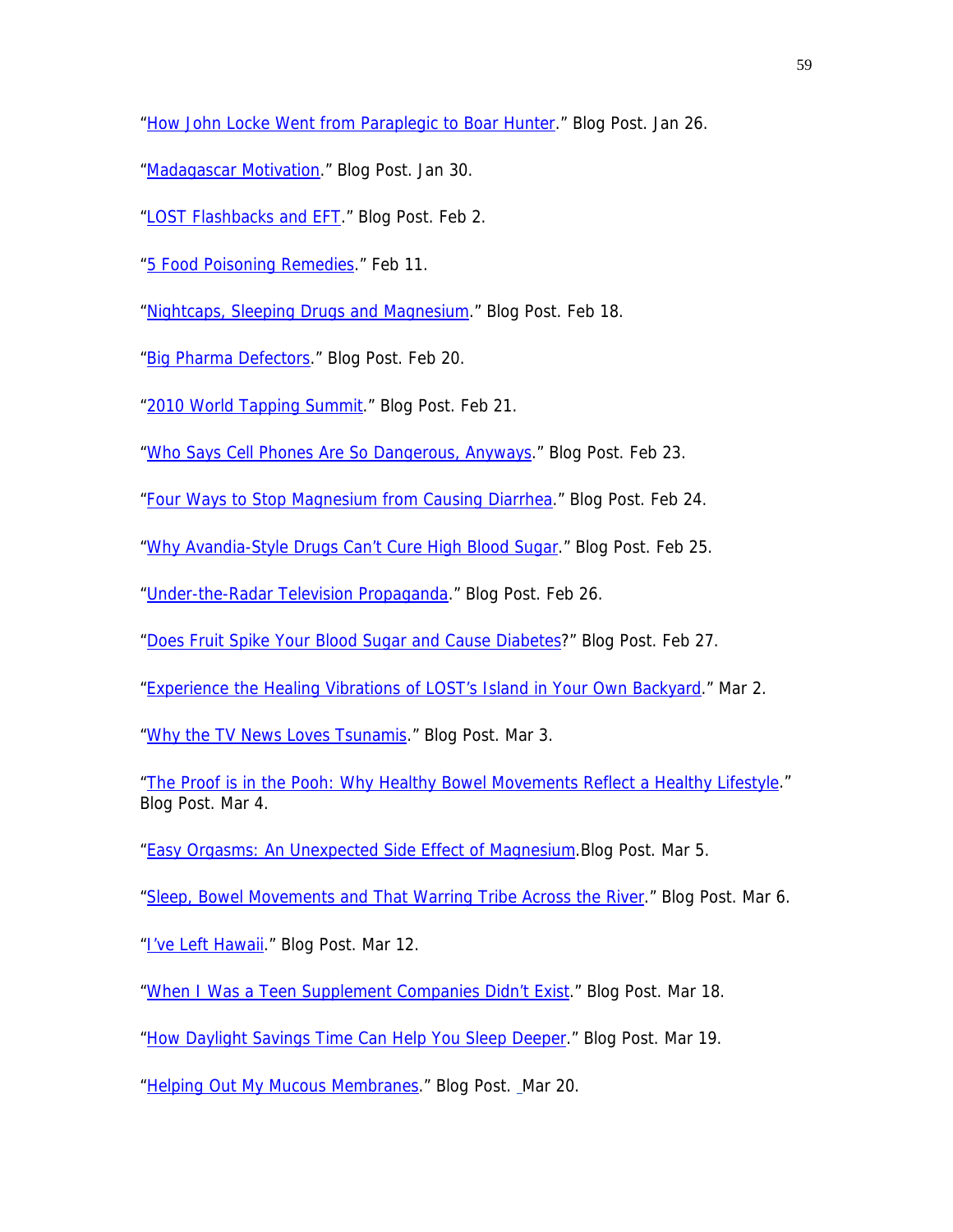["Photos From the Healing Miracles Event](http://drcarolyndean.com/2010/03/photos-from-the-healing-miracles-event/)." Blog Post. Mar 22.

["Boar and Bananas](http://drcarolyndean.com/2010/03/boar-and-bananas/)." Blog Post. Mar 23.

["Loving Future Health Now!](http://drcarolyndean.com/2010/04/loving-future-health-now/)" Blog Post. Apr 6.

["Mike Adams, Man of the Year](http://drcarolyndean.com/2010/04/mike-adams-man-of-the-year-2/)." Blog Post. Apr 7.

["Dissing The China Study](http://drcarolyndean.com/2010/04/dissing-the-china-study/)." Blog Post. Apr 9.

["The Proof is in the Pooh: Part 2](http://drcarolyndean.com/2010/04/the-proof-is-in-the-pooh-part-2/)." Apr 13.

["Dr. Leonard Coldwell: Our Instincts Rule.](http://drcarolyndean.com/2010/04/dr-leonard-coldwell-our-instincts-rule/)" Blog Post. Apr 14.

["Sleep, Bowel Movements and that Warring Tribe Across the River: Part 2.](http://drcarolyndean.com/2010/04/sleep-bowel-movements-and-that-warring-tribe-across-the-river-part-2/)" Blog Post. Apr 16.

["What about Magnesium in Milk of Magnesia?](http://drcarolyndean.com/2010/04/what-about-magnesium-in-milk-of-magnesia/)" Blog Post. Apr 20.

["Join Me for Videos and Radio Shows](http://drcarolyndean.com/2010/04/join-me-for-videos-and-radio-shows/)." Blog Post. Apr 21.

["What Brings Tears to My Eyes](http://drcarolyndean.com/2010/04/what-brings-tears-to-my-eyes/)." Blog Post. Apr 23.

["Magnesium Cures Anxiety and Heart Palpitations.](http://drcarolyndean.com/2010/04/magnesium-cures-anxiety-and-heart-palpitations/)" Blog Post. Apr 27.

["Charlie Brown Cares about Your Teeth](http://drcarolyndean.com/2010/04/charlie-brown-cares-about-your-teeth/)." Blog Post. Apr 28.

["Can Clay Treat MRSA Infections](http://drcarolyndean.com/2010/04/can-clay-treat-mrsa-infections/)?" Blog Post. Apr 30.

["Stand Back and Watch the Miracle Working Power of Magnesium.](http://drcarolyndean.com/2010/05/stand-back-and-watch-the-miracle-working-power-of-magnesium/)" Blog Post. May 4.

["Don't Kiss Your Vitamins Goodbye!](http://drcarolyndean.com/2010/05/don%E2%80%99t-kiss-your-vitamins-goodbye/)" Blog Post. May 4.

["Why I Hate Calcium.](http://drcarolyndean.com/2010/05/why-i-hate-calcium/)" Blog Post. May 18.

["Our Right to Drink Raw Milk.](http://drcarolyndean.com/2010/05/our-right-to-drink-raw-milk/%20May)" Blog Post. 19.

["The Ongoing Diet Debate.](http://drcarolyndean.com/2010/05/the-ongoing-diet-debate/)" Blog Post. May 19.

"You're Free To Be Healthy!" Blog Post. May 20.

["Chemicals Cause Cancer! Duh!"](http://drcarolyndean.com/2010/05/chemicals-cause-cancer-duh/) Blog Post. May 21.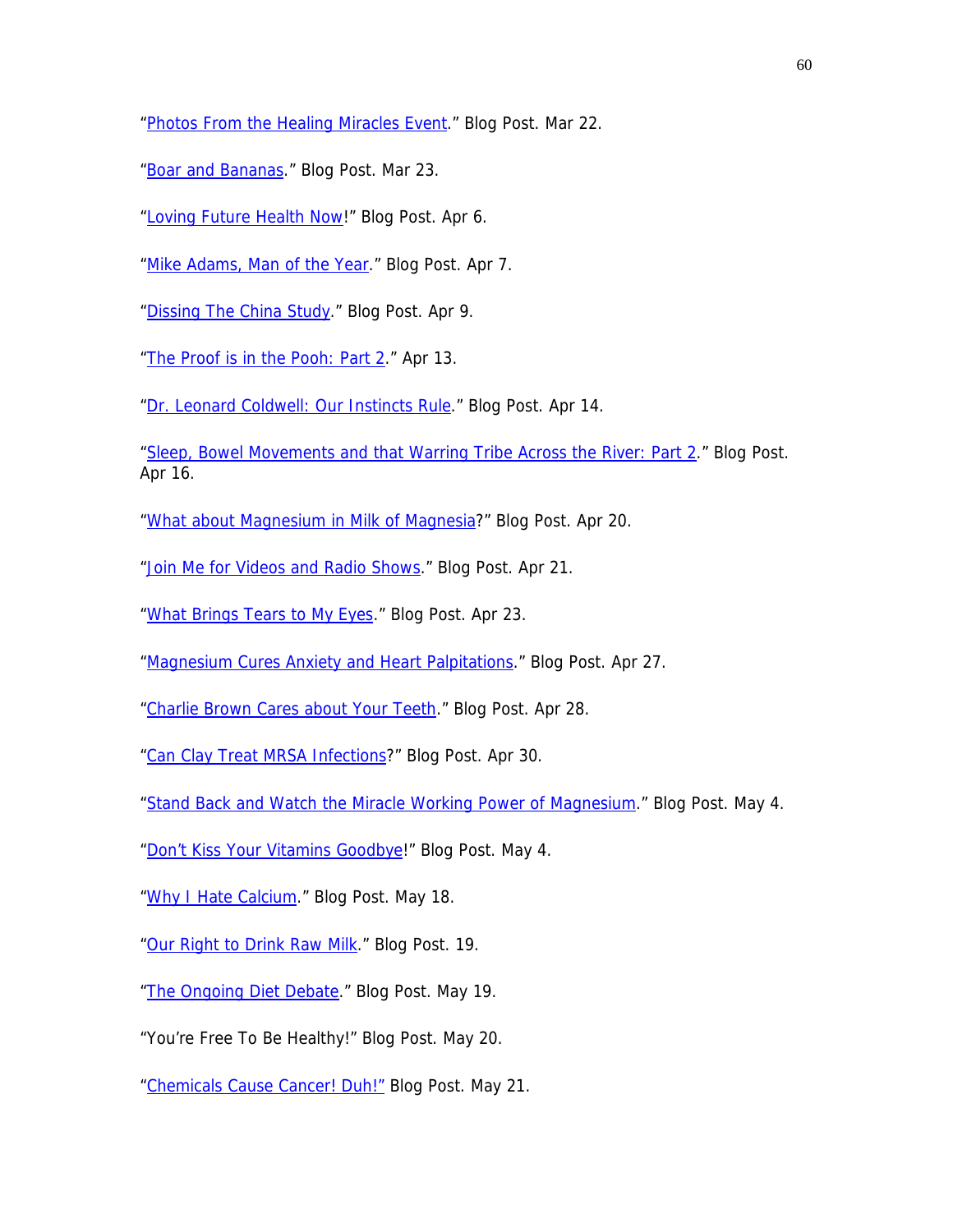["Ding Dong The Witch is Dead.](http://drcarolyndean.com/2010/05/ding-dong-the-witch-is-dead/)" Blog Post. May 25.

- ["Save Our Salt](http://drcarolyndean.com/2010/05/save-our-salt/)!" Blog Post. May 26.
- ["Real Rhythm and Blues without Magnesium](http://drcarolyndean.com/2010/05/real-rhythm-and-blues-without-magnesium/)." Blog Post. May 28.
- ["Gimme Some Free Magnesium](http://drcarolyndean.com/2010/06/gimme-some-free-magnesium/)." Blog Post. June 1.

["I Have A Small Brain and I Intend To Use It](http://drcarolyndean.com/2010/06/i-have-a-small-brain-and-i-intend-to-use-it/)!" Blog Post. June 2.

["The Back Feels What The Back Feels](http://drcarolyndean.com/2010/06/the-back-feels-what-the-back-feels/)." Blog Post. June 4.

["Gauging Magnesium Deficiency Symptoms.](http://drcarolyndean.com/2010/06/gauging-magnesium-deficiency-symptoms/)" Blog Post. June 8.

- ["Detoxing Drugs and Chemicals.](http://drcarolyndean.com/2010/06/detoxing-drugs-and-chemicals/)" Blog Post. June 9.
- ["Do It Yourself Magnesium Miracles](http://drcarolyndean.com/2010/06/do-it-yourself-magnesium-miracles/)!" Blog Post. June 11.
- ["Magnesium for PMS and Painful Periods.](http://drcarolyndean.com/2010/06/magnesium-for-pms-and-painful-periods/)" Blog Post. June 15.
- ["Why Kill Your Stomach Acid](http://drcarolyndean.com/2010/06/why-kill-your-stomach-acid/)?" Blog Post. June 16.
- ["The Ho'oponopono Prayer.](http://drcarolyndean.com/2010/06/the-ho%E2%80%99oponopono-prayer/)" Blog Post. June 18.
- ["Magnesium and Commercial Interests](http://drcarolyndean.com/2010/06/magnesium-and-commercial-interests/)." Blog Post. June 22.
- ["FortiSalt, A Fantastic Salt Substitute."](http://drcarolyndean.com/2010/06/fortisalt-a-fantastic-salt-substitute/) Blog Post. June 23.
- ["Save The Stomach!](http://drcarolyndean.com/2010/06/save-the-stomach/)" Blog Post. June 25.
- ["Magnesium Deficiency Staggers, Tremors and Spasms](http://drcarolyndean.com/2010/06/magnesium-deficiency-staggers-tremors-and-spasms/)." Blog Post. June 29.
- ["The Doctor of the Future](http://drcarolyndean.com/2010/06/the-doctor-of-the-future/)." Blog Post. June 30.
- ["Surviving A Hospital Stay.](http://drcarolyndean.com/2010/07/surviving-a-hospital-stay/%20July)" Blog Post. 6.
- ["Surviving Medical Testing: Cystoscopy and Catheters](http://drcarolyndean.com/2010/07/surviving-medical-testing-cystoscopy-and-catheters/)." Blog Post. July 7.
- ["Recommended Supplements, Products, Information and Affiliates.](http://drcarolyndean.com/2010/07/recommended-supplements-products-information-and-affiliates/)" Blog Post. July 9.

["Cholesterol Is Not the Enemy](http://drcarolyndean.com/2010/07/cholesterol-is-not-the-enemy/)." Blog Post. July 13.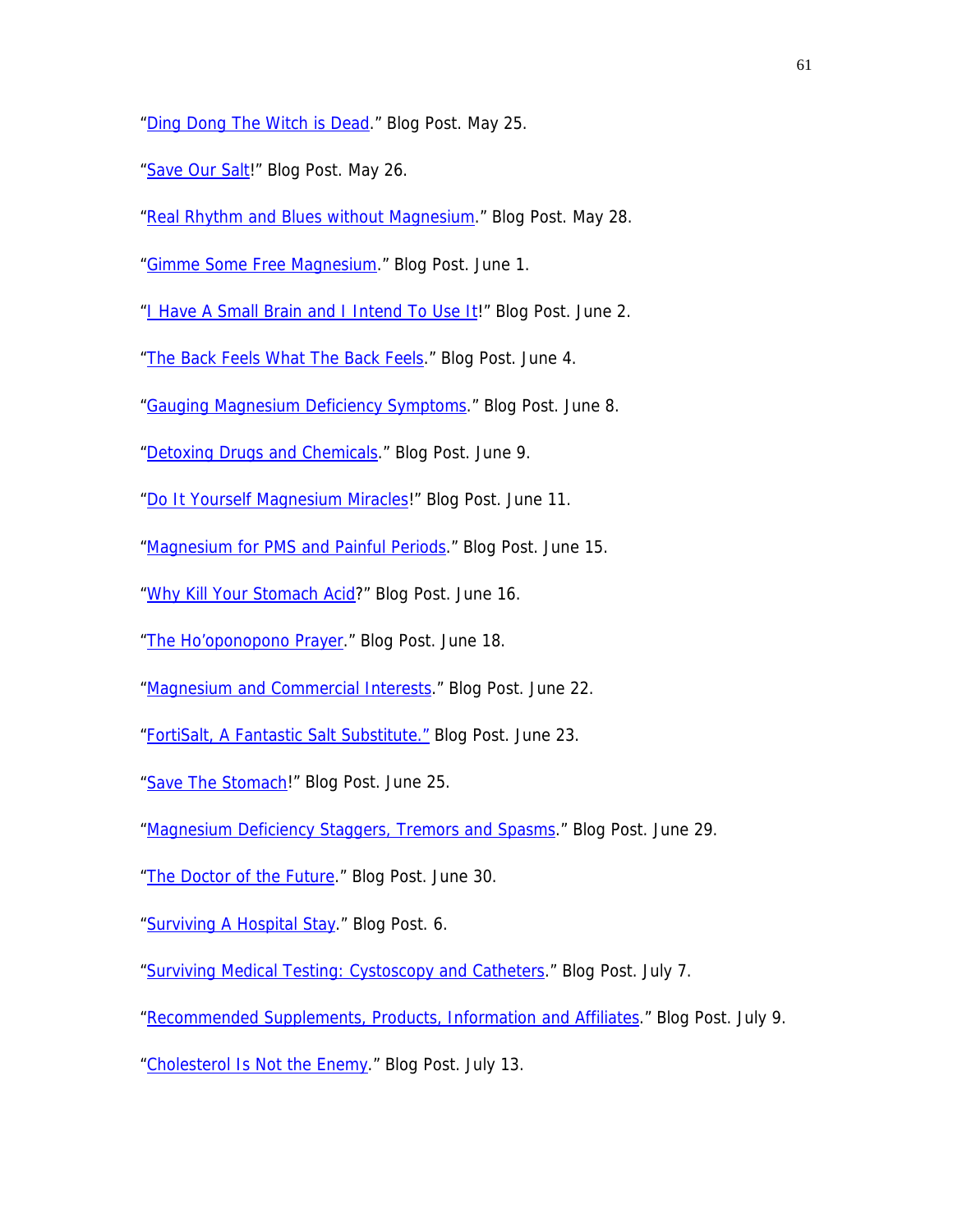- ["LXD: Dancing Superheros](http://drcarolyndean.com/2010/07/lxd-dancing-superheros/)." Blog Post. July 14.
- ["Forget About Fluoride.](http://drcarolyndean.com/2010/07/lxd-dancing-superheros/)" Blog Post. July 16.
- ["Don't Settle For Stiffness.](http://drcarolyndean.com/2010/07/don%E2%80%99t-settle-for-stiffness/)" Blog Post. July 20.
- ["Crippled at Sixteen.](http://drcarolyndean.com/2010/07/crippled-at-sixteen/)" Blog Post. July 21.
- ["Treating Arthritis Naturally.](http://drcarolyndean.com/2010/07/treating-arthritis-naturally/)" Blog Post. July 22.
- ["Are You Buying Fear?](http://drcarolyndean.com/2010/07/are-you-buying-fear/)" Blog Post. July 27.
- ["A Natural Resource for Crohn's and Colitis.](http://drcarolyndean.com/2010/07/a-natural-resource-for-crohn%E2%80%99s-and-colitis/)" Blog Post. July 28.
- ["Living Without Acne](http://drcarolyndean.com/2010/07/living-without-acne/)." Blog Post. July 30.
- ["Cancel the Calcium.](http://drcarolyndean.com/2010/08/cancel-the-calcium/)" Blog Post. Aug 3.
- ["Putting Off Pain.](http://drcarolyndean.com/2010/08/putting-off-pain/)" Blog Post. Aug 4.
- ["Scouting Out Your Supplements.](http://drcarolyndean.com/2010/08/scouting-out-your-supplements-3/)" Blog Post. Aug 5.
- ["Toss the Tylenol and Take Natural Pain Remedies](http://drcarolyndean.com/2010/08/toss-the-tylenol-and-take-natural-pain-remedies/)." Blog Post. Aug 9.
- ["Overtreating Your Heart with Supplements.](http://drcarolyndean.com/2010/08/overtreating-your-heart-with-supplements/)" Blog Post. Aug 10.
- ["Treating Coffee Addiction Naturally](http://drcarolyndean.com/2010/08/treating-coffee-addiction-naturally/)." Blog Post. Aug 12.
- ["Sleeping With The Enemy](http://drcarolyndean.com/2010/08/sleeping-with-the-enemy/)." Blog Post. Aug 16.
- ["All Hair Homeopathy](http://drcarolyndean.com/2010/08/all-hail-homeopathy/)." Blog Post. Aug 17.
- ["Make My Menopause Stop](http://drcarolyndean.com/2010/08/make-my-menopause-stop/)!" Blog Post. Aug 19.
- ["Just Say No To Drugs](http://drcarolyndean.com/2010/08/just-say-no-to-drugs/)." Blog Post. Aug 23.
- ["Why Accept Fake Water](http://drcarolyndean.com/2010/08/why-accept-fake-water/)." Blog Post. Aug 24.
- ["Change Your Life With Magnesium.](http://drcarolyndean.com/2010/08/change-your-life-with-magnesium/)" Blog Post. Aug 26.
- ["Dealing with Diabetes](http://drcarolyndean.com/2010/08/dealing-with-diabetes/)." Blog Post. Aug 30.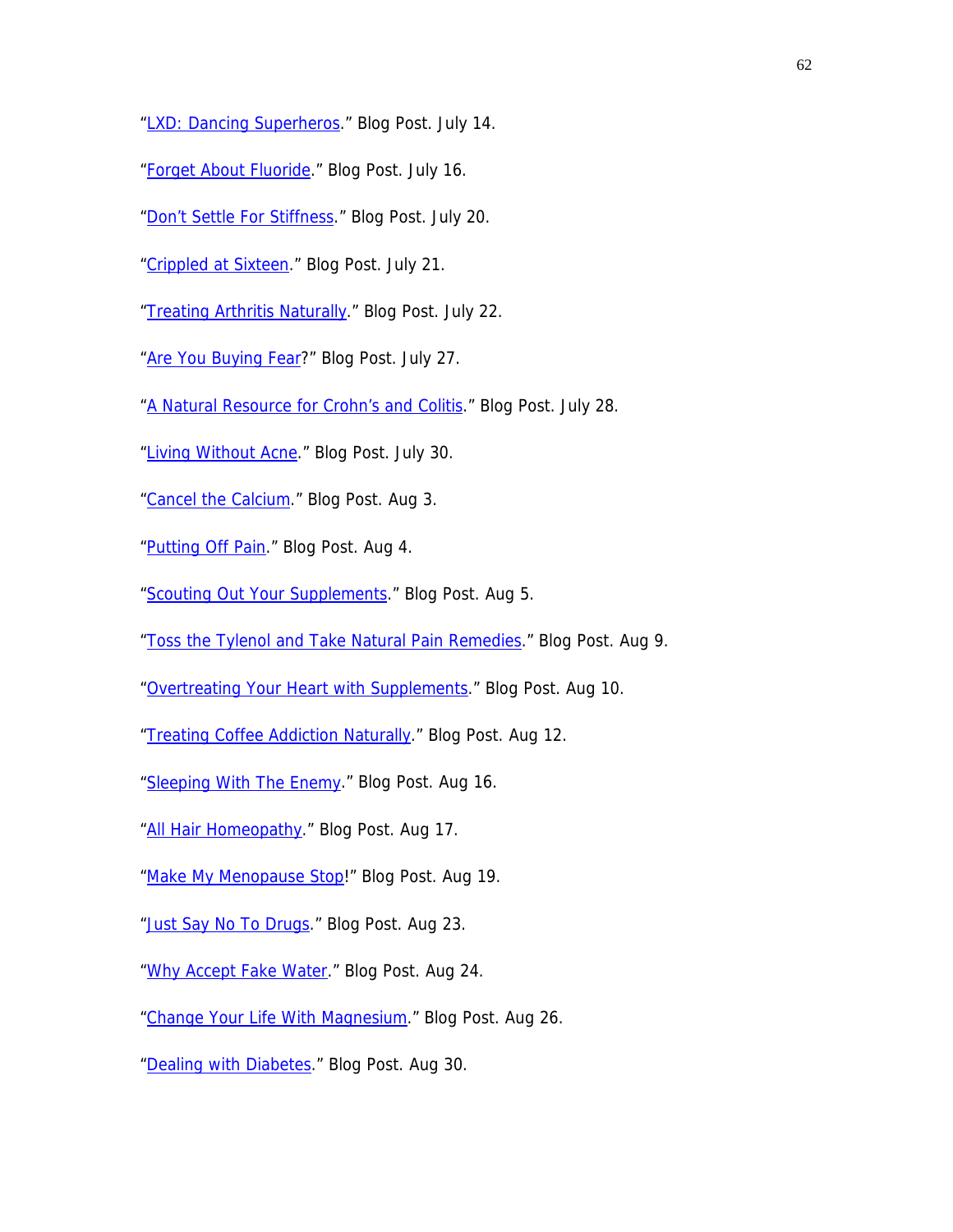- ["Take Your Gall Bladder Back.](http://drcarolyndean.com/2010/08/take-your-gall-bladder-back/)" Blog Post. Aug 31.
- ["Caring For Your Cholesterol.](http://drcarolyndean.com/2010/09/caring-for-your-cholesterol/)" Blog Post. Sept 2.
- ["Gluten Glues Up My Guts.](http://drcarolyndean.com/2010/09/gluten-glues-up-my-guts/)" Blog Post. Sept 6.
- ["The Eyes Have It!](http://drcarolyndean.com/2010/09/the-eyes-have-i)" Blog Post. *L* Sept 7.
- ["Gift Giveaway-Tuesday September 14, 2010.](http://drcarolyndean.com/2010/09/gift-giveaway-friday-september-11-2010/)" Blog Post. Sept 10.
- ["Magnesium is Made for Muscles.](http://drcarolyndean.com/2010/09/magnesium-is-made-for-muscles/)" Blog Post. Sept 10.
- ["Tuesday September 14, 2010 Giveaway.](http://drcarolyndean.com/2010/09/tuesday-september-14-2010-giveaway/)" Blog Post. Sept 13.
- ["Magnesium and Sex.](http://drcarolyndean.com/2010/09/magnesium-and-sex/)" Blog Post. Sept 14.
- ["The Future of Medicine](http://drcarolyndean.com/2010/09/the-future-of-medicine-2/)." Blog Post. Sept 16.
- "**Funky Fungal Feet.**" Blog Post. Sept 20.
- ["Your Future Is Now](http://drcarolyndean.com/2010/09/your-future-is-now/)!" Blog Post. Sept 21.
- ["Treating Toenail Fungus.](http://drcarolyndean.com/2010/09/treating-toenail-fungus/)" Blog Post. Sept 27.
- ["What Your Doctor Doesn't Know](http://drcarolyndean.com/2010/09/what-your-doctor-doesn%E2%80%99t-know/)." Blog Post. Sept 27.
- ["How I Found Magnesium.](http://drcarolyndean.com/2010/09/how-i-found-magnesium/)" Blog Post. Sept 28.
- ["Should Kids Take Magnesium](http://drcarolyndean.com/2010/10/should-kids-take-magnesium/)?" Blog Post. Oct 1.
- ["Diet and Dementia](http://drcarolyndean.com/2010/10/diet-and-dementia/)." Blog Post. Oct 4.
- ["Magnesium Treats Headaches.](http://drcarolyndean.com/2010/10/magnesium-treats-headaches/)" Blog Post. Oct 5.
- ["Chelating with Clay and Magnesium](http://drcarolyndean.com/2010/10/chelating-with-clay-and-magnesium/)." Blog Post. Oct 7.
- ["The Benefits of the Future, Now](http://drcarolyndean.com/2010/10/the-benefits-of-the-future-now/)." Blog Post. Oct 11.
- ["Make Magnesium Work with Your Bowels](http://drcarolyndean.com/2010/10/make-magnesium-work-with-your-bowels/)." Blog Post. Oct 12.
- ["Clay For Detox and Infections](http://drcarolyndean.com/2010/10/clay-for-detox-and-infections/)." Blog Post. Oct 14.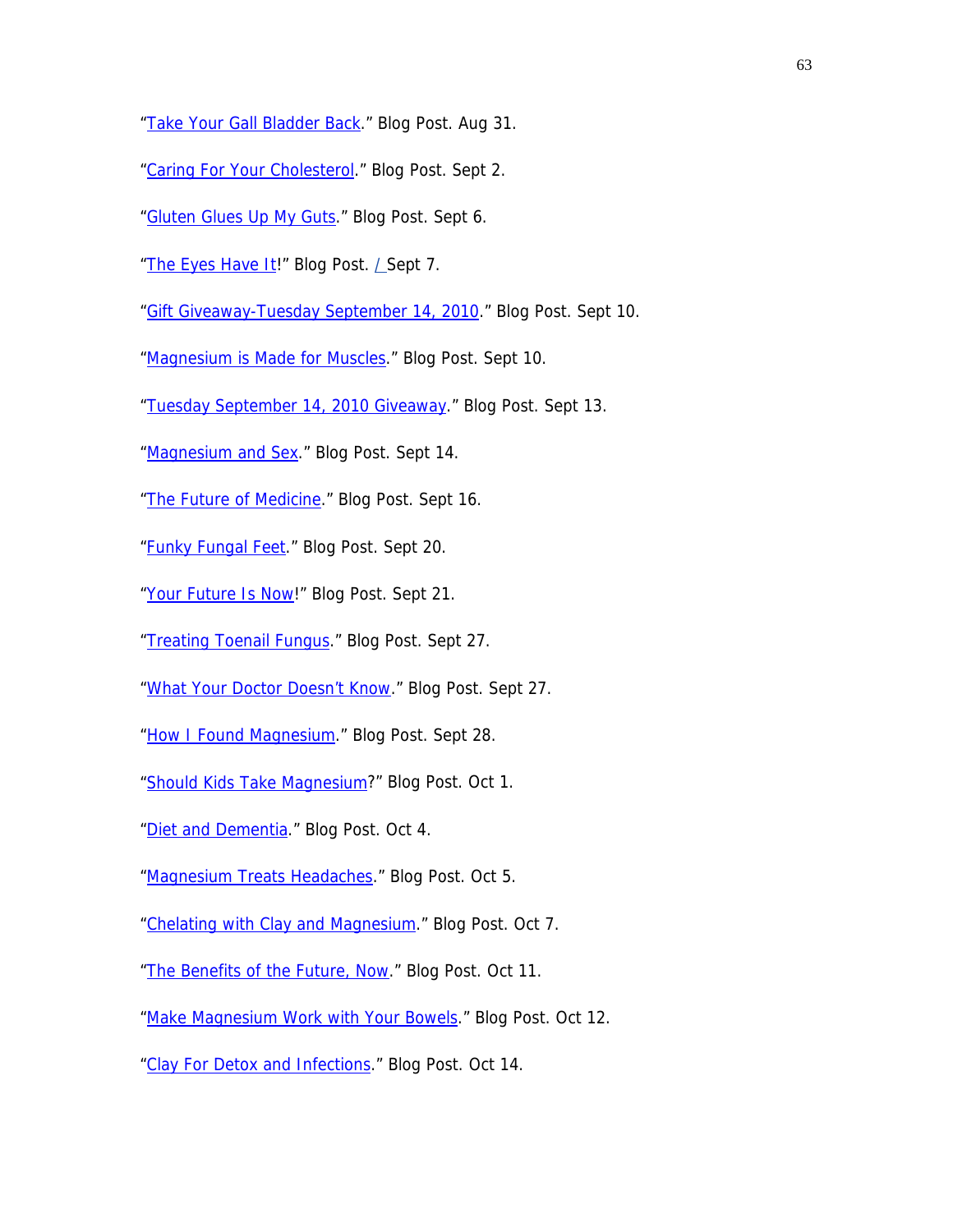["The Failure of Gene Therapy](http://drcarolyndean.com/2010/10/the-failure-of-gene-therapy/)." Blog Post. Oct 19.

["Clay Unclogs Your But Doesn't Clog Your Drain](http://drcarolyndean.com/2010/10/clay-unclogs-you-but-not-your-drain/)." Blog Post. Oct 19.

["Magnesium Goes with Everything.](http://drcarolyndean.com/2010/10/magnesium-goes-with-everything/)" Blog Post. Oct 22.

["40% Incidence of Diabetes in Dubai](http://drcarolyndean.com/2010/11/40-incidence-of-diabetes-in-dubai/)." Blog Post. Nov 2.

["Magnesium in the Military.](http://drcarolyndean.com/2010/11/magnesium-in-the-military/)" Blog Post. Nov 5.

["Magnesium for P.O.T.S](http://drcarolyndean.com/2010/11/magnesium-for-p-o-t-s/)." Blog Post. Nov 15.

["Does Clay Pull Out Minerals?"](http://drcarolyndean.com/2010/11/does-clay-pull-out-minerals/) Blog Post. Nov 23.

["Food Based Supplements Are Best.](http://drcarolyndean.com/2010/11/2986/)" Blog Post. Nov 29.

["A Free Webinar: Magnesium and Our Health](http://drcarolyndean.com/2010/12/a-free-webinar-magnesium-and-our-health/)." Blog Post. Dec 1.

["Vitamin D, Magnesium and Our Bones: Free Webinar](http://drcarolyndean.com/2010/12/vitamin-d-magnesium-and-our-bones-free-webinar/)." Blog Post. Dec 7.

["Airport Healthcare](http://drcarolyndean.com/2010/12/airport-healthcare/)." Blog Post. Dec 10.

["Holiday Special](http://drcarolyndean.com/2010/12/holiday-special/)." Blog Post. Dec 12.

["No Value from Flu Vaccine](http://drcarolyndean.com/2010/12/3021/)?" Blog Post. Dec 14.

["Calm Kids for the Holidays](http://drcarolyndean.com/2010/12/calm-kids-for-the-holidays/)." Blog Post. Dec 20.

["Hurt by Hormones](http://drcarolyndean.com/2010/12/hurt-by-hormones/)." Blog Post. Dec 24.

["Here's to Magnesium](http://drcarolyndean.com/2010/12/here%E2%80%99s-to-magnesium-in-2011/)." in 2011. Dec 31.

# **2009: Doctor of the Future Blog Posts**

"A Firefighter Would Never Get Away with this...But Most Doctors Do." Blog Post." Jan 27

["The Pharmacological Snowball Effect.](http://drcarolyndean.com/2009/02/the-pharmacological-snowball-effect/)" Blog Post. Feb 5

["My 1.2 Trillion Milligram Magnesium BAILOUT Plan](http://drcarolyndean.com/2009/02/my-12-trillion-milligram-magnesium-bailout-plan/)." Blog Post. Feb 13.

["Would You Travel 9,600 Kilometers JUST to Have Dinner?](http://drcarolyndean.com/2009/02/would-you-travel-9600-kilometers-just-to-have-dinner/)" Blog Post. Feb 19.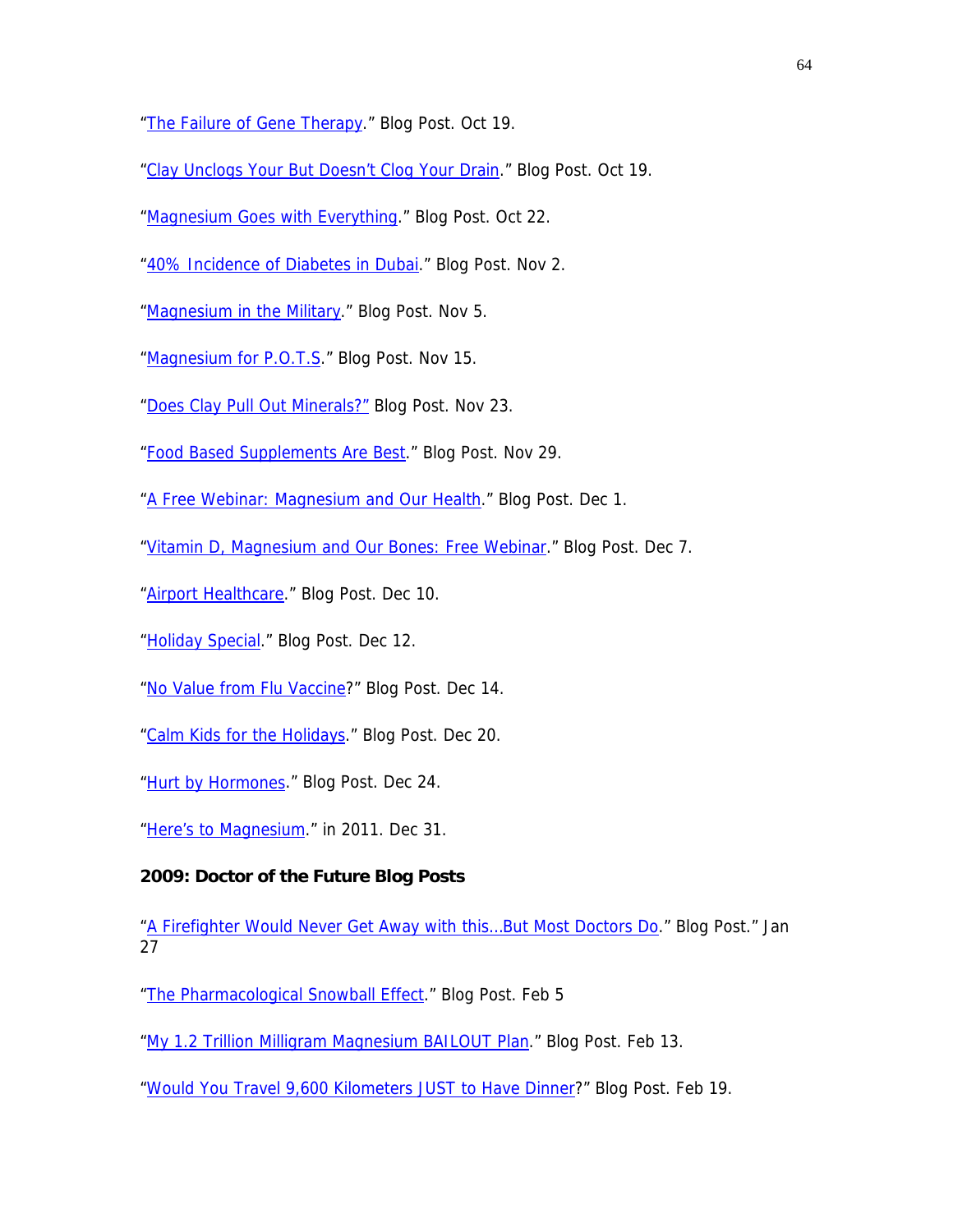["Recession-Pinched Flock to KFC for Sugar-Coated Protein](http://drcarolyndean.com/2009/02/home-cooked-food-versus-fast-food/)." Blog Post. Feb 27.

["A Raw Food Diet Doesn't Stay Raw for Long.](http://drcarolyndean.com/2009/03/a-raw-food-diet-doesnt-stay-raw-for-long/)" Blog Post. Mar 6.

["An Anti-Stress and Anti-Fungal Recipe: Raw Nut and Seed Pâté.](http://drcarolyndean.com/2009/03/an-anti-stress-and-anti-fungal-recipe-raw-nut-and-seed-pate/)" Blog Post. Mar 7.

["Is The FDA Really at War with Natural Health](http://drcarolyndean.com/2009/03/is-the-fda-really-at-war-with-natural-health/)." Blog Post. Mar 13.

["Am I a Natural Health Outlier? \(Part 1\)."](http://drcarolyndean.com/2009/03/am-i-a-natural-health-outlier-part-1/) Blog Post. Mar 23.

["Am I a Natural Health Outlier? \(Part 2\)](http://drcarolyndean.com/2009/03/am-i-a-natural-health-outlier-part-2/)." Blog Post. Mar 28.

["IBS for Dummies: The Saga Continues…](http://drcarolyndean.com/2009/04/ibs-for-dummies-the-saga-continues%E2%80%A6/)" Blog Post. Apr 4.

["Onion Skins and Easter Eggs: Free and Natural Egg Dying Trick.](http://drcarolyndean.com/2009/04/onion-skins-and-easter-eggs-free-and-natural-egg-dying-trick/)" Blog Post. Apr 11.

["A Prescription Drug for the Annoyingly Cheerful](http://drcarolyndean.com/2009/04/a-prescription-drug-for-the-annoyingly-cheerful/)." Blog Post. Apr 17.

["The War on Homegrown Tarragon](http://drcarolyndean.com/2009/04/the-war-on-homegrown-tarragon/)." Blog Post. Apr 23.

["Victory Gardens Over Factory Farming.](http://drcarolyndean.com/2009/05/victory-gardens-over-factory-farming/)" Blog Post. May 2.

["Why This Doctor of Pharmacology Stopped Taking Drugs](http://drcarolyndean.com/2009/05/why-this-doctor-of-pharmacology-stopped-taking-drugs/)." Blog Post. May 8.

["The Hunter and the Farmer Approach to Controlling Yeast Overgrowth.](http://drcarolyndean.com/2009/05/the-hunter-and-the-farmer-approach-to-controlling-yeast-overgrowth/)" Blog Post. May 12.

["The Red Wind Liver Cleanse?](http://drcarolyndean.com/2009/05/the-red-wine-liver-cleanse/)" Blog Post. May 16.

["'My Goodness! Don't Take Magnesium With That](http://drcarolyndean.com/2009/05/my-goodness-dont-take-magnesium-with-that%E2%80%A6/).'" Blog Post. May 23.

["No Choice But to Burn Your House.](http://drcarolyndean.com/2009/05/no-choice-but-to-burn-your-house/)" Blog Post. May 26.

["What a Bad Doctor I Was](http://drcarolyndean.com/2009/05/what-a-bad-doctor-i-was/)." Blog Post. May 27.

["Flu Shot Makes Children Three Times as Likely to End up in Hospital.](http://drcarolyndean.com/2009/05/flu-shot-makes-children-three-times-as-likely-to-end-up-in-the-hospital/)" Blog Post. May 28.

["Cure Anxiety with Depression.](http://drcarolyndean.com/2009/05/cure-anxiety-with-depression/)" Blog Post. May 29.

["Win a One-Year Membership in My Foundation of Health Program.](http://drcarolyndean.com/2009/06/win-a-one-year-membership-in-my-foundation-of-health-program/)" Blog Post. June 1.

["Billy Best's Herbal Infusion Worked for My First Cancer Patient](http://drcarolyndean.com/2009/06/billy-bests-herbal-infusion-worked-for-my-first-cancer-patient/)." Blog Talk. June 5.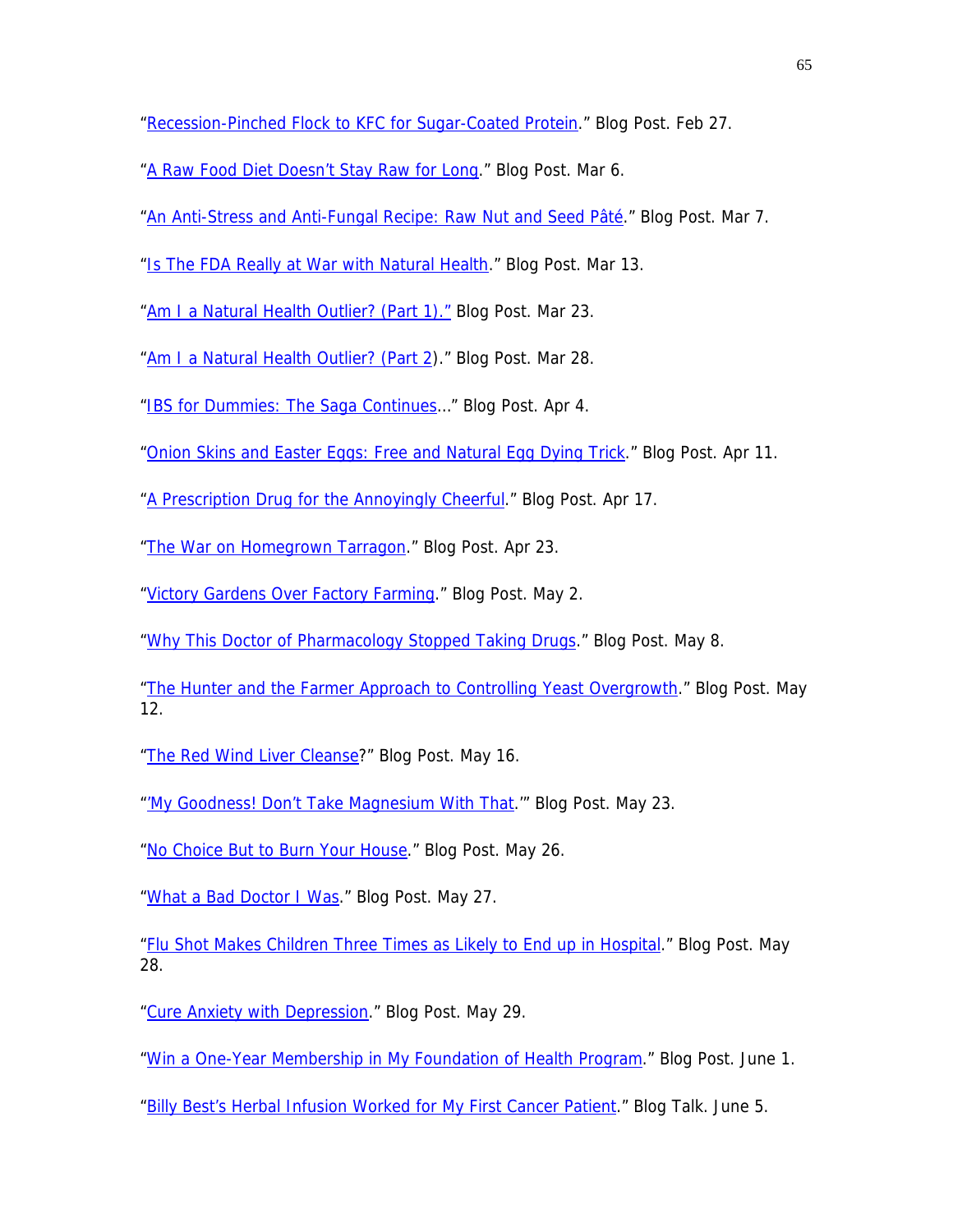["Canada's Cancer Nurse Cured Thousands](http://drcarolyndean.com/2009/06/canadas-cancer-nurse-cured-thousands/)." Blog Post. June 11.

["Are you Afraid Your Doctor Will Get Mad At You?](http://drcarolyndean.com/2009/06/are-you-afraid-your-doctor-will-get-mad-at-you/)" Blot Post. June 18.

["The Evolution of Motherhood Has Arrived."](http://drcarolyndean.com/2009/06/the-evolution-of-motherhood-has-arrived/) Blog Post. June 20.

["Never Cry PIG](http://drcarolyndean.com/2009/06/never-cry-pig/)!" Blog Post. June 23.

["Eight Runner-Ups for the Name-My-Health-Program Contest.](http://drcarolyndean.com/2009/06/eight-runner-ups-for-the-name-my-health-program-contest/)" Blog Post. June 25.

["My Three Horsepower Blender, Real Health Reform, Curing Lung Cancer & More](http://drcarolyndean.com/2009/06/my-three-horsepower-blender-real-health-reform-curing-lung-cancer-more%E2%80%A6/)…" Blog Post. June 30.

["Two Finalists](http://drcarolyndean.com/2009/07/two-finalists/)." Blog Post. July 2.

["A Letter From a 19-Year-Old Suffering From Candida.](http://drcarolyndean.com/2009/07/a-letter-from-a-19-year-old-suffering-from-candida/)" Blog Post. July 7.

["Three Winners with the Aid of Atmospheric Noise](http://drcarolyndean.com/2009/07/three-winners-with-the-aid-of-atmospheric-noise/)." Blog Post. July 11.

["Why The Swine Flu VACCINE May Be More Dangerous Than the VIRUS](http://drcarolyndean.com/2009/07/why-the-swine-flu-vaccine-may-be-more-dangerous-than-the-virus/)." Blog Post. July 15.

["Six Possible Reasons Why the Government Would Enforce a Potentially Dangerous](http://drcarolyndean.com/2009/07/six-possible-reasons-why-the-government-would-enforce-a-potentially-dangerous-vaccine/)  [Vaccine.](http://drcarolyndean.com/2009/07/six-possible-reasons-why-the-government-would-enforce-a-potentially-dangerous-vaccine/)" Blog Post. July 16.

["How to Deal with an H1N1 Vaccine Pushing Doctor.](http://drcarolyndean.com/2009/07/how-to-deal-with-an-h1n1-vaccine-pushing-doctor/)" Blog Post. July 17.

["Future Health Now! Starts Today.](http://drcarolyndean.com/2009/07/future-health-now-starts-today/)" Blog Post. July 17.

["How to Keep Your Kids Away From the Swine Flu Vaccine.](http://drcarolyndean.com/2009/07/how-to-keep-your-kids-away-from-the-swine-flu-vaccine/)" Blog Post. July 18.

["What To Do If You Can't Avoid the H1N1 Flu Shot?](http://drcarolyndean.com/2009/07/what-to-do-if-you-cant-avoid-the-h1n1-flu-shot/)" Blog Post. July 20.

["Three Ways to Avoid or Reduce Vaccine Reactions](http://drcarolyndean.com/2009/07/three-ways-to-avoid-or-reduce-vaccine-reactions/)." Blog Post. July 21.

["Why My Father Let Lung Cancer Take Him Away](http://drcarolyndean.com/2009/07/why-my-father-let-lung-cancer-take-him-away/)." Blog Post. July 22.

["No Genes are Bad Genes](http://drcarolyndean.com/2009/07/no-genes-are-bad-genes/)." Blog Post. July 23.

["Are Bluetooth Headsets Safe?](http://drcarolyndean.com/2009/07/are-bluetooth-headsets-safe/)" Blog Post. July 24.

["Are Air Tube Headsets Better for Your Health](http://drcarolyndean.com/2009/07/are-air-tube-headsets-better-for-your-health/)?" Blog Post. July 26.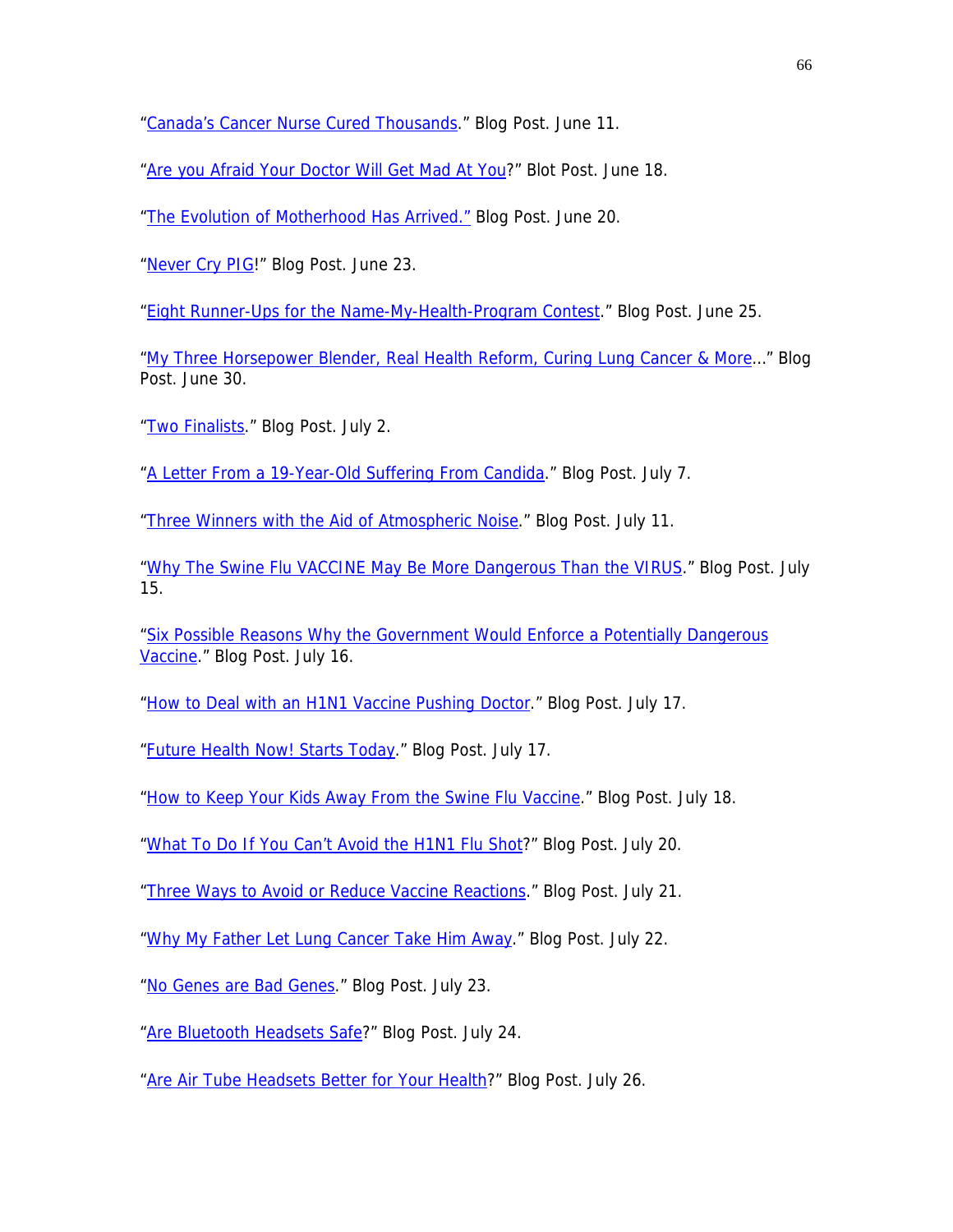["Magnesium Saves Man from Gagging \(Part 1\)](http://drcarolyndean.com/2009/07/a-magnesium-miracle-man-saved-from-gagging/)." Blog Post. July 28.

["Magnesium Saves Man from Gagging \(Part 2\)](http://drcarolyndean.com/2009/07/a-magnesium-miracle-part-2-man-saved-from-gagging/)." Blog Post. July 29.

["Healing with Pen and Paper.](http://drcarolyndean.com/2009/07/healing-with-pen-and-paper/)" Blog Post. July 30.

["Explaining Jeff's Back Ally Magnesium Miracle.](http://drcarolyndean.com/2009/08/explaining-jeffs-back-alley-magnesium-miracle/)" Blog Post. Aug 3.

["Important Update: An Easier Way to Join Future Health Now!](http://drcarolyndean.com/2009/08/important-update-an-easier-way-to-join-future-health-now/)" Blog Post. Aug 4.

["Why Newborn Babies Get Life-Threatening Diseases.](http://drcarolyndean.com/2009/08/why-newborn-babies-get-life-threatening-diseases/)" Blog Post. Aug 5.

["Are You Saturated with Magnesium Information?](http://drcarolyndean.com/2009/08/are-you-saturated-with-magnesium-information/)" Blog Post. Aug 7.

["Why's There So Much Contradictory Diet Advice?](http://drcarolyndean.com/2009/08/whys-there-so-much-contradictory-diet-advice/)" Blog Post. Aug 12.

["Three Audio Interviews on Fitness, Magnesium, IBS and EFT](http://drcarolyndean.com/2009/08/three-audio-interviews-on-fitness-magnesium-ibs-and-eft/)." Blog Post. Aug 14.

["Making Sure You Get What You Pay For](http://drcarolyndean.com/2009/08/making-sure-you-get-what-you-pay-for/)." Blog Post. Aug 21.

["Man Starves to Death on Organic Food.](http://drcarolyndean.com/2009/08/man-starves-to-death-on-organic-food/)" Blog Post. Aug 26.

["How Other Cultures Use the John.](http://drcarolyndean.com/2009/08/how-other-cultures-use-the-john/)" Blog Post. Aug 27.

["Making Deposits in Your Health Account](http://drcarolyndean.com/2009/08/making-deposits-in-your-health-account/)." Blog Post. Aug 29.

["My Exercise Routine \(AKA Scheduled Play Time](http://drcarolyndean.com/2009/08/my-exercise-routine-aka-scheduled-play-time/))." Blog Post. Aug 31.

["High Unemployment Benefits TV Networks.](http://drcarolyndean.com/2009/09/high-unemployment-benefits-tv-networks/)" Blog Post. Sept 1.

["Three Health Lessons From McDonald's](http://drcarolyndean.com/2009/09/three-health-lessons-from-mcdonalds/)." Blog Post. Sept 2.

["Master Your DNA.](http://drcarolyndean.com/2009/09/master-your-dna/)" Blog Post. Sept 3.

["Government Hysteria Versus Common Sense](http://drcarolyndean.com/2009/09/government-hysteria-versus-common-sense/)." Blog Post. Sept 4.

["Magnesium Saves Kittens from Shelter](http://drcarolyndean.com/2009/09/magnesium-saves-kittens-from-shelter/)." Blog Post. Sept 7.

["Is Exercise a Luxury?](http://drcarolyndean.com/2009/09/is-exercise-a-luxury/)" Blog Post. Sept 9.

["My 911 Experience in New York.](http://drcarolyndean.com/2009/09/my-911-experience-in-new-york/)" Blog Post. Sept 11.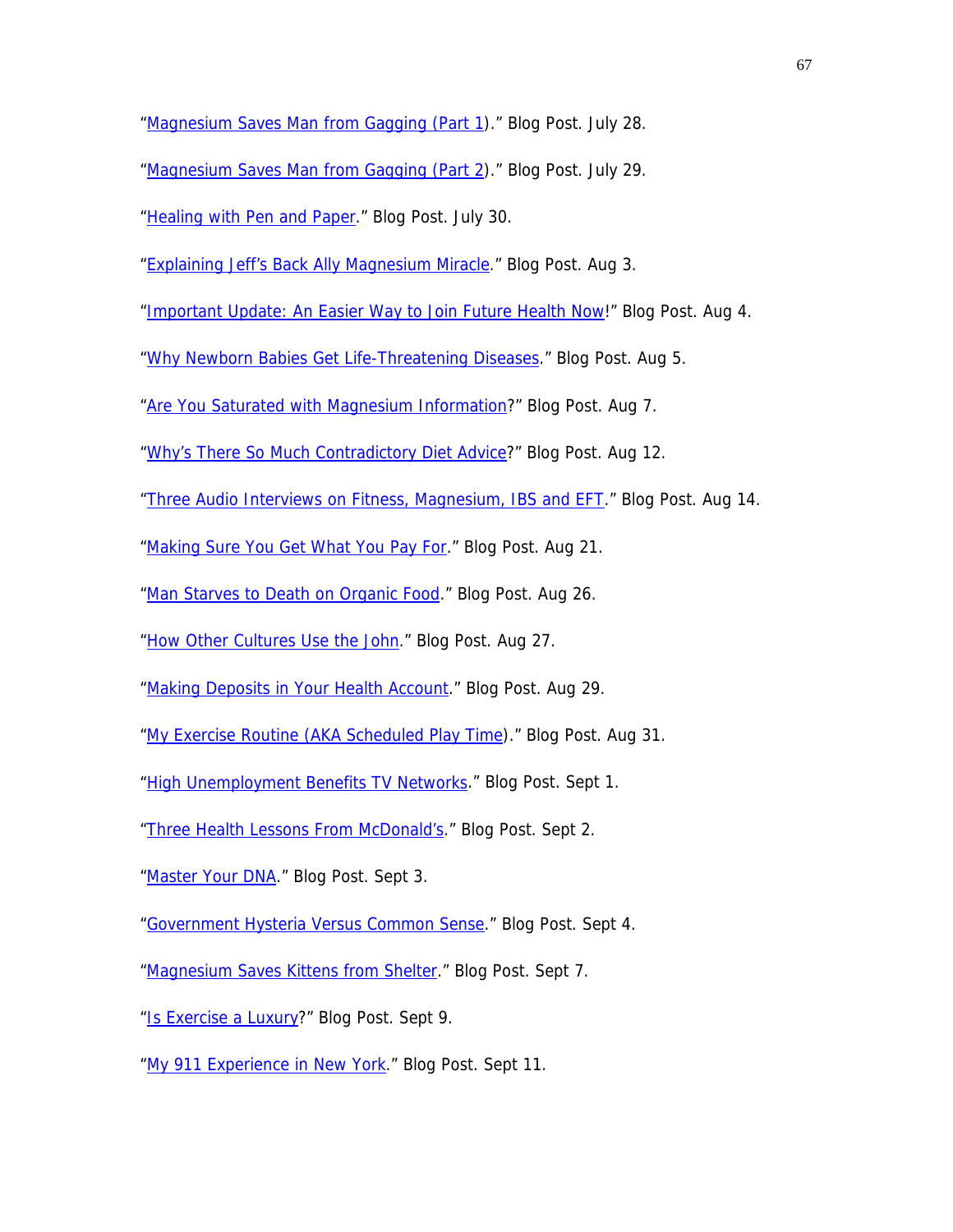["The White House's Organic garden Isn't Doing So Well.](http://drcarolyndean.com/2009/09/the-white-houses-organic-garden-isnt-doing-so-well/)" Blog Post. Sept 14.

["No Health Benefits to Organic Food?](http://drcarolyndean.com/2009/09/no-health-benefits-to-organic-food/)" Blog Post. Sept 16.

["One of the Most Eminent Geniuses in the History of Medicine.](http://drcarolyndean.com/2009/09/video-one-of-the-most-eminent-geniuses-in-the-history-of-medicine/)" Blog Post. Sept 18.

["McDonald's Manager Leaves the Dark Side](http://drcarolyndean.com/2009/09/mcdonalds-manager-leaves-the-dark-side/)." Blog Post. Sept 21.

["Get Module One of Future Health Now! Without Opening Your Wallet.](http://drcarolyndean.com/2009/09/get-module-one-of-future-health-now-without-opening-your-wallet/)" Blog Post. Sept 22.

["India's Government Embraces What Worked in Previous Epidemics](http://drcarolyndean.com/2009/09/indias-government-embraces-what-worked-in-previous-epidemics/)." Blog Post. Sept 23.

["Food Fascism.](http://drcarolyndean.com/2009/09/food-fascism/)" Blog Post. Sept 25.

["84-Square Foot Dream House](http://drcarolyndean.com/2009/09/84-square-foot-dream-house/)." Sept 28.

["Mercury Fillings Are Safe After All](http://drcarolyndean.com/2009/09/mercury-fillings-are-safe-after-all/)!" Blog Post. Sept 30.

["Sleep Your Way to Einstein Status](http://drcarolyndean.com/2009/10/sleep-your-way-to-einstein-status/)." Blog Post. Oct 2.

["Am I Too Hard On Mainstream Medicine? \(Part 1\)](http://drcarolyndean.com/2009/10/am-i-too-hard-on-mainstream-medicine-part-1/)." Blog Post Oct 5.

["Am I Too Hard On Mainstream Medicine? \(Part 2\)](http://drcarolyndean.com/2009/10/am-i-too-hard-on-mainstream-medicine-part-2/)." Blog Post Oct 7.

["Five on Friday: H1N1 Homeopathy, the Polypill, Kidney Stones, Anxiety Outbreak & Nut](http://drcarolyndean.com/2009/10/five-on-friday-h1n1-homeopathy-the-polypill-kidney-stones-anxiety-outbreak-nut-pate/)  [Pâté."](http://drcarolyndean.com/2009/10/five-on-friday-h1n1-homeopathy-the-polypill-kidney-stones-anxiety-outbreak-nut-pate/) Blog Post Oct 9.

["No Time to Exercise](http://drcarolyndean.com/2009/10/no-time-to-exercise/)." Blog Post Oct 13.

["Five on Friday: Teleseminar Recording, H1N1 Jabbing Docs, Bailout Music Video, FDA](http://drcarolyndean.com/2009/10/five-on-friday-teleseminar-recording-h1n1-jabbing-docs-bailout-music-video-fda-sued-my-baby-photo/)  [Sued & My Baby Photo."](http://drcarolyndean.com/2009/10/five-on-friday-teleseminar-recording-h1n1-jabbing-docs-bailout-music-video-fda-sued-my-baby-photo/) Blog Post Oct 16.

["No H1N1 Vaccine for Dr. Oz's Kids](http://drcarolyndean.com/2009/10/no-h1n1-vaccine-for-dr-ozs-kids/)." Blog Post Oct 21.

["Inadequate Eyelashes: A Life Threatening Condition – Cured!"](http://drcarolyndean.com/2009/10/inadequate-eyelashes-a-life-threatening-condition-%E2%80%93-cured/) Blog Post. Oct 29.

["Health of America: 2011](http://drcarolyndean.com/2009/11/health-of-america-2011/)." Blog Post. Nov 6.

["7 Darn Good Reasons Why You Need NOT Fear the Swine Flu.](http://drcarolyndean.com/2009/11/7-darn-good-reasons-why-you-need-not-fear-the-swine-flu/)" Blog Post. Nov 18.

["I Don't Care What You Eat.](http://drcarolyndean.com/2009/11/i-dont-care-what-you-eat/)" Blog Post. Nov 25.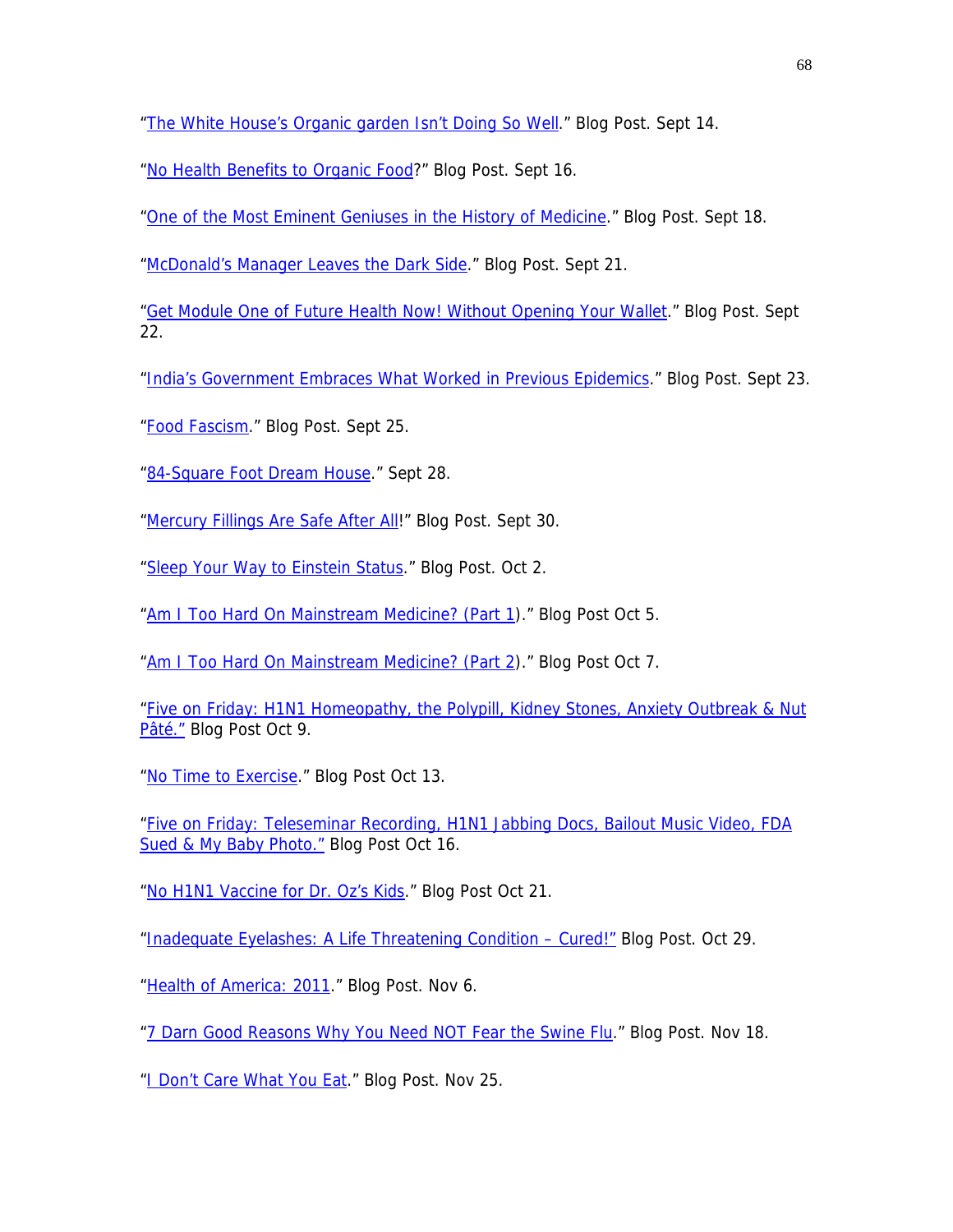["TV for the Sick.](http://drcarolyndean.com/2009/12/tv-for-the-sick/)" Blog Post. Dec 2.

["My Food Poisoning Experience](http://drcarolyndean.com/2009/12/an-evening-of-food-poisoning/)." Blog Post. Dec 16.

["Healthy Brown Rice Pudding for Christmas Morn.](http://drcarolyndean.com/2009/12/healthy-rice-pudding-for-christmas-morn/)" Blog Post. Dec 24.

["Microscopic Holiday Feasting](http://drcarolyndean.com/2009/12/microscopic-holiday-feasting/)." Blog Post. Dec 26.

["The Darkest Day of the Year Atop a Mountain Taller Than Mount Everest](http://drcarolyndean.com/2009/12/the-darkest-day-of-the-year-atop-a-mountain-taller-than-mt-everest/)." Blog Post. Dec 28.

["Faking Our Foods](http://drcarolyndean.com/2009/12/faking-our-foods/)." Blog Post. Dec 29.

"Whodunit? Seven Food Poisoning Suspects..." Blog Post. Dec 30.

### **WEBINARS, TELESEMINARS, LECTURES, SPEAKING ENGAGEMENTS, BOOK SIGNING**

2012: "Death by Modern Medicine: Detox and Rejuvenate Instead." Health Freedom Expo. Long Beach. Mar 3.

"Food as Medicine Panel." Health Freedom Expo. Long Beach. Mar 4.

["Potential Health Risks of Imbalanced Mineral Consumption.](http://www.webwire.com/ViewPressRel.asp?aId=157084%20http://healthlady.com/audio/InterviewWithDrCarolynDeanMay2012.mp3)" Teleseminar with The HealthLady, Nancy Desjardins. June 5.

 "Death by Modern Medicine." Health Freedom Expo, Chicago. June 15. "George Noory Panel with Leonard Coldwell, Jonathan Emord, Marylu Henner. June 16.

"Death by Magnesium Deficiency." Health Freedom Expo, Chicago. June 17.

"Food as Medicine Panel with Jeffrey Smith, Morley Robbins. June 17

- 2011:[Hormone Balance Teleseminar](http://healthlady.com/audio/InterviewWithCarolynDeanOctober2011.mp3) with Nancy Dejardins. Oct 13.
- 2010: "[Magnesium and Our Health](http://www.lanisimpson.com/seminars/webinars/magnesium-and-our-health-with-carolyn-dean/)" with Dr. Lani Simpson. Dec 8.
- 2008: "The Miracle of Magnesium" at the Natural Gourmet Institute, NY. Jan 13.

"The Future of Food" at the Natural Gourmet Institute, NY. Jan 13.

"Magnesium Deficiency" Webinar for Jigsaw Health. Jan 15. Archived at [www.jigsawhealth.com/carolyn-dean.aspx](http://www.jigsawhealth.com/carolyn-dean.aspx)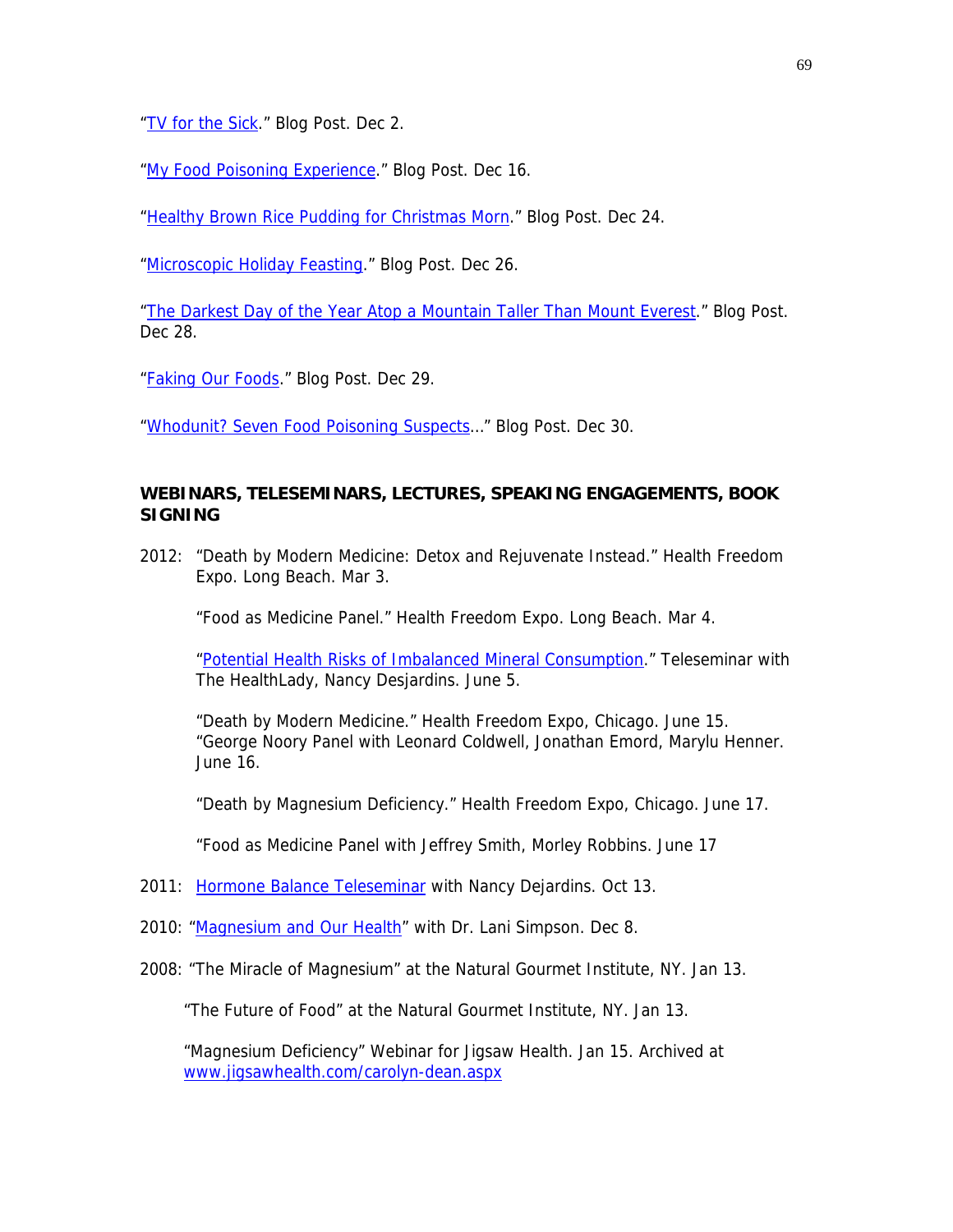"Irritable Bowel Syndrome and Digestive Disorders" at the Natural Gourmet Institute, NY. Feb 4.

"Winning the Battle Against Candida (Yeast Overgrowth) " at the Natural Gourmet Institute, NY. Feb 24.

"Preventing Diabetes" at the Natural Gourmet Institute, NY. Feb 24.

["Depression and Yeast" Webinar for Jigsaw Health](http://www.drcarolyndean.com/videos_youtube01.html)." Feb. 29.

"Death by Modern Medicine: Seeking Safe Solutions" Total Health Convention, Toronto. Apr 19.

["Natural Approach to Preventing Diabetes](http://www.jigsawhealth.com/articles/diabetes-webinar.htm)." for Jigsaw Health. Webinar archive.

"Living the Spa Life at Home" Total Health Convention, Toronto. Apr 20.

"Treatment for Anxiety and Depression" Webinar archived at [www.naturalproductsinsider.com](http://www.naturalproductsinsider.com/). June 12.

2007: "Winterize Your Health" City Island, NY. Jan 16.

"Safe and Simple Supplements" City Island, NY. Feb 20.

"Magnesium for Musicians" Local 892 Musicians Union, New York. Feb 28.

"IBS and the Diet Connection" at the Natural Gourmet Institute, NY. Mar 11.

"Yeast Gone Wild" at NaturTyme Health Fair, Syracuse. Mar 25.

"Magnesium Miracle and Yeast Connection" [www.thatradio.com.](http://www.thatradio.com/) Apr 10

"Magnesium Miracle and Yeast Connection" CHRY FM, Toronto. Apr 12. www.thatradio.com.

"Yeast Gone Wild" at Total Health Convention, Toronto. Apr 14.

"The Magnesium Miracle" at Total Health Convention, Toronto Apr 15.

"Yeast and the Diet Connection" at the Natural Gourmet Institute, NY. May 5.

"Summer Health" City Island, NY. June 7.

"The Magnesium Miracle" Amarillo, TX. Aug 11.

"The Yeast Connection" Amarillo, TX. Aug 11.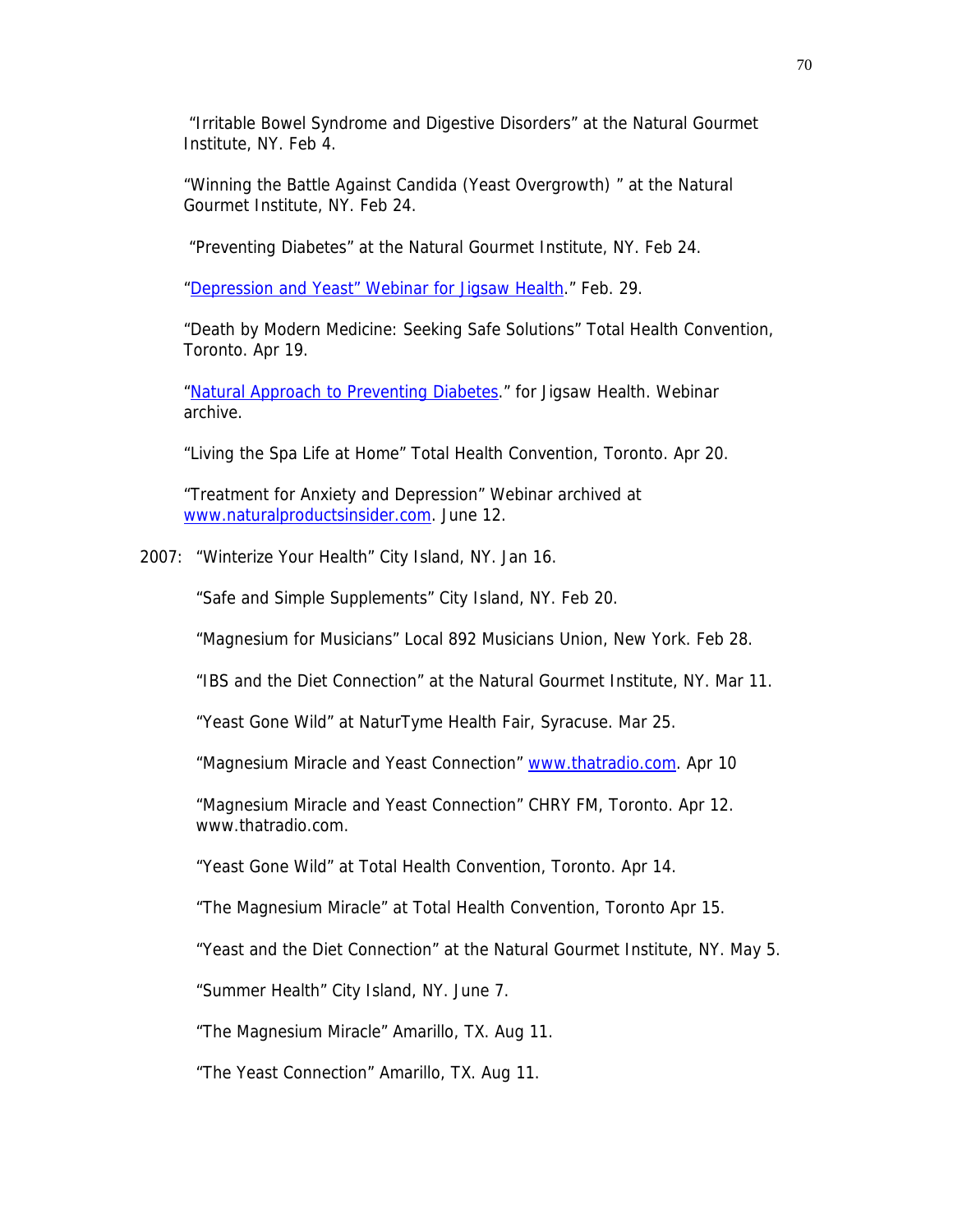"The Magnesium Miracle" Canadian Health Products Association Convention. Toronto. Sept 7.

 "The Magnesium Miracle" at Oh Goodness Me Health Food Store. Hamilton, Ontario. Sept 7.

 "IBS and the Diet Connection" at the Natural Gourmet Institute, NY. Sept 16. Keynote at T-Tapp Convention. Tampa Florida. Oct 5.

 "Avoiding The Prescription Trap" at The Health Food Center, Oklahoma City, Oct 11.

"Autism Can be Cured" at The Health Food Center, Oklahoma City, Oct 14.

2006: "IBS for DUMMIES." Total Health Convention, Toronto. April 1, 2.

"The Yeast Connection and Women's Health." Total Health Convention, Toronto. April 1, 2.

"Codex Update Panel." Total Health Convention, Toronto. April 1, 2.

"Codex Food Laws and Health" at The Natural Gourmet Institute, NY. Mar.

"Good Food Bad Food: Diet and Detox" Temple Beth-El of City Island, NY. Aug 24.

"Digestive Health" City Island, NY. Oct.

"Candida and Dietary Intervention" at The Natural Gourmet Institute, NY. Oct 28.

"The Power of Natural Healing" City Island, NY. Dec 5.

2005: "Death by Modern Medicine." Total Health Convention, Toronto. April 1, 2.

"The Miracle of Magnesium." Total Health Convention, Toronto. April 1, 2.

"Codex Panel." Total Health Convention, Toronto. April 1, 2.

"Raw Food Diet Panel." Total Health Convention, Toronto. April 1, 2.

"Detoxification." Breast Cancer Options Convention. Vassar College. May 7.

 "The Safety of Dietary Supplements." Health Standing Committee, Canadian Parliament. Ottawa. May 12.

 International Society for Orthomolecular Medicine, Nutritional Medicine Today. Ottawa. "Death by Modern Medicine." May 13.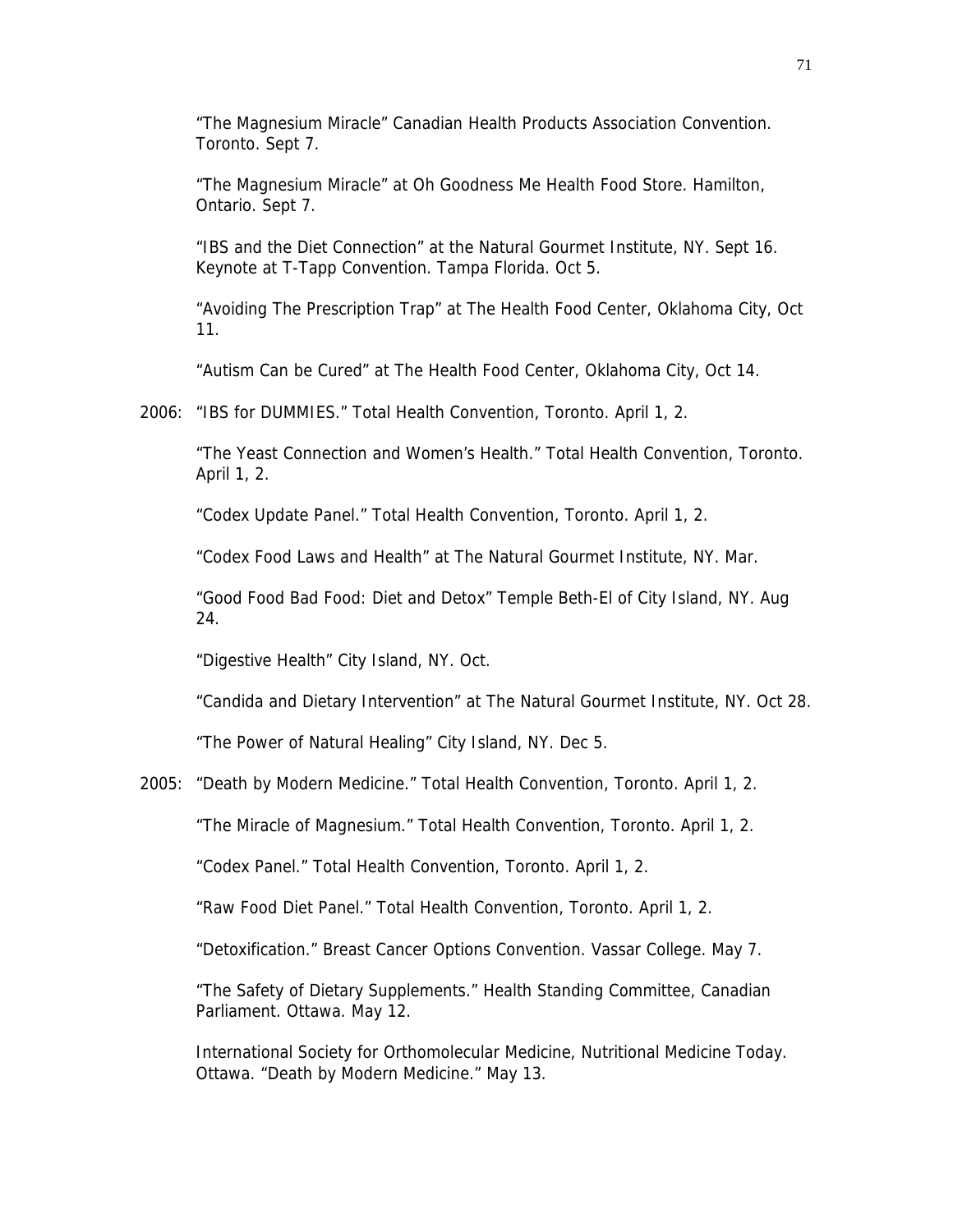"Death by Modern Medicine" sponsored by FIONS, New York. Sept. 28.

"Hormone Balance" Whole Life Expo, Toronto. Nov.

"Irritable Bowel Syndrome" Whole Life Expo, Toronto. Nov.

2004: "Women's Health" for the Women's Leadership Exchange Spa Retreat, Wyndham El Conquistador Resort and Golden Door Spa, Puerto Rico. Jan 8-11.

Body Rejuvenation Cleanse Seminars. Jan 13, 27, Feb 10, 17.

"Alzheimer's and Autism." Total Health Convention, Toronto. Mar 20-21.

"Death by Medicine." Total Health Convention, Toronto. Mar 20-21.

"The Politics of Health." Total Health Convention, Toronto. Mar 20-21. Integrative Medicine. The Ithaca/Syracuse Asian Medical Society. Apr 10.

2003: Body Rejuvenation Cleanse Seminars. Jan 8, Jan 22, Feb 5, Feb 12. Book Signing The Miracle of Magnesium at Starving Artist Gallery, Bronx, NY. Feb 8.

Body Rejuvenation Cleanse seminars. Mar 12, Mar 26, Apr 9, Apr 16. "The Miracle of Magnesium" at Tea and Empathy. Bronx, NY. Apr 12.

2002: **"**Heavy Metals Testing and Treatment." New York, Jan.

"The Infectious Basis of Toxicity." Toronto, Mar.

"Childhood Sleep Disorders." LOBLAWS, Britannia Market, In-Store Seminar. Apr 26.

"Childhood Sleep Disorders." Baby Time Show, International Centre, Mississauga. Apr 26.

 "Childhood Teething Problems." Baby Time Show, International Centre, Mississauga. Apr 27.

"Natural Solutions to Common Childhood Ailments." Hampton Inn & Suites, Calgary. May 1.

Book Signing. Community Natural Foods, Calgary, May 2.

"Hyperactivity and ADHD." and "Childhood Sleep Disorders." Mom's and Tots Fair. Edmonton. May 4.

"Health Q & A." at Tea and Empathy, Bronx, NY. Sept 28.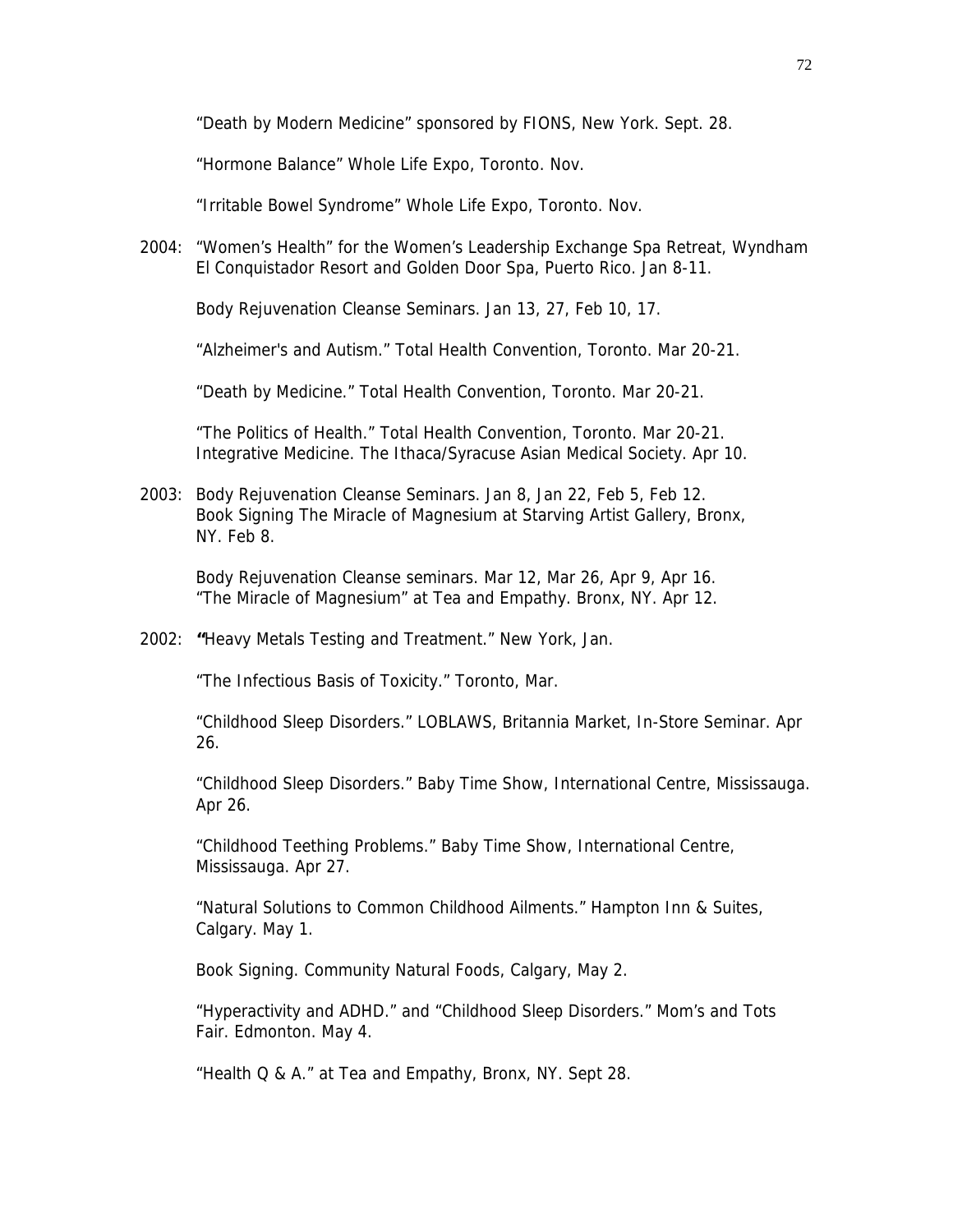Guest lecture at the Institute of Integrative Medicine Post Grad course. Topics: client healer relationship, central principles of homeopathy, weight loss secrets, the miracle of magnesium. Oct 26.

Body Rejuvenation Cleanse Seminars, Oct 4, Oct 18, Nov 1, Nov 8.

- 2001: "Families for a Safe Food Supply." Canadian Natural Health Products Association Annual Meeting. Sept "Heavy Metals Testing and Treatment." Portland, Dec.
- 2000: "Staying Healthy On The Road." Natural Health Magazine, Staff Retreat. Kirpalu. Apr 10.
- 1999: "Nutrition Module" PS-31 with Children's Movement for Creative Expression. Feb 23.

"Food Therapy" Maryland Medical Society, What is Complementary Medicine? Conference. Sept 26.

Publicity appearance for Natural Health Magazine at the Baltimore Health Products Trade Show. Oct 21-23.

"The Politics of Sugar and Aspartame" Whole Life Expo. Toronto. Oct 27.

"Sweet Poisons: Sugar and Aspartame: Whole Life Expo. Toronto. Oct 28.

1998: "Clinical Herbology " Workshop. King of Prussia, PA. For NY Chiropractic College Postgraduate and Continuing Education. May 2-3.

"Healing Recipes" Workshop. Annapolis MD. June 20.

"Complementary Medicine Approaches to Domestic Violence". American Medical Women's Association. New Orleans. Nov 20.

"Clinical Herbology" Workshop. Long Island, NY Chiropractic College Postgraduate and Continuing Education. Dec 20-21.

- 1997-9 Twice monthly weekend seminars with Jeffrey Yuen, transcribing and preparing transcripts and information for publication.
- 1996: "Alternative Medicine and Pediatrics." American Medical Women's Association. Annual Meeting. Boston. Nov 2.
- 1995: "Complementary Natural Prescriptions for Common Ailments." Mrs. Green's Natural Market. Oct 16.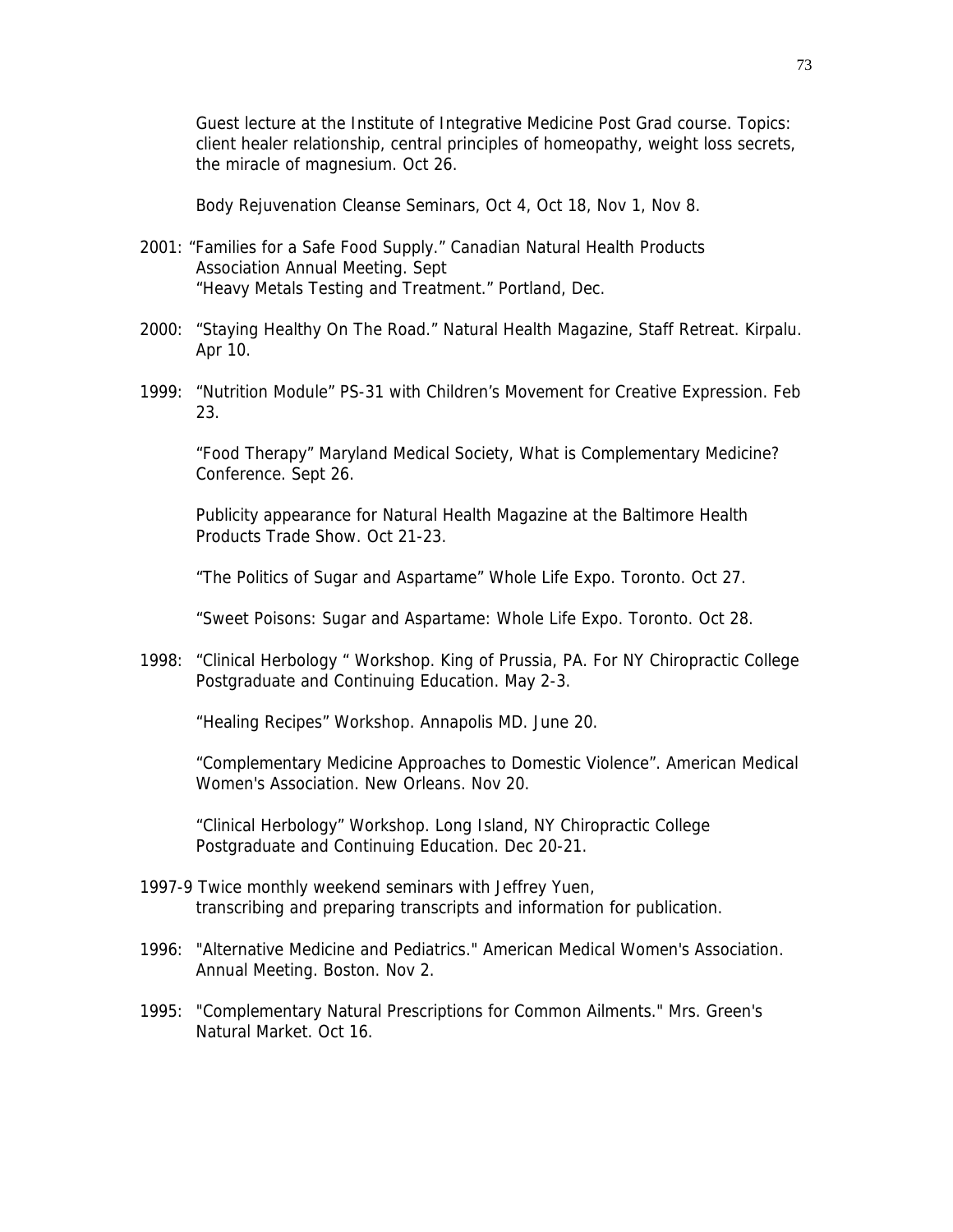1991: "Candidiasis and Chronic Fatigue, the Toxic Overload." Monthly Open House at The Candida Research and Information Foundation.

"Candidiasis and Its Impact On Myalgic Encephalitis." Oakville ME/CFS Support Group. Feb 7.

"Your Body: Handle With Care." The Board of Education for the City of York. Staff Development. Humor: A Positive Force. Feb 27, 28.

"Candidiasis and ME." Toronto ME/CFS Support Group. Spring Meeting.

"The Immune System." Burlington ME/CFS Support Group. Summer Meeting.

"We Are The Experiment." Orangeville. ME/CFS Support Group. Summer.

1990: Monthly Open House at The Candida Research and Information Foundation.

"Decoding Diets." Public Lecture. Halifax. Mar 10.

"We Are The Experiment." Wellness Workshop Series. The McGill Club. Apr 1.

"Candidiasis." Public Lecture. The Omega Center. May 3.

 "Balanced Bodies Balanced Environment." Guest speaker. Department of Education. Apr 24.

"We Are The Experiment." Public Lecture. Total Health Convention. Apr 28.

"We Are The Experiment: Candidiasis." Public Lecture. Elmwood Club. May 8.

"Candida and The Immune System." Candida Research and Information Foundation Workshop. May 26.

"Natural Medicine." Private presentation to doctors at the Nishnobi Clinic. May 29. With Dr. Carolyn DeMarco.

"We Are The Experiment." Keynote Speaker. Ontario Massage Therapy Association Annual Meeting. June 10.

 "Candida-HIV and The Immune System." Public Lecture. HIV Conference. Harbor Front. Oct 21.

"Environment, Allergies and Candida." Public Lecture. Elmwood Club. Oct 21.

"We Are The Experiment." Public Lecture. Metro Convention Center: The Environmental Show. Oct 23.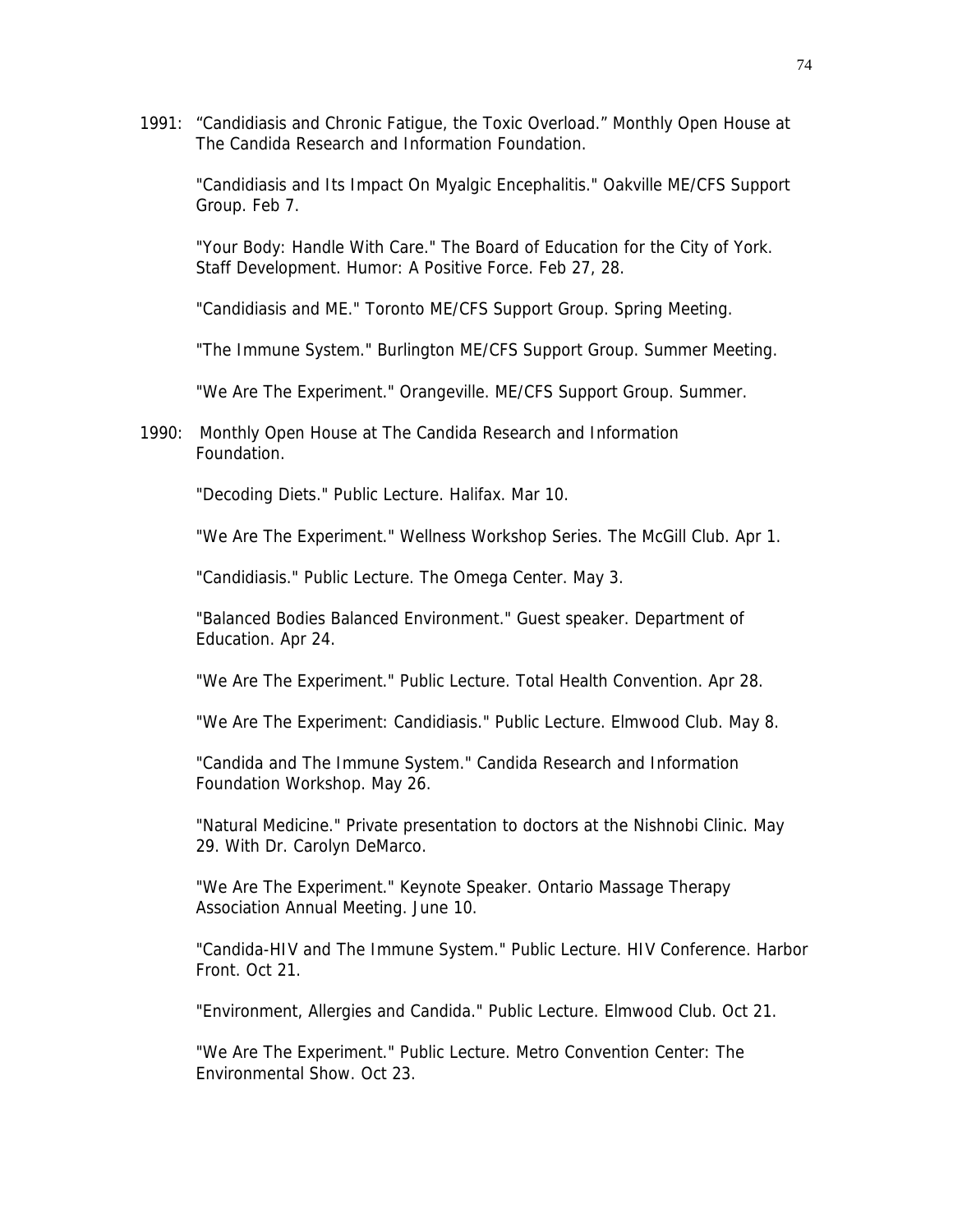"Allergies and Candida." Public Lecture. Whole Life Expo. Harbour Front. Oct 28.

"CFS/ME." Ministry of Government Services, Employee Health and Safety Services Branch. Interministerial Rehabilitation Team meeting. Dec 14.

1989: "Risky Business? Making Choices for the 21st Century: Pathways to Health." Government Management Board Secretariat Staff. Workshop on Nutrition, Fitness and Health. Geneva Park YMCA Conference Centre, Orillia, Ontario. June 27.

"Candida Syndrome and HIV." Holistic Health and HIV Symposium. Oct 22.

1988: "Bridging the Gap Between Conventional and Holistic Medicine." Keynote Speaker. The Multiple Sclerosis Society Series on Nutrition. Mar 28.

"Boosting the Immune System." Public Lecture. Sir Charles Tupper Medical Building, Halifax, Nova Scotia. Apr 22.

"Bridging the Gap Between Conventional and Holistic Medicine." Public Lecture. The Elmwood Club, Toronto. May 13.

"A Matter of Health." Seminar. The Elmwood Club, Toronto. May 14.

1987: "Premenstrual Tension and Candidiasis." Total Health Convention. Royal York Hotel, Toronto. Mar 6.

"Ongoing Studies on Candidiasis and Medical Management of Candidiasis." Candida Conference. University of Toronto. Apr 25.

1987: "Nutrition: The Difference It Makes." Women's College Hospital. Menopause Symposium: Exploring "The Change": Women Making Choices. Sept 26.

"The Total Approach to Candida" and "PMS - The Holistic Viewpoint" (two lectures). The Women's Show. Dec 12.

"Keynote Presentation." Candida Foundation Christmas Gala. Dec 13.

1986: "Premenstrual Tension." Mount Sinai Hospital.

"The Body Percept in Electric Times." Special Guest Speaker. Public Lecture: A Picture of Health on Women's Health Issues. May 27.

"Boosting the Immune System: Taking Responsibility." Seminar. Dalhousie University. June 18.

"We Are The Experiment." Public Lecture. The Elmwood Club, Toronto.

"We Are The Experiment." Public Lecture. The McGill Club.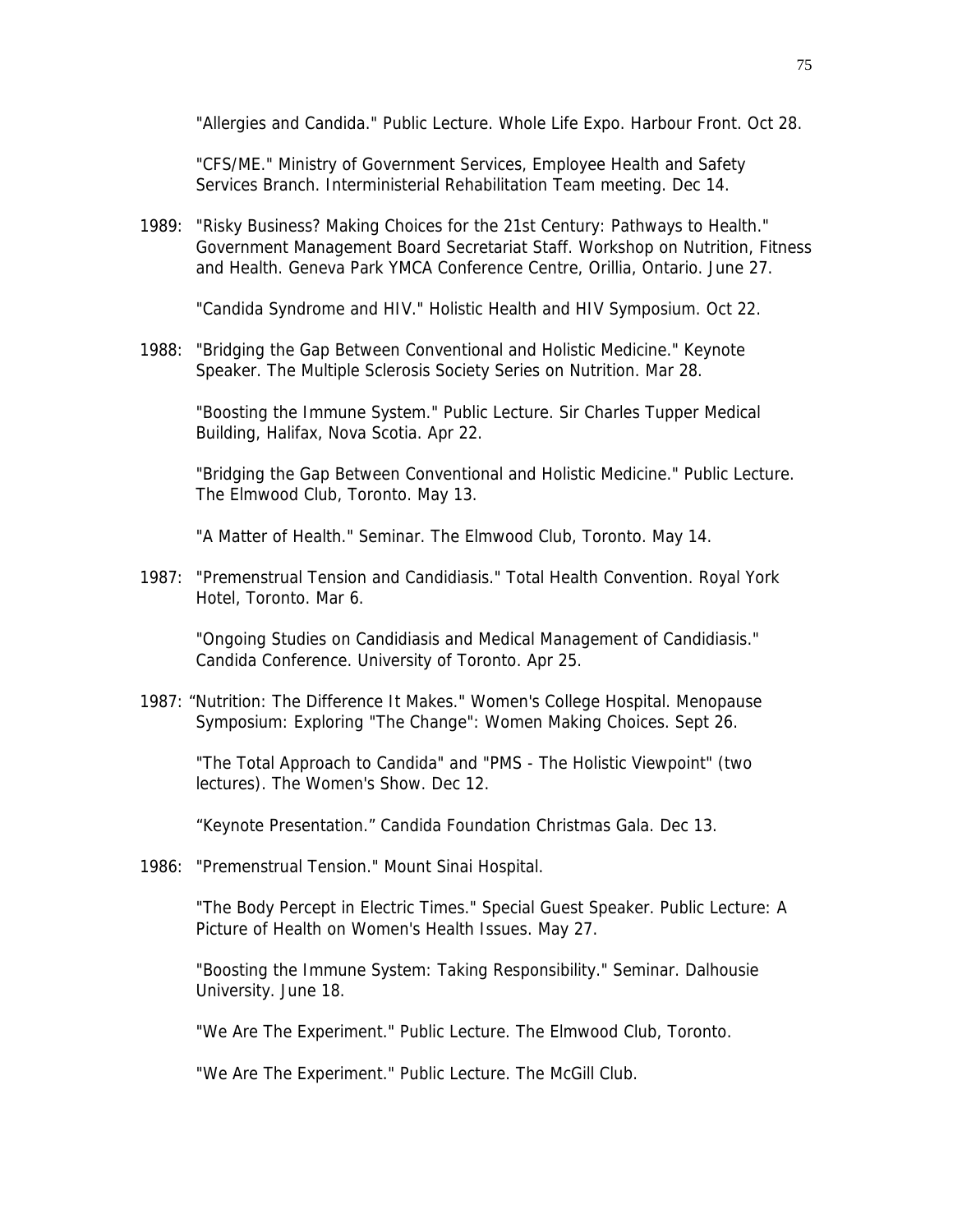## **WEBINARS**

- 2010: Magnesium and Your health with Dr. Lani Simpson. Dec 8. Vitamin D and Your Health with Dr. Lani Simpson. Dec 15.
- 2008 ["The Link Between Yeast and Depression](http://www.jigsawhealth.com/articles/depression-yeast-webinar.html)." Feb 18.

["The Natural Approach to Preventing Diabetes](http://www.jigsawhealth.com/articles/diabetes-webinar.html)." Mar 12.

2007 ["The Magnesium Miracle.](http://www.jigsawhealth.com/articles/magnesium-webinar.html)" Nov 28.

## **YOUTUBE**

2009: **"**[Magnesium Overview.](http://www.nutritionalmagnesium.org/video-audio/magnesium-overview.htm)"

["Calcium and Magnesium The Importance of Balance](http://www.nutritionalmagnesium.org/video-audio/magnesium-overview.html)."

["Calcium and Magnesium Absorption.](http://www.nutritionalmagnesium.org/video-audio/calcium-absorption.html)"

["Magnesium deficiency and Children with ADHD.](http://www.nutritionalmagnesium.org/video-audio/children-and-adhd.html)"

["Depression, Anxiety and Magnesium Deficiency.](http://www.nutritionalmagnesium.org/video-audio/depression-and-anxiety.html)"

["Diabetes and Magnesium Deficiency](http://www.nutritionalmagnesium.org/video-audio/diabetes.html)."

["Magnesium, Energy and the Athlete.](http://www.nutritionalmagnesium.org/video-audio/energy-and-athlete-performance.html)"

["Magnesium and Heart Health.](http://www.nutritionalmagnesium.org/video-audio/heart-health.html)"

["Magnesium Deficiency Symptoms](http://www.nutritionalmagnesium.org/video-audio/magnesium-deficiency.html)."

["Magnesium and Stress, Sleep and Fatigue](http://www.nutritionalmagnesium.org/video-audio/stress.html)."

2008 "[The Link Between Yeast and Depression.](http://www.youtube.com/watch?v=rQO1e5wJyOQ)"

["The Natural Approach to Preventing Diabetes](http://www.youtube.com/watch?v=Xkz8khaLJb8&feature=related)."

## **CONFERENCES ORGANIZED**

2003: Body Rejuvenation Cleanse. New York. Jan/Feb. Body Rejuvenation Cleanse. New York. Mar/Apr. Body Rejuvenation Teleconference Cleanse May/June Body Rejuvenation Teleconference Cleanse July/Aug.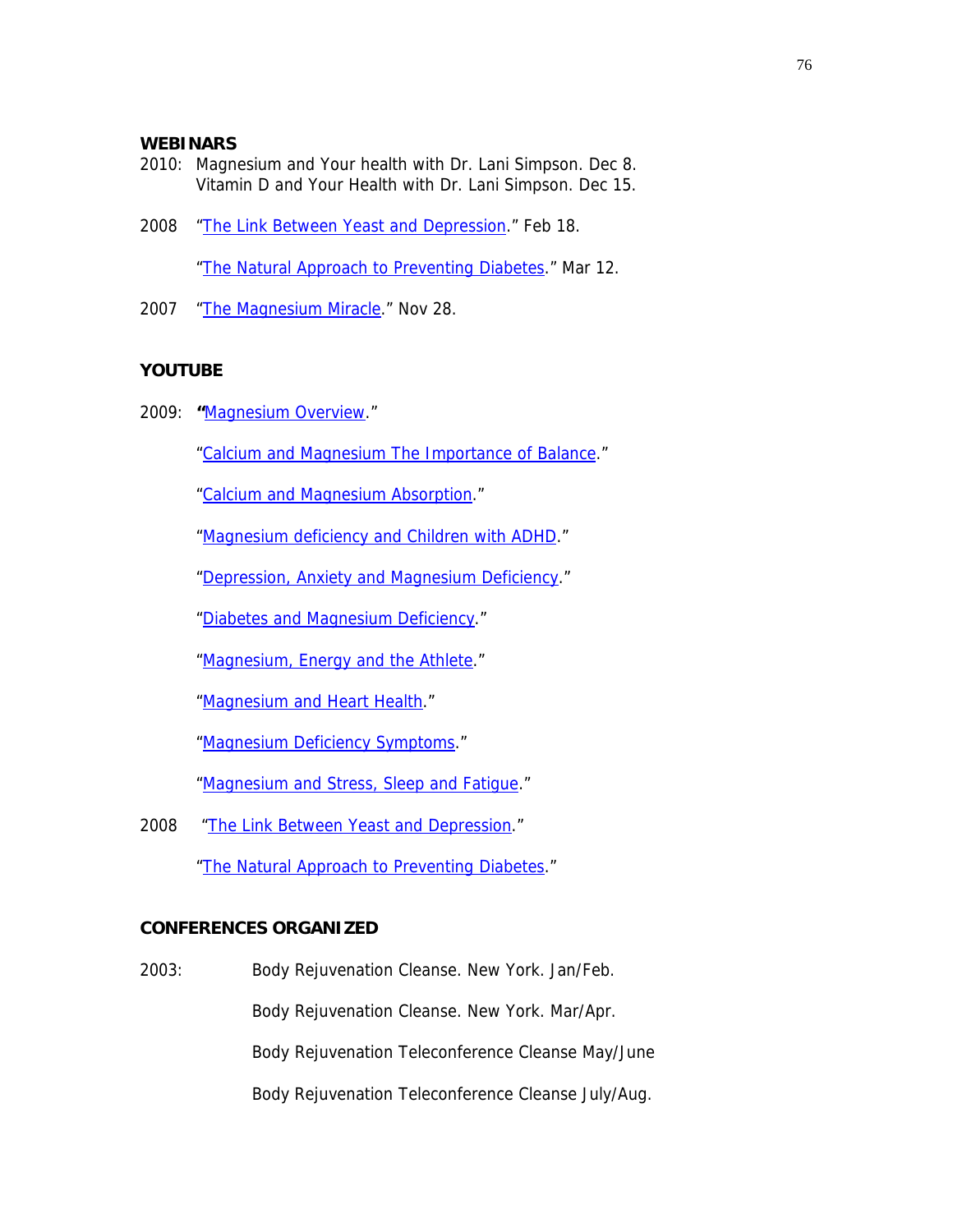- 2002: Heavy Metals Testing and Treatment, New York, Jan. Body Rejuvenation Cleanse. New York. Oct/Nov.
- 2001: Heavy Metals Testing and Treatment, Portland, Dec.
- 1997: MIHR Training Seminars. New York. Mar.
- 1996: MIHR Training Seminars. New York. Mar, June.
- 1995 MIHR Training Seminars. New York. Mar, June, Nov.
- 1994 MIHR Training Seminar. New York. Sept.
- 1991 Darkfield Microscopy. Detroit. Sept 14-16.
- 1988: Immune System and Antibody Testing. Toronto. Dr. Wojdani. May 6-7.
- 1987: International Candida Conference. Toronto. Apr 25.

## **SPEAKING OUT**

| 2007:    | Organized local CSA Community Supported Agriculture                                                                                                       |
|----------|-----------------------------------------------------------------------------------------------------------------------------------------------------------|
| 2006:    | Organized local CSA Community Supported Agriculture                                                                                                       |
| 2005:    | Organized local CSA Community Supported Agriculture                                                                                                       |
|          | Attended Codex Alimentarius, Rome, Italy as a board member of The<br>National Health Federation International Non-Governmental Organization.<br>July 4-9. |
| 2004:    | Attended Codex Alimentarius, Bonn Germany as a delegate for Canada<br>with Friends of Freedom, International Nov 1-5.                                     |
|          | Organized local CSA Community Supported Agriculture                                                                                                       |
| 2003:    | Organized local CSA Community Supported Agriculture                                                                                                       |
| 2002:    | Organized local CSA Community Supported Agriculture                                                                                                       |
| 2001-02: | Ongoing activism to educate New Yorkers about detoxification.                                                                                             |